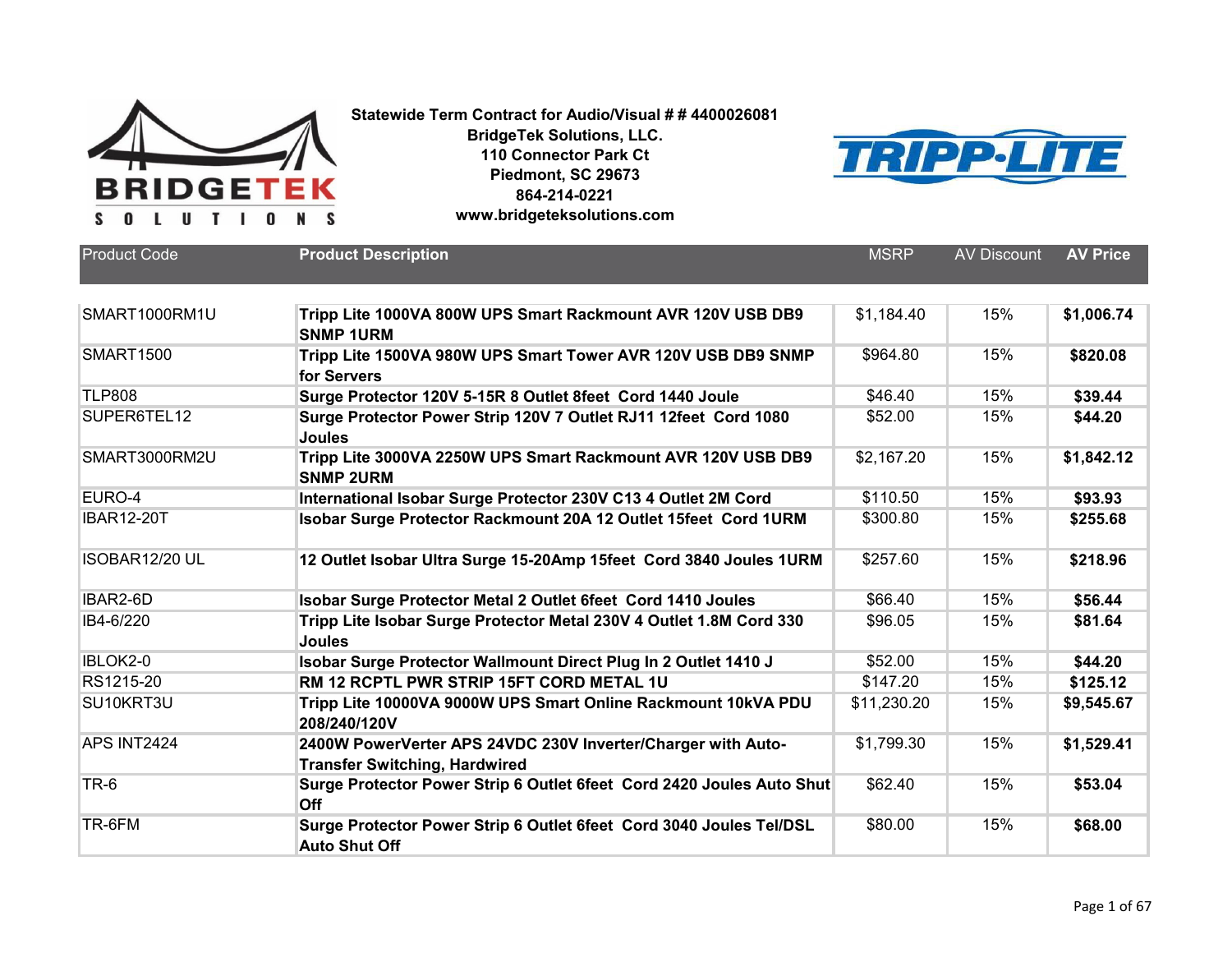



| <b>Product Code</b> | <b>Product Description</b>                                                                             | <b>MSRP</b> | AV Discount | <b>AV Price</b> |
|---------------------|--------------------------------------------------------------------------------------------------------|-------------|-------------|-----------------|
| TMC-6               | Surge Protector Under Monitor 6 Outlet RJ11 6feet Cord 1440 Joule                                      | \$78.20     | 15%         | \$66.47         |
| 2-9USTAND           | Upright Tower Conversion Kit for 2URM to 9URM Rackmount UPS                                            | \$131.00    | 15%         | \$111.35        |
| B114-004-R          | 4-Port VGA / SVGA 350MHz Video Splitter w Signal Amplifier                                             | \$71.20     | 15%         | \$60.52         |
| U225-004-R          | 4-Port Desktop Hi-Speed USB 2.0 USB 1.1 Hub 480Mbps 4ft Cable                                          | \$37.24     | 15%         | \$31.65         |
| <b>TLP602</b>       | Surge Protector Power Strip 120V 6 Outlet 2feet Cord 180 Joule                                         | \$14.88     | 15%         | \$12.65         |
| <b>DRS-1215</b>     | Surge Protector Rackmount 14 Outlet 15feet Cord 3000 Joules 1U RM                                      | \$148.80    | 15%         | \$126.48        |
| TLP808TEL           | Surge Protector Power Strip 120V 5-15R 8 Outlet RJ11 8feet Cord 2160<br>Joule                          | \$55.20     | 15%         | \$46.92         |
| INTERNET350U        | Internet Office 120V 350VA 180W Standby UPS, Ultra-Compact Desktop,<br><b>USB</b>                      | \$107.10    | 15%         | \$91.04         |
| <b>STIK</b>         | 6-outlet, 6-ft cord, 540 joules Surge Suppressor- State of the art<br>protection for every application | \$36.00     | 15%         | \$30.60         |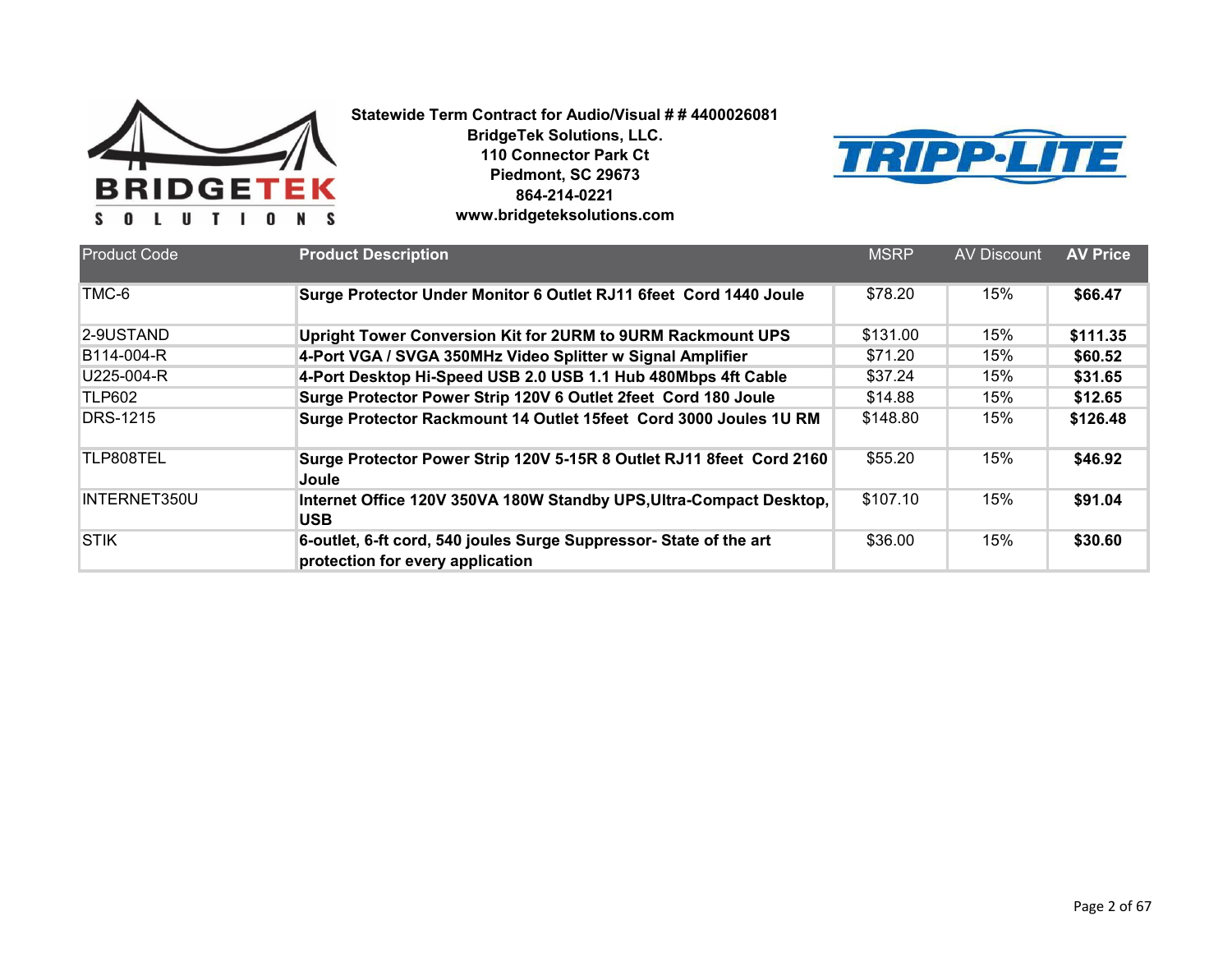



| <b>Product Code</b>  | <b>Product Description</b>                                                                                                     | <b>MSRP</b> | <b>AV Discount</b> | <b>AV Price</b> |
|----------------------|--------------------------------------------------------------------------------------------------------------------------------|-------------|--------------------|-----------------|
|                      |                                                                                                                                |             |                    |                 |
| IBR <sub>12</sub>    | Isobar Surge Protector Rackmount 12 Outlet 15feet Cord Metal 1URM                                                              | \$230.40    | 15%                | \$195.84        |
| <b>STRIKER</b>       | Surge Protector Power Strip 120V 7 Outlet 6feet Cord 1080 Joule                                                                | \$32.80     | 15%                | \$27.88         |
| <b>SPIKECUBE</b>     | Surge Protector Wallmount Direct Plug In 120V 1 Outlet 600 Joule                                                               | \$14.08     | 15%                | \$11.97         |
| <b>ISOBAR4 ULTRA</b> | Isobar Surge Protector Metal 4 Outlet 6feet Cord 3330 Joules                                                                   | \$103.20    | 15%                | \$87.72         |
| <b>ISOBAR6 ULTRA</b> | Isobar Surge Protector Metal 6 Outlet 6feet Cord 3330 Joules                                                                   | \$116.80    | 15%                | \$99.28         |
| <b>ISOBAR8 ULTRA</b> | Isobar Surge Protector Metal 8 Outlet 12feet Cord 3840 Joules                                                                  | \$129.60    | 15%                | \$110.16        |
| <b>ISOTEL6 ULTRA</b> | Isobar Surge Protector Metal RJ11 6 Outlet 6feet Cord 3330 Joules                                                              | \$129.60    | 15%                | \$110.16        |
| SMART 2200NET        | Tripp Lite 2200VA 1700W UPS Smart Tower AVR 120V XL DB9 for<br><b>Servers</b>                                                  | \$1,735.20  | 15%                | \$1,474.92      |
| SUPER7TEL            | Surge Protector Power Strip 120V 7 Outlet RJ11 7feet Cord 2520<br>Joules                                                       | \$46.40     | 15%                | \$39.44         |
| TLP604TEL            | Surge Protector Power Strip 120V 6 Outlet RJ11 4feet Cord 790 Joule                                                            | \$22.40     | 15%                | \$19.04         |
| SMART 700HG          | SmartPro 120V 700VA 450W UL60601-1 Medical-Grade Line-Interactive<br>UPS, Extended Run, Tower, Full Isolation, USB, DB9 Serial | \$1,172.00  | 15%                | \$996.20        |
| <b>ISOBAR6DBS</b>    | Isobar 6-Outlet Surge Protector, 6 ft. Cord with Right-Angle Plug, 3330<br>Joules, Diagnostic LEDs, Tel/Coax/Modem, Metal      | \$124.80    | 15%                | \$106.08        |
| <b>TRAVELER</b>      | Notebook Surge Protector Wallmount Direct Plug In 2 Outlet RJ11                                                                | \$30.00     | 15%                | \$25.50         |
| <b>UPSWM</b>         | Tripp Lite Wallmount Rack Enclosure Bracket for Tower UPS Models                                                               | \$242.00    | 15%                | \$205.70        |
| <b>ISOTEL8 ULTRA</b> | Isobar Surge Protector Metal RJ11 8 Outlet 12feet Cord 3840 Joules                                                             | \$142.40    | 15%                | \$121.04        |
| IBAR4-6D             | Isobar Surge Protector Metal 4 Outlet 6feet Cord 3330 Joules                                                                   | \$94.40     | 15%                | \$80.24         |
| IBAR6-6D             | Isobar Surge Protector Metal 6 Outlet 6feet Cord 3330 Joules                                                                   | \$106.40    | 15%                | \$90.44         |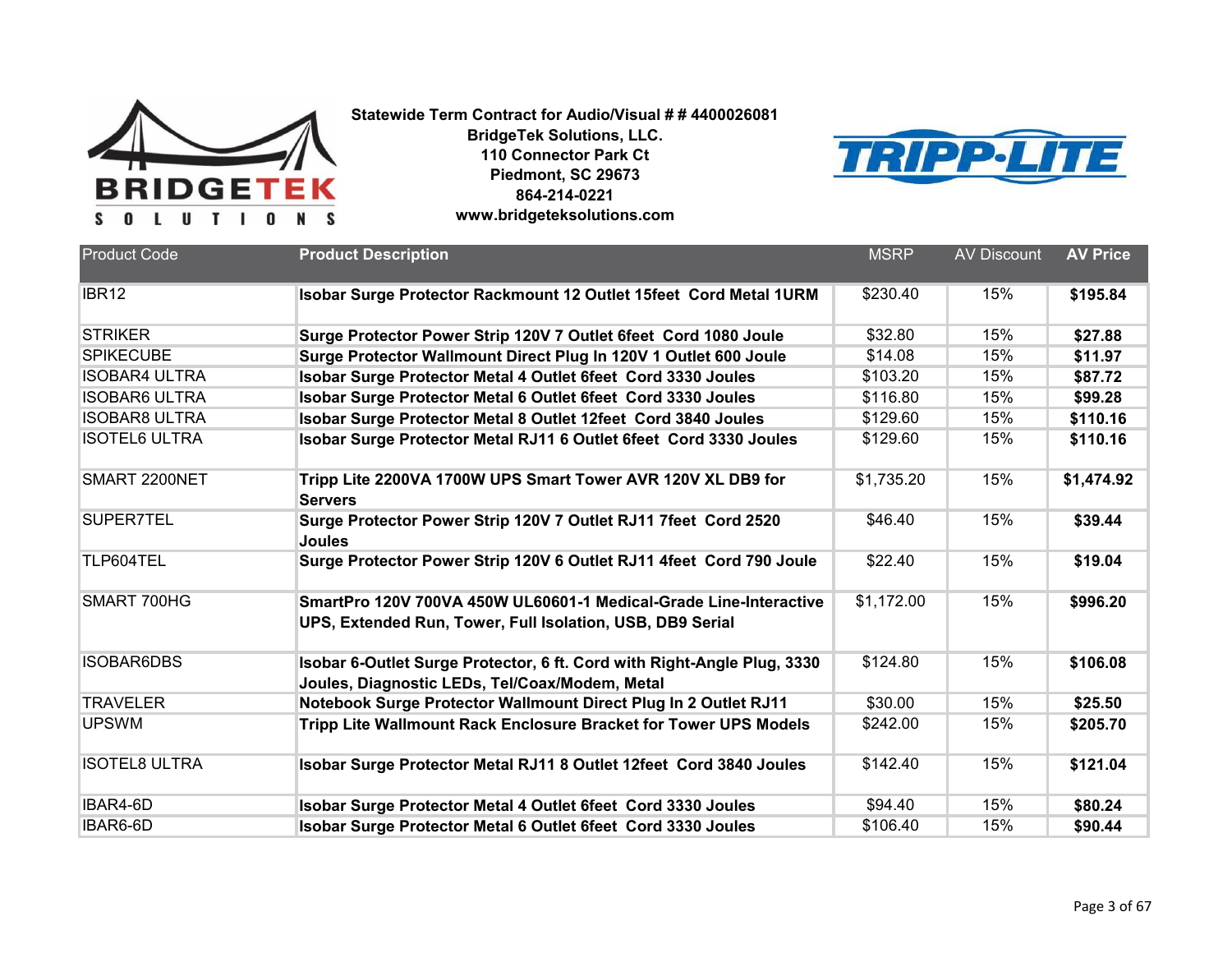



| <b>Product Code</b>   | <b>Product Description</b>                                                            | <b>MSRP</b> | <b>AV Discount</b> | <b>AV Price</b> |
|-----------------------|---------------------------------------------------------------------------------------|-------------|--------------------|-----------------|
| SUPER6TEL             | Surge Protector Power Strip 120V 7 Outlet RJ11 6feet Cord 1080<br><b>Joules</b>       | \$36.40     | 15%                | \$30.94         |
| SUPER-7               | Surge Protector Power Strip 120V 7 Outlet 7feet Cord 2160 Joules                      | \$34.80     | 15%                | \$29.58         |
| TLP808TELTV           | Surge Protector Power Strip 120V 8 Outlet RJ11 Coax 8feet Cord 2160<br>Joule          | \$68.00     | 15%                | \$57.80         |
| TLP810NET             | Surge Protector Power Strip 120V 8 Outlet RJ11 RJ45 Coax 10feet<br>Cord 3240 Joule    | \$82.40     | 15%                | \$70.04         |
| OMNI SMT500PNP        | Tripp Lite 500VA 300W UPS Battery Back Up Tower AVR 120V USB<br><b>RJ11 RJ45</b>      | \$372.60    | 15%                | \$316.71        |
| <b>ISOTEL4 ULTRA</b>  | Isobar Surge Protector Metal RJ11 4 Outlet 6feet Cord 3330 Joules                     | \$120.00    | 15%                | \$102.00        |
| SMART 1050NET         | Tripp Lite 1050VA - 1000VA 705W UPS Smart Tower AVR 120V USB for<br><b>Servers</b>    | \$606.60    | 15%                | \$515.61        |
| <b>SNMPWEBCARD</b>    | Tripp Lite UPS Remote Monitoring and control via SNMP, Web, or<br><b>Telnet</b>       | \$554.00    | 15%                | \$470.90        |
| <b>ENVIROSENSE</b>    | <b>Environmental Sensor for use with SNMP / Web Cards</b>                             | \$240.00    | 15%                | \$204.00        |
| SMART5000RT-3U        | Tripp Lite 5000VA 4000W UPS Smart Rackmount AVR 208V/120V 5kVA<br><b>USB DB9 6URM</b> | \$6,091.20  | 15%                | \$5,177.52      |
| DNET <sub>1</sub>     | Network In-Line Dataline Surge Protector 120V / 230V RJ45                             | \$32.30     | 15%                | \$27.46         |
| <b>DSUT1CSU</b>       | Network Dataline Surge RJ11/RJ45/RJ48 for T-1 CSU/DSU & ISDN                          | \$58.65     | 15%                | \$49.85         |
| DTEL <sub>2</sub>     | Network Dataline Surge Protector 120V / 230V RJ11 / RJ45                              | \$36.55     | 15%                | \$31.07         |
| MT-6PLUS              | Isobar Ultra Surge Under Monitor w/ Modem/Fax 6 outlet 10feet Cord<br>1790 Joules     | \$164.90    | 15%                | \$140.17        |
| SUPER7TEL15           | Surge Protector Power Strip 120V 7 Outlet RJ11 15feet Cord 2520<br><b>Joules</b>      | \$71.20     | 15%                | \$60.52         |
| <b>ISOBAR12 ULTRA</b> | Isobar Surge Protector Rackmount Metal 12 Outlet 15feet Cord 1U RM                    | \$222.40    | 15%                | \$189.04        |
| SMART550USB           | Smart USB 550VA Tower Line-Interactive 120V UPS with USB port                         | \$246.60    | 15%                | \$209.61        |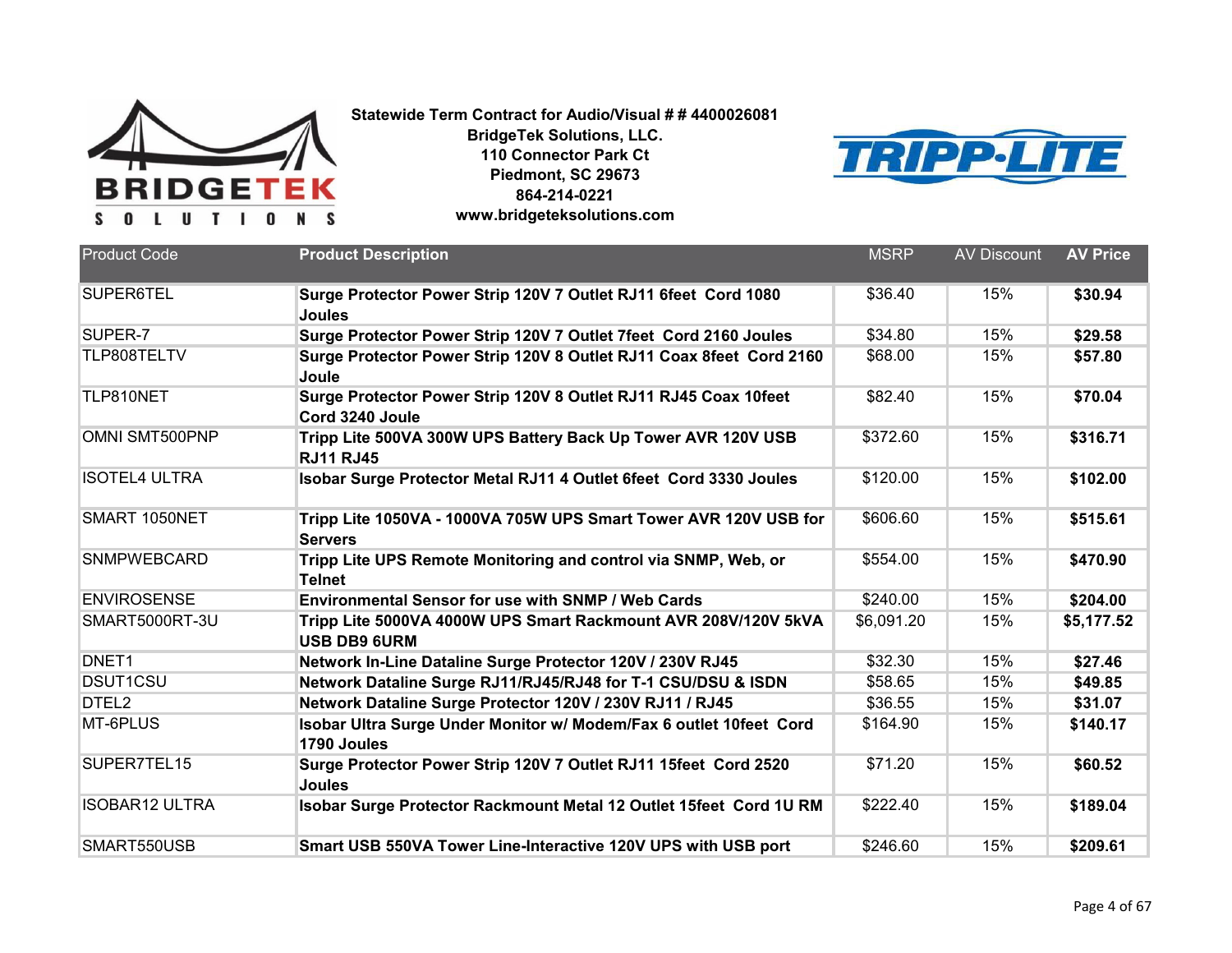



| <b>Product Code</b> | <b>Product Description</b>                                                                                                  | <b>MSRP</b> | <b>AV Discount</b> | <b>AV Price</b> |
|---------------------|-----------------------------------------------------------------------------------------------------------------------------|-------------|--------------------|-----------------|
| D <sub>B9</sub>     | Network In-Line Dataline Surge Protector 120V / 230V 9-PIN DB9                                                              | \$27.63     | 15%                | \$23.49         |
| SMART 3000NET       | Tripp Lite 3000VA 2400W UPS Smart Tower AVR 120V XL DB9 for<br><b>Servers</b>                                               | \$2,122.20  | 15%                | \$1,803.87      |
| SK6-6/SPIKEBAR      | Surge Protector Power Strip 120V 8 Outlet 8feet Cord 1080 Joule                                                             | \$53.60     | 15%                | \$45.56         |
| SMART2200RMXL2U     | Tripp Lite 2200VA 1600W UPS Smart Rackmount AVR 100V/110V/120V<br><b>USB DB9 2URM</b>                                       | \$1,996.20  | 15%                | \$1,696.77      |
| <b>TLP712</b>       | Surge Protector Power Strip 120V 7 Outlet 12feet Cord 1080 Joule                                                            | \$42.40     | 15%                | \$36.04         |
| OMNISMART350HG      | Tripp Lite 350VA 225W UPS Hospital Medical Tower AVR 120V DB9<br><b>RJ11</b>                                                | \$808.00    | 15%                | \$686.80        |
| <b>PDU1220</b>      | PDU Single Phase Basic Horizontal 120V 2.4kw 13 5-15/20R 20A 1U                                                             | \$237.60    | 15%                | \$201.96        |
| <b>PDU1215</b>      | PDU Basic 120V 15A 5-15R 13 Outlet 5-15P Horizontal 1URM                                                                    | \$156.60    | 15%                | \$133.11        |
| SU3000RTXL3U        | Tripp Lite 3000VA 2400W UPS Smart Online Rackmount 110V / 120V<br><b>USB DB9 3URM</b>                                       | \$2,698.20  | 15%                | \$2,293.47      |
| <b>TLP604</b>       | Surge Protector Power Strip 120V 6 Outlet 4feet Cord 790 Joule                                                              | \$20.80     | 15%                | \$17.68         |
| <b>IBAR6 HG</b>     | Isobar UL 1363 Hospital-Grade 6-Outlet Surge Protector, 15 ft. Cord,<br>3330 Joules, LEDs, Not For Patient-Care Vicinities  | \$186.00    | 15%                | \$158.10        |
| SMART5000TEL3U      | Tripp Lite 5000VA 3750W UPS Smart Rackmount AVR 208V 5kVA USB<br><b>DB9 3URM</b>                                            | \$5,283.00  | 15%                | \$4,490.55      |
| SUPER7COAX          | Surge Protector Power Strip 120V 7 Outlet Coax 7feet Cord 2160<br><b>Joules</b>                                             | \$48.80     | 15%                | \$41.48         |
| SMART1200XLHG       | Tripp Lite 1000VA 750W UPS Smart Tower Hospital Medical AVR 120V<br><b>USB DB9</b>                                          | \$1,488.00  | 15%                | \$1,264.80      |
| U222-004-R          | 4-Port USB 2.0 Hi-Speed Ultra-Mini Hub with power adapter                                                                   | \$43.45     | 15%                | \$36.93         |
| SMART2600RM2U       | SmartPro 120V 2.2kVA 1.92kW Line-Interactive Sine Wave UPS, 2U,<br><b>Extended Run, Network Card Options, LCD, USB, DB9</b> | \$2,471.40  | 15%                | \$2,100.69      |
| <b>TLP404</b>       | Surge Protector Power Strip 120V 4 Outlet 4feet Cord 450 Joule                                                              | \$18.80     | 15%                | \$15.98         |
| <b>TLP606</b>       | Surge Protector Power Strip 120V 6 Outlet 6feet Cord 790 Joule                                                              | \$22.40     | 15%                | \$19.04         |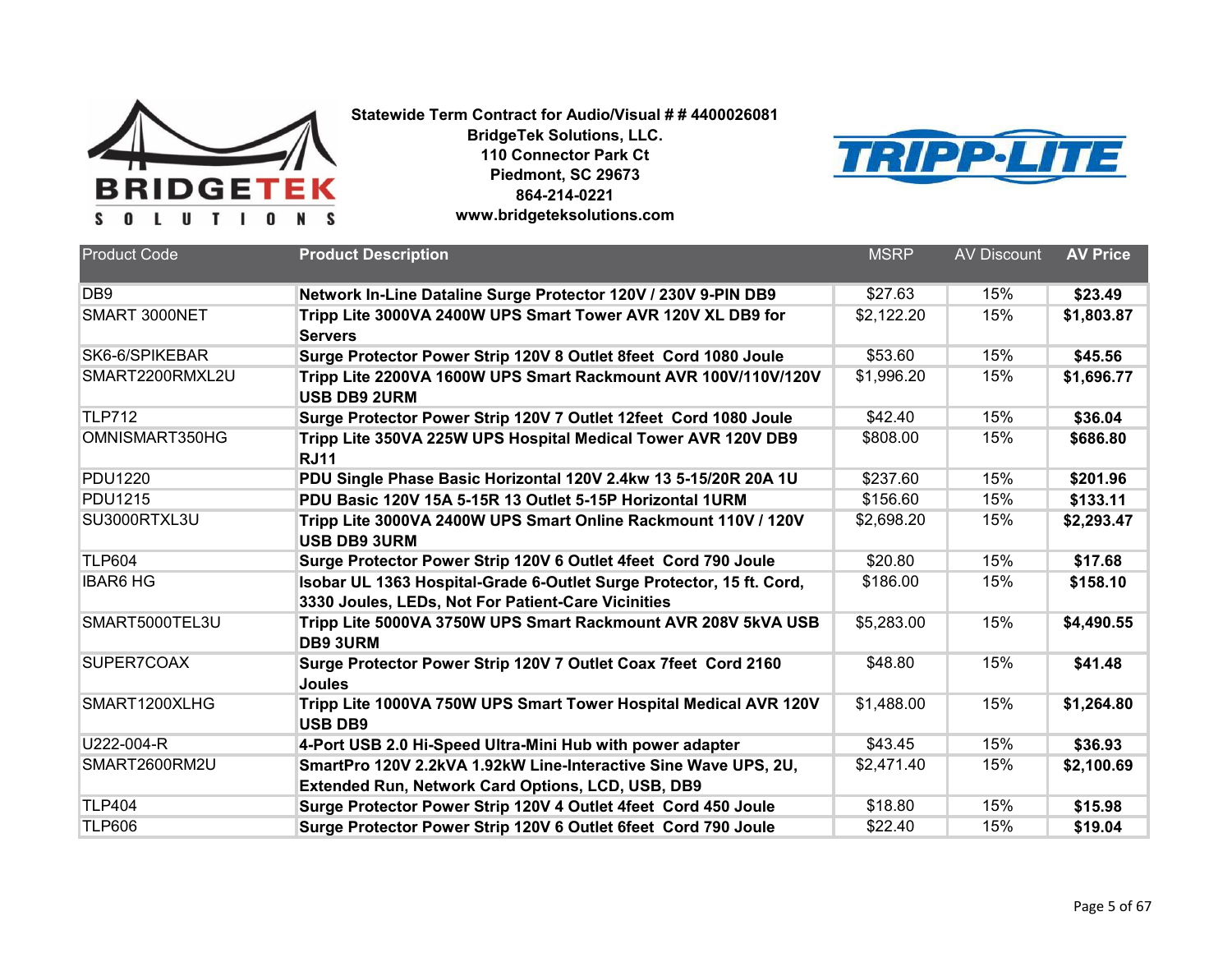



| <b>Product Code</b> | <b>Product Description</b>                                                                                                                                                                               | <b>MSRP</b> | <b>AV Discount</b> | <b>AV Price</b> |
|---------------------|----------------------------------------------------------------------------------------------------------------------------------------------------------------------------------------------------------|-------------|--------------------|-----------------|
| TLP707TEL           | Surge Protector Power Strip 120V 7 Outlet RJ11 7feet Cord 1080 Joule                                                                                                                                     | \$36.40     | 15%                | \$30.94         |
| TLP1008TEL          | Surge Protector 120V 10 Outlet RJ11 8feet Cord 2395 Joule                                                                                                                                                | \$61.60     | 15%                | \$52.36         |
| TLP1008TELTV        | Surge Protector 120V 10 Outlet RJ11 Coax 8feet Cord 3345 Joule                                                                                                                                           | \$68.00     | 15%                | \$57.80         |
| P753-010            | 10ft PS/2 Cable Kit for B007-008 KVM Switch 3-in-1 Kit 10ft                                                                                                                                              | \$35.86     | 15%                | \$30.48         |
| <b>TRAVELCUBE</b>   | Protect It 1-Outlet Portable Surge Protector, Direct Plug-In, 750<br><b>Joules, Tel/Modem Protection</b>                                                                                                 | \$18.00     | 15%                | \$15.30         |
| SS7415-15           | Surge Protector Power Strip 120V 16 Outlet 15feet Cord 450 Joule                                                                                                                                         | \$136.00    | 15%                | \$115.60        |
| OMNIVS1000          | UPS - External - line-interactive - AC 120 V - 500 Watt / 1000 VA -<br>Interfaces: 1 x management - USB - 4 pin USB Type B - 6 x power<br>NEMA 5-15 (UPS and surge), 2 x power NEMA 5-15 (surge) - Black | \$307.80    | 15%                | \$261.63        |
| SMART2200VS         | Tripp Lite 2200VA 1600W UPS Smart Tower AVR 120V USB DB9 SNMP<br>for Servers                                                                                                                             | \$1,544.40  | 15%                | \$1,312.74      |
| <b>SU3000XL</b>     | Tripp Lite 3000VA 2400W UPS Smart Online Tower 110V / 120V USB<br><b>DB9 SNMP RT</b>                                                                                                                     | \$2,487.60  | 15%                | \$2,114.46      |
| SMART750USB         | Smart USB 750VA Tower Line-Interactive 120V UPS with USB port                                                                                                                                            | \$273.60    | 15%                | \$232.56        |
| SMART750RM1U        | 750RM - UPS - Rack-mountable - line-interactive - AC 120 V - 600 Watt -<br><b>Black</b>                                                                                                                  | \$918.00    | 15%                | \$780.30        |
| SS7619-15           | Surge Protector Power Strip 120V 24 Outlet 15feet Cord 450 Joule                                                                                                                                         | \$160.00    | 15%                | \$136.00        |
| SMART1000RM2U       | SmartPro 1kVA 800W Line Interactive Sine Wave UPS,<br>SNMPWEBCARD option, 2U Rack/Tower, LCD, USB, RS232, EPO, 120V                                                                                      | \$1,004.40  | 15%                | \$853.74        |
| SMART1050SLT        | SmartPro 120V 1.05kVA 650W Line-Interactive Sine Wave UPS, Tower,<br><b>Network Card Options, USB, DB9, 8 Outlets</b>                                                                                    | \$837.00    | 15%                | \$711.45        |
| SMART1500SLT        | Tripp Lite 1500VA 900W UPS Smart Tower AVR 120V USB DB9 SNMP<br>for Servers                                                                                                                              | \$1,044.00  | 15%                | \$887.40        |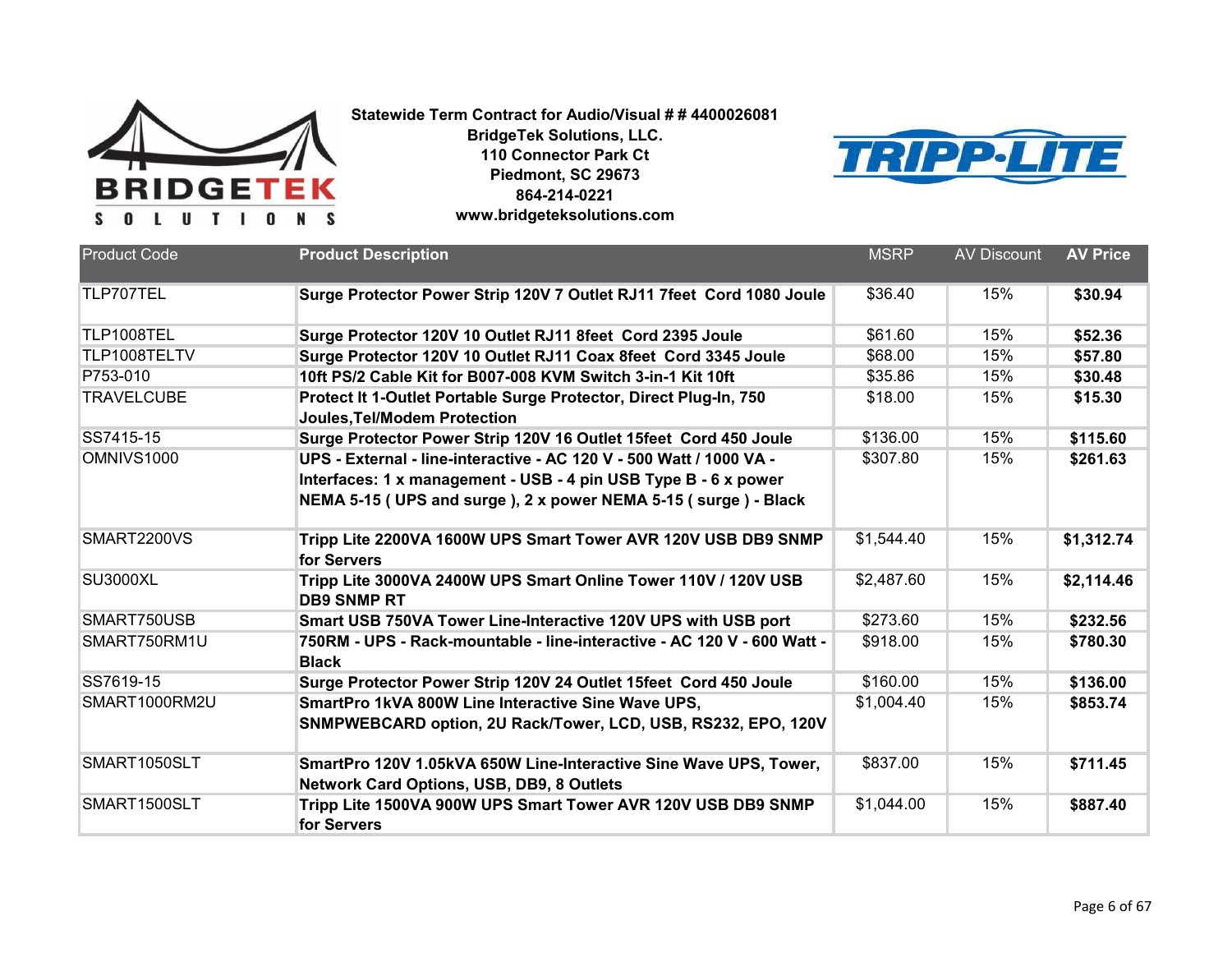



| <b>Product Code</b> | <b>Product Description</b>                                                            | <b>MSRP</b> | <b>AV Discount</b> | <b>AV Price</b> |
|---------------------|---------------------------------------------------------------------------------------|-------------|--------------------|-----------------|
| INTERNET750U        | 750VA 450W Standby UPS - 12 NEMA 5-15R Outlets, 120V, 50/60 Hz,                       | \$174.60    | 15%                | \$148.41        |
|                     | USB, 5-15P Plug, Desktop/Wall Mount                                                   |             |                    |                 |
| SMART1500RM2U       | SmartPro 1.5kVA 1350W Line Interactive Sine Wave UPS, 2U                              | \$1,254.60  | 15%                | \$1,066.41      |
|                     | Rack/Tower, LCD, USB, RS232, EPO, 120V                                                |             |                    |                 |
| INTERNET350SER      | 350VA 180W UPS Desktop Battery Back Up Compact 120V DB9 RJ11<br><b>PC</b>             | \$107.10    | 15%                | \$91.04         |
| SU10KRT3UHV         | Tripp Lite 10000VA 9000W UPS Smart Online Rackmount 10kVA 200V -<br><b>240V 6URM</b>  | \$8,760.60  | 15%                | \$7,446.51      |
| <b>PDU1220T</b>     | PDU Single Phase Basic Horizontal 120V 2.4kw 13 5-15/20R 20A 1U                       | \$241.20    | 15%                | \$205.02        |
| SMART1500RMXL2U     | SmartPro 1.5kVA 1350W Line Interactive Sine Wave UPS, Extended-run                    | \$1,382.40  | 15%                | \$1,175.04      |
|                     | & SNMPWEBCARD options, 2U Rack/Tower, LCD, USB, RS232,EPO,<br><b>120V</b>             |             |                    |                 |
| SMART500RT1U        | Tripp Lite 500VA 300W UPS Smart Rackmount AVR 120V USB DB9<br><b>SNMP 1URM</b>        | \$388.80    | 15%                | \$330.48        |
| OMNIVS800           | OmniVS Series 800VA Tower Line-Interactive 120V UPS with USB port                     | \$306.00    | 15%                | \$260.10        |
| SMX1500XLRT2U       | Tripp Lite 1500VA 1000W UPS International Smart Rackmount AVR<br><b>230V C13 2URM</b> | \$1,533.30  | 15%                | \$1,303.31      |
| PDU12IEC            | PDU Single Phase Basic Horizontal 100/240V 3.8kw 12 C13 2 C19                         | \$316.80    | 15%                | \$269.28        |
| OMNIVS1500XL        | UPS - External - line-interactive - AC 120 V - 940 Watt / 1500 VA -                   | \$477.00    | 15%                | \$405.45        |
|                     | Interfaces: 1 x USB - 4 pin USB Type B - 6 x power NEMA 5-15 (UPS                     |             |                    |                 |
|                     | and surge ), 2 x power NEMA 5-15 (surge) - Black                                      |             |                    |                 |
| SMX500RT1U          | Tripp Lite 500VA 300W UPS International Smart Rackmount AVR 230V<br><b>C13 1URM</b>   | \$467.40    | 15%                | \$397.29        |
| HT10DBS             | Home Theater Isobar Surge Protector 10 Outlet RJ11 RJ45 Coax                          | \$187.20    | 15%                | \$159.12        |
| SMART3000VS         | Tripp Lite 3000VA 2250W UPS Smart Tower AVR 120V 3kVA USB DB9<br><b>SNMP</b>          | \$1,953.00  | 15%                | \$1,660.05      |
| <b>UL800CB-15</b>   | Waber Power Strip 120V 5-15R 10 Outlet Metal 15feet Cord 5-15P                        | \$110.70    | 15%                | \$94.10         |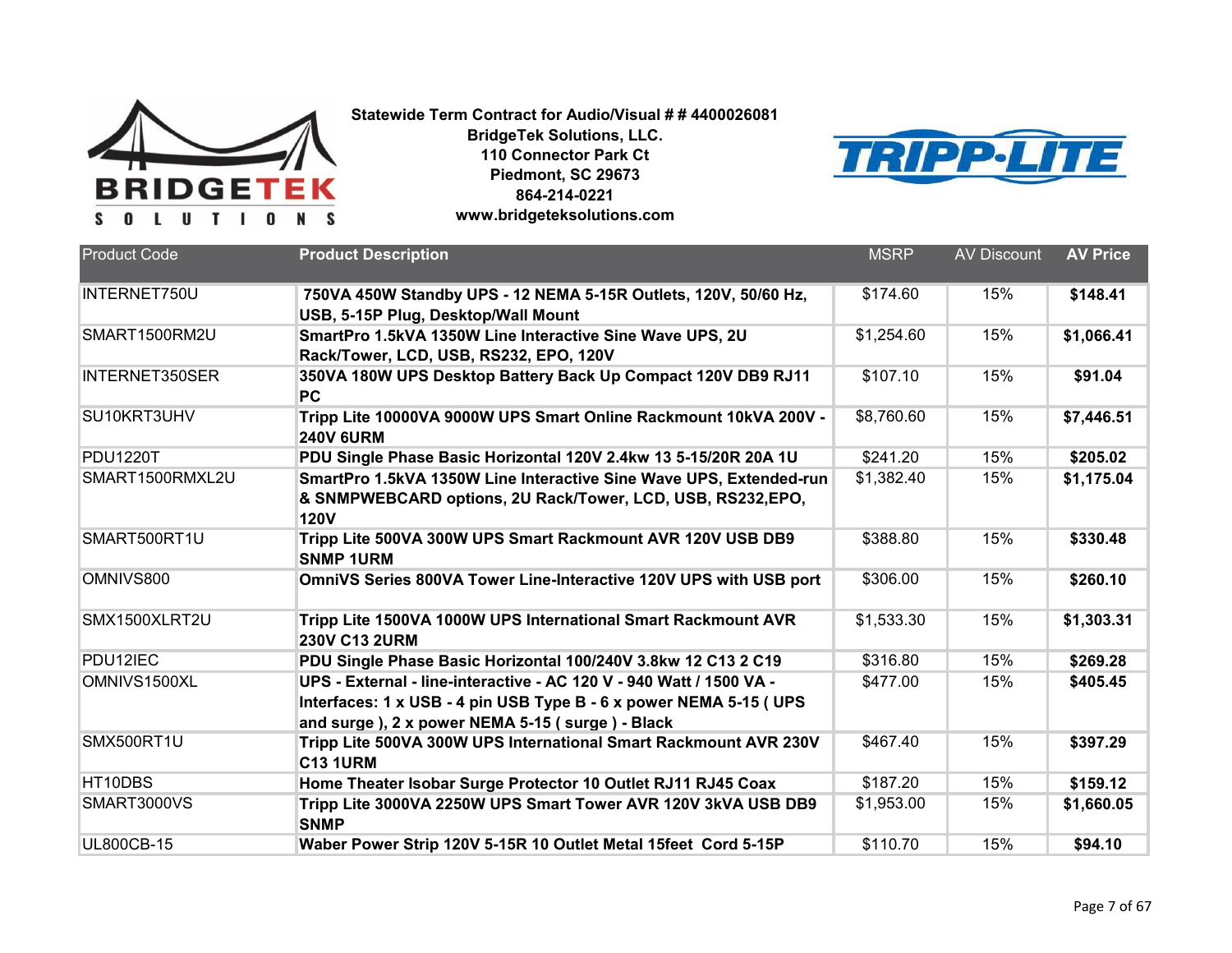



| <b>Product Code</b> | <b>Product Description</b>                                                                                                                     | <b>MSRP</b>            | <b>AV Discount</b> | <b>AV Price</b> |
|---------------------|------------------------------------------------------------------------------------------------------------------------------------------------|------------------------|--------------------|-----------------|
| SMART5000XFMRXL     | Tripp Lite 5000VA 3750W UPS Smart Rackmount AVR 120V/208V 5kVA<br><b>USB DB9 3URM</b>                                                          | \$5,900.40             | 15%                | \$5,015.34      |
| <b>ULTRABLOK</b>    | Isobar Surge Protector Wall Mount Direct Plug In 2 Out 1410 Joules                                                                             | \$53.60                | 15%                | \$45.56         |
| <b>PDU1230</b>      | PDU Single Phase Basic Horizontal 200/240V 5.8kw 16 C13 4 C19                                                                                  | \$383.40               | 15%                | \$325.89        |
| <b>PDU1415</b>      | PDU Single Phase Basic Vertical 120V 1.8kw 14 5-15R 15A 0U                                                                                     | \$273.60               | 15%                | \$232.56        |
| <b>PDU1420T</b>     | PDU Single Phase Basic Vertical 120V 2.4kw 14 5-15/20R 20A 0U                                                                                  | \$279.00               | 15%                | \$237.15        |
| SU5000XFMRT2U       | Tripp Lite 5kVA / 5kW Step-down Transformer - Convert 208V to 120V<br>2URM                                                                     | \$1,999.80             | 15%                | \$1,699.83      |
| OMNIVSINT800        | Tripp Lite 800VA 475W UPS International Battery Back Up Tower AVR<br>230V C13                                                                  | \$347.70               | 15%                | \$295.55        |
| SMART750SLT         | Tripp Lite 750VA 500W UPS Smart Tower AVR 100/110/120V USB DB9<br><b>SNMP RJ45</b>                                                             | \$669.60               | 15%                | \$569.16        |
| SMART750RMXL2U      | SmartPro.75kVA 600W Line Interactive Sine Wave UPS, Extended-run<br>& SNMPWEBCARD options, 2U Rack/Tower, LCD, USB, RS232, EPO,<br><b>120V</b> | \$1,015.20             | 15%                | \$862.92        |
| TRAVELER100BT       | Notebook Surge Protector Wallmount Direct Plug In 2 Outlet RJ45                                                                                | \$30.00                | 15%                | \$25.50         |
| INTERNET550U        | 550VA 300W UPS Desktop Battery Back Up Compact USB                                                                                             | \$125.10               | 15%                | \$106.34        |
| SMARTINT1500        | Tripp Lite 1500VA 940W UPS International Smart Tower AVR 230V DB9<br>C <sub>13</sub>                                                           | \$917.70               | 15%                | \$780.05        |
| SU1000RTXL2UA       | Tripp Lite 1000VA 800W UPS Smart Online Rackmount 100V-120V USB<br><b>DB9 2URM</b>                                                             | \$1,103.40             | 15%                | \$937.89        |
| SU1500RTXL2UA       | Tripp Lite 1500VA 1200W UPS Smart Online Rackmount 100V-120V<br><b>USB DB9 2URM</b>                                                            | \$1,481.40             | 15%                | \$1,259.19      |
| SU2200RTXL2UA       | Tripp Lite 2200VA 1600W UPS Smart Online Rackmount 110V/120V<br><b>USB DB9 2URM</b>                                                            | $\overline{$2,125.80}$ | 15%                | \$1,806.93      |
| SMART1000LCD        | Smart LCD 1000VA Tower Line-Interactive 120V UPS with LCD display<br>and USB port                                                              | \$293.40               | 15%                | \$249.39        |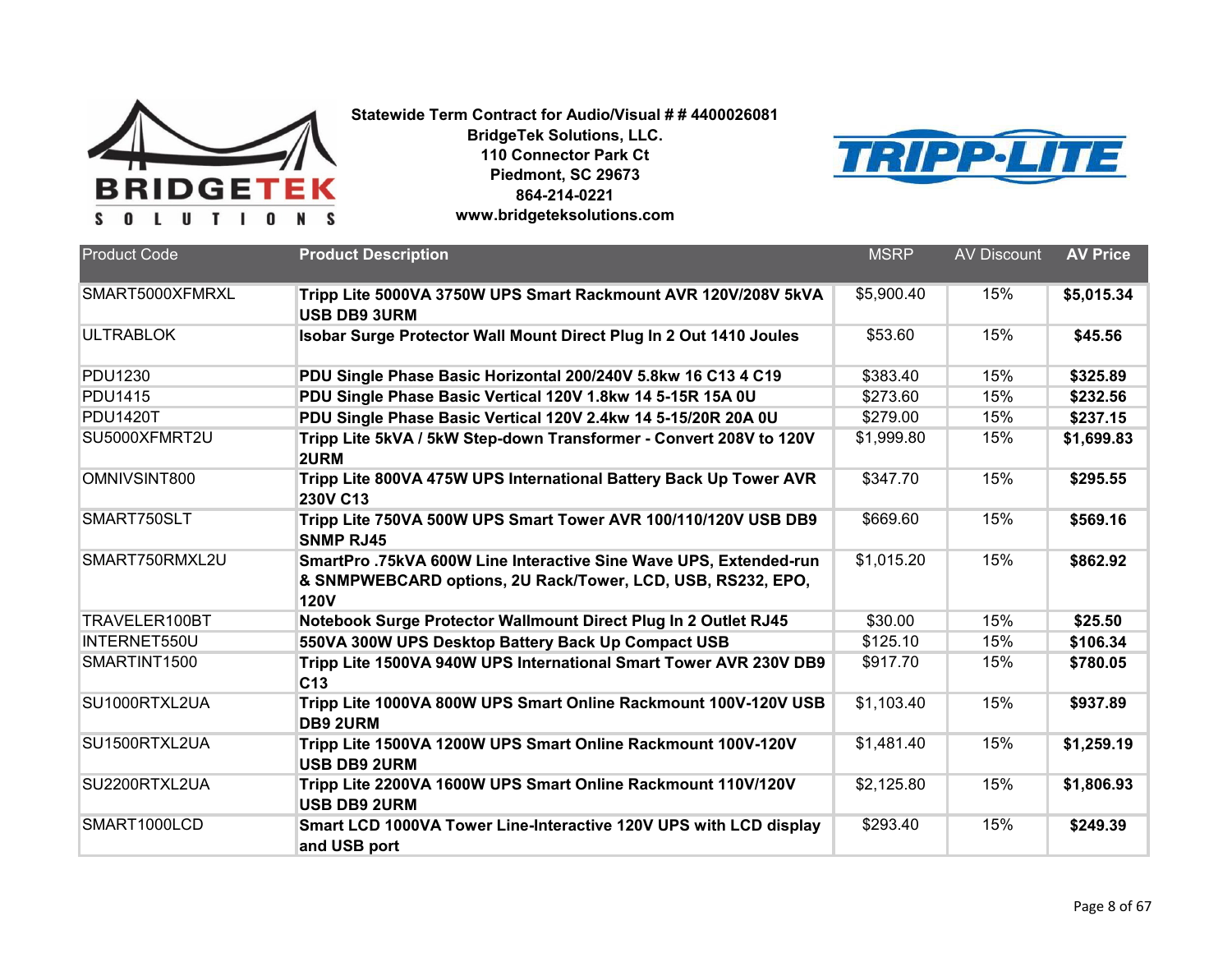

**BridgeTek Solutions, LLC. 110 Connector Park Ct Piedmont, SC 29673 864-214-0221**



**www.bridgeteksolutions.com**

| <b>Product Code</b>   | <b>Product Description</b>                                                                        | <b>MSRP</b> | <b>AV Discount</b> | <b>AV Price</b> |
|-----------------------|---------------------------------------------------------------------------------------------------|-------------|--------------------|-----------------|
| OMNI900LCD            | Omni LCD 900VA Tower Line-Interactive 120V UPS with LCD display<br>and USB port                   | \$280.80    | 15%                | \$238.68        |
| AVR550U               | 550VA 300W UPS Desktop Battery Back Up AVR RJ11                                                   | \$140.40    | 15%                | \$119.34        |
| SMARTINT3000VS        | Tripp Lite 3000VA 2250W UPS International Smart Tower AVR 230V<br>3kVA C19 C13                    | \$2,160.30  | 15%                | \$1,836.26      |
| <b>UNIPLUGINT</b>     | Power Plug Adapter for IEC-320-C13 Outlets                                                        | \$20.00     | 15%                | \$17.00         |
| <b>INTERNET550SER</b> | 550VA 300W UPS Desktop Battery Back Up Compact 120V DB9 RJ11<br><b>PC</b>                         | \$132.30    | 15%                | \$112.46        |
| B020-008-17           | 8-Port Rack Console KVM Switch w/ 17inch LCD PS/2 1U                                              | \$2,288.00  | 15%                | \$1,944.80      |
| B020-016-17           | 16-Port Rack Console KVM Switch w/ 17inch LCD PS/2 1U                                             | \$2,720.00  | 15%                | \$2,312.00      |
| OMNI650LCD            | Omni LCD 650VA Tower Line-Interactive 120V UPS with LCD display<br>and USB port                   | \$252.00    | 15%                | \$214.20        |
| SMART1500LCD          | Smart LCD 1500VA 2U Rack/Tower Line-Interactive 120V UPS with LCD<br>display, USB & serial ports  | \$513.00    | 15%                | \$436.05        |
| B114-002-R            | B2-Port VGA Splitter with Signal Booster High Resolution Video,<br>350MHz, 2048x1536 (HD15 M/2xF) | \$48.00     | 15%                | \$40.80         |
| SMART1200LCD          | Smart LCD 1200VA 2U Rack/Tower Line-Interactive 120V UPS with LCD<br>display, USB & serial ports  | \$531.00    | 15%                | \$451.35        |
| SU750RTXL2U           | Tripp Lite 750VA 600W UPS Smart Online Rackmount 100V-120V USB<br><b>DB9 2URM RT</b>              | \$1,031.40  | 15%                | \$876.69        |
| IBAR8-15RM            | Isobar Surge Protector Strip Metal 8 Outlet 12feet Cord 3840 Joules                               | \$144.00    | 15%                | \$122.40        |
| <b>BC350</b>          | 350va 210W UPS Desktop PC / MAC Battery Back Up Compact 120V,<br>50/60 HZ                         | \$93.60     | 15%                | \$79.56         |
| <b>OMNI500ISO</b>     | Tripp Lite 500VA 300W UPS Battery Back Up Tower Isolation<br><b>Transformer 120V</b>              | \$477.00    | 15%                | \$405.45        |
| AVR750U               | 750VA 450W UPS Desktop Battery Back Up AVR Compact 120V USB<br><b>RJ11</b>                        | \$190.80    | 15%                | \$162.18        |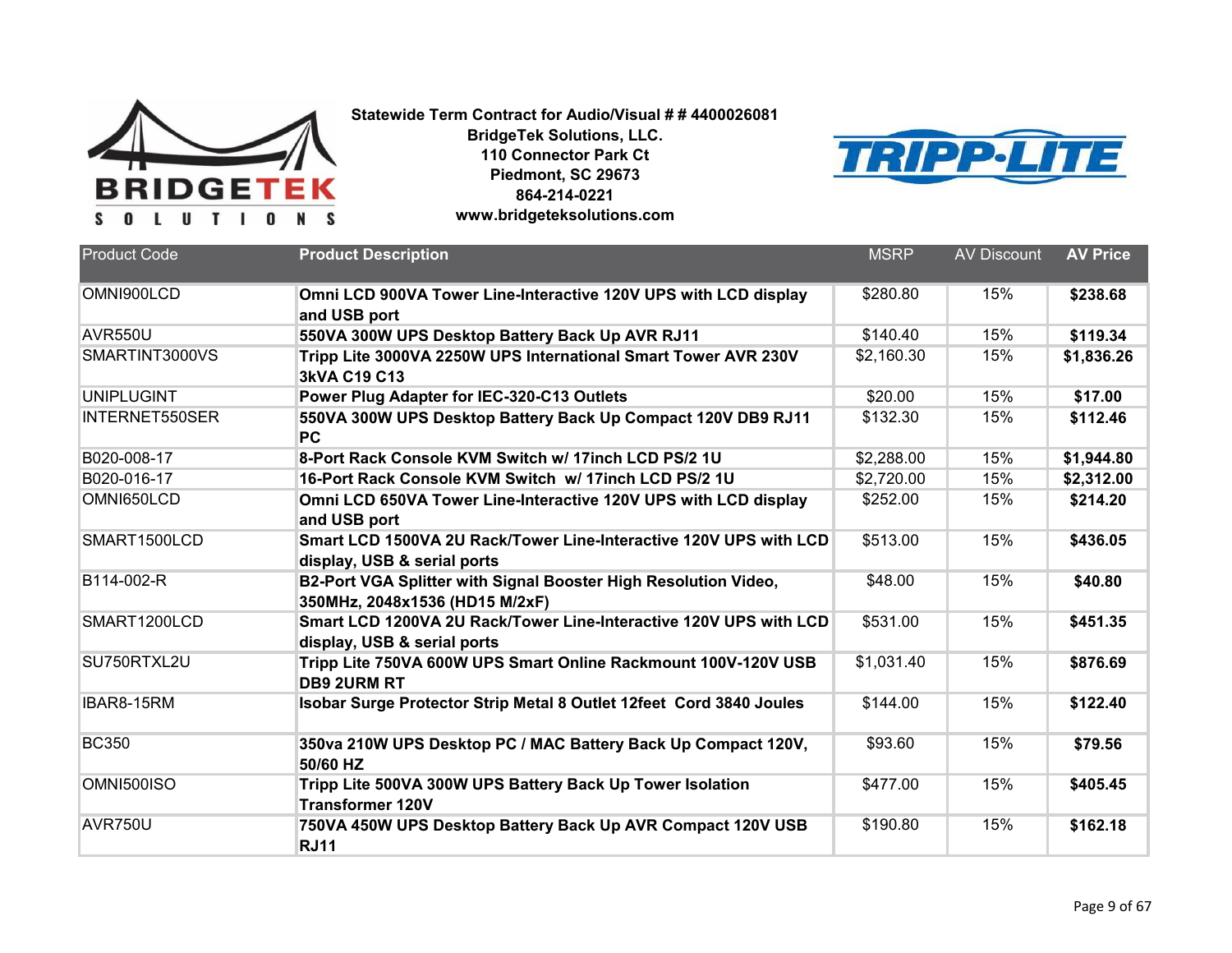

**BridgeTek Solutions, LLC. 110 Connector Park Ct Piedmont, SC 29673 864-214-0221**

**www.bridgeteksolutions.com**



| <b>Product Code</b> | <b>Product Description</b>                                                                                                                                                                                         | <b>MSRP</b> | <b>AV Discount</b> | <b>AV Price</b> |
|---------------------|--------------------------------------------------------------------------------------------------------------------------------------------------------------------------------------------------------------------|-------------|--------------------|-----------------|
| SU3000RTXR3U        | Tripp Lite 3000VA 2400W UPS Smart Online Rackmount 110V / 120V<br><b>USB DB9 3URM</b>                                                                                                                              | \$3,288.60  | 15%                | \$2,795.31      |
| SMX5000XLRT3U       | 5000VA INTL UPS SYSTEM SMART PRO LINE-INT 5KVA 230V 11OUT -<br>5000 VA                                                                                                                                             | \$4,463.10  | 15%                | \$3,793.64      |
| U222-007-R          | 7-Port USB 2.0 U / USB 1.1 Compact Mobile Hi-Speed Hub Tower                                                                                                                                                       | \$97.93     | 15%                | \$83.24         |
| SMX750SLT           | Tripp Lite 750VA 500W UPS International Smart Tower AVR 230V C13<br><b>USB DB9</b>                                                                                                                                 | \$672.60    | 15%                | \$571.71        |
| <b>SU10000RT3U</b>  | Tripp Lite 10000VA 9000W UPS Smart Online Rackmount 10kVA PDU<br><b>200-240V 6URM</b>                                                                                                                              | \$9,102.60  | 15%                | \$7,737.21      |
| SU10000RT3U2TF      | SmartOnline 10kVA On-Line Double-Conversion UPS, 10U Rack/Tower,<br>208/120V NEMA outlets                                                                                                                          | \$11,232.00 | 15%                | \$9,547.20      |
| B072-008-1          | 8-Port Cat5 KVM Switch VGA USB PS/2 1URM Rackmount                                                                                                                                                                 | \$456.00    | 15%                | \$387.60        |
| B072-016-1          | 16-Port Cat5 KVM Switch VGA USB PS/2 1URM Rackmount                                                                                                                                                                | \$504.00    | 15%                | \$428.40        |
| <b>OMNI1000ISO</b>  | Tripp Lite 1000VA 700W UPS Battery Back Up Tower Isolation<br><b>Transformer 120V</b>                                                                                                                              | \$937.80    | 15%                | \$797.13        |
| <b>SUPER6OMNID</b>  | Intl Surge 6 Universal Outlets/CEE Plug 230V 750 Joules                                                                                                                                                            | \$37.60     | 15%                | \$31.96         |
| OMNIVS1500          | Omni VS - UPS - External - line-interactive - AC 120 V - 940 Watt / 1500<br>VA - Interfaces: 1 x management - USB - 4 pin USB Type B - 6 x power<br>NEMA 5-15 (UPS and surge), 2 x power NEMA 5-15 (surge) - Black | \$421.20    | 15%                | \$358.02        |
| <b>TLM626</b>       | Surge Protector Power Strip 120V Right Angle 6 Outlet Metal 6feet<br>Cord                                                                                                                                          | \$60.00     | 15%                | \$51.00         |
| TLM626TEL15         | Surge Protector Power Strip 120V RJ11 RT Angle 6 Outlet Metal 15feet<br>Cord                                                                                                                                       | \$76.00     | 15%                | \$64.60         |
| <b>TLM606</b>       | Surge Protector Power Strip 120V 6 Outlet Metal 6feet Cord 900 Joule                                                                                                                                               | \$46.40     | 15%                | \$39.44         |
| TLM606NC            | Power Strip 120V 5-15R 6 Outlet Metal 6feet Cord 5-15P                                                                                                                                                             | \$60.00     | 15%                | \$51.00         |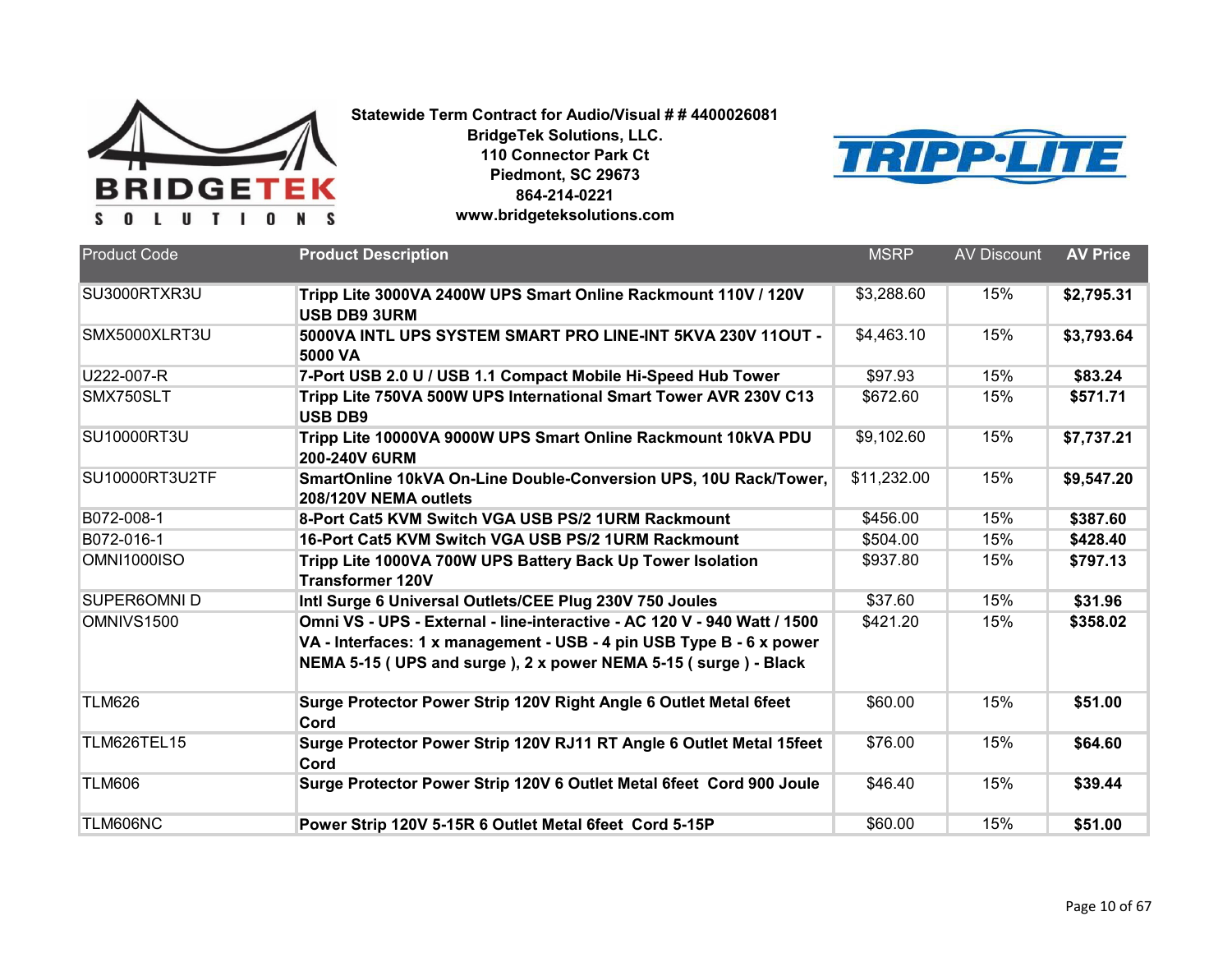

**BridgeTek Solutions, LLC. 110 Connector Park Ct Piedmont, SC 29673 864-214-0221**



| www.bridgeteksolutions.com |
|----------------------------|
|----------------------------|

| <b>Product Code</b> | <b>Product Description</b>                                                            | <b>MSRP</b> | <b>AV Discount</b> | <b>AV Price</b> |
|---------------------|---------------------------------------------------------------------------------------|-------------|--------------------|-----------------|
| <b>SMX1000RT2U</b>  | Tripp Lite 1000VA 700W UPS International Smart Rackmount AVR 230V<br>C13 2U           | \$1,073.50  | 15%                | \$912.48        |
| <b>SU1000XLA</b>    | Tripp Lite 1000VA 800W UPS Smart Online Tower 100V - 120V USB<br><b>DB9 SNMP RT</b>   | \$1,018.80  | 15%                | \$865.98        |
| SU750XL             | Tripp Lite 750VA 600W UPS Smart Online Tower 100V/110V/120V USB<br><b>DB9 SNMP RT</b> | \$968.40    | 15%                | \$823.14        |
| <b>PDU2430</b>      | PDU Single Phase Basic Horizontal 120V 2.9kw 24 5-15R 30A 1U RM                       | \$397.80    | 15%                | \$338.13        |
| <b>SPS-615-HG</b>   | Surge Protector Power Strip Medical Hospital Metal 6 Outlet 15feet<br>Cord            | \$156.00    | 15%                | \$132.60        |
| <b>PDUNV</b>        | PDU Basic 100V - 240V 16A 12 C13; 2 C19 C20 1URM / 0URM                               | \$313.20    | 15%                | \$266.22        |
| AVRX750U            | 750VA 450W UPS International 230V Line-Interactive USB C13                            | \$313.50    | 15%                | \$266.48        |
| OMNIVSINT1500XL     | 1500VA 940W UPS International Battery Back Up Tower AVR 230V C13                      | \$558.60    | 15%                | \$474.81        |
| TLM606HJ            | Surge Protector Power Strip 120V 6 Outlet Metal 6feet Cord 1340 Joule                 | \$52.00     | 15%                | \$44.20         |
| TLM615NCRA          | Power Strip Metal 120V 5-15R Right Angle 6 Outlet 15feet Cord                         | \$70.40     | 15%                | \$59.84         |
| TLM615NC            | Power Strip 120V 5-15R 6 Outlet Metal 15feet Cord 5-15P                               | \$68.00     | 15%                | \$57.80         |
| <b>TLM615NC20</b>   | Power Strip 120V 5-15/20R 6 Outlet Metal 15feet Cord 5-20P                            | \$134.40    | 15%                | \$114.24        |
| <b>TLM915NC</b>     | Power Strip 120V 5-15R 9 Outlet Metal 15feet Cord 5-15P                               | \$74.40     | 15%                | \$63.24         |
| <b>TLM1015NC</b>    | Power Strip 120V 5-15R 10 Outlet Metal 15feet Cord 5-15P                              | \$112.00    | 15%                | \$95.20         |
| TLM406NC            | Power Strip 120V 5-15R 4 Outlet Metal 6feet Cord 5-15P                                | \$46.40     | 15%                | \$39.44         |
| TLM306NC            | Power Strip 120V 5-15R 3 Outlet Metal 6feet Cord 5-15P                                | \$42.40     | 15%                | \$36.04         |
| SMART2200SLT        | Tripp Lite 2200VA 1600W UPS Smart Tower AVR 120V USB DB9 SNMP<br>for Servers          | \$1,555.20  | 15%                | \$1,321.92      |
| SMART3000SLT        | Tripp Lite 3000VA 2250W UPS Smart Tower AVR 120V 3kVA USB DB9<br><b>SNMP</b>          | \$2,093.40  | 15%                | \$1,779.39      |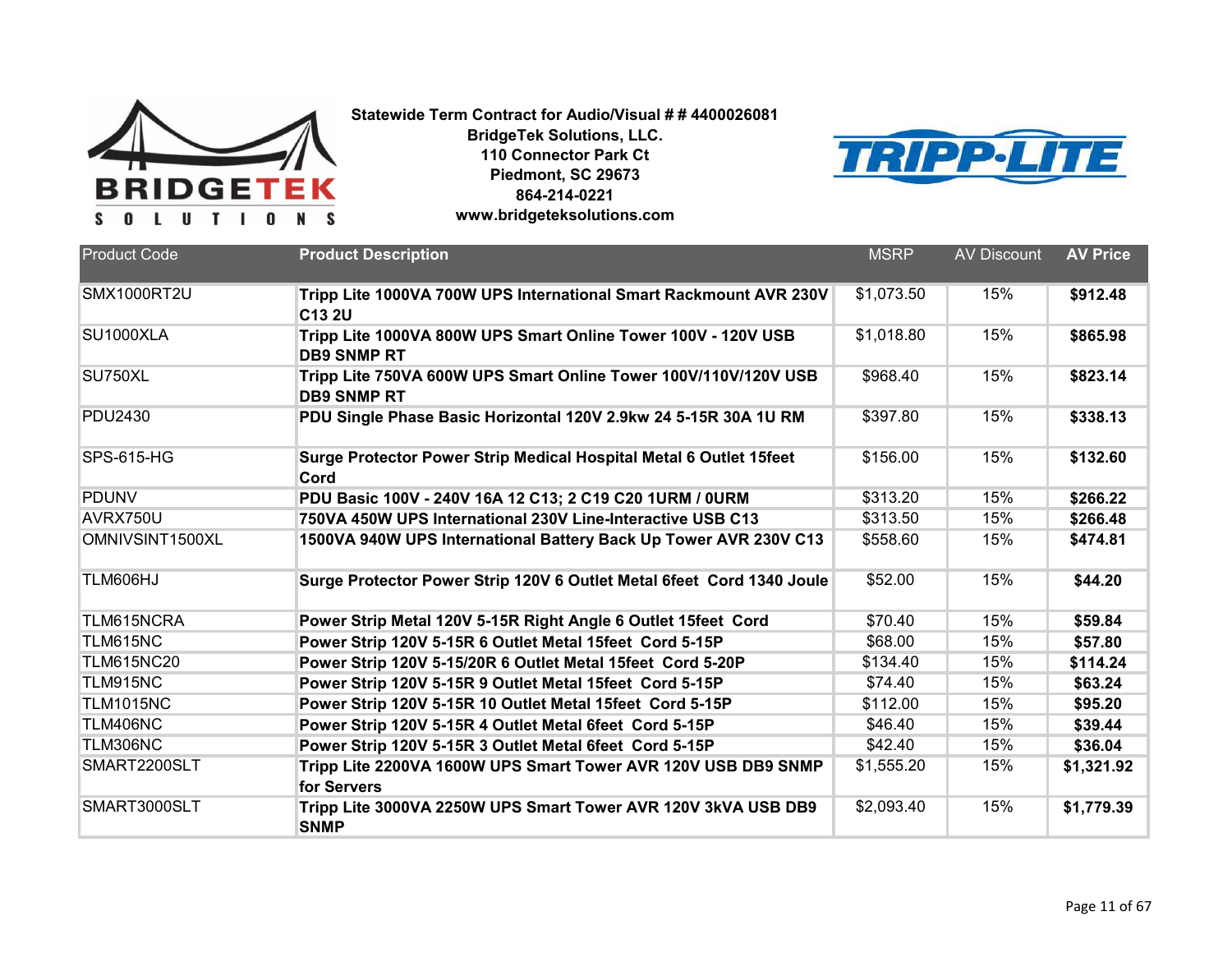

**BridgeTek Solutions, LLC. 110 Connector Park Ct Piedmont, SC 29673 864-214-0221**



| www.bridgeteksolutions.com |
|----------------------------|
|----------------------------|

| <b>Product Code</b> | <b>Product Description</b>                                                                 | <b>MSRP</b> | <b>AV Discount</b> | <b>AV Price</b> |
|---------------------|--------------------------------------------------------------------------------------------|-------------|--------------------|-----------------|
| AVRX550U            | 550VA 300W UPS International Battery Back Up AVR 230V RJ11 C13                             | \$214.70    | 15%                | \$182.50        |
| PDUMH20AT           | PDU Metered ATS 120V 20A 5-15/20R 16 Outlet L5-20P Horizontal 1U                           | \$725.40    | 15%                | \$616.59        |
| PDUMV40             | PDU Metered Dual Circuit 120V 20A 32 5-15/20R Vertical OURM                                | \$511.20    | 15%                | \$434.52        |
| PDUMH15AT           | PDU Metered ATS 120V 15A 5-15R 8 Outlet 2 5-15P Horizontal 1URM                            | \$586.80    | 15%                | \$498.78        |
| PDUMH15             | PDU Metered 120V 15A 5-15R 13 Outlet 5-15P Horizontal 1URM                                 | \$187.20    | 15%                | \$159.12        |
| PDUMV15             | PDU Metered 120V 15A 5-15R 16 Outlet 5-15P Vertical OURM                                   | \$216.00    | 15%                | \$183.60        |
| PDUMV20             | PDU Metered 120V 20A 5-15/20R 28 Outlet L5-20P Vertical OURM                               | \$289.80    | 15%                | \$246.33        |
| PDUMH15ATNET        | PDU Switched ATS 120V 15A 5-15R 8 Outlet 2 5-15P Horizontal 1URM                           | \$957.60    | 15%                | \$813.96        |
| PDUMH20ATNET        | Tripp Lite PDU Switched ATS 120V 20A 5-15/20R 16 Outlet L5-20P<br><b>Horizontal</b>        | \$1,085.40  | 15%                | \$922.59        |
| SMX1050SLT          | Tripp Lite 1050VA 650W UPS International Smart Tower AVR 220V-<br>240V RJ45 C13            | \$803.70    | 15%                | \$683.15        |
| <b>SU8000RT3U</b>   | Tripp Lite 8000VA 7200W UPS Smart Online Rackmount 8kVA PDU<br><b>200V-240V 6URM</b>       | \$8,528.40  | 15%                | \$7,249.14      |
| SU8000RT3U1TF       | Tripp Lite 8000VA 7200W UPS Smart Online Rackmount 8kVA PDU<br>120V/208V 8URM              | \$9,457.20  | 15%                | \$8,038.62      |
| SMX2200XLRT2U       | Tripp Lite 2200VA 1600W UPS International Smart Rackmount AVR<br><b>230V 2URM</b>          | \$2,012.10  | 15%                | \$1,710.29      |
| PM6SN1              | Waber Surge Protector Power Strip Metal 6 Outlet 6feet Cord                                | \$50.40     | 15%                | \$42.84         |
| SK6-0/SPIKEBLOK     | 6-Outlet Low-Profile Surge Protector, Direct Plug-In, 540 Joules,<br><b>Diagnostic LED</b> | \$20.00     | 15%                | \$17.00         |
| SMART700DV          | Tripp Lite 700VA 450W UPS Smart Tower AVR 120V / 230V USB DB9<br><b>TAA GSA</b>            | \$1,513.80  | 15%                | \$1,286.73      |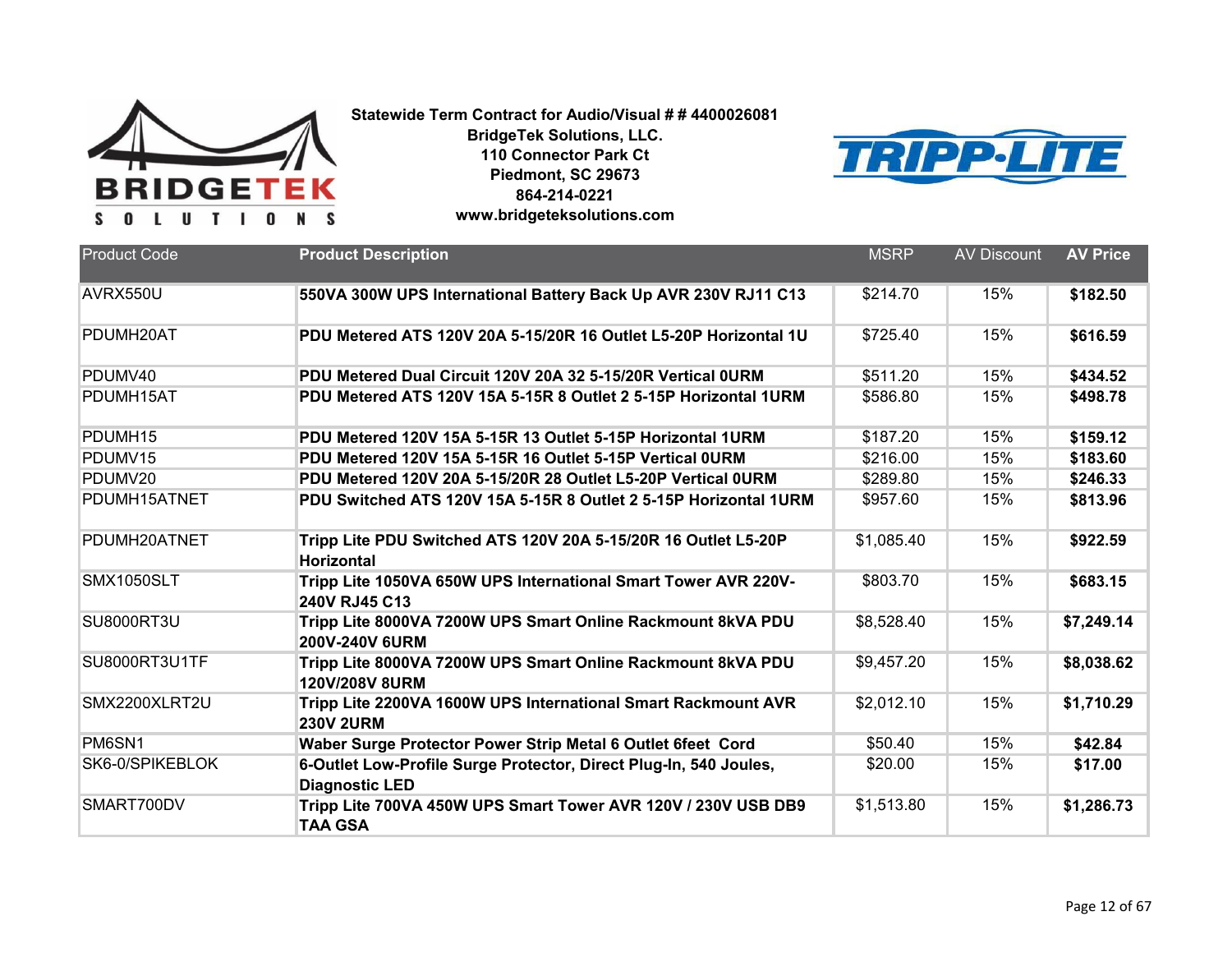



| <b>Product Code</b> | <b>Product Description</b>                                                                                  | <b>MSRP</b> | <b>AV Discount</b> | <b>AV Price</b> |
|---------------------|-------------------------------------------------------------------------------------------------------------|-------------|--------------------|-----------------|
| <b>SU1500XL</b>     | Tripp Lite 1500VA 1200W UPS Smart Online Tower 100V-120V USB<br><b>DB9 SNMP RT</b>                          | \$1,380.60  | 15%                | \$1,173.51      |
| ISOBAR825ULTRA      | Isobar Surge Protector Metal 8 Outlet 25feet Cord 3840 Joules                                               | \$155.20    | 15%                | \$131.92        |
| <b>TLP606B</b>      | Surge Protector Power Strip 120V 6 Outlet 6feet Cord 790 Joule Black                                        | \$22.40     | 15%                | \$19.04         |
| <b>TLP712B</b>      | Surge Protector Power Strip 120V 7 Outlet 12feet Cord 1080 Joule<br><b>Black</b>                            | \$42.40     | 15%                | \$36.04         |
| TLP4BK              | Tripp Lite Surge Protector Wallmount Direct Plug In 120V 4 Outlet 720<br>Joule                              | \$20.80     | 15%                | \$17.68         |
| <b>TLP725</b>       | Surge Protector Power Strip 120V 7 Outlet 25feet Cord 1080 Joule                                            | \$66.40     | 15%                | \$56.44         |
| <b>TLP825</b>       | Surge Protector Power Strip 120V 5-15R 8 Outlet 25feet Cord 1440<br>Joule                                   | \$78.40     | 15%                | \$66.64         |
| SWIVEL6             | Surge Protector with 3 Rotatable Outlets, 3 Stationary, side facing<br>Outlets, Direct-Plug In, 1200 Joules | \$28.80     | 15%                | \$24.48         |
| TLM825SA            | Safety Surge Protector 120V 8 Outlet Metal 25feet Cord OSHA                                                 | \$120.00    | 15%                | \$102.00        |
| TLM812SA            | Safety Surge Protector 120V 8 Outlet Metal 12feet Cord OSHA                                                 | \$100.00    | 15%                | \$85.00         |
| TLM615SA            | Safety Surge Protector Strip 120V 6 Outlet 15feet Cord OSHA                                                 | \$88.00     | 15%                | \$74.80         |
| TLM609SA            | Safety Surge Protector Power Strip 120V 6 Outlet Metal 9feet Cord<br><b>OSHA</b>                            | \$80.00     | 15%                | \$68.00         |
| TLM626SA            | Safety Surge Protector Power Strip 120V 6 Outlet Metal 6feet Cord<br><b>OSHA</b>                            | \$50.40     | 15%                | \$42.84         |
| TLM825GF            | Safety Power Strip 120V 5-15R 8 Outlet Metal 25feet Cord GFCI Plug                                          | \$140.80    | 15%                | \$119.68        |
| TLM812GF            | Safety Power Strip w/ 8 out GFCI Plug OSHA Yellow 12feet Cord                                               | \$124.80    | 15%                | \$106.08        |
| TLM609GF            | Safety Power Strip 120V 5-15R 6 Outlet 9feet Cord GFCI Plug OSHA                                            | \$108.00    | 15%                | \$91.80         |
| TLM815NS            | Safety Power Strip 120V 5-15R 8 Outlet Metal 15feet Cord OSHA                                               | \$84.00     | 15%                | \$71.40         |
| TLM626NS            | Safety Power Strip 120V 5-15R 6 Outlet Metal 6feet Cord OSHA                                                | \$46.40     | 15%                | \$39.44         |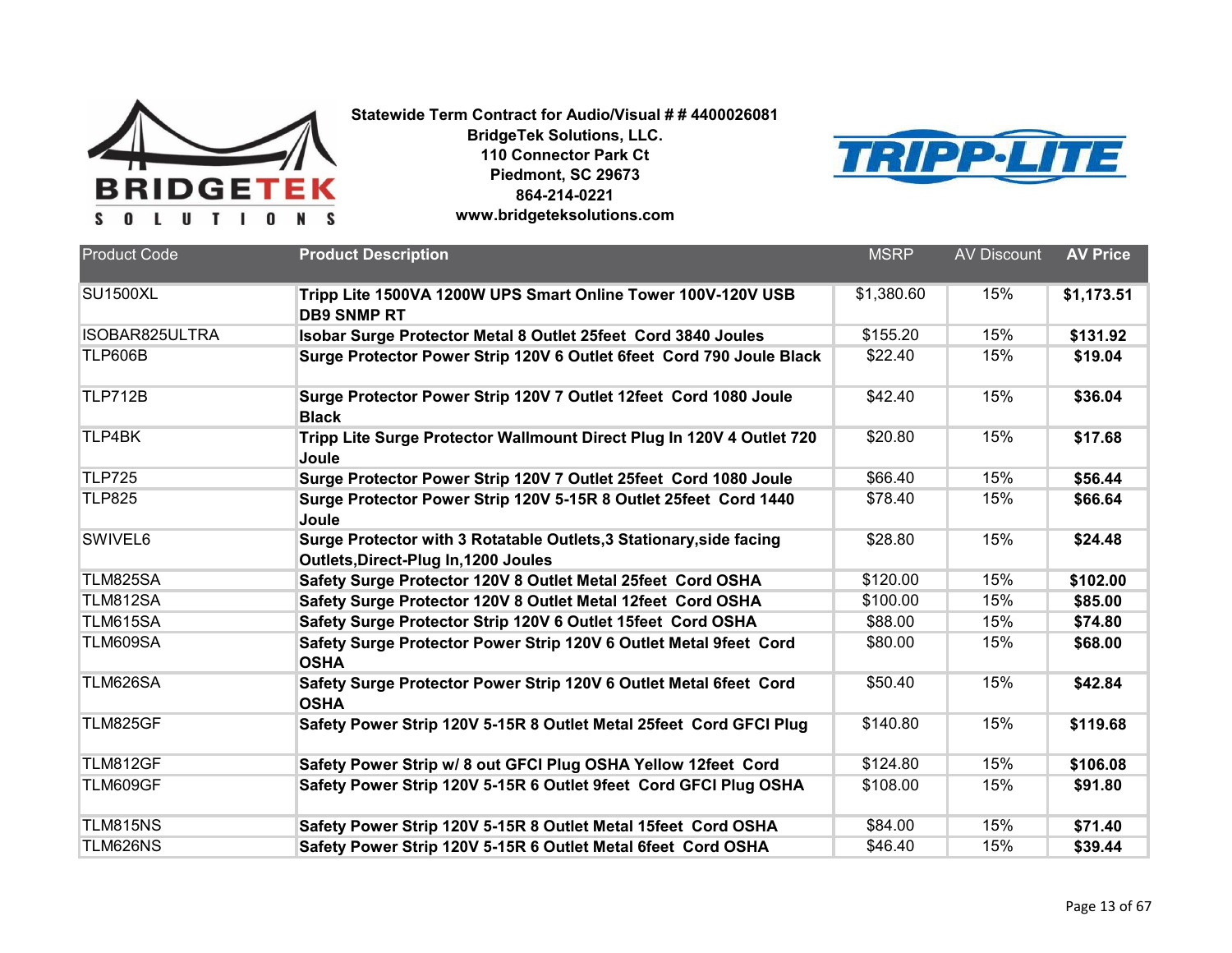

**BridgeTek Solutions, LLC. 110 Connector Park Ct Piedmont, SC 29673 864-214-0221**



**www.bridgeteksolutions.com**

| <b>Product Code</b>  | <b>Product Description</b>                                                           | <b>MSRP</b> | <b>AV Discount</b> | <b>AV Price</b> |
|----------------------|--------------------------------------------------------------------------------------|-------------|--------------------|-----------------|
| PDU40TDUAL           | PDU Basic Dual Circuit 120V 20A 5-15/20R 40 Outlet L5-20P 0URM                       | \$433.80    | 15%                | \$368.73        |
| B021-000-19          | Rack Console KVM Cable Kit w/ 19inch LCD PS/2 1U TAA GSA                             | \$1,136.00  | 15%                | \$965.60        |
| INTERNET600U         | 600VA 300W UPS Desktop Battery Backup 120V USB EXCLUSIVE<br><b>PRICE</b>             | \$126.90    | 15%                | \$107.87        |
| INTERNET900U         | Internet Office 120V 900VA 480W Standby UPS, Ultra-Compact Desktop,<br><b>USB</b>    | \$194.40    | 15%                | \$165.24        |
| <b>SU2200XLA</b>     | Tripp Lite 2200VA 1600W UPS Smart Online Tower 110V / 120V USB<br><b>DB9 SNMP RT</b> | \$1,751.40  | 15%                | \$1,488.69      |
| AVR900U              | 900VA 480W UPS Desktop Battery Back Up AVR USB RJ11                                  | \$198.00    | 15%                | \$168.30        |
| <b>B004-DUA2-K-R</b> | 2-Port Compact DVI / USB KVM Switch w/ Audio and Cable Kit                           | \$204.80    | 15%                | \$174.08        |
| <b>B004-VUA2-K-R</b> | 2-Port Desktop Compact USB KVM Switch with Audio & Cable Kit                         | \$67.20     | 15%                | \$57.12         |
| <b>SU8000RT4U</b>    | Tripp Lite 8000VA 5600W UPS Smart Online Rackmount 8kVA PDU<br><b>120V-240V 4URM</b> | \$7,554.60  | 15%                | \$6,421.41      |
| PDUMV30              | PDU Metered 120V 30A 5-15/20R 24 Outlet L5-30P Vertical OURM                         | \$518.40    | 15%                | \$440.64        |
| PDUMV30HV            | PDU Metered 208V / 240V 30A 6 C19 24; C13 L6-30P Vertical 0URM                       | \$509.40    | 15%                | \$432.99        |
| PDUV30HV             | PDU Basic 208V / 240V 30A 6 C19; 32 C13 L6-30P Vertical 0URM                         | \$486.00    | 15%                | \$413.10        |
| PDUMH15HVNET         | Tripp Lite PDU Switched 200V - 240V 15A C13 8 Outlet C14 Horizontal<br><b>1URM</b>   | \$725.40    | 15%                | \$616.59        |
| PDUMH20HVNET         | PDU Switched 200V - 240V 20A C13 8 Outlet L6-20P Horizontal 1URM                     | \$961.20    | 15%                | \$817.02        |
| PDUMV20HV            | PDU Metered 208V - 240V 20A 6 C19; 32 C13 C20 Vertical 0URM                          | \$387.00    | 15%                | \$328.95        |
| PDUMH30NET           | PDU Switched 120V 30A 5-15/20R 16 Outlet L5-30P Horizontal 2URM                      | \$1,146.60  | 15%                | \$974.61        |
| PDUMH30HVNET         | PDU Single Phase Switched Horizontal 208/240V 5.8kw 16 C13 30A                       | \$1,267.20  | 15%                | \$1,077.12      |
| SU8000RT3UN50        | Tripp Lite 8000VA 7200W UPS Smart Online Rackmount 8kVA PDU<br>200V-240V 6URM        | \$9,019.80  | 15%                | \$7,666.83      |
| SU8000RT3UN50TF      | Tripp Lite 8000VA 7200W UPS Smart Online Rackmount 8kVA PDU<br><b>120V/208V 8URM</b> | \$9,831.60  | 15%                | \$8,356.86      |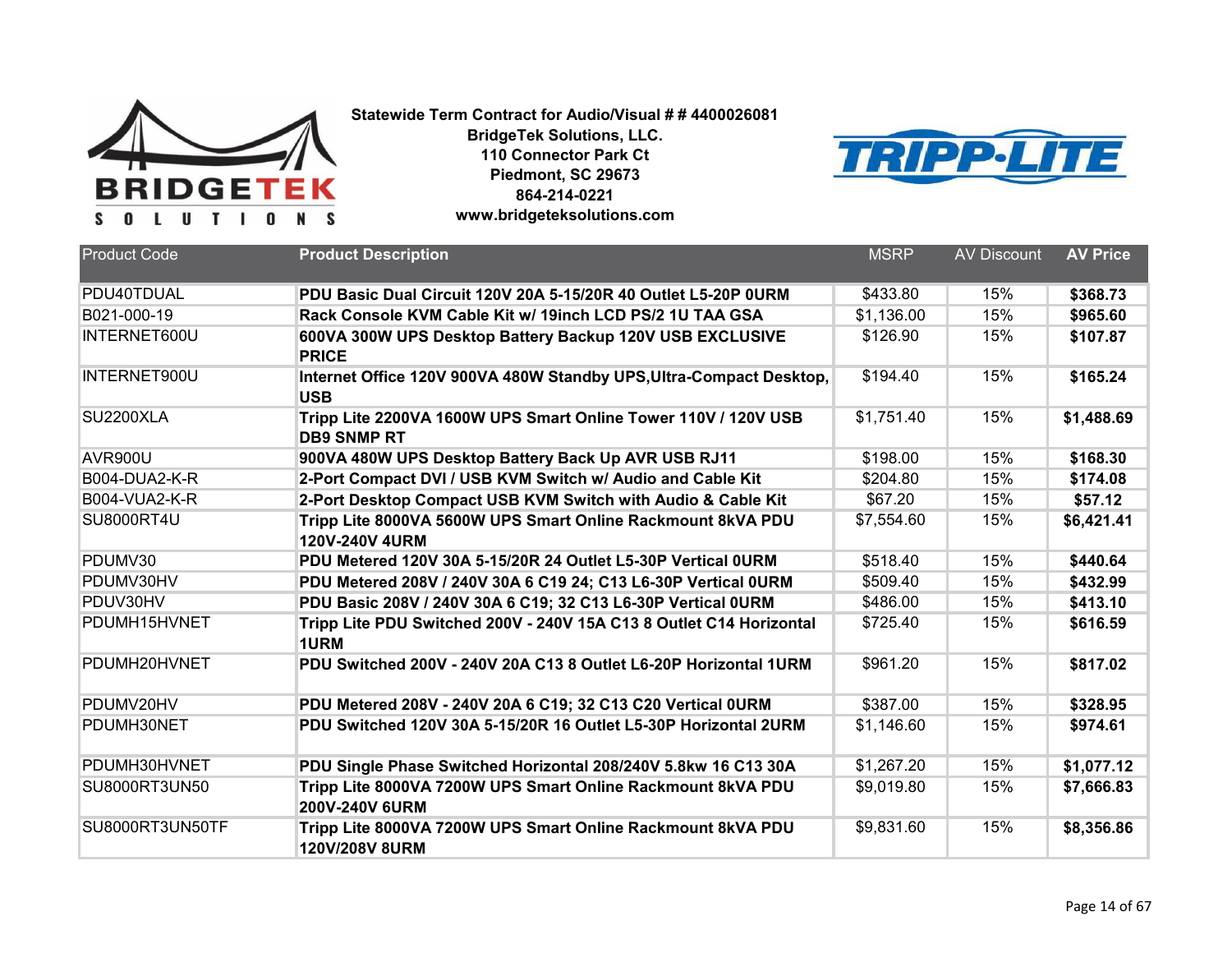

**BridgeTek Solutions, LLC. 110 Connector Park Ct Piedmont, SC 29673 864-214-0221**



| www.bridgeteksolutions.com |
|----------------------------|
|----------------------------|

| <b>Product Code</b> | <b>Product Description</b>                                                             | <b>MSRP</b> | <b>AV Discount</b> | <b>AV Price</b> |
|---------------------|----------------------------------------------------------------------------------------|-------------|--------------------|-----------------|
| B042-008            | 8-Port Rackmount USB / PS2 KVM Switch w/ On-Screen Display 1U                          | \$536.00    | 15%                | \$455.60        |
| B042-016            | 16-Port Rackmount USB / PS2 KVM Switch w/ On-Screen Display 1U                         | \$912.00    | 15%                | \$775.20        |
| B072-016-1-IP       | 16-Port Cat5 IP KVM Switch Compact 1+1 User Rackmount                                  | \$1,280.00  | 15%                | \$1,088.00      |
| B042-004            | 4-Port Rackmount USB / PS2 KVM Switch w/ On-Screen Display 1U                          | \$488.00    | 15%                | \$414.80        |
| B062-002-USB        | USB Console Interface Module for B060 Matrix KVM Switches TAA<br><b>GSA</b>            | \$660.00    | 15%                | \$561.00        |
| PDUMH <sub>20</sub> | PDU Metered 120V 20A 5-15/20R 12 Outlet L5-20P Horizontal 1URM                         | \$273.60    | 15%                | \$232.56        |
| SU40KMBPK           | Tripp Lite Wall Mount Kirk Key Bypass Panel 240V for 40kVA 3-Phase<br><b>UPS</b>       | \$8,949.60  | 15%                | \$7,607.16      |
| PDUV <sub>15</sub>  | PDU Basic 120V 15A 5-15R 14 Outlet 5-15P Vertical 0URM                                 | \$153.00    | 15%                | \$130.05        |
| B021-000-19-SH      | Rack Console Short-Depth KVM Cable Kit w/ 19inch LCD VGA 1U                            | \$1,664.00  | 15%                | \$1,414.40      |
| SMART2200CRMXL      | Tripp Lite 2200VA 1900W UPS Smart Rackmount AVR 120V USB DB9<br><b>4U for Telecom</b>  | \$2,790.00  | 15%                | \$2,371.50      |
| <b>UPSHDEARKIT</b>  | Tripp Lite Rack Enclosure Server Cabinet UPS Front Rail Mounting<br><b>Bracket</b>     | \$72.90     | 15%                | \$61.97         |
| SMART1500CRMXL      | Tripp Lite 1500VA 1440W UPS Smart Rackmount AVR 120V USB DB9<br><b>SNMP 2URM</b>       | \$2,093.40  | 15%                | \$1,779.39      |
| SU8000RT3UG         | SmartOnline 8kVA On-Line Double-Conversion UPS, 6U Rack/Tower,<br>200-240V C19 outlets | \$8,328.60  | 15%                | \$7,079.31      |
| <b>SU10000RT3UG</b> | Tripp Lite 10000VA 9000W UPS Smart Online Rackmount 10kVA PDU<br><b>200-240V 6URM</b>  | \$9,919.80  | 15%                | \$8,431.83      |
| <b>SUPER6OMNI B</b> | International Surge Protector Power Strip 230V 6 Universal Outlet                      | \$38.00     | 15%                | \$32.30         |
| SMART3000CRMXL      | Tripp Lite 3000VA 2880W UPS Smart Rackmount AVR 120V USB DB9<br><b>4URM Telecom</b>    | \$2,962.80  | 15%                | \$2,518.38      |
| PDUV20              | PDU Basic 120V 20A 5-15/20R 14 Outlet L5-20P Vertical 0URM                             | \$212.40    | 15%                | \$180.54        |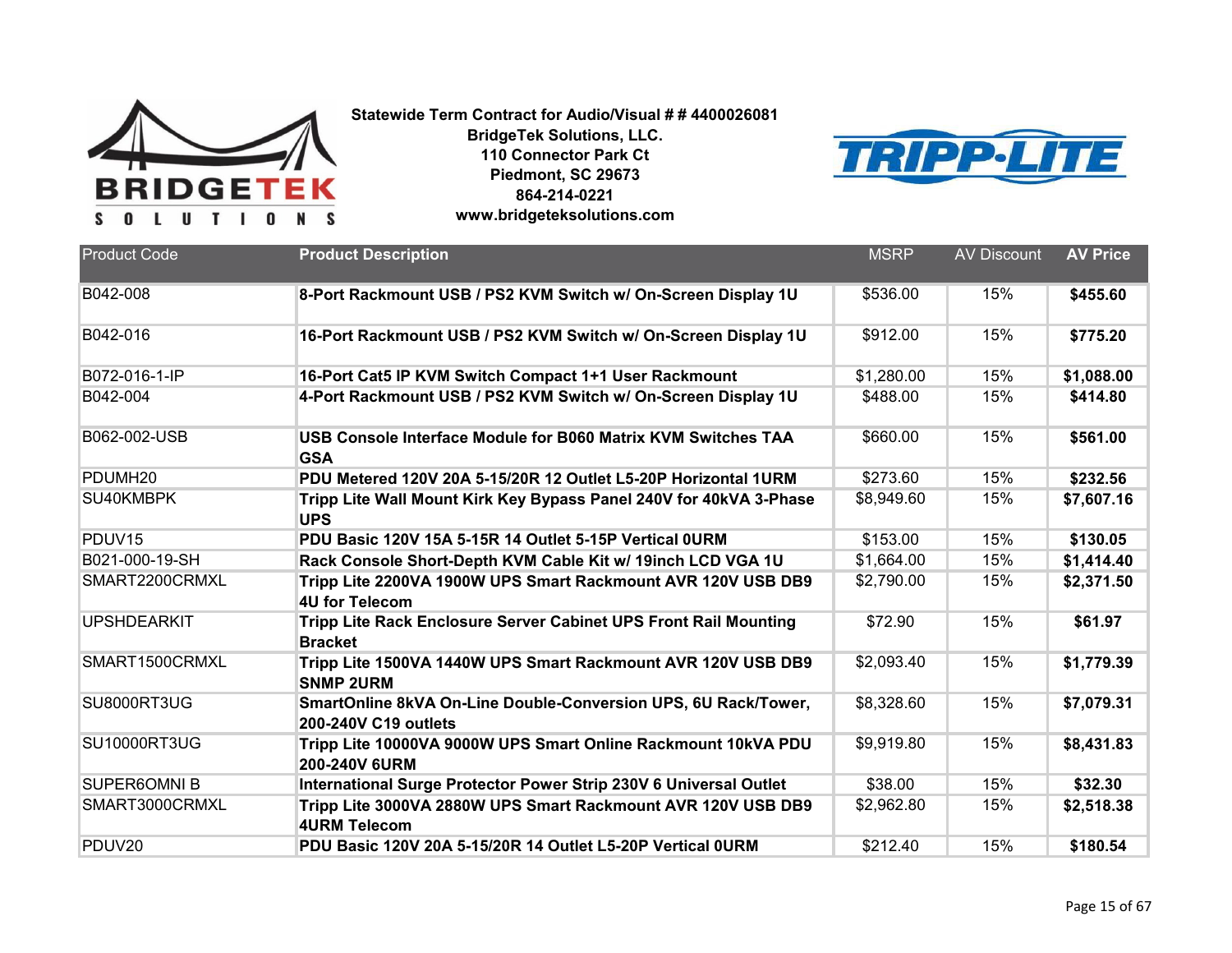



| <b>Product Code</b> | <b>Product Description</b>                                                                     | <b>MSRP</b> | <b>AV Discount</b> | <b>AV Price</b> |
|---------------------|------------------------------------------------------------------------------------------------|-------------|--------------------|-----------------|
| SUPDMB710IEC        | PDU Converts output for select UPS Systems to IEC320 outlets 200-<br><b>240V</b>               | \$1,200.00  | 15%                | \$1,020.00      |
| B040-008-19         | 8-Port Rack Console VGA KVM Switch w/ 19inch LCD 1U TAA                                        | \$1,776.00  | 15%                | \$1,509.60      |
| B040-016-19         | 16-Port Rack Console VGA KVM Switch w/ 19inch LCD 1U TAA                                       | \$2,064.00  | 15%                | \$1,754.40      |
| <b>RELAYIOCARD</b>  | Tripp Lite Programmable Relay I/O Card Online & Smart UPS Systems                              | \$390.00    | 15%                | \$331.50        |
| U224-1R4-R          | 4-Port High Speed USB 2.0 over Cat5 Hub with 3 local Ports and 1<br><b>Remote Port</b>         | \$105.66    | 15%                | \$89.81         |
| U224-4R4-R          | 4-Port USB over Cat5 Hub with 4 Remote Ports                                                   | \$171.03    | 15%                | \$145.38        |
| SMARTINT2200VS      | Tripp Lite 2200VA 1600W UPS International Smart Tower AVR 230V<br><b>USB C13 C19</b>           | \$1,518.10  | 15%                | \$1,290.39      |
| ECO350UPS           | ECO Series 120V 350VA 180W Energy-SavingStandby UPS with USB<br>and 6 Outlets                  | \$109.80    | 15%                | \$93.33         |
| ECO550UPS           | ECO Series 120V 550VA 300W Energy-SavingStandby UPS with USB<br>and 8 Outlets, EnergyStar V2.0 | \$144.00    | 15%                | \$122.40        |
| ECO750UPS           | 750VA 450W UPS Eco Green Battery Back Up Compact 120V USB RJ11                                 | \$192.60    | 15%                | \$163.71        |
| SK6-0B              | 6-Outlet Surge Protector, Direct Plug-In, 750 Joules, Diagnostic LED,<br><b>Black</b>          | \$20.00     | 15%                | \$17.00         |
| SU3000RTXL2U        | Tripp Lite 3000VA 2500W UPS Smart Online Rackmount 120V USB DB9<br>2URM                        | \$2,606.40  | 15%                | \$2,215.44      |
| PDUMVROTATEBRKT     | PDU Bracket Allows for 90 Degree Installation                                                  | \$67.50     | 15%                | \$57.38         |
| TRAVELER3USB        | Notebook Surge Protector USB Charger 3 Outlet 540 Joule                                        | \$38.00     | 15%                | \$32.30         |
| B070-016-19-IP      | 16-Port IP Rack Console Cat5 KVM Switch 19inch LCD 1+1 User 1URM                               | \$2,600.00  | 15%                | \$2,210.00      |
| B078-101-PS2        | PS/2 Server Interface Module for B070 & B072 KVM Switches                                      | \$102.40    | 15%                | \$87.04         |
| B070-016-19         | 16-Port Rack Console Cat5 KVM Switch 1U RM 19inch LCD Rackmount                                | \$2,264.00  | 15%                | \$1,924.40      |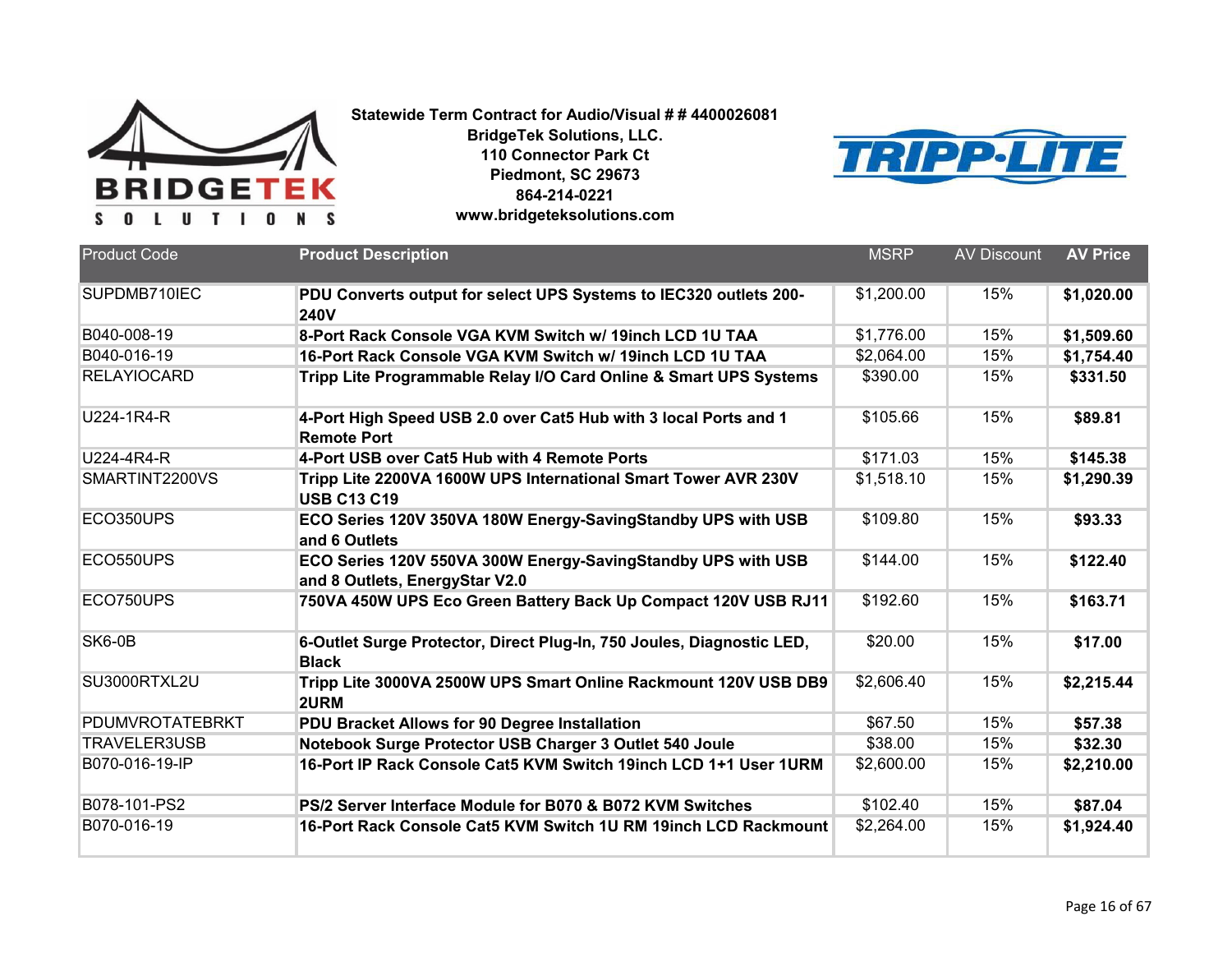

**BridgeTek Solutions, LLC. 110 Connector Park Ct Piedmont, SC 29673 864-214-0221**



**www.bridgeteksolutions.com**

| <b>Product Code</b> | <b>Product Description</b>                                                               | <b>MSRP</b> | <b>AV Discount</b> | <b>AV Price</b> |
|---------------------|------------------------------------------------------------------------------------------|-------------|--------------------|-----------------|
| SMX1500LCD          | Tripp Lite 1500VA 900W UPS International Smart Rack Tower LCD AVR<br>230V C13            | \$695.40    | 15%                | \$591.09        |
| B020-U08-19-K       | 8-Port Rack Console KVM Switch w/19inch LCD & 8 PS2/USB Cables<br>1U                     | \$2,200.00  | 15%                | \$1,870.00      |
| B020-U16-19-K       | 16-Port Rack Console KVM Switch 19inch LCD PS2/USB Cables 1U                             | \$2,768.00  | 15%                | \$2,352.80      |
| SMART2200RM2U       | Tripp Lite 2200VA 1920W UPS Smart Rackmount AVR 100V/110V/120V<br><b>USB DB9 2URM</b>    | \$1,850.40  | 15%                | \$1,572.84      |
| B055-001-PS2        | PS2 Server Interface Module for B064- Series KVM Switches                                | \$196.80    | 15%                | \$167.28        |
| B055-001-SER        | Serial Server Interface Module for B064- Series KVM Switches                             | \$196.80    | 15%                | \$167.28        |
| B055-001-USB        | USB Server Interface Module for B064- Series KVM Switches                                | \$203.20    | 15%                | \$172.72        |
| SMART1000LCDTAA     | Tripp Lite 1000VA 500W UPS Smart Tower LCD AVR 120V USB Coax<br><b>RJ45 TAA GSA</b>      | \$322.20    | 15%                | \$273.87        |
| SM2200RMXL2UTAA     | 2200VA 1600W UPS Smart Rackmount AVR 100-120V USB DB9 2U TAA<br><b>GSA</b>               | \$2,196.00  | 15%                | \$1,866.60      |
| SM1500RMXL2UTAA     | 1500VA 1350W UPS Smart Rackmount AVR 120V USB DB9 2URM TAA<br><b>GSA</b>                 | \$1,521.00  | 15%                | \$1,292.85      |
| SM1000RM2UTAA       | 1000VA 800W Line Interactive UPS Sine Wave 120V Rackmount 2U TAA                         | \$1,105.20  | 15%                | \$939.42        |
| OMNIVS1500XLTAA     | Tripp Lite 1500VA 940W UPS Battery Back Up Tower AVR 120V RJ45<br><b>TAA GSA</b>         | \$523.80    | 15%                | \$445.23        |
| ECO750UPSTAA        | 750VA 450W UPS Eco Green Battery Back Up 120V USB RJ11 TAA<br><b>GSA</b>                 | \$217.80    | 15%                | \$185.13        |
| ECO550UPSTAA        | 550VA 300W UPS Eco Green Battery Back Up 120V USB RJ11 TAA<br><b>GSA</b>                 | \$163.80    | 15%                | \$139.23        |
| TLP808TELTAA        | Surge Protector Power Strip 120V 5-15R 8 Outlet RJ11 8feet Cord 2160<br><b>J TAA GSA</b> | \$92.00     | 15%                | \$78.20         |
| TLP606TAA           | Surge Protector Power Strip 120V 6 Outlet 6feet Cord 720 Joule TAA<br><b>GSA</b>         | \$46.40     | 15%                | \$39.44         |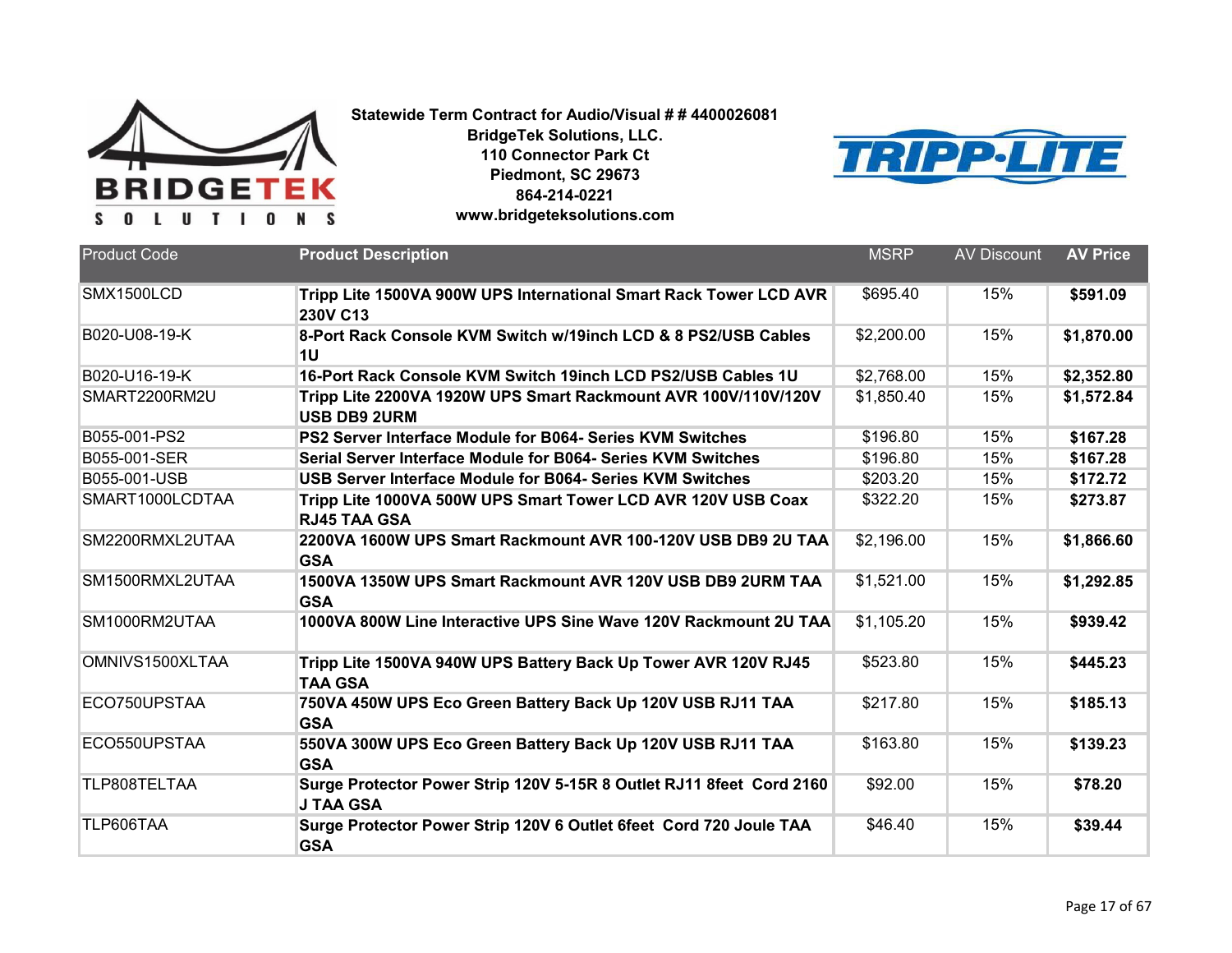

**BridgeTek Solutions, LLC. 110 Connector Park Ct Piedmont, SC 29673 864-214-0221**



**www.bridgeteksolutions.com**

| <b>Product Code</b>  | <b>Product Description</b>                                                                            | <b>MSRP</b> | <b>AV Discount</b> | <b>AV Price</b> |
|----------------------|-------------------------------------------------------------------------------------------------------|-------------|--------------------|-----------------|
| SMART3000RMXL2U      | Tripp Lite 3000VA 2880W UPS Smart Rackmount AVR 120V USB DB9<br><b>SNMP 2URM</b>                      | \$2,296.80  | 15%                | \$1,952.28      |
| SMART750USBTAA       | TAA Compliant Smart USB UPS System - Intelligent, line-interactive<br>battery backup for workstations | \$262.80    | 15%                | \$223.38        |
| SM3000RMXL2UTAA      | 3000VA 2880W UPS Smart Rackmount AVR 120V USB DB9 2U TAA<br><b>GSA</b>                                | \$2,529.00  | 15%                | \$2,149.65      |
| TLP1208TEL           | Surge Protector 12 Outlet 120V RJ11 8feet Cord 2160 Joule                                             | \$63.20     | 15%                | \$53.72         |
| TLP1208TELTV         | Surge Protector 12 Outlet 120V RJ11 Coax 8feet Cord 2880 Joule                                        | \$75.20     | 15%                | \$63.92         |
| PDUMNH15             | PDU Monitored 120V 15A 5-15R 8 Outlet 5-15P Horizontal 1URM                                           | \$597.60    | 15%                | \$507.96        |
| PDUMNH20             | PDU Monitored 120V 20A 5-15/20R Outlets 1U RM                                                         | \$687.60    | 15%                | \$584.46        |
| B006-VU4-R           | 4-PORT DESKTOP USB KVM SWITCH 2048X1536                                                               | \$168.00    | 15%                | \$142.80        |
| B064-016-02-IPG      | 16-Port KVM Switch Cat5 Over IP 1 Local 2 Remote User 1U TAA GSA                                      | \$4,512.00  | 15%                | \$3,835.20      |
| B055-001-USB-V2      | USB Server Interface Module for B064 - IPG KVM Switches TAA GSA                                       | \$240.00    | 15%                | \$204.00        |
| <b>UL17CB-15</b>     | Waber Power Strip 120V 5-15R 9 Outlet Metal 15feet Cord 5-15P                                         | \$72.00     | 15%                | \$61.20         |
| <b>SUBB120</b>       | 1P 20A Breaker for Use with Sudc Series Cabinets Only                                                 | \$84.00     | 15%                | \$71.40         |
| <b>SUBB230</b>       | Single Phase 208V 30A Circuit Breaker for Rack Distribution Cabinet<br><b>Applications</b>            | \$106.00    | 15%                | \$90.10         |
| TLP1210SATG          | Eco Surge Protector Green 120V RJ11 RJ45 Coax 12 Outlet 10feet<br>Cord                                | \$144.00    | 15%                | \$122.40        |
| TLP808NETG           | Eco Surge Protector Green 120V 8 Outlet RJ45 8feet Cord 2160 Joule                                    | \$100.80    | 15%                | \$85.68         |
| <b>B006-VUA4-K-R</b> | 4-Port Desktop KVM Switch Audio, 2-Port USB, On-Screen Display &<br><b>Cables</b>                     | \$416.00    | 15%                | \$353.60        |
| 48VDCSPLITTER        | 0.3M Y SPLITTER CBL BLUE 175A DC CONN                                                                 | \$228.00    | 15%                | \$193.80        |
| B064-032-04-IPG      | 32-Port KVM Switch Cat5 Over IP 1 Local 4 Remote User 1U TAA GSA                                      | \$8,640.00  | 15%                | \$7,344.00      |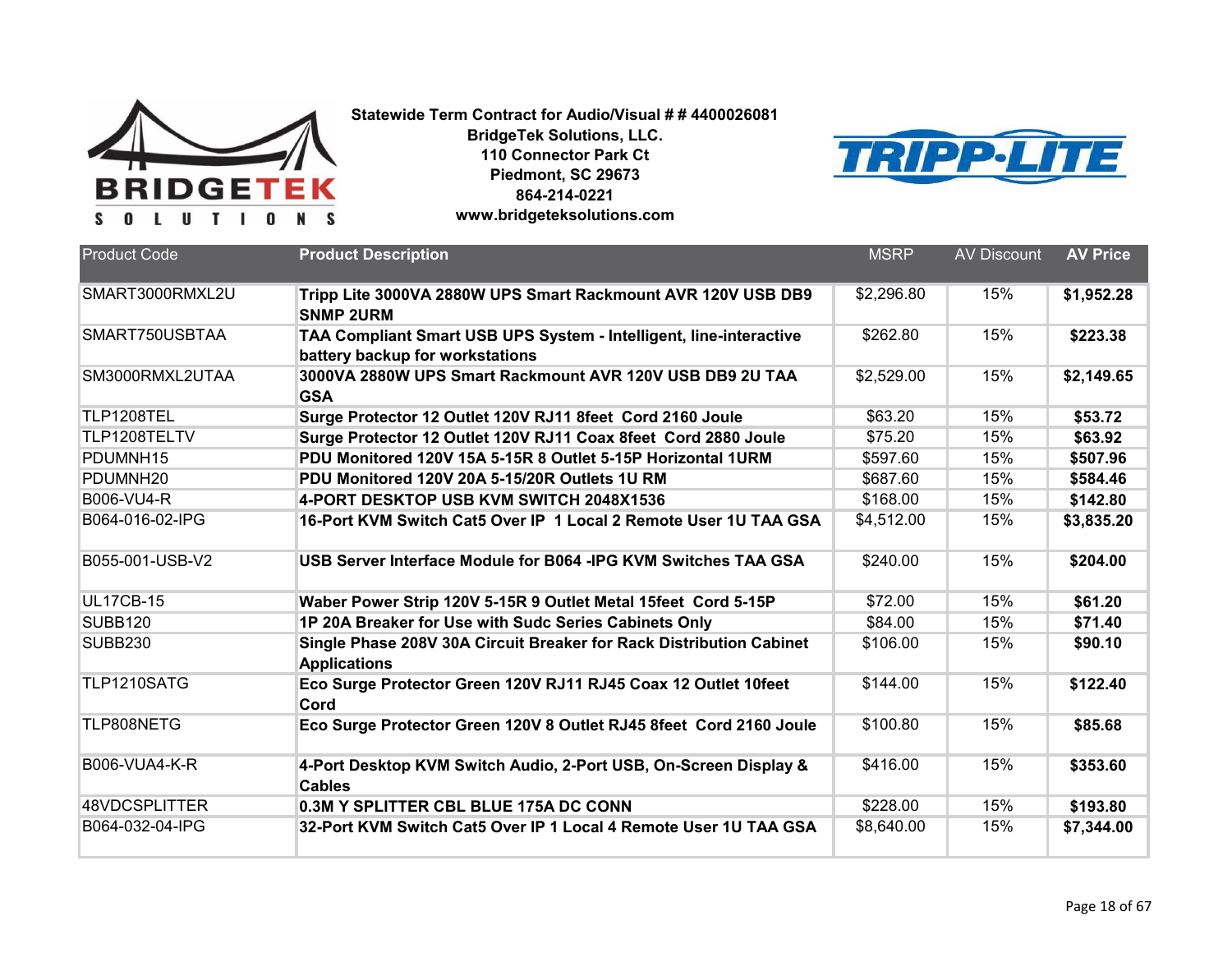



| <b>Product Code</b> | <b>Product Description</b>                                                           | <b>MSRP</b> | <b>AV Discount</b> | <b>AV Price</b> |
|---------------------|--------------------------------------------------------------------------------------|-------------|--------------------|-----------------|
| SU5000RT4UHV        | Tripp Lite 5000VA 4500W UPS Smart Online Rackmount 5kVA<br>200V/240V 4URM RT         | \$5,488.20  | 15%                | \$4,664.97      |
| B064-016-04-IPG     | 16-Port KVM Swtich Cat5 Over IP 1 Local 4 Remote User 1U TAA GSA                     | \$6,880.00  | 15%                | \$5,848.00      |
| B064-032-02-IPG     | 32-Port KVM Switch Cat5 Over IP 1 Local 2 Remote User 1U TAA GSA                     | \$6,400.00  | 15%                | \$5,440.00      |
| PDUB <sub>15</sub>  | PDU Dual Source Hot Swap 100-127V 12A 8 5-15R Horizontal 2URM                        | \$345.60    | 15%                | \$293.76        |
| PDUBHV10            | PDU Dual Source w/ Hot Swap 200-240V 10A C13 C14 8 Outlet 2U RM                      | \$306.00    | 15%                | \$260.10        |
| PDUBHV20            | PDU Dual Source w/ Hot Swap 200-240V 16A C13 C19 8 Outlet 2U RM                      | \$405.00    | 15%                | \$344.25        |
| SU5000RT4UTF        | Tripp Lite 5000VA 4500W UPS Smart Online Rackmount 5kVA<br>208V/120V 6URM RT         | \$6,215.40  | 15%                | \$5,283.09      |
| SU6000RT4UTF        | Tripp Lite 6000VA 5400W UPS Smart Online Rackmount 6kVA PDU<br>208/240/120V 6U       | \$6,975.00  | 15%                | \$5,928.75      |
| TLP74R              | Surge Protector Power Strip TL P74 R 120V Right Angle 7 Outlet 4feet<br>Cord         | \$26.80     | 15%                | \$22.78         |
| TLP74RB             | Surge Protector Power Strip TL P74 RB 120V Right Angle 7 Outlet<br><b>Black</b>      | \$26.80     | 15%                | \$22.78         |
| 2POSTRMKITHD        | Tripp Lite 2-Post RM Kit for 3U and Larger UPS, Transformer, Battery<br>Pack         | \$202.00    | 15%                | \$171.70        |
| B020-U08-19-IP      | 8-Port Rack Console KVM Switch built in IP w/ 19inch LCD 1U                          | \$4,000.00  | 15%                | \$3,400.00      |
| SU6000RT4UHV        | Tripp Lite 6000VA 5400W UPS Smart Online Rackmount 6kVA PDU 200-<br><b>240V 4URM</b> | \$5,961.60  | 15%                | \$5,067.36      |
| SU6000RT4UHVHW      | Tripp Lite 6000VA 5400W UPS Smart Online Rackmount 6kVA PDU 200-<br><b>240V 4URM</b> | \$5,700.60  | 15%                | \$4,845.51      |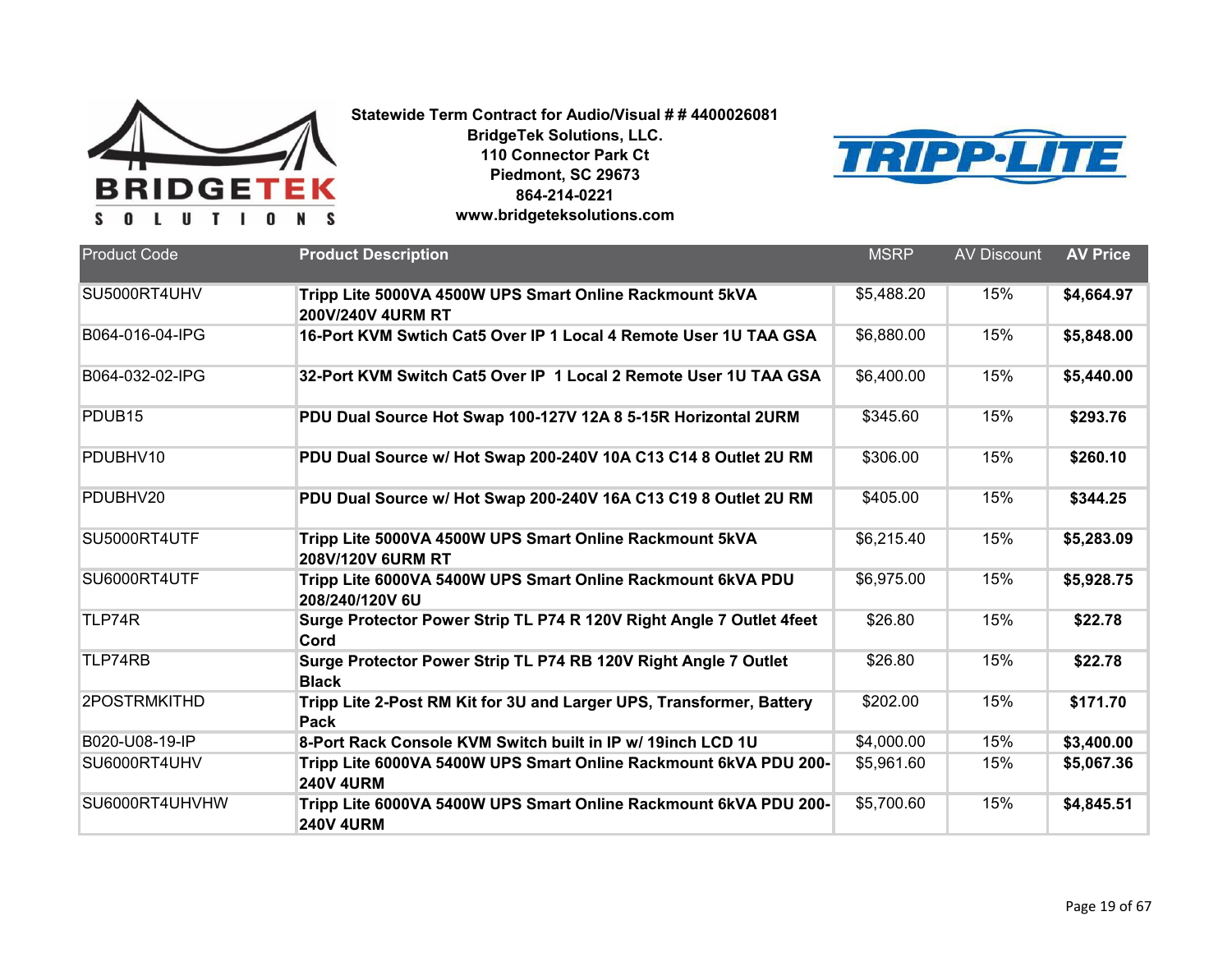



| <b>Product Code</b> | <b>Product Description</b>                                                                           | <b>MSRP</b> | <b>AV Discount</b> | <b>AV Price</b> |
|---------------------|------------------------------------------------------------------------------------------------------|-------------|--------------------|-----------------|
| PDUMH30HV19NET      | PDU Switched 208V - 240V 30A 8 C13; 6 C19 L6-30P Horizontal 2URM                                     | \$1,279.80  | 15%                | \$1,087.83      |
| B116-002A           | 2-Port DVI Single Link Video & Audio Splitter / Booster TAA GSA                                      | \$142.40    | 15%                | \$121.04        |
| B116-004A           | 4-Port DVI Single Link Video / Audio Splitter / Booster TAA GSA                                      | \$233.60    | 15%                | \$198.56        |
| SU6000RT4UHVG       | Tripp Lite 6000VA 5400W UPS Smart Online Rackmount 6kVA PDU 200-<br><b>240V 4URM</b>                 | \$6,328.80  | 15%                | \$5,379.48      |
| PDUMH20HVATNET      | PDU Switched ATS 200-240V 16/20A 8 C13 2 C19 C20 Horizontal 1URM                                     | \$1,317.60  | 15%                | \$1,119.96      |
| SU6000RT4UTFHW      | Tripp Lite 6000VA 5400W UPS Smart Online Rackmount 6kVA PDU<br>208/240V 6URM                         | \$7,531.20  | 15%                | \$6,401.52      |
| <b>MODBUSCARD</b>   | Tripp Lite UPS / PC Communication via MODBUS RS-422/485 & RS-232<br><b>Ports</b>                     | \$506.00    | 15%                | \$430.10        |
| SM2200RMDVTAA       | 2200VA 1920W UPS Smart Rackmount AVR 120V / 230V 3URM TAA<br><b>GSA</b>                              | \$3,295.80  | 15%                | \$2,801.43      |
| <b>AVR700U</b>      | 700VA 350W UPS Desktop Battery Back Up AVR Compact                                                   | \$151.20    | 15%                | \$128.52        |
| SU12KRT4UHW         | Tripp Lite 12000VA 10800W UPS Smart Online Rackmount 12kVA PDU<br>200V-240V 8U                       | \$12,045.60 | 15%                | \$10,238.76     |
| SU16KRT             | SmartOnline 16kVA On-Line Double-Conversion UPS, N+1, 12U<br>Rack/Tower, 200-240V NEMA & C19 outlets | \$16,677.00 | 15%                | \$14,175.45     |
| SU16KRTG            | SmartOnline 16kVA On-Line Double-Conversion UPS, N+1, 12U<br>Rack/Tower, 200-240V C19 outlets        | \$16,938.00 | 15%                | \$14,397.30     |
| SU16KRTHW           | Tripp Lite 16000VA 14400W UPS Smart Online Rackmount 16kVA PDU<br>200-240V 12U                       | \$16,668.00 | 15%                | \$14,167.80     |
| SU16KRT-1TF         | Tripp Lite 16000VA 14400W UPS Smart Online Rackmount 16kVA PDU<br>208/240/120V                       | \$18,408.60 | 15%                | \$15,647.31     |
| SU20KRT             | Tripp Lite 20000VA 18000W UPS Smart Online Rackmount 20kVA PDU<br>200-240V 12U                       | \$18,705.60 | 15%                | \$15,899.76     |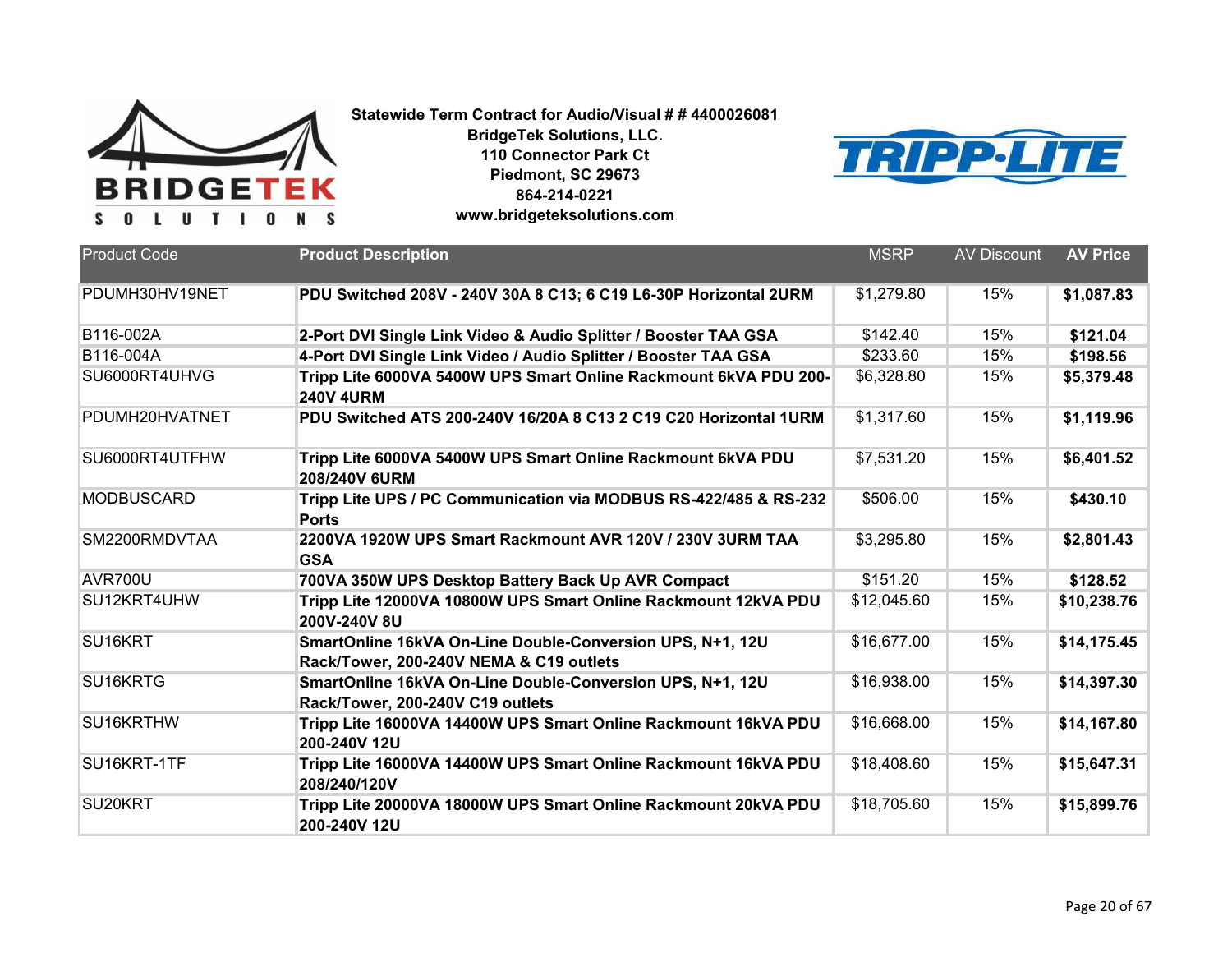

**BridgeTek Solutions, LLC. 110 Connector Park Ct Piedmont, SC 29673 864-214-0221**



| www.bridgeteksolutions.com |
|----------------------------|
|----------------------------|

| <b>Product Code</b> | <b>Product Description</b>                                                           | <b>MSRP</b> | <b>AV Discount</b> | <b>AV Price</b> |
|---------------------|--------------------------------------------------------------------------------------|-------------|--------------------|-----------------|
| SU20KRTG            | Tripp Lite 20000VA 18000W UPS Smart Online Rackmount 20kVA PDU<br>200-240V 12U       | \$18,709.20 | 15%                | \$15,902.82     |
| SU20KRTHW           | Tripp Lite 20000VA 18000W UPS Smart Online Rackmount 20kVA PDU<br>200-240V 12U       | \$17,616.60 | 15%                | \$14,974.11     |
| SU20KRT-1TF         | Tripp Lite 20000VA 18000W UPS Smart Online Rackmount 20kVA PDU<br>120-240V 14U       | \$20,493.00 | 15%                | \$17,419.05     |
| <b>PDUSIDEBRKT</b>  | Rack Enclosure Vertical Installation Kit PDU, Surge, Power Strip                     | \$55.00     | 15%                | \$46.75         |
| B020-U08-19KTAA     | 8-Port Rack Console KVM Switch w/19inch LCD PS2/USB Cables 1U<br><b>TAA GSA</b>      | \$2,440.00  | 15%                | \$2,074.00      |
| B070-008-19         | 8-Port Rack Console Cat5 KVM Switch 1U RM 19inch LCD Rackmount                       | \$1,840.00  | 15%                | \$1,564.00      |
| SM5000RT3UTAA       | 5000VA 4000W UPS Smart Rackmount AVR 120V-208V 5kVA 6URM<br><b>TAA GSA</b>           | \$6,701.40  | 15%                | \$5,696.19      |
| PDU3VN3G30          | PDU 3-Phase Monitored 208V 8.6kW IEC-309 30 C13; 6 C19 0URM                          | \$1,314.00  | 15%                | \$1,116.90      |
| PDU3VN10L2120LV     | PDU 3-Phase Monitored 120V 5.7kWA L21-20P 36 5-15/20R 0U RM                          | \$988.20    | 15%                | \$839.97        |
| SUINT3000RTXL2U     | Tripp Lite 3000VA 2500W UPS International Smart Online Rackmount<br>208-240V         | \$2,983.00  | 15%                | \$2,535.55      |
| PDUMH30             | PDU Metered 120V 30A 5-15/20R 12 Outlet L5-30P Horizontal 1URM                       | \$457.20    | 15%                | \$388.62        |
| ECO650LCD           | 650VA 325W UPS Eco Green Battery Back Up LCD 120V                                    | \$169.20    | 15%                | \$143.82        |
| PDUH20HVL6          | PDU Basic 208V / 240V 20A 2 C19; 12 C13 L6-20P Horizontal 1URM                       | \$237.60    | 15%                | \$201.96        |
| PDUMH15NET          | PDU Switched 120V 15A 5-15R 16 Outlet 5-15P Horizontal 1URM                          | \$842.40    | 15%                | \$716.04        |
| PDUMH20NET          | PDU Switched 120V 20A 5-15/20R 16 Outlet L5-20P Horizontal 1URM                      | \$948.60    | 15%                | \$806.31        |
| PDUH20DV            | PDU Basic Dual Volt 100V-240V 20A 2 C19; 12 C13 Horizontal 1URM                      | \$243.00    | 15%                | \$206.55        |
| SMX1500SLT          | Tripp Lite 1500VA 900W UPS International Smart Tower AVR 230V<br><b>RJ45 C13 USB</b> | \$1,008.90  | 15%                | \$857.57        |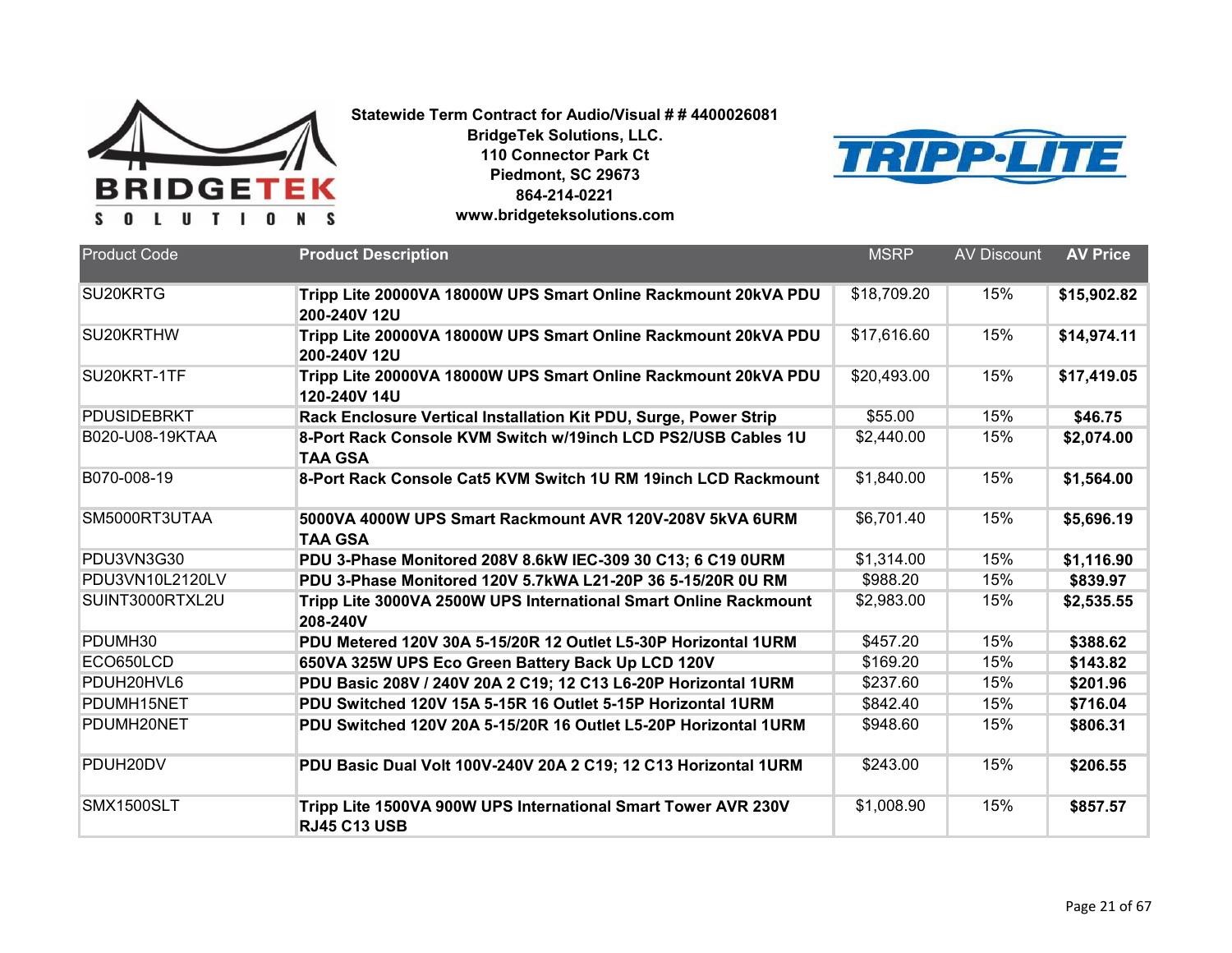



| <b>Product Code</b> | <b>Product Description</b>                                                                                                           | <b>MSRP</b> | <b>AV Discount</b> | <b>AV Price</b> |
|---------------------|--------------------------------------------------------------------------------------------------------------------------------------|-------------|--------------------|-----------------|
|                     |                                                                                                                                      |             |                    |                 |
| BC600SINE           | 600VA 375W UPS Battery Back Up Pure Sine Wave PFC Tower 120V<br><b>USB</b>                                                           | \$306.00    | 15%                | \$260.10        |
| PDUMNH30            | PDU Monitored 120V 30A 5-15/20R 16 Outlet L5-30P Horizontal 2URM                                                                     | \$1,018.80  | 15%                | \$865.98        |
| PDUMNH20HV          | 3.2-3.8kW Single-Phase Monitored PDU, 200-240V Outlets (8-C13),<br>C20/L6-20P Adapter, 8.5ft Cord, 1U Rack-Mount; TAA Complaint, TAA | \$642.60    | 15%                | \$546.21        |
| SPS415HGULTRA       | Surge Protector Power Strip Medical Hospital Metal 4 Outlet 15feet<br>Cord                                                           | \$250.00    | 15%                | \$212.50        |
| ECO850LCD           | 850VA 425W UPS Eco Green Battery Back Up LCD 120V                                                                                    | \$192.60    | 15%                | \$163.71        |
| <b>SUWEL630C-20</b> | Tripp Lite 208V/240V 20ft Whip Extension w 10GA Wire L6-30R/L6-30P<br><b>TAA GSA</b>                                                 | \$286.00    | 15%                | \$243.10        |
| PDUMH32HV           | PDU Metered 230V 32A 7.3kW 16 C13; 2 C19 IEC-309 Horizontal 2URM                                                                     | \$579.60    | 15%                | \$492.66        |
| PDUMNH32HV          | 7.4kW Single-Phase Monitored PDU, 230V Outlets (12-C13, 4-C19), IEC-<br>309 32A Blue, 12ft Cord, 2U Rack-Mount, TAA                  | \$1,009.80  | 15%                | \$858.33        |
| SU3000RTXR3UHW      | Tripp Lite 3000VA 2400W UPS Smart Online Rackmount 110V / 120V<br><b>USB DB9 3URM</b>                                                | \$3,497.40  | 15%                | \$2,972.79      |
| PDUMH20HV           | PDU Metered 200V - 240V 20A 8 C13; 2 C19 C20 Horizontal 1URM                                                                         | \$280.80    | 15%                | \$238.68        |
| PDUMH32HVNET        | PDU Switched 230V 32A 7.3kW 16 C13 Outlet IEC-309 Horizontal 2U                                                                      | \$1,197.00  | 15%                | \$1,017.45      |
| PDUMH30HV           | PDU Metered 208V / 240V 30A 16 C13; 2 C19 L6-30P Horizontal 2URM                                                                     | \$608.40    | 15%                | \$517.14        |
| PDUMNH30HV          | PDU Monitored 208V/240V 30A 12 C13; 4 C19 L6-30P Horizontal 2URM                                                                     | \$1,065.60  | 15%                | \$905.76        |
| SM2200RMXL2UP       | SmartPro 120V 2.2kVA 1.92kW Line-Interactive Sine Wave UPS, 2U,<br><b>Extended Run, Network Card Options, LCD, USB, DB9</b>          | \$2,341.80  | 15%                | \$1,990.53      |
| PDUMH30AT           | PDU Metered ATS 120V 30A 24 5-15/20R; 1 L5-30R 2 L5-30P 2URM                                                                         | \$1,081.80  | 15%                | \$919.53        |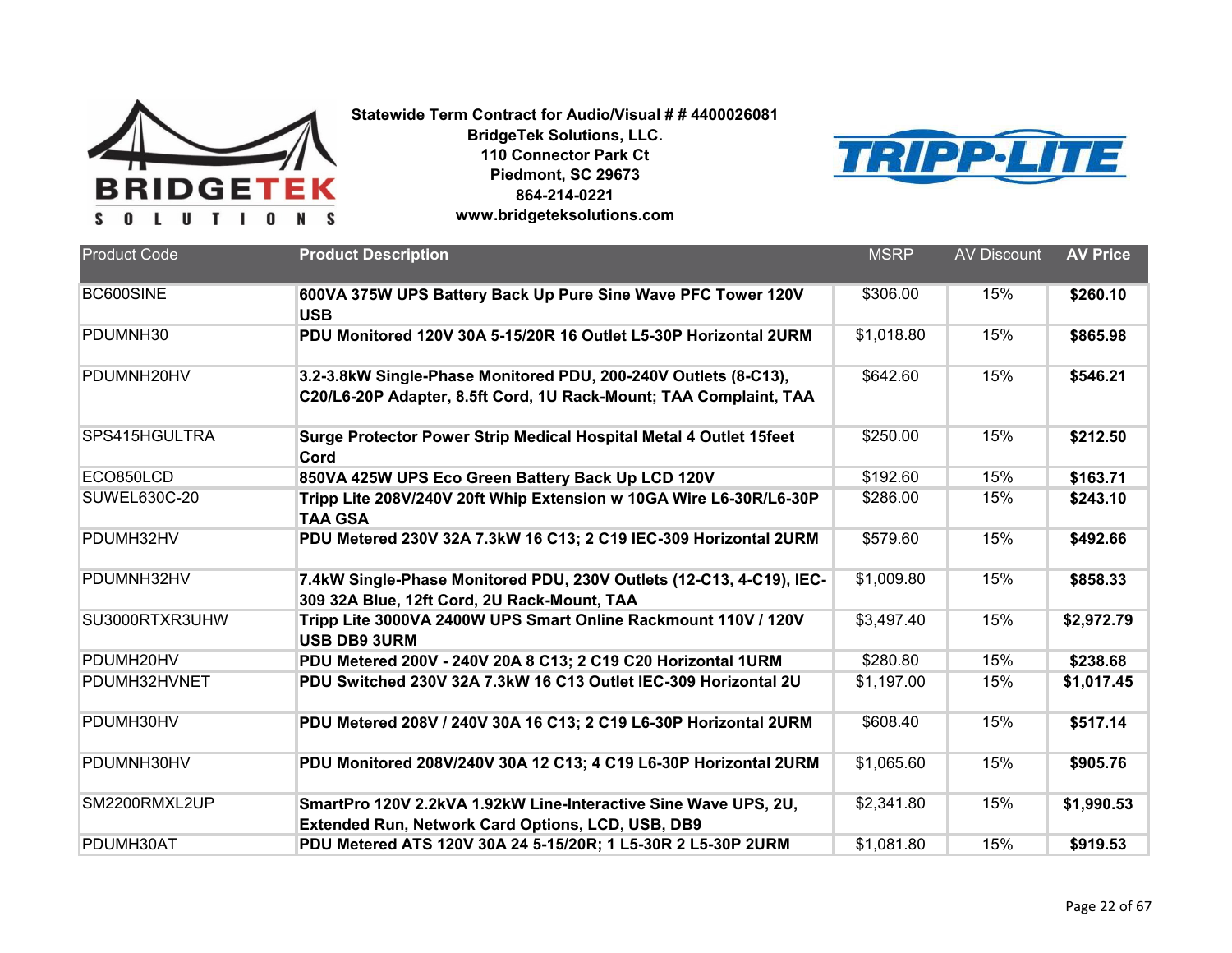



| <b>Product Code</b>  | <b>Product Description</b>                                                                                           | <b>MSRP</b> | <b>AV Discount</b> | <b>AV Price</b> |
|----------------------|----------------------------------------------------------------------------------------------------------------------|-------------|--------------------|-----------------|
| PDUMH30ATNET         | PDU Switched ATS 120V 30A 24 5-15/20R; 1 L5-30R 2 L5-30P 2URM                                                        | \$1.693.80  | 15%                | \$1,439.73      |
| PDUMH30HVAT          | PDU Metered ATS 208V / 240V 30A 16 C13; 2 C19; 1 L6-30R TAA                                                          | \$1,107.00  | 15%                | \$940.95        |
| PDUMH30HVATNET       | PDU Switched ATS 208V 30A 16 C13; 2 C19; 1 L6-30R Horizontal 2U                                                      | \$1,800.00  | 15%                | \$1,530.00      |
| SMX1200XLHG          | Tripp Lite 1000VA 750W UPS International Smart Tower Medical AVR<br><b>230V C13</b>                                  | \$1,464.00  | 15%                | \$1,244.40      |
| SMART1500LCDXL       | Smart LCD 1500VA 2U Rack/Tower Line-Interactive 120V UPS with LCD<br>display, Expandable Runtime, USB & Serial ports | \$648.00    | 15%                | \$550.80        |
| SK5TEL-0             | Surge Protector Wallmount Direct Plug In 5 Outlet RJ11 1080 Joules                                                   | \$22.00     | 15%                | \$18.70         |
| <b>SUBB320</b>       | 3 Pole 20A Breaker for use with SUDC Cabinets TAA / GSA                                                              | \$190.00    | 15%                | \$161.50        |
| TLP76MSG             | Eco Green Surge Protector Switched 7 Outlet Conserve Energy                                                          | \$52.80     | 15%                | \$44.88         |
| <b>TLP615</b>        | Surge Protector Power Strip 6 Outlet 15feet Cord 790 Joules                                                          | \$43.20     | 15%                | \$36.72         |
| TLP608TEL            | Surge Protector Power Strip 6 Outlet RJ11 8feet Cord 990 Joules                                                      | \$32.00     | 15%                | \$27.20         |
| <b>SK3-0</b>         | Surge Protector Wallmount Direct Plug In 3 Outlet 660 Joules                                                         | \$14.88     | 15%                | \$12.65         |
| <b>DG115-SI</b>      | Waber Surge Protector Power Strip Metal 6 Outlet 6ft Cord                                                            | \$75.60     | 15%                | \$64.26         |
| TLP6B                | Surge Protector Power Strip 6 Outlet 6feet Cord 360 Joules Black                                                     | \$20.00     | 15%                | \$17.00         |
| OMNIX350HG           | <b>UPS 350VA INTERNATIONAL MEDICAL UPS 230V</b>                                                                      | \$790.00    | 15%                | \$671.50        |
| <b>B004-DUA4-K-R</b> | 4-Port Desktop Compact DVI/USB KVM Switch w/ Audio & Cables                                                          | \$408.00    | 15%                | \$346.80        |
| SPS606HGRA           | Surge Protector Power Strip Medical Hospital RT Angle Plug 6 Outlet<br><b>6feet Cord</b>                             | \$156.00    | 15%                | \$132.60        |
| SPS610HGRA           | Surge Protector Power Strip Medical Hospital RT Angle Plug 6 Outlet<br>10feet Cord                                   | \$158.00    | 15%                | \$134.30        |
| SU6000XFMR2U         | 6kVA / 6kW Step-down Isolation Transformer - Converts 208 or 240V<br>UPS, utility or generator power to 120V         | \$2,082.60  | 15%                | \$1,770.21      |
| <b>UL24RA-15</b>     | Waber Power Strip 120V Right Angle 5-15R 6 Outlet Metal 15feet Cord                                                  | \$72.00     | 15%                | \$61.20         |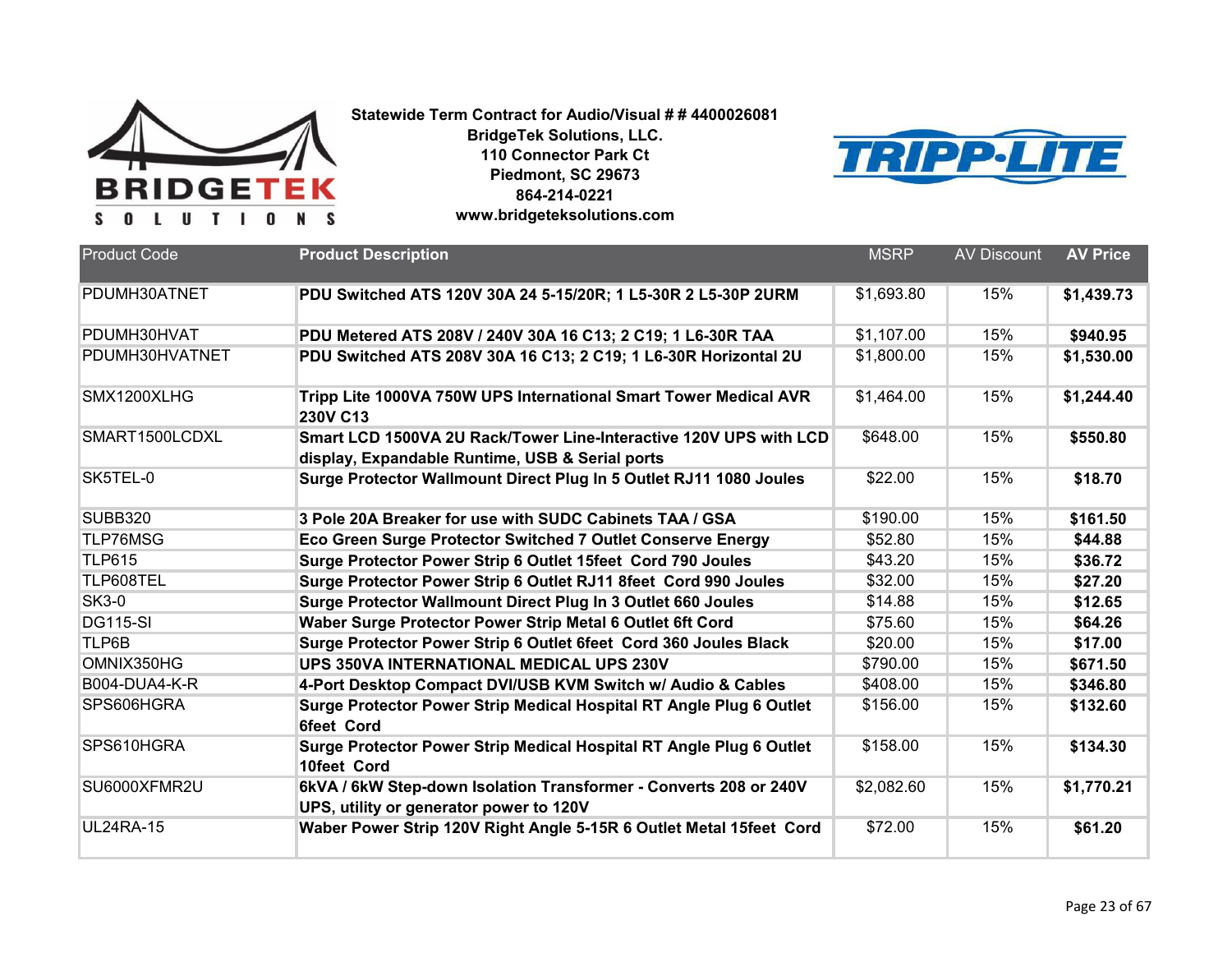



| <b>Product Code</b> | <b>Product Description</b>                                                                                                 | <b>MSRP</b> | <b>AV Discount</b> | <b>AV Price</b> |
|---------------------|----------------------------------------------------------------------------------------------------------------------------|-------------|--------------------|-----------------|
| SU2200RTXLCD2U      | SmartOnline 2.2kVA On-Line Double-Conversion UPS, 2U Rack/Tower,<br>Interactive LCD display, 100/110/120/127V NEMA outlets | \$2,683.80  | 15%                | \$2,281.23      |
| <b>DG206</b>        | Waber Surge Protector Strip 6 outlet 6feet Cord 1050 Joules                                                                | \$52.20     | 15%                | \$44.37         |
| SMX1000LCD          | Tripp Lite 1000VA 500W UPS International Smart Tower LCD AVR 230V<br><b>RJ11 C13</b>                                       | \$410.40    | 15%                | \$348.84        |
| 0DT60002            | Minicom PS2 to USB Converter for KVM Switch Extender TAA GSA                                                               | \$128.00    | 15%                | \$108.80        |
| SU1000RTXLCD2U      | 1000VA 900W UPS Smart Online Rackmount LCD 100V-120V USB<br>2URM                                                           | \$1,449.00  | 15%                | \$1,231.65      |
| 0SU51012            | Minicom Specter II PS/2 - Remote Unit for Phantom KVM Installation                                                         | \$232.00    | 15%                | \$197.20        |
| B055-001-UV2CAC     | USB Server Interface Unit Virtual Media & CAC B064 Cat5 KVM TAA                                                            | \$256.00    | 15%                | \$217.60        |
| 0SU51068            | Minicom SMART IP Access 2-Port Remote KVM Over IP NIC TAA GSA                                                              | \$764.80    | 15%                | \$650.08        |
| <b>PSCLAMP</b>      | <b>Mounting Clamp for Medical Power Strip</b>                                                                              | \$154.00    | 15%                | \$130.90        |
| PDU3MV6L2130        | PDU 3-Phase Metered 208V / 120V 36 C13; 6 C19; 6 5-15/20R 0URM                                                             | \$1,166.40  | 15%                | \$991.44        |
| PDU3MV6H50          | PDU 3-Phase Metered 208V 12.6 kW Hubbell 36 C13; 6 C19 OURM                                                                | \$1,276.20  | 15%                | \$1,084.77      |
| SU1500RTXLCD2U      | 1500VA 1350W UPS Smart Online Rackmount LCD 100V-120V USB<br>2URM                                                          | \$1,782.00  | 15%                | \$1,514.70      |
| PDU3MV6H50A         | PDU 3-Phase Metered 208V 14.4kW 36 C13; 6 C19; 3 L6-30R 0URM                                                               | \$1,441.80  | 15%                | \$1,225.53      |
| PDU3MV6L2120        | PDU 3-Phase Metered 208/120V 5.7 Kw 36 C13; 6 C19; 6 5-15/20R 0U                                                           | \$761.40    | 15%                | \$647.19        |
| PDU3MV6L2120LV      | PDU 3-Phase Metered 120V 5.7 kW 42 5-15/20R L21-20P 0URM                                                                   | \$721.80    | 15%                | \$613.53        |
| PDU3MV6L2120B       | PDU 3-Phase Metered 208/120V 5.7 kW 21 5-15/20R; 6 L6-20R 0URM                                                             | \$880.20    | 15%                | \$748.17        |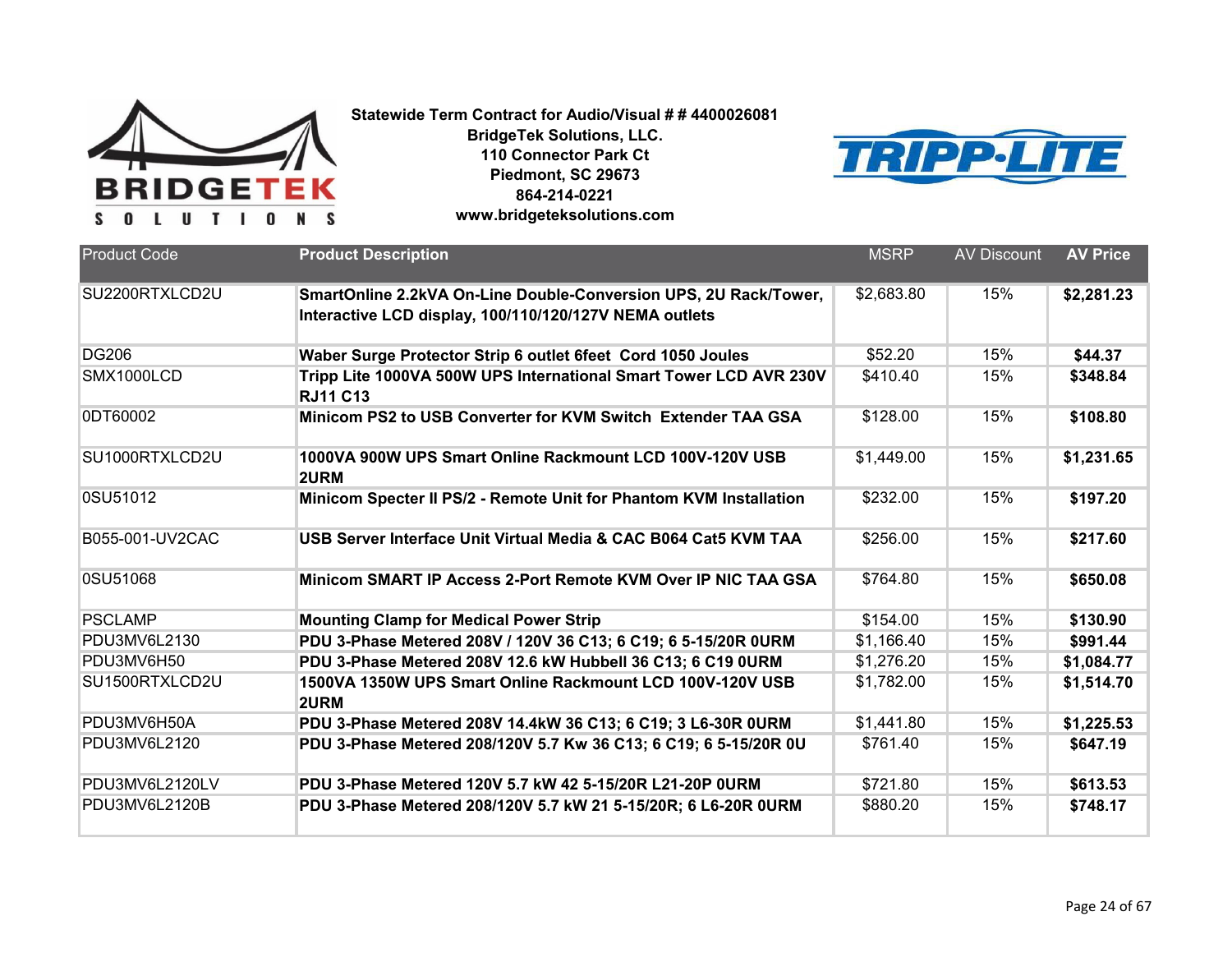



| <b>Product Code</b> | <b>Product Description</b>                                                                                                 | <b>MSRP</b> | <b>AV Discount</b> | <b>AV Price</b> |
|---------------------|----------------------------------------------------------------------------------------------------------------------------|-------------|--------------------|-----------------|
|                     |                                                                                                                            |             |                    |                 |
| U360-412            | USB 3.0 SuperSpeed Charging Hub 2x USB 3.0, 4x USB 2.0, 1 charging<br>port                                                 | \$129.66    | 15%                | \$110.21        |
| PDUMH20HVAT         | PDU Metered ATS 200V-240V 20A 8 C13; 2 C19 2 C20 Horizontal 1URM                                                           | \$666.00    | 15%                | \$566.10        |
| SU3000RTXLCD3U      | SmartOnline 3kVA On-Line Double-Conversion UPS, 3U Rackmount,<br>Interactive LCD display, 100/110/120/127V NEMA outlets    | \$3,335.40  | 15%                | \$2,835.09      |
| SU750RTXLCD2U       | SmartOnline .75kVA On-Line Double-Conversion UPS, 2U Rack/Tower,<br>Interactive LCD display, 100/110/120/127V NEMA outlets | \$1,224.00  | 15%                | \$1,040.40      |
| SMART1500LCDT       | Smart LCD 1500VA Tower Line-Interactive 120V UPS with LCD display<br>and USB port                                          | \$410.40    | 15%                | \$348.84        |
| 6SPDX-15            | Waber-by-Tripp Lite 6-outlet Power Strip with 15-ft. Cord                                                                  | \$64.80     | 15%                | \$55.08         |
| TLP706TELC          | Surge Protector Power Strip 120V 7 Outlet RJ11 6feet Cord 1440 Joule                                                       | \$40.00     | 15%                | \$34.00         |
| TLP76RBTEL          | Surge Protector Power Strip 120V Right Angle 7 Outlet RJ11 Black                                                           | \$32.00     | 15%                | \$27.20         |
| TLP806TEL           | Surge Protector Power Strip 120V 8 Outlet RJ11 6feet Cord 2160 Joule                                                       | \$46.40     | 15%                | \$39.44         |
| TLP1208SAT          | Surge Protector 120V 12 Outlet RJ11 RJ45 Coax 8feet Cord 2880 Joule                                                        | \$76.80     | 15%                | \$65.28         |
| SUPER7B             | Surge Protector Power Strip 120V 7 Outlet 7feet Cord 2160 Joules<br><b>Black</b>                                           | \$34.80     | 15%                | \$29.58         |
| AV <sub>2FP</sub>   | Home Theater Isobar Surge Low Profile Metal 2 Outlet RJ45 Coax                                                             | \$315.20    | 15%                | \$267.92        |
| U223-004-IND        | 4-Port Rugged Industrial USB 2.0 Hi-Speed Hub w 15KV ESD Immunity<br>and metal case, Mountable                             | \$168.28    | 15%                | \$143.04        |
| SMART1300LCDT       | 1300VA UPS Smart LCD Back Up Tower AVR 120V USB Coax RJ45                                                                  | \$331.20    | 15%                | \$281.52        |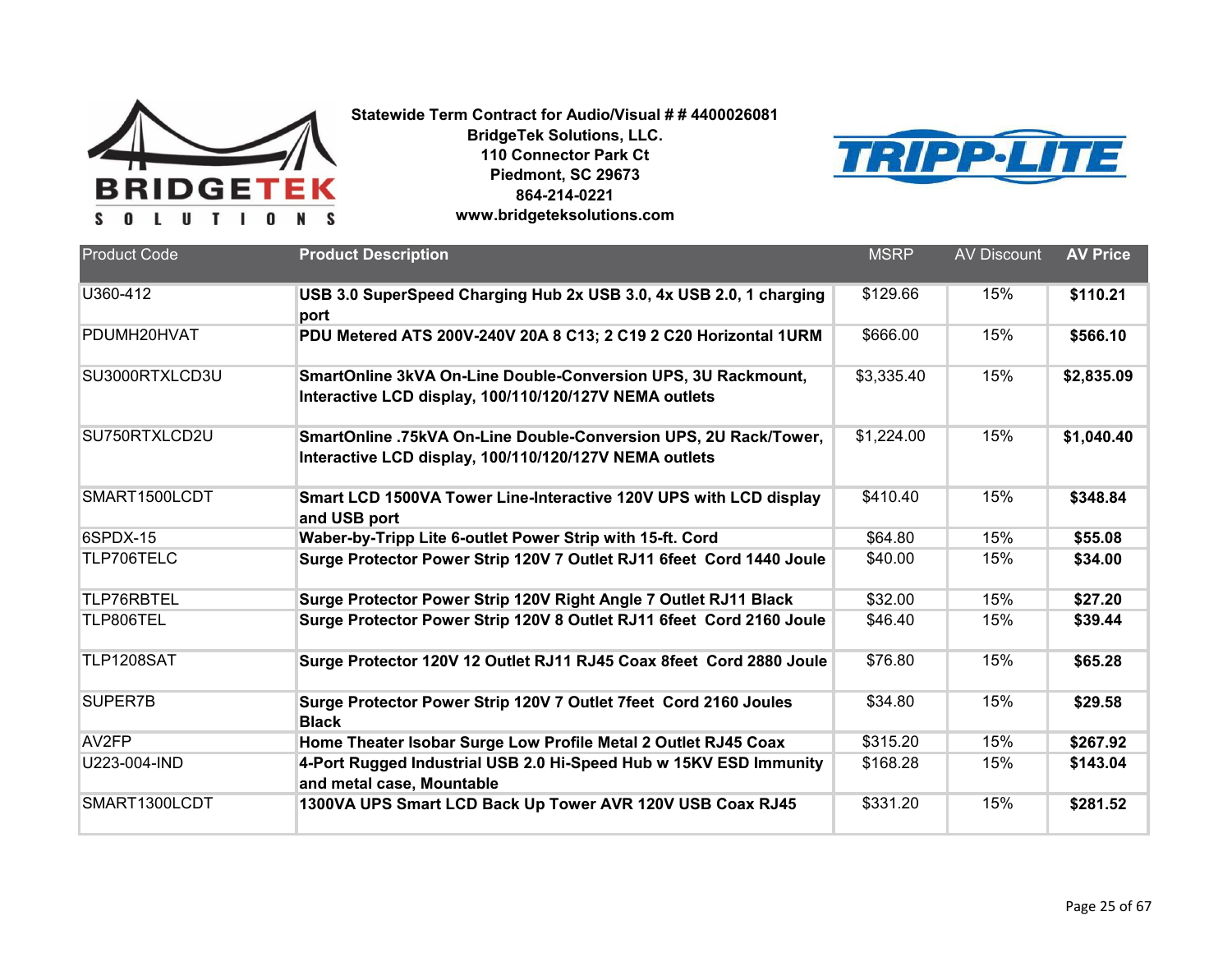



| <b>Product Code</b> | <b>Product Description</b>                                                                                                                             | <b>MSRP</b> | <b>AV Discount</b> | <b>AV Price</b> |
|---------------------|--------------------------------------------------------------------------------------------------------------------------------------------------------|-------------|--------------------|-----------------|
| OMNI1500LCDT        | 1500VA UPS LCD Battery Backup AVR 120V USB EXCLUSIVE PRICE                                                                                             | \$343.80    | 15%                | \$292.23        |
| SMART1000RMXL2U     | 1000VA 900W UPS Smart LCD Rackmount AVR 120V USB DB9 2URM                                                                                              | \$1,195.20  | 15%                | \$1,015.92      |
| SMART1500RM2UN      | 1500VA 1350W UPS Smart LCD Rackmount AVR 120V USB DB9 SNMP<br>2URM                                                                                     | \$1,834.20  | 15%                | \$1,559.07      |
| SMART1500RMXLN      | 1500VA 1350W UPS Smart LCD Rackmount AVR 120V USB DB9 SNMP<br>2URM                                                                                     | \$1,962.00  | 15%                | \$1,667.70      |
| SMART2200RM2UN      | SmartPro 120V 2.2kVA 1.92kW Line-Interactive Sine Wave UPS, 2U<br>Rack/Tower, Pre-installed WEBCARDLX Management Card, LCD<br>Display, USB, DB9 Serial | \$2,430.00  | 15%                | \$2,065.50      |
| SMART2200RMXLN      | 2200VA 1920W UPS Smart LCD Rackmount AVR 120V USB DB9 SNMP<br>2URM                                                                                     | \$2,575.80  | 15%                | \$2,189.43      |
| SMART3000RM2UN      | SmartPro 120V 3kVA 2.25kW Line Interactive Sine Wave UPS, 2U<br>Rack/Tower, Pre-installed WEBCARDLX Network Interface, LCD<br>Display, USB, DB9 Serial | \$2,746.80  | 15%                | \$2,334.78      |
| SMART3000RMXLN      | 3000VA 2880W UPS Smart LCD Rackmount AVR 120V USB DB9 SNMP<br>2URM                                                                                     | \$2,876.40  | 15%                | \$2,444.94      |
| SMART2500XLHG       | 2200VA 1920W UPS Smart Tower Hospital Medical AVR 120V USB DB9                                                                                         | \$3,332.00  | 15%                | \$2,832.20      |
| SU2200RTXLCDN       | 2200VA 1800W UPS Smart Online 120V w Installed SNMPWEBCARD<br>2URM                                                                                     | \$3,263.40  | 15%                | \$2,773.89      |
| PDU3XMV6G20         | PDU 3-Phase Metered 240V/230V/220V 11.5kW C13 C19 Vertical 0URM                                                                                        | \$912.60    | 15%                | \$775.71        |
| SU1500XLCD          | 1500VA 1350W UPS Smart Online LCD Tower 120V USB DB9 SNMP RT                                                                                           | \$1,594.80  | 15%                | \$1,355.58      |
| SU2200XLCD          | 2200VA 1800W UPS Smart Online LCD Tower 120V USB DB9 SNMP RT                                                                                           | \$2,203.20  | 15%                | \$1,872.72      |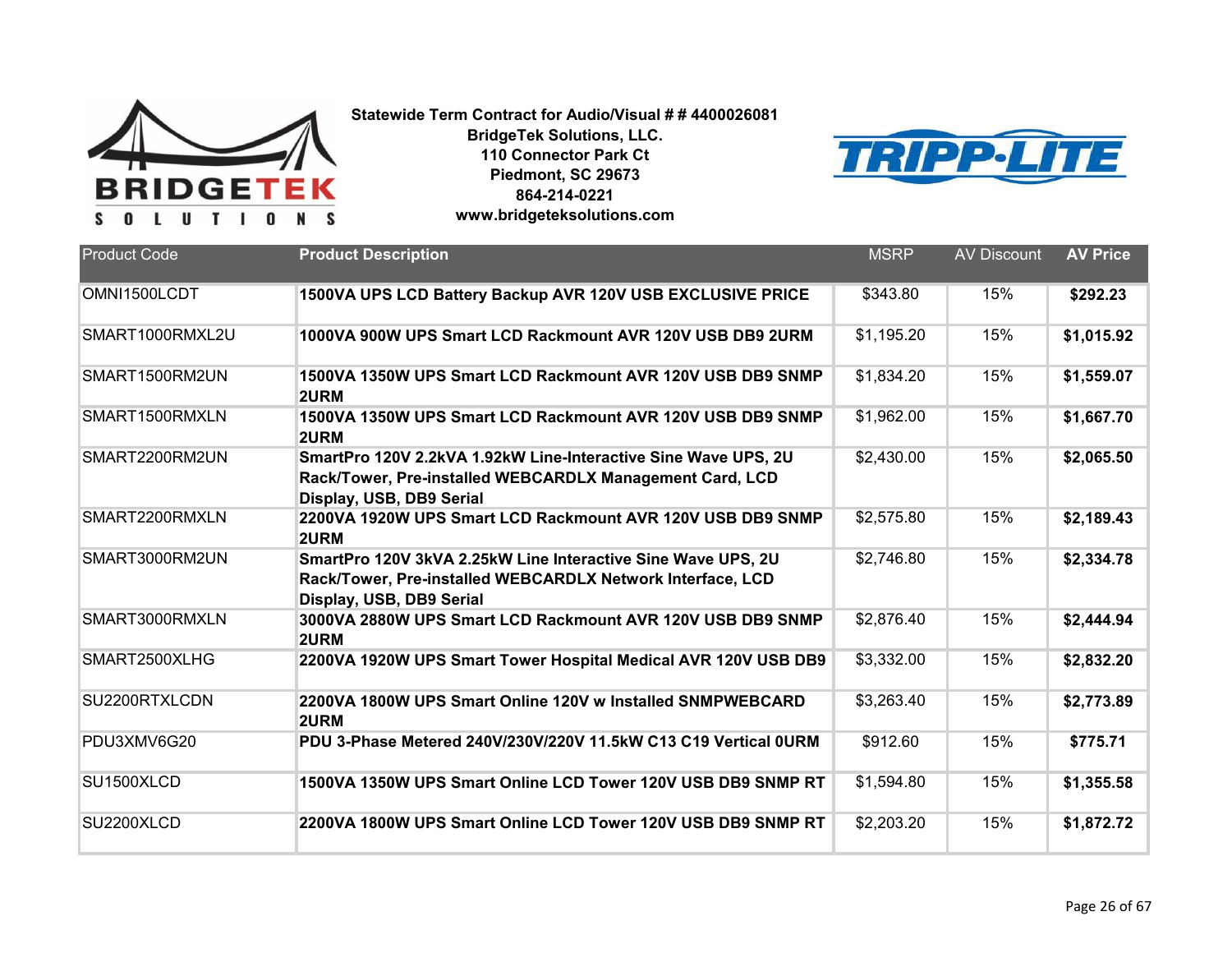



| <b>Product Code</b> | <b>Product Description</b>                                                                                   | <b>MSRP</b> | <b>AV Discount</b> | <b>AV Price</b> |
|---------------------|--------------------------------------------------------------------------------------------------------------|-------------|--------------------|-----------------|
|                     |                                                                                                              |             |                    |                 |
| SU1000XLCD          | SmartOnline 1kVA On-Line Double-Conversion UPS, Tower, Interactive                                           | \$1,231.20  | 15%                | \$1,046.52      |
|                     | LCD display, 100/110/120/127V NEMA 5-15R outlets                                                             |             |                    |                 |
| <b>TLP608</b>       | Surge Protector Power Strip 120V 6 Outlet 8feet Cord 990 Joule Flat<br>Plug                                  | \$28.00     | 15%                | \$23.80         |
| B022-U08-IP         | 8-Port Rackmount KVM Switch w/ Built in IP and On Screen Display 1U                                          | \$1,248.00  | 15%                | \$1,060.80      |
| TLP606RNET          | Surge Protector 120V 6 Outlet Rotating RJ11 Coax 6feet Cord                                                  | \$68.00     | 15%                | \$57.80         |
| SK10TG              | Surge Protector Wallmount Direct Plug In 1 Outlet with Timer                                                 | \$23.20     | 15%                | \$19.72         |
| PLC19RD             | PDU Plug Lock Connector C20 Power Cord to C19 Outlet Red 100PK                                               | \$137.93    | 15%                | \$117.24        |
| PLC19BL             | PDU Plug Lock Connector C20 Power Cord to C19 Outlet Blue 100PK                                              | \$137.93    | 15%                | \$117.24        |
| PLC19BK             | PDU Plug Lock Connector C20 Power Cord to C19 Outlet Black 100PK                                             | \$137.93    | 15%                | \$117.24        |
| PLC13RD             | PDU Plug Lock Connector C14 Power Cord to C13 Outlet Red 100PK                                               | \$137.93    | 15%                | \$117.24        |
| PLC13BL             | PDU Plug Lock Connector C14 Power Cord to C13 Outlet Blue 100PK                                              | \$137.93    | 15%                | \$117.24        |
| PLC13BK             | PDU Plug Lock Connector C14 Power Cord to C13 Outlet Black 100PK                                             | \$137.93    | 15%                | \$117.24        |
| SUPDMB568HW         | PDU Manual Bypass Switch Hot Swap UPS 120V/208V or 120V/240V                                                 | \$692.00    | 15%                | \$588.20        |
| SU3000XLCD          | 3000VA 2700W UPS Smart Online LCD Tower 120V USB DB9 SNMP RT                                                 | \$2,975.40  | 15%                | \$2,529.09      |
| SU1000RTXLCD2UN     | 120V 1000VA 900W Double-Conversion UPS - 6 Outlets, Extended Run,<br>WEBCARDLX, LCD, USB, DB9, 2U Rack/Tower | \$2,028.60  | 15%                | \$1,724.31      |
| TLP606DMUSB         | Surge Protector Power Strip Desk Mount 120V USB 6 Outlet 6feet Cord                                          | \$55.20     | 15%                | \$46.92         |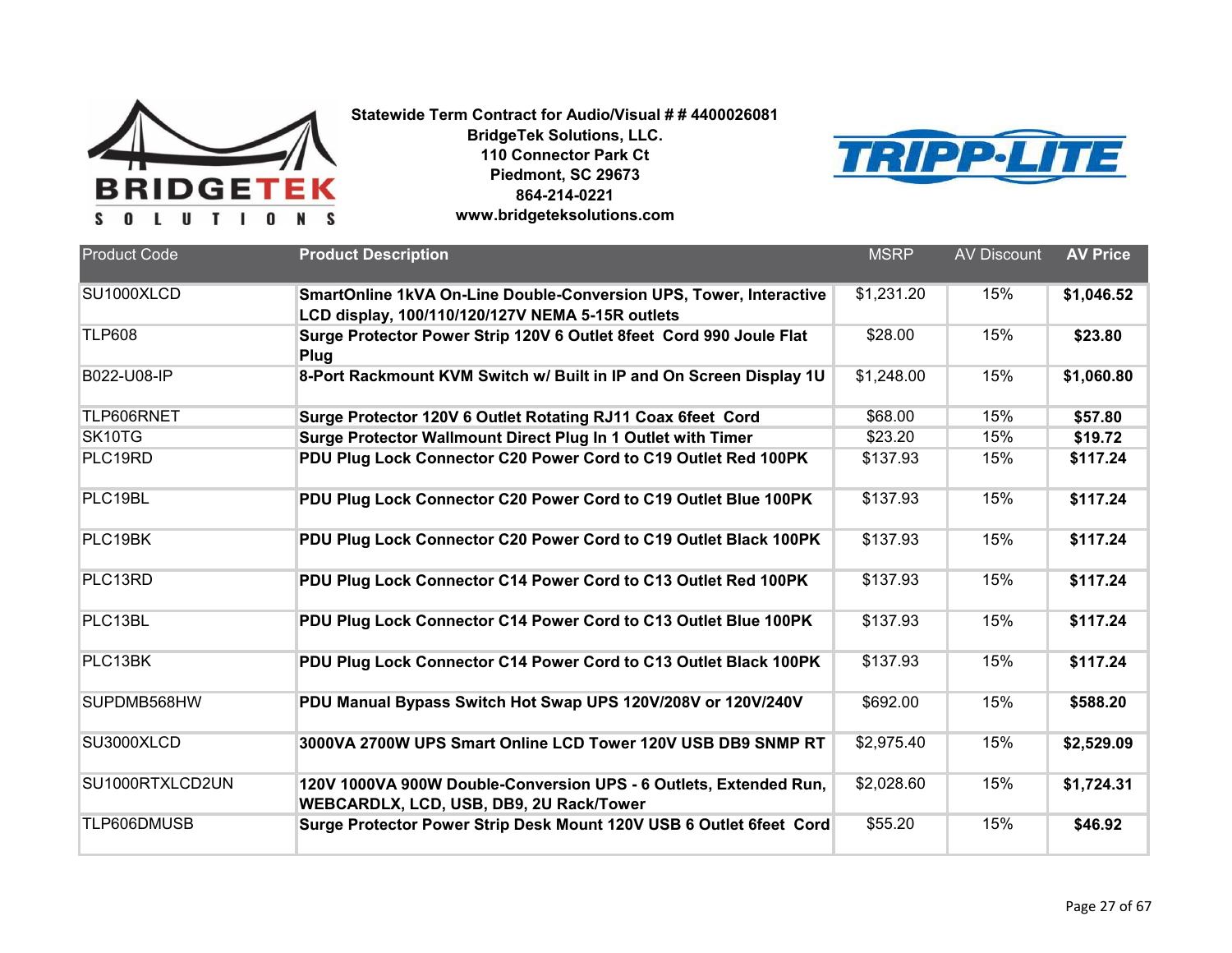



| <b>Product Code</b> | <b>Product Description</b>                                                                        | <b>MSRP</b> | <b>AV Discount</b> | <b>AV Price</b> |
|---------------------|---------------------------------------------------------------------------------------------------|-------------|--------------------|-----------------|
| TLP606USB           | Surge Protector Power Strip 120V USB 6 Outlet 6feet Cord 990 Joule                                | \$38.00     | 15%                | \$32.30         |
| <b>HGOUTLETCVR</b>  | Hospital Surge Protector & Power Strip Outlet Cover Kit 5-15R-HG                                  | \$7.00      | 15%                | \$5.95          |
| SK120USB            | Travel Surge 3 Outlet USB Charger Tablet Smartphone Ipad Iphone                                   | \$38.00     | 15%                | \$32.30         |
| SK30USB             | Surge 3 Outlet 120V USB Charger Tablet Smartphone Ipad Iphone                                     | \$38.00     | 15%                | \$32.30         |
| B072-016-IP2        | 16-Port Cat5 IP KVM Switch 1 Local 2 Remote User 1URM Rackmount                                   | \$2,240.00  | 15%                | \$1,904.00      |
| B072-032-IP2        | 32-Port Cat5 IP KVM Switch 1 Local 2 Remote User 1URM Rackmount                                   | \$3,736.00  | 15%                | \$3,175.60      |
| B072-032-IP4        | 32-Port Cat5 IP KVM Switch 1 Local 4 Remote User 1URM Rackmount                                   | \$5,092.80  | 15%                | \$4,328.88      |
| B004-2DUA2-K        | 2-Port Dual Monitor DVI KVM Switch with Audio and USB 2.0 Hub                                     | \$571.20    | 15%                | \$485.52        |
| B004-2DUA4-K        | 4-Port Dual Monitor DVI KVM Switch with Audio and USB 2.0 Hub                                     | \$912.00    | 15%                | \$775.20        |
| SMX1500LCDT         | 1500VA UPS Smart LCD Tower Battery Back Up AVR 230V USB Coax<br><b>RJ45</b>                       | \$444.60    | 15%                | \$377.91        |
| B078-101-USB-1      | USB Single Server Interface Unit Virtual Media KVM Switch HD15 USB<br><b>RJ45</b>                 | \$116.80    | 15%                | \$99.28         |
| SU1500RTXL2UN       | 1500VA 1200W UPS Smart Online Rackmount 100V-120V USB SNMP<br>2URM                                | \$2,061.00  | 15%                | \$1,751.85      |
| SU2200RTXL2UN       | 2200VA 1600W UPS Smart Online Rackmount 110V / 120V USB SNMP<br>2U                                | \$2,705.40  | 15%                | \$2,299.59      |
| SU3000RTXL3UN       | 3000VA 2400W UPS Smart Online Rackmount 110V / 120V USB SNMP<br>3U                                | \$3,277.80  | 15%                | \$2,786.13      |
| <b>BP72V18-2US</b>  | BP72V18-2US - 2U External 72V Rack/Tower Battery pack for select<br><b>Tripp Lite UPS Systems</b> | \$1,564.20  | 15%                | \$1,329.57      |
| SU20KXFMRT4U        | 18kVA / 18kW Step-down Transformer 208V/240V to 240V/120V 4URM                                    | \$9,988.20  | 15%                | \$8,489.97      |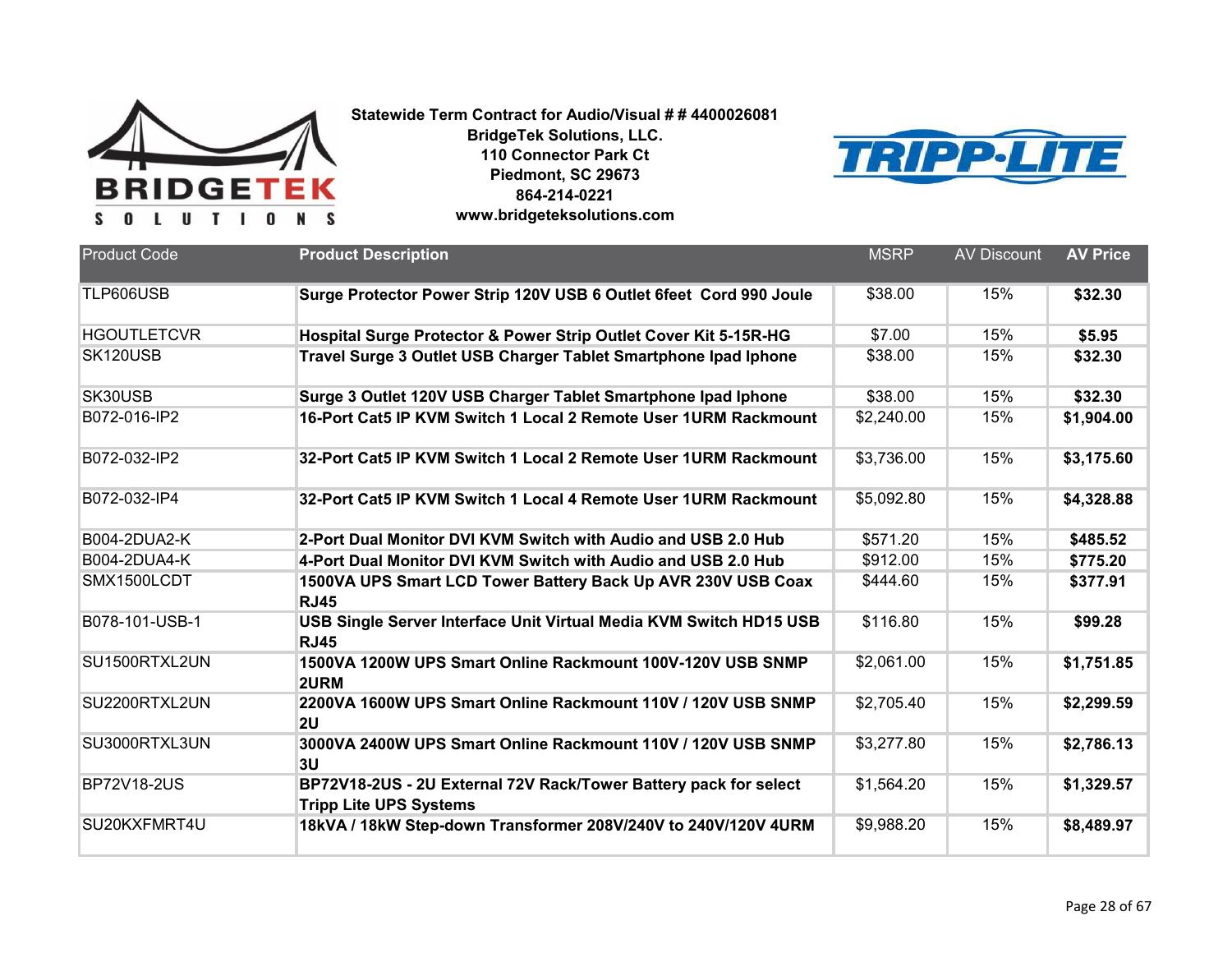



| <b>Product Code</b> | <b>Product Description</b>                                               | <b>MSRP</b> | <b>AV Discount</b> | <b>AV Price</b> |
|---------------------|--------------------------------------------------------------------------|-------------|--------------------|-----------------|
|                     |                                                                          |             |                    |                 |
| BP24V36-2US         | BP24V36-2US - 2U External 24V Rackmount Battery Pack for select          | \$997.20    | 15%                | \$847.62        |
|                     | <b>Tripp Lite UPS Systems</b>                                            |             |                    |                 |
| <b>BP36V27-2US</b>  | BP36V27-2US - 2U External 36V Rack/Tower Battery Pack for select         | \$1,166.40  | 15%                | \$991.44        |
|                     | <b>Tripp Lite UPS Systems</b>                                            |             |                    |                 |
| <b>BP48V27-2US</b>  | BP48V27-2US - 2U External 48V Rack/Tower Battery pack for select         | \$1,576.80  | 15%                | \$1,340.28      |
|                     | <b>Tripp Lite UPS Systems</b>                                            |             |                    |                 |
| <b>PM6NS</b>        | Waber Surge Protector Power Strip Metal 6 Outlet 6feet Cord              | \$50.40     | 15%                | \$42.84         |
| SU3000RTXLCD2U      | SmartOnline 3kVA On-Line Double-Conversion UPS, 2U Rackmount,            | \$3,546.00  | 15%                | \$3,014.10      |
|                     | Interactive LCD display, 100/110/120/127V NEMA outlets                   |             |                    |                 |
| U223-007-IND        | 7-Port Rugged Industrial USB 2.0 Hi-Speed Hub w 15KV ESD Immunity        | \$248.28    | 15%                | \$211.04        |
|                     | and metal case, Mountable                                                |             |                    |                 |
| <b>AV550SC</b>      | 550VA 300W Audio / Video UPS Power Block 120V Coax 5-15R 4 Outlet        | \$450.00    | 15%                | \$382.50        |
|                     |                                                                          |             |                    |                 |
| B119-4X4            | 4x4 HDMI Matrix Switch Video/Audio 1920x1200 60Hz/1080p TAA              | \$608.00    | 15%                | \$516.80        |
| SU2030KMBP          | 3 Breaker Maintenance Bypass Panel for select Tripp Lite 20 and          | \$2,797.20  | 15%                | \$2,377.62      |
|                     | 30kVA UPS systems                                                        |             |                    |                 |
| U222-004            | 4-Port USB 2.0 Compact Mobile Hi-Speed Ultra-Mini Hub w/ Cable           | \$19.59     | 15%                | \$16.65         |
| PDU3XVSR6G30A       | PDU 3-Phase Switched 240V 18kW C13 C19 IEC309 30A Red 0URM               | \$2,160.00  | 15%                | \$1,836.00      |
| B126-2A0            | <b>HDMI over Cat5 Cat6 Video Extender Transmitter &amp; Receiver TAA</b> | \$264.00    | 15%                | \$224.40        |
| B126-2A1            | HDMI over Cat5 Cat6 Video Extender Transmitter & Receiver TAA            | \$344.00    | 15%                | \$292.40        |
| SMX3000XLRT2UA      | SmartPro 3kVA 2700W Line Interactive Sine Wave UPS, Extended-Run         | \$2,525.10  | 15%                | \$2,146.34      |
|                     | & SNMPWEBCARD options, 2U Rack/Tower, LCD, USB, RS232, EPO,              |             |                    |                 |
|                     | <b>230V</b>                                                              |             |                    |                 |
| B072-032-IP2-K      | 32-Port Cat5 IP KVM Switch 1 Local 2 Remote 16 USB Dongles               | \$5,344.00  | 15%                | \$4,542.40      |
|                     | Rackmount                                                                |             |                    |                 |
| TLP606USBBTAA       | Surge Protector Power Strip 120V USB 6 Outlet 6feet Cord 990 Joule       | \$75.20     | 15%                | \$63.92         |
|                     | <b>TAA</b>                                                               |             |                    |                 |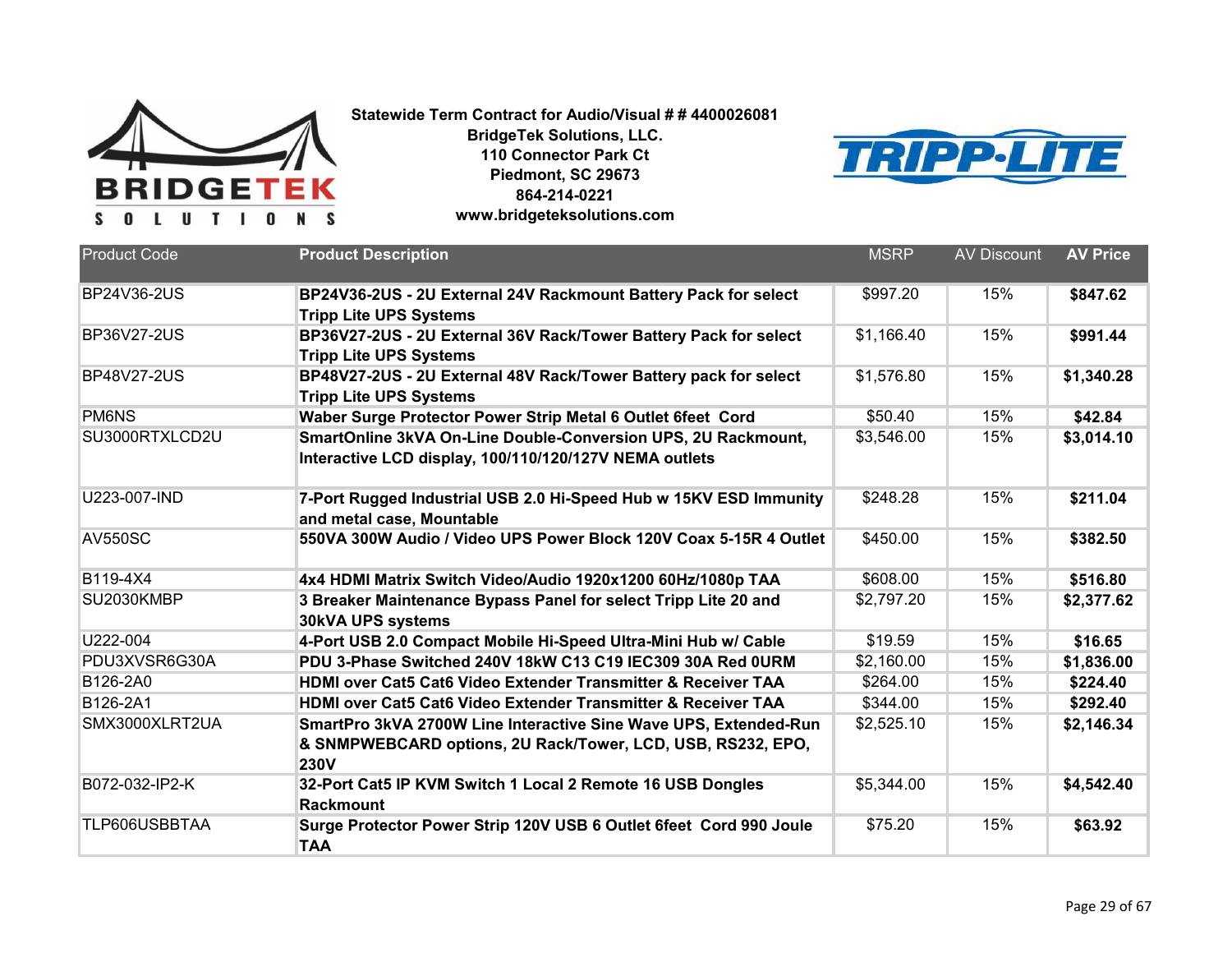



| <b>Product Code</b> | <b>Product Description</b>                                                                       | <b>MSRP</b> | <b>AV Discount</b> | <b>AV Price</b> |
|---------------------|--------------------------------------------------------------------------------------------------|-------------|--------------------|-----------------|
| TLP26USBB           | 4-Port USB Charging Station Surge 2 Outlet Ipad Tablet Stand                                     | \$69.60     | 15%                | \$59.16         |
| B070-008-19-IP      | 8-Port IP Rack Console Cat5 KVM Switch 19inch LCD 1+1 User 1URM                                  | \$2,304.00  | 15%                | \$1,958.40      |
| SU8000RT3UHW        | 8000VA 7200W UPS Smart Online Rack Tower 200V - 240V USB 6URM                                    | \$8,308.80  | 15%                | \$7,062.48      |
| SK40RUSBB           | Surge 4 Outlet 3.4A USB Charger Tablet Smartphone Ipad Iphone                                    | \$52.00     | 15%                | \$44.20         |
| TLP608RUSBB         | Surge 6 Outlet 3.4A USB Charger Tablet Smartphone Ipad Iphone                                    | \$76.00     | 15%                | \$64.60         |
| SM3000RM2UNTAA      | 3000VA 2250W UPS Smart Rackmount LCD AVR 120V USB SNMP 2U<br><b>TAA</b>                          | \$2,966.40  | 15%                | \$2,521.44      |
| SM3000RMXLNTAA      | 3000VA 2880W UPS Smart Rackmount LCD AVR 120V USB SNMP 2U<br><b>TAA</b>                          | \$3,108.60  | 15%                | \$2,642.31      |
| SMART500RT1UTAA     | 500VA 300W UPS Smart Rackmount AVR 120V USB DB9 1URM TAA<br><b>GSA</b>                           | \$428.40    | 15%                | \$364.14        |
| SM3000RM2UTAA       | 3000VA 2250W UPS Smart Rackmount LCD AVR 120V USB 3kVA 2URM<br><b>TAA</b>                        | \$2,386.80  | 15%                | \$2,028.78      |
| SM1000RM1UTAA       | 1000VA 800W UPS Smart Rackmount AVR 120V USB DB9 1URM TAA<br><b>GSA</b>                          | \$1,303.20  | 15%                | \$1,107.72      |
| AVR750UTAA          | 750VA 450W UPS Desktop Battery Back Up AVR 120V USB RJ11 TAA<br><b>GSA</b>                       | \$210.60    | 15%                | \$179.01        |
| ECO650UPSM          | ECO Series 120V 650VA 325W Energy-SavingStandby UPS with USB,<br><b>Muted Alarm and 8Outlets</b> | \$160.20    | 15%                | \$136.17        |
| ECO900UPSM          | 900VA 480W UPS Eco Green Battery Back Up 120V USB Muted Alarm                                    | \$230.40    | 15%                | \$195.84        |
| AVR650UM            | 650VA 325W UPS Desktop Battery Back Up AVR USB Muted Alarm                                       | \$153.00    | 15%                | \$130.05        |
| B043-DUA8-SL        | 8-Port Rackmount DVI/USB KVM Switch w/ Audio & 2-Port USB Hub 1U                                 | \$1,120.00  | 15%                | \$952.00        |
| B072-008-1-IP       | 8-Port IP Cat5 KVM Switch Compact 1+1 User Rackmount                                             | \$1,168.00  | 15%                | \$992.80        |
| B004-DUA2-HR-K      | 2-Port DVI Dual-Link / USB KVM Switch w/ Audio & Cables                                          | \$358.40    | 15%                | \$304.64        |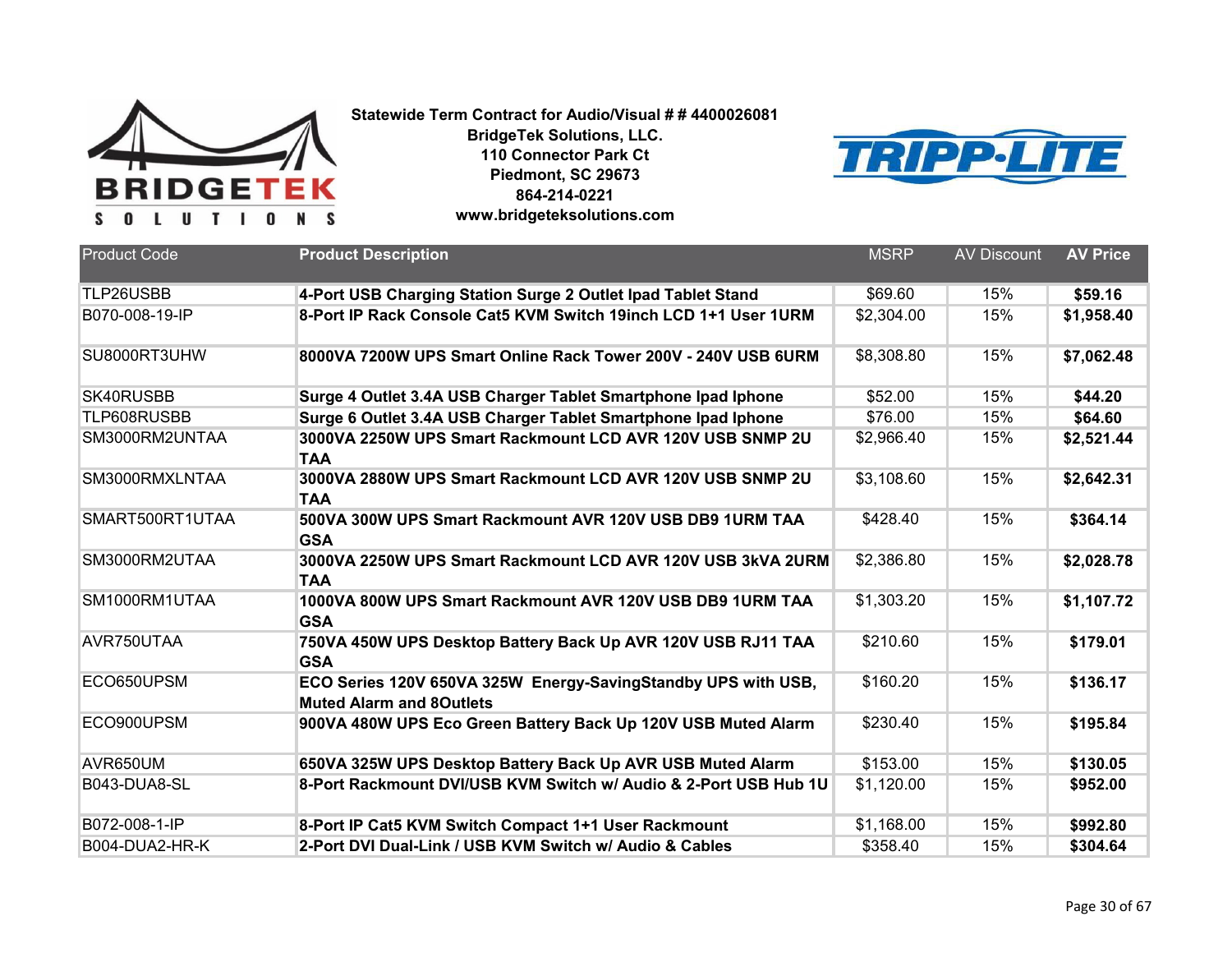



| <b>Product Code</b> | <b>Product Description</b>                                                                                      | <b>MSRP</b> | <b>AV Discount</b> | <b>AV Price</b> |
|---------------------|-----------------------------------------------------------------------------------------------------------------|-------------|--------------------|-----------------|
| B004-DUA4-HR-K      | 4-Port DVI/USB KVM Switch Dual Link w/ Audio & Cables                                                           | \$528.00    | 15%                | \$448.80        |
| B078-101-USB2       | USB (2) Server Interface Unit Virtual Media KVM Switch HD15 USB<br><b>RJ45</b>                                  | \$150.40    | 15%                | \$127.84        |
| U342-SHG-001        | USB 3.0 HDMI VGA Mini Dock Station Gigabit Ethernet HD15 RJ45                                                   | \$342.07    | 15%                | \$290.76        |
| CS16USB             | Charging Sync Station Wall Mount 16-Port USB Tablet Ipad Android                                                | \$1,465.20  | 15%                | \$1,245.42      |
| PDUMH15-RA          | PDU Metered 120V 15A 5-15R 13 Outlet 5-15P Horizontal 1URM                                                      | \$190.80    | 15%                | \$162.18        |
| PDUMH15-6           | PDU Metered 120V 15A 5-15R 13 Outlet 5-15P Horizontal 1U 6ft Cord                                               | \$180.00    | 15%                | \$153.00        |
| SRSHELF2PDP         | Rack Enclosure Cantilever Mount Fixed Shelf Deep 2URM                                                           | \$109.80    | 15%                | \$93.33         |
| <b>PDUMV15-36</b>   | PDU Metered 120V 15A 5-15R 14 Outlet 5-15P 36in Height 0URM                                                     | \$210.60    | 15%                | \$179.01        |
| B118-004-UHD        | 4-Port 4K HDMI Splitter Ultra-HD 4K x 2K Video & Audio 3840x2160                                                | \$108.80    | 15%                | \$92.48         |
| B118-008-UHD        | 8-Port 4K HDMI Splitter Ultra-HD 4K x 2K Video & Audio 3840x2160                                                | \$212.80    | 15%                | \$180.88        |
| <b>PDUMV20-72</b>   | PDU Metered 120V 20A 5-15/20R 36 Outlet L5-20P 72in Height 0URM                                                 | \$336.60    | 15%                | \$286.11        |
| <b>PDUMV20-36</b>   | PDU Metered 120V 20A 5-15/20R 14 Outlet L5-20P 36in Height 0URM                                                 | \$271.80    | 15%                | \$231.03        |
| SS3612              | Surge Protector Power Strip 120V 12 outlet 15feet cord 36inch Length                                            | \$110.40    | 15%                | \$93.84         |
| SMART1000RM2UN      | Tripp Lite SmartPro 120V 1000VA 800W Line-Interactive Sine Wave<br>UPS, 2U, WEBCARDLX, LCD, USB, DB9, 6 Outlets | \$1,584.00  | 15%                | \$1,346.40      |
| PDUMH16HV           | PDU Metered 200V-240V 16A IEC-309 8 C13; 2 C19 Horizontal 1URM                                                  | \$302.40    | 15%                | \$257.04        |
| PDUMH20-6           | PDU Metered 120V 20A 5-15/20R 12 Outlet L5-20P 1URM 6ft Cord                                                    | \$271.80    | 15%                | \$231.03        |
| <b>PDUMV15-24</b>   | PDU Metered 120V 15A 5-15R 8 Outlet 5-15P 24in Height 0URM                                                      | \$199.80    | 15%                | \$169.83        |
| PDUMV16HV           | PDU Metered 200V-240V 16A 32 C13; 6 C19 IEC309 Vertical 0URM                                                    | \$549.00    | 15%                | \$466.65        |
| <b>PDUMV20-24</b>   | PDU Metered 120V 20A 5-15/20R 6 Outlet L5-20P 24in Height 0URM                                                  | \$250.20    | 15%                | \$212.67        |
| PS120406            | Power Strip 120V 5-15R 4 Outlet 6feet Cord 12 Inch Length Metal                                                 | \$64.80     | 15%                | \$55.08         |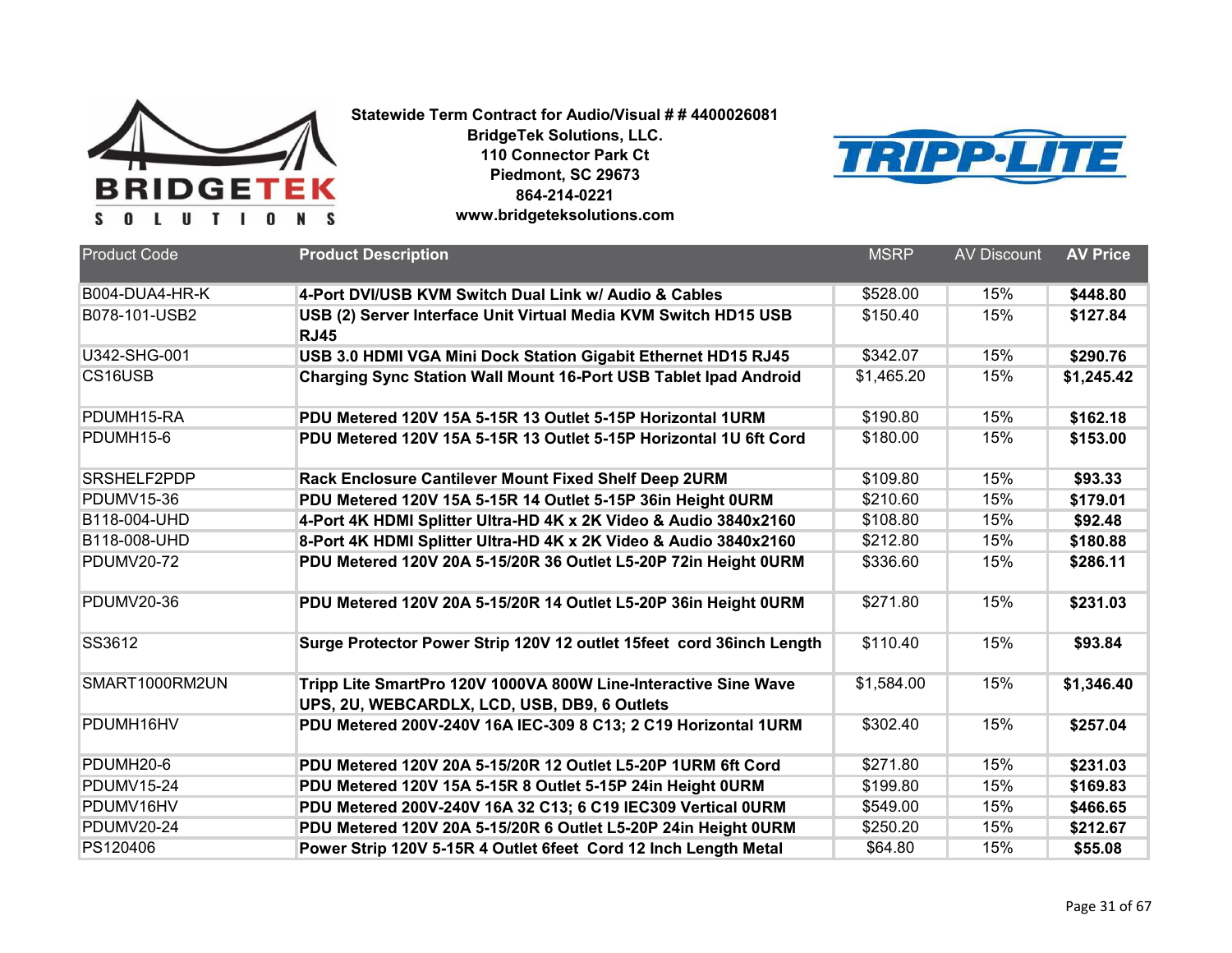



| <b>Product Code</b> | <b>Product Description</b>                                                                        | <b>MSRP</b> | <b>AV Discount</b> | <b>AV Price</b> |
|---------------------|---------------------------------------------------------------------------------------------------|-------------|--------------------|-----------------|
|                     |                                                                                                   |             |                    |                 |
| PS120420            | Power Strip 120V 2 5-15R; 2 5-20R 15feet Cord 12 Inch Length Metal                                | \$116.00    | 15%                | \$98.60         |
| PS361206            | Power Strip 120V 5-15R 12 Outlet 6feet Cord 36 Inch Length Metal                                  | \$85.60     | 15%                | \$72.76         |
| PS480806            | Power Strip 120V 5-15R 8 Outlet 6feet Cord 48 Inch Length Metal                                   | \$100.00    | 15%                | \$85.00         |
| SMC10002URM         | 1000VA 700W UPS Smart LCD SMC1000 2U RM Pure Sine Wave AVR<br><b>USB</b>                          | \$858.60    | 15%                | \$729.81        |
| SMC15002URM         | 1500VA 1000W UPS Smart LCD SMC1500 2U RM Pure Sine Wave AVR<br><b>USB</b>                         | \$1,092.60  | 15%                | \$928.71        |
| B072-008-1A         | 8-Port Cat5 KVM Switch PS2 to USB Input Adapter 1URM Rackmount                                    | \$536.00    | 15%                | \$455.60        |
| B072-016-1A         | 16-Port Cat5 KVM Switch PS2 to USB Input Adapter 1URM Rackmount                                   | \$536.00    | 15%                | \$455.60        |
| PDU3MV6L2130A       | PDU 3-Phase Metered 208V 8.6kW L21-30P 36 C13; 9 C19 0URM TAA                                     | \$1,166.40  | 15%                | \$991.44        |
| PDUMH20-ISO         | PDU Metered Isobar Surge 120V 20A 12 5-20R; 2 5-15R L5-20P 1URM                                   | \$358.20    | 15%                | \$304.47        |
| PDU3XVSR6G20        | PDU 3-Phase Switched 200-240V 11.5kW C13 C19 IEC309 20A Red 0U                                    | \$2,070.00  | 15%                | \$1,759.50      |
| PS240406            | Power Strip 120V 5-15R 4 Outlet 6feet Cord 24 Inch Length Vertical                                | \$60.80     | 15%                | \$51.68         |
| PS361220            | 12-Outlet (10-15A & 2-20A) Vertical Power Strip, 120V, 20A, 15-ft. Cord,<br>5-20P, 36 in.         | \$128.00    | 15%                | \$108.80        |
| SS240806            | 8-Outlet Power Strip with Surge Suppression, 6-ft. Cord, 1050 Joules,<br>24-in. length            | \$90.40     | 15%                | \$76.84         |
| SS361220            | 12-Outlet (10-15A & 2-20A) Power Strip with Surge Protection, 15-ft.<br>Cord, 1650 Joules, 36 in. | \$152.00    | 15%                | \$129.20        |
| SS480806            | Surge Protector Power Strip 120V 8 Outlet 6feet Cord 48inch Length                                | \$108.80    | 15%                | \$92.48         |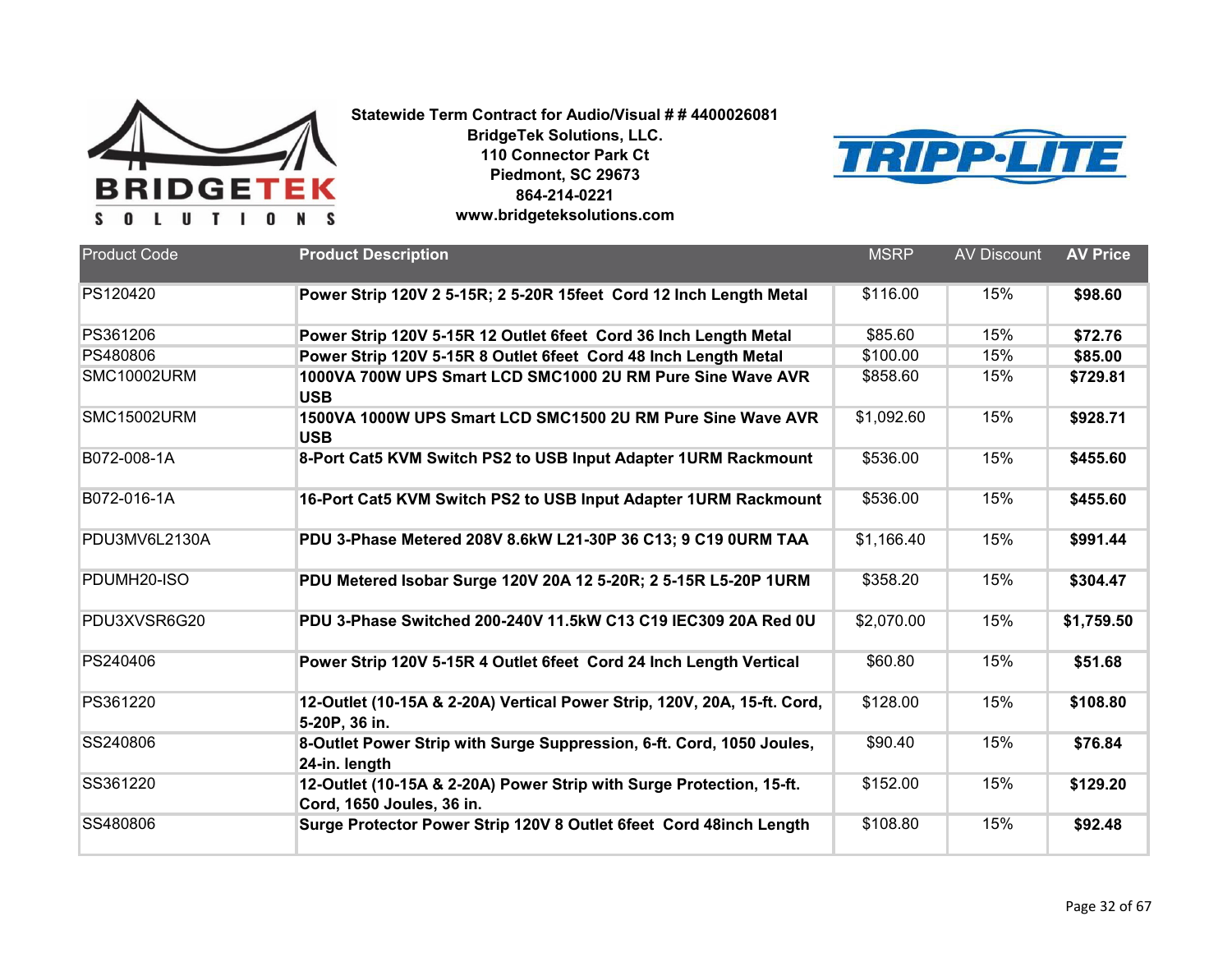



| <b>Product Code</b> | <b>Product Description</b>                                                                                 | <b>MSRP</b> | <b>AV Discount</b> | <b>AV Price</b> |
|---------------------|------------------------------------------------------------------------------------------------------------|-------------|--------------------|-----------------|
|                     |                                                                                                            |             |                    |                 |
| APSX4048SW          | PowerVerter APS X Series 4000W Inverter/Charger with Auto-Transfer                                         | \$4,180.00  | 15%                | \$3,553.00      |
| PDU3XMV6G32         | <b>Switching and Hardwire Input/Output</b><br>PDU 3-Phase Metered 220/230V 22.2kW 32A IEC309 36 C13; 6 C19 | \$1,285.20  | 15%                | \$1,092.42      |
|                     | <b>OURM</b>                                                                                                |             |                    |                 |
| PDU3XVS6G20         | PDU 3-Phase Switched 200-240V 11.5kW C13 C19 IEC309 20A Red 0U                                             | \$1,526.40  | 15%                | \$1,297.44      |
| PS240810            | Power Strip 120V 5-15R 8 Outlet 10feet Cord 24inch Length Vertical                                         | \$96.00     | 15%                | \$81.60         |
| <b>PS3612RA</b>     | Power Strip 120V Right Angle 5-15R 12 Outlet 15feet Cd 36inch Length                                       | \$124.80    | 15%                | \$106.08        |
| <b>PSF2408</b>      | Foldable Power Strip 1 Pivot 5-15R 8 Outlet 15feet Cord 24inch Length                                      | \$75.20     | 15%                | \$63.92         |
| <b>PSF3612</b>      | Foldable Power Strip 2 Pivot 5-15R 12 Outlet 15feet Cord 36inch<br>Length                                  | \$88.80     | 15%                | \$75.48         |
| B022-U16-IP         | 16-Port Rackmount KVM Switch w/ Built in IP and On Screen Display<br>1 <sub>U</sub>                        | \$1,504.00  | 15%                | \$1,278.40      |
| PDUH30HV            | PDU Basic 208V / 240V 30A C13 10 Outlet L6-30P Horizontal 1U                                               | \$478.80    | 15%                | \$406.98        |
| PDUH30HV19          | PDU Basic 208V / 240V 30A C19 4 Outlet L6-30P Horizontal 1U                                                | \$487.80    | 15%                | \$414.63        |
| PDUH32HV            | PDU Basic 230V 32A C13 10 Outlet IEC309 Blue Horizontal 1U                                                 | \$428.40    | 15%                | \$364.14        |
| PDUH32HV19          | PDU Basic 230V 32A C19 4 Outlet IEC309 Blue Horizontal 1U                                                  | \$396.00    | 15%                | \$336.60        |
| PDUMH15-ISO         | PDU Metered Isobar Surge 120V 15A 5-15R 14 Outlet 5-15P 1URM                                               | \$293.40    | 15%                | \$249.39        |
| SRPDU2PBRKT         | PDU Mounting Bracket Accessory Kit 2-Post 4-Post Open Frame Rack                                           | \$57.60     | 15%                | \$48.96         |
| B020-U16-19-IP      | 16-Port IP KVM Switch Rack Console w/ 19inch LCD 1U                                                        | \$4,000.00  | 15%                | \$3,400.00      |
| B004-DPUA2-K        | 2-Port DisplayPort KVM Switch w/Audio, Cables and USB 3.0<br><b>SuperSpeed Hub</b>                         | \$348.80    | 15%                | \$296.48        |
| B004-DPUA4-K        | 4-Port DisplayPort KVM Switch w/Audio, Cables and USB 3.0<br><b>SuperSpeed Hub</b>                         | \$619.20    | 15%                | \$526.32        |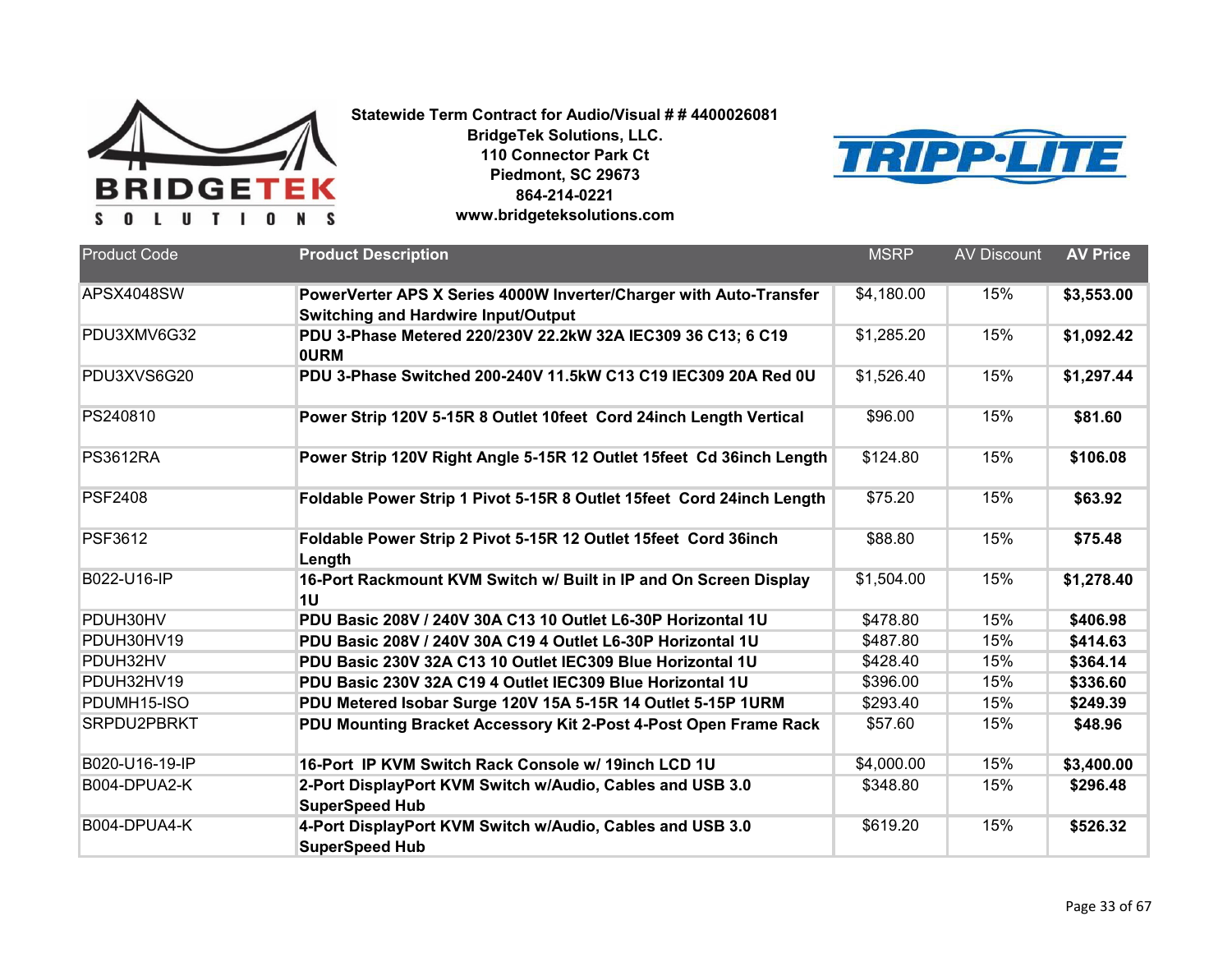



| <b>Product Code</b> | <b>Product Description</b>                                                                                                                      | <b>MSRP</b> | <b>AV Discount</b> | <b>AV Price</b> |
|---------------------|-------------------------------------------------------------------------------------------------------------------------------------------------|-------------|--------------------|-----------------|
|                     |                                                                                                                                                 |             |                    |                 |
| TLP606SSTELB        | Surge Protector Power Strip 6 Outlet Tel/Modem 6 feet Cord Black                                                                                | \$37.60     | 15%                | \$31.96         |
| SUPER725B           | Surge Protector Power Strip 7 Outlet 25 feet Cord Black 2160 J                                                                                  | \$76.00     | 15%                | \$64.60         |
| <b>TLP808B</b>      | Surge Protector Power Strip 8 Outlet 8 feet Cord Black 1440 J                                                                                   | \$46.40     | 15%                | \$39.44         |
| <b>TLP615B</b>      | Surge Protector Power Strip 6 Outlet 15 feet Cord Black 790 J                                                                                   | \$43.20     | 15%                | \$36.72         |
| TLP606USBB          | Surge Protector Power Strip 6 Outlet 2 USB Ports 6 feet Cord Black                                                                              | \$38.00     | 15%                | \$32.30         |
| SMART750RM1UN       | SmartPro 120V 750VA 600W Line-Interactive Sine Wave UPS, 1U<br>Rackmount, Pre-installed Network Management Card, USB, DB9 Serial                | \$1,497.60  | 15%                | \$1,272.96      |
| SMART1000RM1UN      | SmartPro 120V 1kVA 800W Line-Interactive Sine Wave UPS, 1U Rack,<br>Pre-Installed Network Management Card, USB, DB9, 6 Outlets                  | \$1,764.00  | 15%                | \$1,499.40      |
| SU1000RTXL2UN       | SmartOnline 120V 1kVA 800W Double-Conversion UPS, 2U<br>Rack/Tower, Extended Run, Pre-installed WEBCARDLX Network<br>Interface, USB, DB9 Serial | \$1,683.00  | 15%                | \$1,430.55      |
| SU750RTXL2UN        | SmartOnline 120V 750VA 600W Double-Conversion UPS, 2U<br>Rack/Tower, Extended Run, Pre-installed SNMPWEBCARD, USB, DB9<br><b>Serial</b>         | \$1,611.00  | 15%                | \$1,369.35      |
| PDUMV30HV2          | PDU Metered Vertical 5.8kw 208 / 240V 8 C19 40 C13 L6-30P 0U TAA                                                                                | \$714.60    | 15%                | \$607.41        |
| PDUMV32HV           | PDU Metered Vertical 7.4w 230V 8 C19 40 C13 IEC 309 32A 0U TAA                                                                                  | \$696.60    | 15%                | \$592.11        |
| PDU3XVN6G20         | PDU 3-Phase 200/220/230/240V 11.5kW C13 C19 IEC309 20A Red 0URM                                                                                 | \$1,350.00  | 15%                | \$1,147.50      |
| PS66B               | Power Strip 6 Outlet NEMA 5-15R AC 6 feet Cord 5-15P Black Housing                                                                              | \$18.80     | 15%                | \$15.98         |
| <b>PS725B</b>       | Power Strip 7 Outlet NEMA 5-15R AC 25feet Cord 5-15P Black Housing                                                                              | \$60.00     | 15%                | \$51.00         |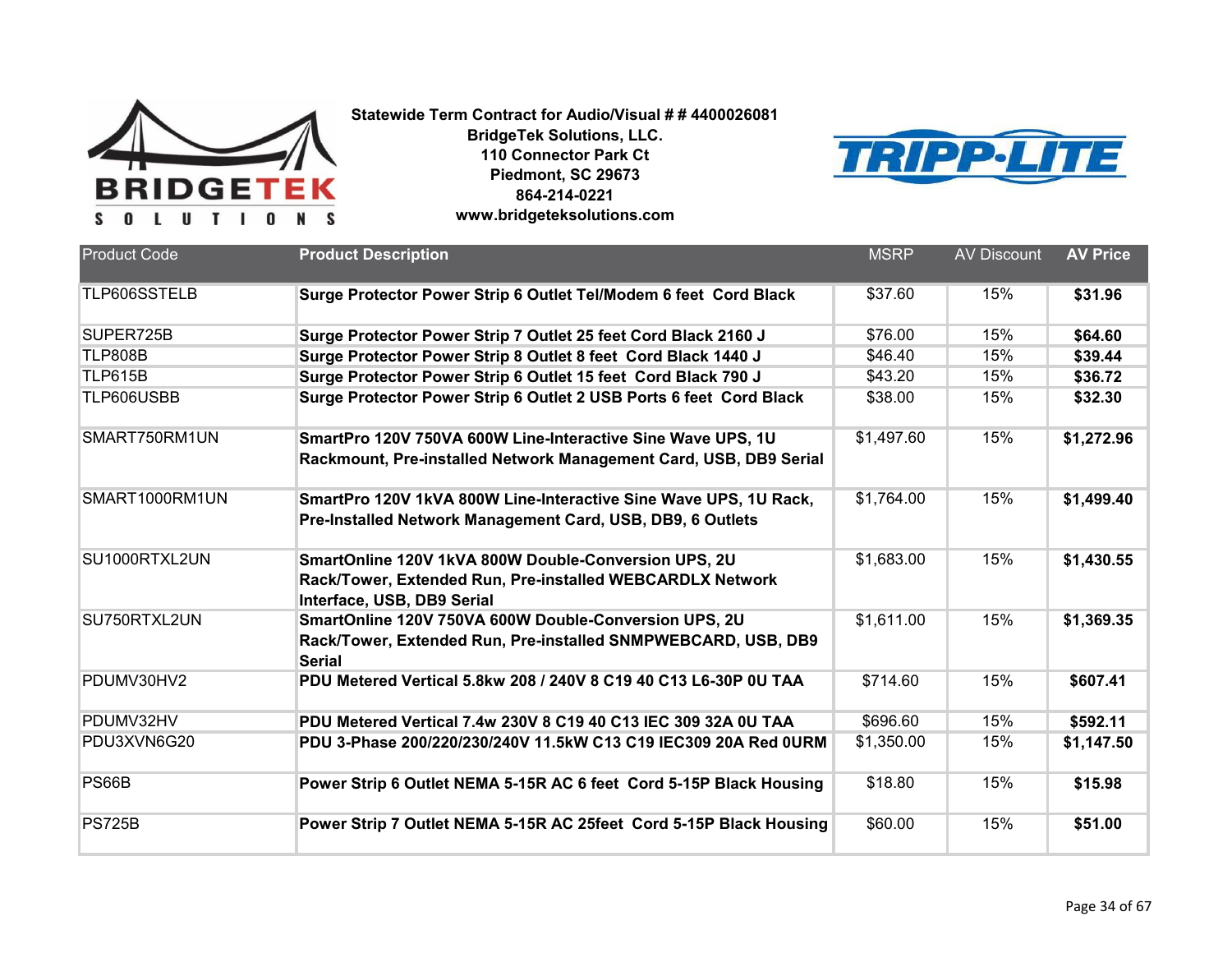

**BridgeTek Solutions, LLC. 110 Connector Park Ct Piedmont, SC 29673 864-214-0221**



**www.bridgeteksolutions.com**

| <b>Product Code</b> | <b>Product Description</b>                                                      | <b>MSRP</b> | <b>AV Discount</b> | <b>AV Price</b> |
|---------------------|---------------------------------------------------------------------------------|-------------|--------------------|-----------------|
| B022-U08            | 8-Port Rackmount KVM/USB Switch w/ On-Screen Display Steel PS/2<br>1U           | \$560.00    | 15%                | \$476.00        |
| PS615HG20AOEM       | Power Strip Medical Hospital Grade UL 1363A 6 Outlet 15feet cord                | \$210.00    | 15%                | \$178.50        |
| SU3000LCD2UHV       | 3000VA 2700W UPS Smart Online LCD Rackmount 208/240V USB DB9<br>2U              | \$3,205.80  | 15%                | \$2,724.93      |
| SUINT3000LCD2U      | 3000VA 2700W INTL UPS Smart Online LCD Rackmount 208/230V USB<br>2 <sub>U</sub> | \$3,051.40  | 15%                | \$2,593.69      |
| PDUMNH30HVAT        | PDU Monitored Horizontal 5.8kw 208/240V L6-30R 2 L6-30P ATS 1URM                | \$1,528.20  | 15%                | \$1,298.97      |
| <b>SMC1000T</b>     | 1000VA 650W UPS Smart SMC1000 T Pure Sine Wave AVR Tower USB<br>DB <sub>9</sub> | \$648.00    | 15%                | \$550.80        |
| PDU3V20D354A        | PDU 3-Phase 208V 8.6/12.6kW 42 C13 12 C19 20A Vertical OURM                     | \$694.80    | 15%                | \$590.58        |
| B157-002-DVI        | 2-Port DisplayPort to DVI Splitter 1920x1080 60Hz (1080p) TAA                   | \$105.60    | 15%                | \$89.76         |
| B155-002-VGA        | 2-Port Mini DisplayPort to VGA Splitter 1080p 1920x1080 60Hz TAA                | \$68.80     | 15%                | \$58.48         |
| B157-002-VGA        | 2-Port DisplayPort to VGA Splitter 1920x1080 (1080p) 60Hz TAA                   | \$102.40    | 15%                | \$87.04         |
| B126-002-INT        | 2-Port HDMI Over Cat5/Cat6 Video Extender / Splitter Intl Power                 | \$208.00    | 15%                | \$176.80        |
| B132-008A-2         | 8-Port VGA + Audio/Over Cat5/Cat6 Extender Splitter w/ EDID TAA                 | \$352.00    | 15%                | \$299.20        |
| PDUMNH20HVAT        | PDU Monitored Horizontal 3.3/3.8KW 208/240V ATS L6-20R L6-20P 1U                | \$1,324.80  | 15%                | \$1,126.08      |
| PS-406-HGULTRA      | Power Strip Medical Hospital Grade UL 60601-1 4 Outlet 6feet Cord               | \$156.00    | 15%                | \$132.60        |
| <b>SMC1500T</b>     | 1500VA 900W UPS Smart SMC1500 T Pure Sine Wave AVR Tower USB<br>DB <sub>9</sub> | \$765.00    | 15%                | \$650.25        |
| SUINT2200LCD2U      | 2200VA 1980W INTL UPS Smart Online LCD Rackmount 208/230V USB<br>2 <sub>U</sub> | \$2,699.90  | 15%                | \$2,294.92      |
| PDUMNH16HVAT        | PDU Monitored Horizontal 3.7KW 230V ATS IEC309 16A 1U Rackmount                 | \$1,175.40  | 15%                | \$999.09        |
| <b>RELAYIOMINI</b>  | <b>UPS Internal Contact Closure Management Accessory Card</b>                   | \$264.00    | 15%                | \$224.40        |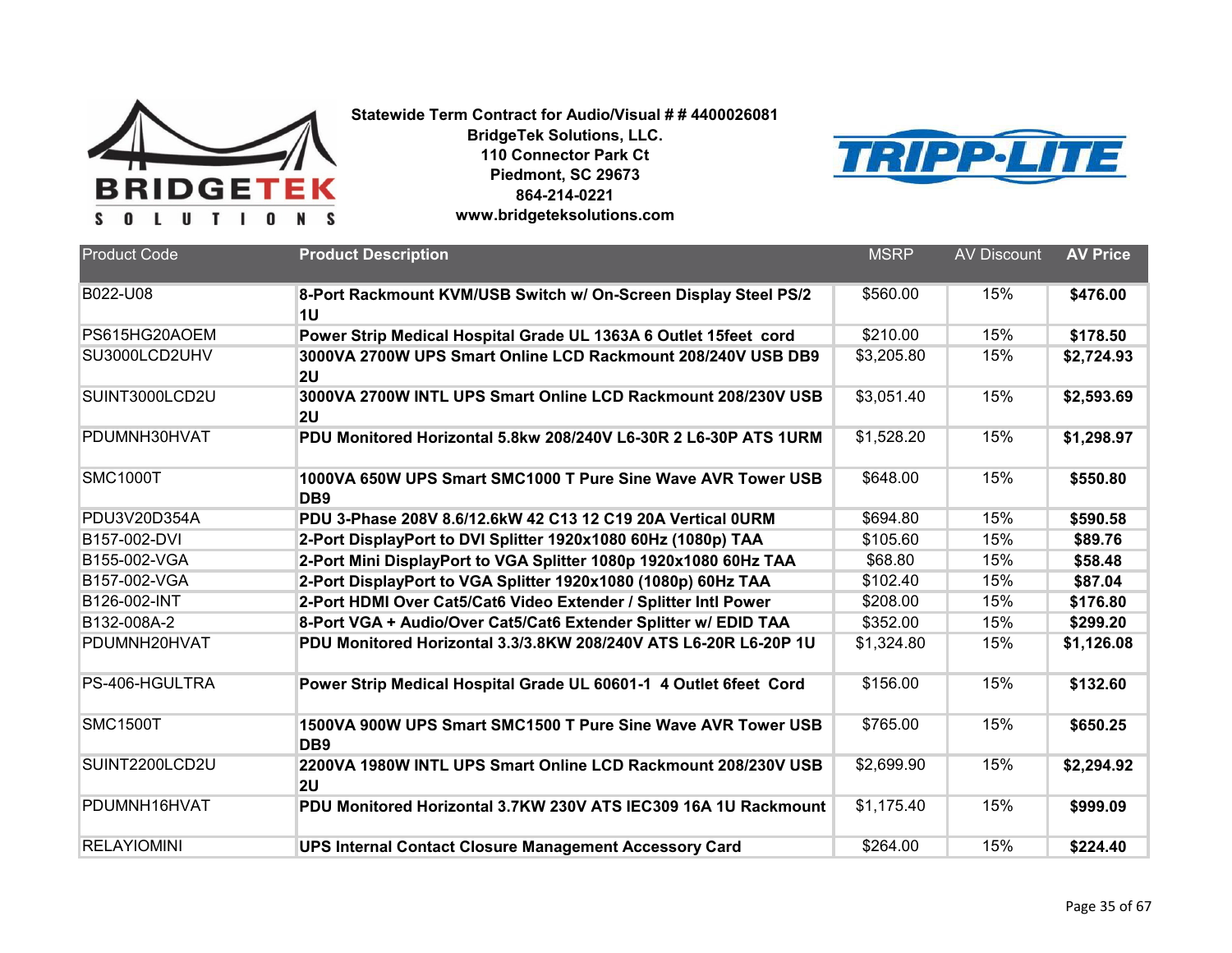



| <b>Product Code</b> | <b>Product Description</b>                                                                                                                 | <b>MSRP</b> | <b>AV Discount</b> | <b>AV Price</b> |
|---------------------|--------------------------------------------------------------------------------------------------------------------------------------------|-------------|--------------------|-----------------|
| SUPDMB710HW         | SUPDMB710HW - UPS Accessory - Hardwire PDU Module                                                                                          | \$564.00    | 15%                | \$479.40        |
| PDUMH32HVATNET      | PDU Switched 7.4kW 230V 16 C13 2 C19 2 IEC309 32A Blue Cords 2U                                                                            | \$1,749.60  | 15%                | \$1,487.16      |
| PDUMH32HVAT         | PDU Metered 7.4kW 230V ATS 16 C13 2 C19 2 IEC309 Cords 32A 2URM                                                                            | \$1,521.00  | 15%                | \$1,292.85      |
| SU1500RTXLCDN       | 1500VA 1350W UPS Smart Online 120V w Installed SNMPWEBCARD<br>2URM                                                                         | \$2,361.60  | 15%                | \$2,007.36      |
| SU3000RTXLCD3N      | SmartOnline 120V 3kVA 2.7kW Double-Conversion UPS, 3U<br>Rack/Tower, Extended Run, Pre-Installed Network Management Card,<br>LCD, USB, DB9 | \$3,915.00  | 15%                | \$3,327.75      |
| <b>TLNETCARD</b>    | <b>UPS Web Management Accessory Card SNMP Remote Monitoring</b>                                                                            | \$620.00    | 15%                | \$527.00        |
| SUINT1500LCD2U      | Tripp Lite 1500VA 1350W INTL UPS Smart Online LCD USB DB9<br>208/230V 2URM                                                                 | \$1,734.70  | 15%                | \$1,474.50      |
| B004-DP2UA2-K       | 2-Port DisplayPort 1.2 KVM Switch USB Sharing 4K x2K 3840 x 2160                                                                           | \$328.00    | 15%                | \$278.80        |
| SMART1000LCDU       | 1000VA UPS Back Up Smart Tower LCD AVR 120V USB RJ45                                                                                       | \$316.80    | 15%                | \$269.28        |
| SPS406HGULTRA       | Surge Protector Power Strip Hospital Medical 4 Outlet 6feet Cord For<br><b>Patient Care</b>                                                | \$246.00    | 15%                | \$209.10        |
| PDUMNH32HVAT        | PDU Monitored 7.4KW 230V ATS IEC309 32A 2 Blue Inputs 1URM                                                                                 | \$1,632.60  | 15%                | \$1,387.71      |
| <b>PDU3V51</b>      | PDU 3-Phase Accessory Strip 8.6/12.6KW 208V 51 C13 ATS OURM                                                                                | \$552.60    | 15%                | \$469.71        |
| OMNI750ISO          | 750VA 500W UPS Battery Back Up Tower AVR Isolation Transformer<br><b>120V</b>                                                              | \$824.40    | 15%                | \$700.74        |
| 3SP9                | Waber Industrial Power Strip Metal 5-15R 3 Outlet 5-15P 9 Cord                                                                             | \$52.20     | 15%                | \$44.37         |
| <b>U342-HGU3</b>    | USB 3.0 Docking Station for Microsoft Surface and Surface Pro, USB-A,<br><b>HDMI and Gigabit Ethernet Ports</b>                            | \$226.21    | 15%                | \$192.28        |
| U342-GU3            | USB 3.0 Docking Station for Microsoft Surface and Surface Pro, USB-A<br>and Gigabit Ethernet Ports                                         | \$124.14    | 15%                | \$105.52        |
| PS120410            | 4-Outlet Power Strip NEMA 5-15R 5-15P 10ft Cord 12 inches Metal                                                                            | \$72.00     | 15%                | \$61.20         |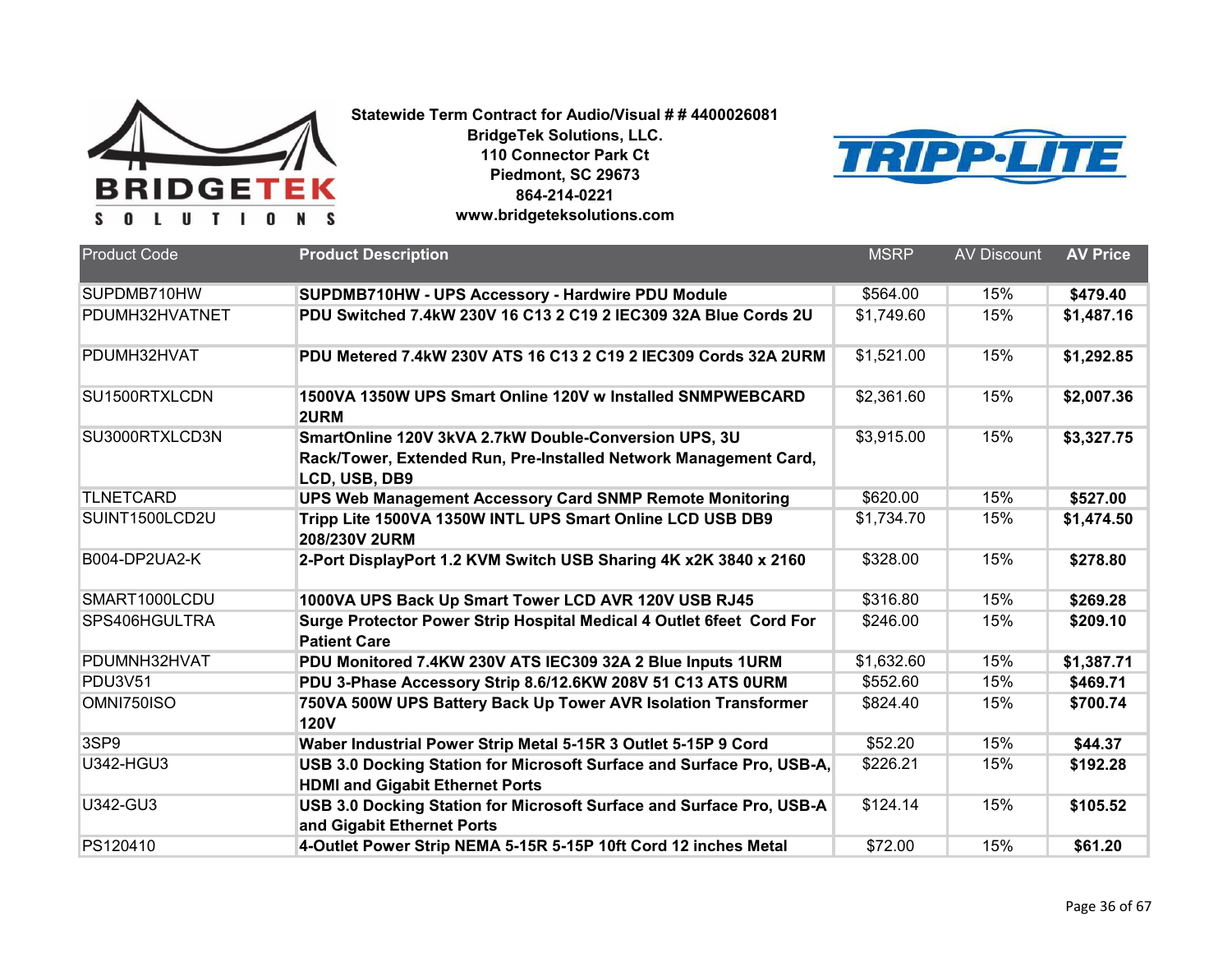



| <b>Product Code</b> | <b>Product Description</b>                                                                                                     | <b>MSRP</b> | <b>AV Discount</b> | <b>AV Price</b> |
|---------------------|--------------------------------------------------------------------------------------------------------------------------------|-------------|--------------------|-----------------|
|                     |                                                                                                                                |             |                    |                 |
| B030-008-17-IP      | NetDirector 8-Port 1U Rack-Mount Console HDMI KVM Switch with 17                                                               | \$4,352.00  | 15%                | \$3,699.20      |
|                     | in. LCD and IP Remote Access, Dual Rail                                                                                        |             |                    |                 |
| PDUMH15HVAT         | PDU Metered ATS 2/2.4KW 200/240V 10 C13 2 C14 3.6M Cords 1URM                                                                  | \$667.80    | 15%                | \$567.63        |
| PDUMH15HVATNET      | PDU Switched ATS 2/2.4KW 200/240V 10 C13 2 C14 3.6M Cords 1URM                                                                 | \$1,278.00  | 15%                | \$1,086.30      |
| P131-06N-2VA-U      | 2-Port HDMI to VGA Splitter Audio/Video Adapter 1920x1440 1080p                                                                | \$100.69    | 15%                | \$85.59         |
| <b>PS2408B</b>      | 8 Outlet Power Strip 5-15R 15feet Cord Vertical 5-15P 24inch Black                                                             | \$86.40     | 15%                | \$73.44         |
| <b>PS3612B</b>      | 12-Outlet Vertical Power Strip, 120V, 15A, NEMA 5-15P, 15 ft. Cord, 36<br>in., Black Housing                                   | \$96.00     | 15%                | \$81.60         |
| <b>PS4816B</b>      | 16 Outlet Power Strip 5-15R 15feet Cord Vertical 5-15P 48inch Black                                                            | \$116.00    | 15%                | \$98.60         |
| <b>U442-DOCK1</b>   | USB 3.1 Gen 1 USB-C Docking Station w/ USB-A, HDMI, VGA, mDP,<br>Gigabit Ethernet, Mem Card, 3.5mm & USB-C PD Charging, USB C, | \$339.31    | 15%                | \$288.41        |
|                     | USB Type C, USB Type-C                                                                                                         |             |                    |                 |
| U280-016-RM2U       | 16-Port USB Charging Station with Syncing, 5V 80A (400W) USB<br><b>Charger Output, 2U Rack-Mount</b>                           | \$882.76    | 15%                | \$750.35        |
| <b>CSD1006AC</b>    | 10-Device Desktop AC Charging Station with Surge Protector for<br><b>Tablets, Laptops and E-Readers</b>                        | \$300.60    | 15%                | \$255.51        |
| CSD1006USB          | Tripp Lite Charging Station 10-Device USB Docking Tablets iPads E-<br><b>Readers</b>                                           | \$401.40    | 15%                | \$341.19        |
| U280-032-RM         | 32-Port USB Charging Station with Syncing, 5V 80A (400W) USB<br><b>Charger Output, 2U Rack-Mount</b>                           | \$1,489.66  | 15%                | \$1,266.21      |
| TLP310USBC          | 3-Outlet Surge Protector Power Strip Desk Clamp w/ 2-Port USB<br>Charging                                                      | \$93.60     | 15%                | \$79.56         |
| TLP310USBS          | 3-Outlet Surge Protector Power Strip w/2-Port USB Charging Black                                                               | \$90.40     | 15%                | \$76.84         |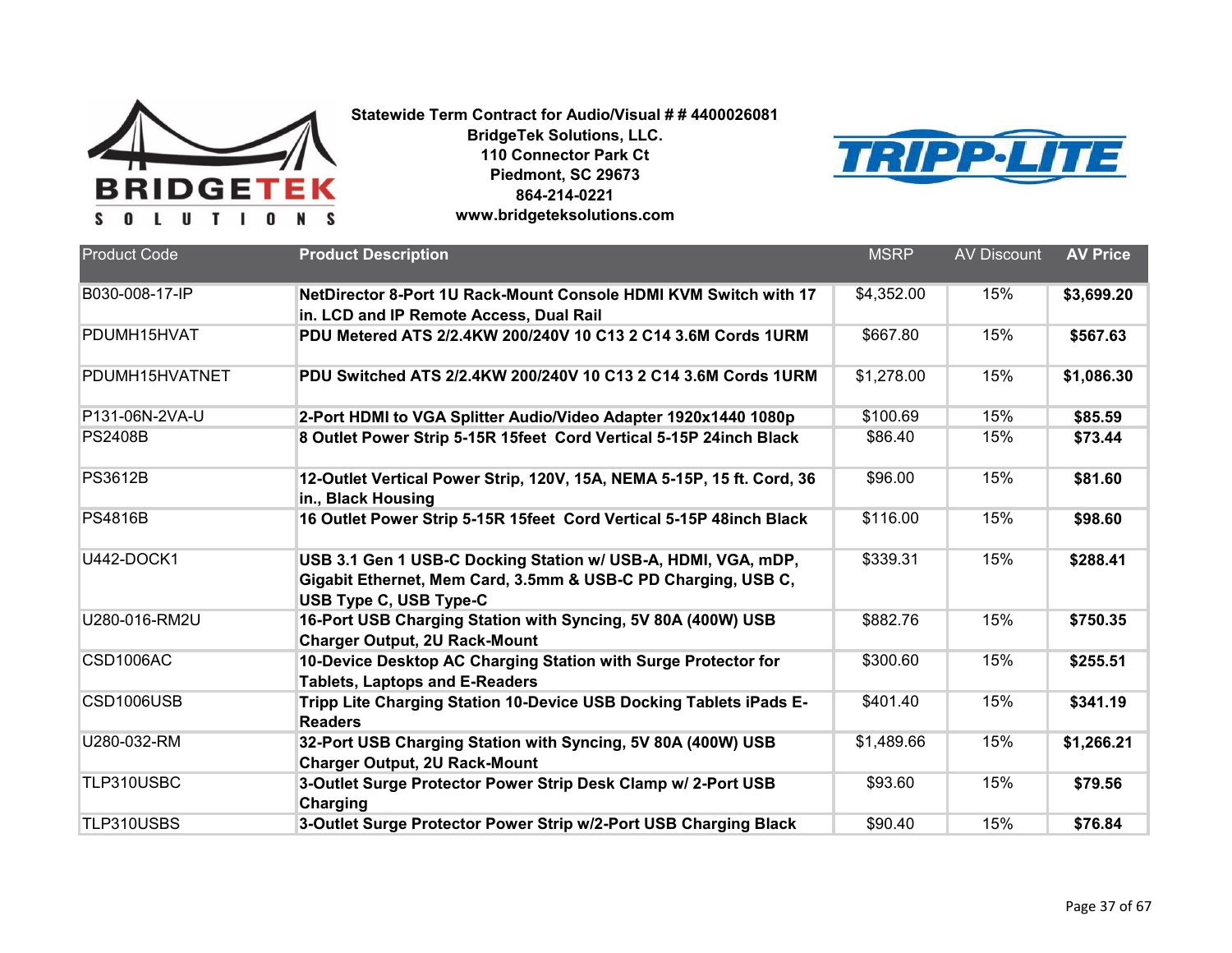



| <b>Product Code</b> | <b>Product Description</b>                                                                                               | <b>MSRP</b> | <b>AV Discount</b> | <b>AV Price</b> |
|---------------------|--------------------------------------------------------------------------------------------------------------------------|-------------|--------------------|-----------------|
| U339-004            | 4-Bay Docking Station USB 3.0/eSATA to SATA 2.5-3.5in Hard Drives                                                        | \$427.59    | 15%                | \$363.45        |
| <b>TLP1006B</b>     | 10-Outlet Surge Protector Power Strip 6ft Cord 2880 Joules Black                                                         | \$54.40     | 15%                | \$46.24         |
| SUINT3000LCD2UN     | 208/230V 3000VA 2700W Double-Conversion UPS - 10 Outlets,<br>Extended Run, WEBCARDLX, LCD, USB, DB9, 2U                  | \$3,630.90  | 15%                | \$3,086.27      |
| SMART700HGL         | Tripp Lite 700VA 450W UPS Smart Lithium Iron Phosphate Hospital<br><b>Medical AVR</b>                                    | \$3,038.00  | 15%                | \$2,582.30      |
| SMART1200XLHGL      | Tripp Lite 1000VA 750W UPS Smart Lithium Iron Phosphate Hospital<br><b>Medical</b>                                       | \$3,320.00  | 15%                | \$2,822.00      |
| B021-000-19-HD2     | Rack Console 1URM DVI, VGA for KVM Switch, 19 LCD 1080p TAA                                                              | \$1,576.00  | 15%                | \$1,339.60      |
| PDUMVR30HVNETLX     | PDU Switched 208V / 240V 30A 4 C19; 20 C13 LX Platform 0URM TAA                                                          | \$2,138.40  | 15%                | \$1,817.64      |
| RBC48S              | Replacement Battery Cartridge for Select 48V Tripp Lite SmartOnline<br><b>UPS Systems</b>                                | \$482.40    | 15%                | \$410.04        |
| SUINT2000XLCD       | SmartOnline 230V 2kVA 1800W On-Line Double-Conversion UPS,<br>Tower, Extended Run, Network Card Options, LCD, USB, DB9   | \$1,774.60  | 15%                | \$1,508.41      |
| PDU3V602D354A       | 17.3kW 3-Phase Vertical PDU Strip, 208V Outlets (42 C13 / 12 C19), 0U<br>Rack-Mount, Accessory for Select ATS PDUs, TAA  | \$1,395.00  | 15%                | \$1,185.75      |
| SMX700HG            | SmartPro Medical Grade .7kVA 230V Line interactive Tower UPS, full<br>isolation, USB & Serial ports                      | \$1,184.00  | 15%                | \$1,006.40      |
| <b>B032-HUA2</b>    | 2-Port KVM Switch w/ HDMI USB Audio Cables Peripheral Sharing                                                            | \$132.80    | 15%                | \$112.88        |
| TLP310DMUSB         | Protect It 3Outlet DesktopGrommet Surge Protector, 10 ft. Cord, 900<br>Joules, 2 USB Charging Ports, RJ45, Black Housing | \$84.00     | 15%                | \$71.40         |
| SUINT1000XLCD       | 1000VA 900W INT Smart Online UPS 230V Double-Conversion Tower<br><b>Extended Run Network Card Options LCD, USB, DB9</b>  | \$1,162.80  | 15%                | \$988.38        |
| SVT10KX             | 3-Phase SmartOnline 10kVA 9kW Double Conversion UPS w/ SNMP<br>Option                                                    | \$7,545.60  | 15%                | \$6,413.76      |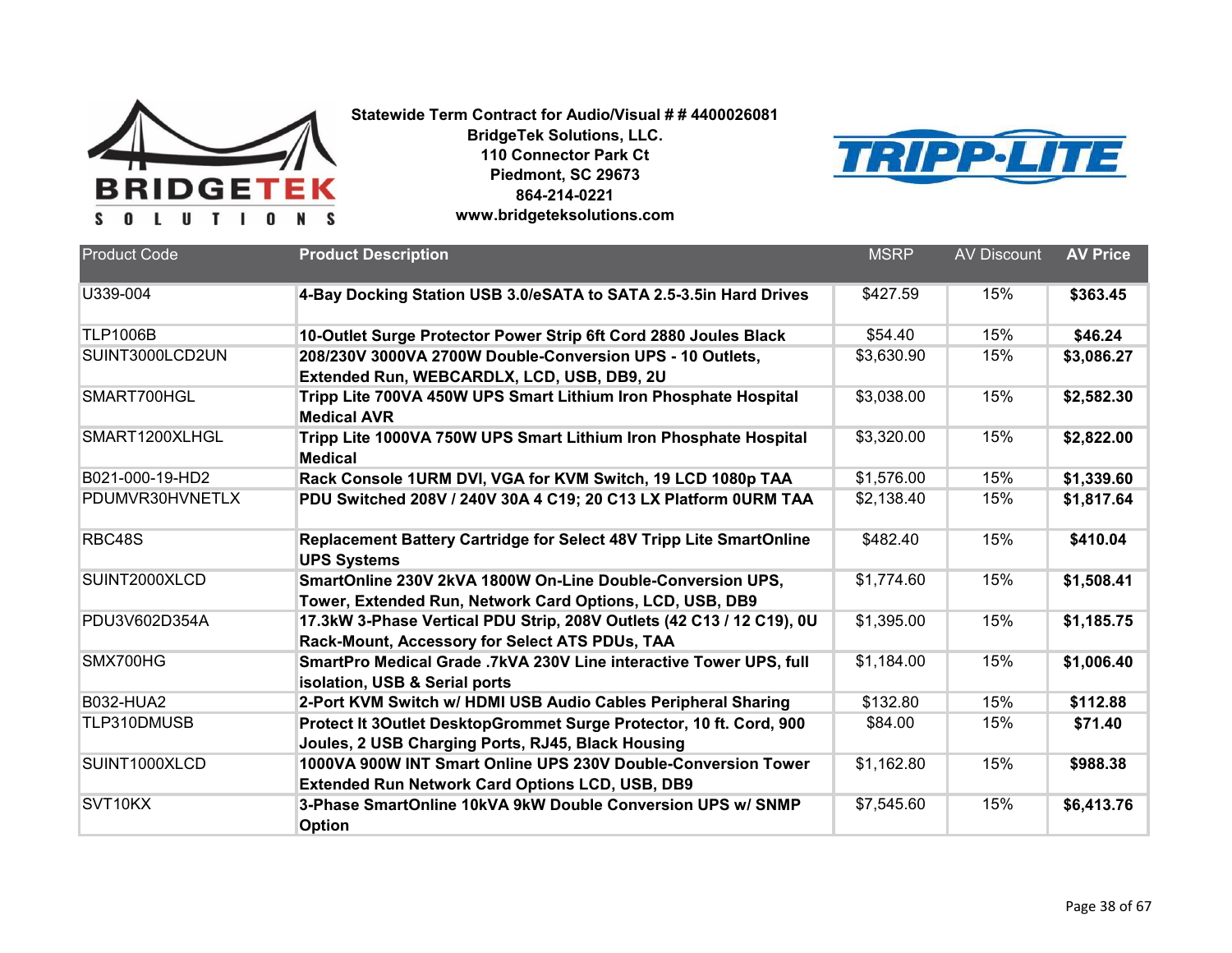



| <b>Product Code</b> |                                                                                                                                  |             | <b>AV Discount</b> |                 |
|---------------------|----------------------------------------------------------------------------------------------------------------------------------|-------------|--------------------|-----------------|
|                     | <b>Product Description</b>                                                                                                       | <b>MSRP</b> |                    | <b>AV Price</b> |
| B070-016-19-IP2     | NetCommander 16-Port Cat5 1U Rack-Mount Console KVM Switch, 2+1<br>Users, 19 in. LCD, IP Remote Access                           | \$3,744.00  | 15%                | \$3,182.40      |
| PS607HG20AOEM       | For Patient-Care Vicinity - UL 1363A Medical-Grade Power Strip, 6 20A<br>Hospital-Grade Outlets, Safety Covers, 7 ft. Cord       | \$202.00    | 15%                | \$171.70        |
| PS-407-HG-OEM       | For PatientCare Vicinity UL 1363A MedicalGrade Power Strip with 4<br>15A HospitalGrade Outlets, 7 ft. Cord                       | \$111.00    | 15%                | \$94.35         |
| PS-607-HG-OEM       | For Patient-Care Vicinity UL 1363A Medical-Grade Power Strip, 6 15A<br>Hospital-Grade Outlets, Safety Covers, 7 ft Cord          | \$131.00    | 15%                | \$111.35        |
| SMART2200RM2UL      | 2200VA 1920W UPS Smart Lithium Ion LiFePO4 LCD USB DB9 2URM                                                                      | \$3,191.40  | 15%                | \$2,712.69      |
| PDU3V602D354B       | 17.3kW 3Phase Vertical PDU Strip, 208V Outlets (48 C13 / 6 C19), 0U<br><b>RackMount, Accessory for Select ATS PDUs</b>           | \$1,260.00  | 15%                | \$1,071.00      |
| PDUMNV20LX          | PDU Monitored 1.9kW 120V 24 5-15/20R LX Platform 70in, OURM TAA                                                                  | \$687.60    | 15%                | \$584.46        |
| PDUMNV30HVLX        | PDU Monitored 5/5.8kW 208/240V 20 C13 4 C19 LX Platform 0URM TAA                                                                 | \$910.80    | 15%                | \$774.18        |
| PDUMV30HVNETLX      | PDU Switched 5/5.8kW 208/240V 20 C13 4 C19 LX Platform 0URM TAA                                                                  | \$1,434.60  | 15%                | \$1,219.41      |
| PDUMNV30HV2LX       | 5/5.8kW Single-Phase Monitored PDU, 208/240V Outlets (36 C13 & 6<br>C19), L6-30P, 10ft Cord, 0U Vertical, TAA                    | \$950.40    | 15%                | \$807.84        |
| SUT30K              | SmartOnline SUT Series 3-Phase 208/120V, 220/127V 30kVA 30kW On-<br>Line Double-Conversion UPS, Tower, Extended Run, SNMP Option | \$27,288.00 | 15%                | \$23,194.80     |
| SUT60K              | SmartOnline SUT Series 3-Phase 208/120V, 220/127V 60kVA 60kW On-<br>Line Double-Conversion UPS, Tower, Extended Run, SNMP Option | \$45,693.00 | 15%                | \$38,839.05     |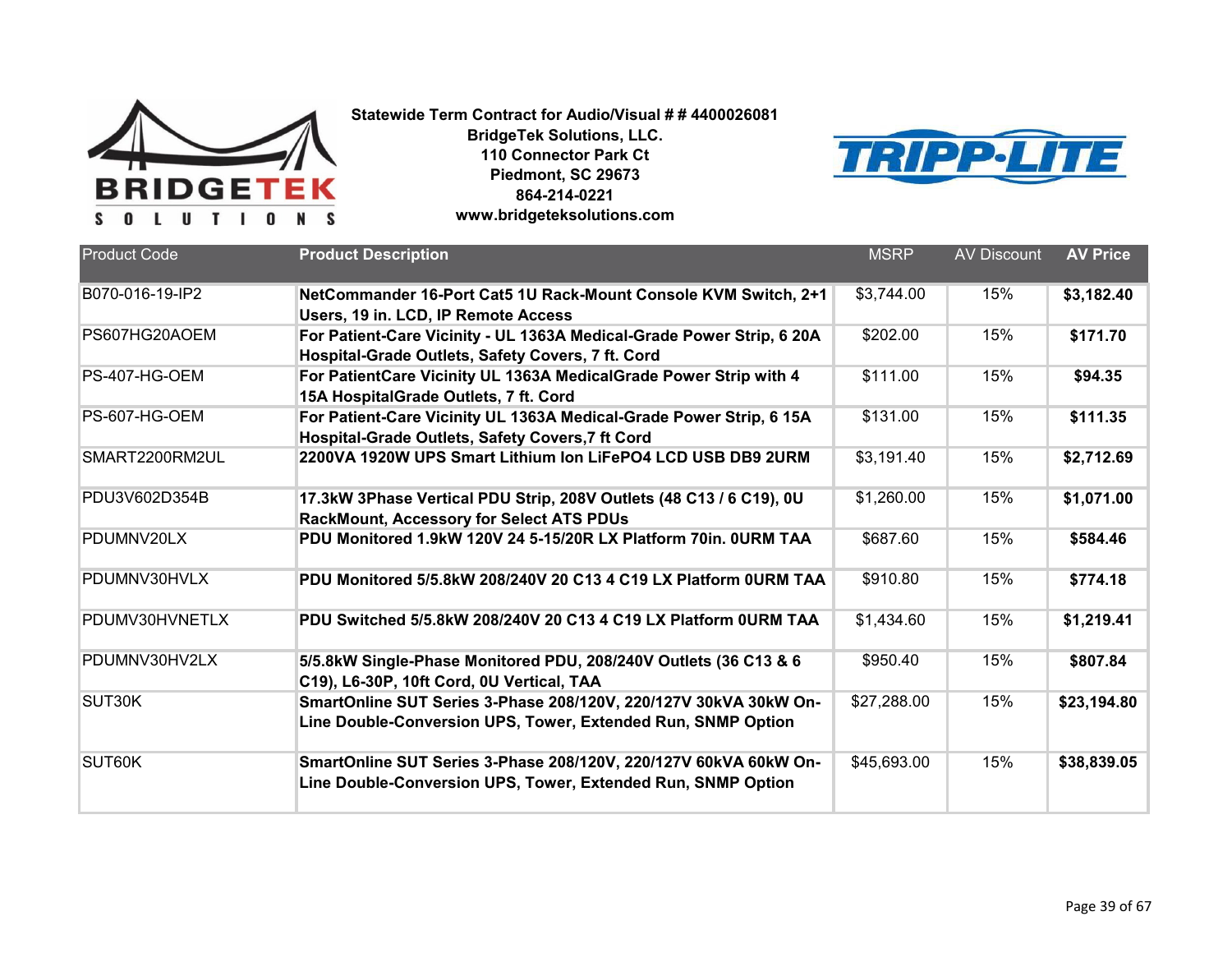



| <b>Product Code</b> | <b>Product Description</b>                                                                                                                              | <b>MSRP</b> | <b>AV Discount</b> | <b>AV Price</b> |
|---------------------|---------------------------------------------------------------------------------------------------------------------------------------------------------|-------------|--------------------|-----------------|
| PDUMH20NET2LX       | 1.9kW Single-Phase Switched PDU with LX Platform Interface, 120V<br>Outlets (8 5-15/20R), L5-20P/5-20P Adapter, 12ft Cord, 1U Rack-Mount,<br><b>TAA</b> | \$860.40    | 15%                | \$731.34        |
| B118-004-UHD-2      | 4-Port 4K 3D HDMI Splitter HDCP 2.2 for Ultra HD Video w/ Audio                                                                                         | \$174.40    | 15%                | \$148.24        |
| B118-002-UHD-2      | 2-Port 4K 3D HDMI Splitter, HDMI 2.0, HDCP 2.2, Ultra HD 4K x 2K<br>Audio/Video, 3840 x 2160 60 Hz, TAA                                                 | \$123.20    | 15%                | \$104.72        |
| PDUMNV15LX          | PDU Monitored 1.4kW 120V 16 5-15R LX Platform Interface 0URM TAA                                                                                        | \$597.60    | 15%                | \$507.96        |
| SUT <sub>20</sub> K | SmartOnline SUT Series 3-Phase 208/120V, 220/127V 20kVA 20kW On-<br>Line Double-Conversion UPS, Tower, Extended Run, SNMP Option                        | \$22,105.80 | 15%                | \$18,789.93     |
| SUT40K              | SmartOnline SUT Series 3-Phase 208/120V, 220/127V 40kVA 40kW On-<br>Line Double-Conversion UPS, Tower, Extended Run, SNMP Option                        | \$39,411.00 | 15%                | \$33,499.35     |
| TLP76MSGB           | Eco Surge Protector Power Strip Green 7-Outlet 6ft Cord, Black                                                                                          | \$52.80     | 15%                | \$44.88         |
| PDUMV20HVNETLX      | PDU Switched 3.2-3.8kW 200-240V 20 C13;4 C19 LX Platform 0U TAA                                                                                         | \$1,279.80  | 15%                | \$1,087.83      |
| CT120               | <b>Instant-Read AC Outlet Circuit Tester with Diagnostic LEDs</b>                                                                                       | \$15.80     | 15%                | \$13.43         |
| PDU3EVSR6L2130      | 10kW 3-Phase Switched PDU with LX Platform Interface, 200/208/240V<br>Outlets (24 C13 & 6 C19), Touchscreen LCD, L21-30P, 0U, TAA                       | \$2,298.60  | 15%                | \$1,953.81      |
| PDUMV30NETLX        | PDU Switched 2.9kW 120V 24 5-15/20R LX Platform Interface 0U TAA                                                                                        | \$1,337.40  | 15%                | \$1,136.79      |
| TLP906RTEL          | Surge Protector Power Strip 9-Outlet 4 Rotating Outlets 6ft Cord                                                                                        | \$44.80     | 15%                | \$38.08         |
| PDUMV20NETLX        | PDU Switched 1.9kW 120V 24 5-15/20R 20A LX Platform 0URM TAA                                                                                            | \$1,146.60  | 15%                | \$974.61        |
| PDUMNV30LX          | PDU Monitored 2.9kW 120V 24 5-15/20R 30A LX Platform 0URM TAA                                                                                           | \$873.00    | 15%                | \$742.05        |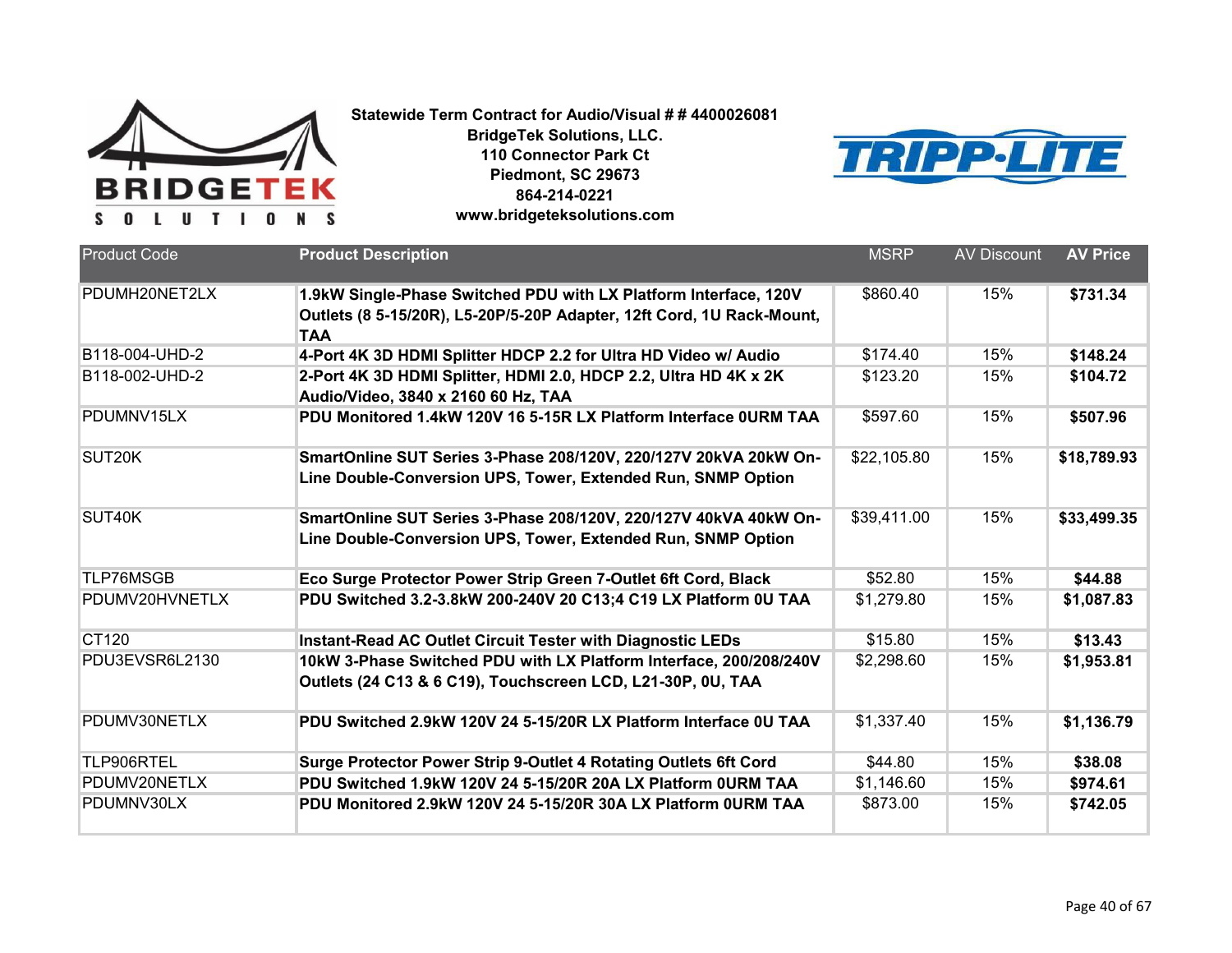



| <b>Product Code</b> | <b>Product Description</b>                                                                                                                               | <b>MSRP</b> | <b>AV Discount</b> | <b>AV Price</b> |
|---------------------|----------------------------------------------------------------------------------------------------------------------------------------------------------|-------------|--------------------|-----------------|
| PDUMH15NET2LX       | 1.4kW Single-Phase Switched PDU with LX Platform Interface, 120V<br>Outlets (8 5-15R), 5-15P, 100-127V Input, 12ft Cord, 1U Rack-Mount,<br><b>TAA</b>    | \$763.20    | 15%                | \$648.72        |
| PDU3EVN6L2130       | 8.6kW 3-Phase Monitored PDU w/LX Platform Interface, 208/120V<br>Outlets (36 C13, 6 C19 & 3 5-15/20R), Touchscreen LCD, L2130P, 0U,<br><b>TAA</b>        | \$1,603.80  | 15%                | \$1,363.23      |
| PDU3EVSR6G60        | 14.5kW 3-Phase Switched PDU, LX Interface, 200/208/240V Outlets (24<br>C13/6 C19), LCD, IEC 309 60A Blue, 1.8m/6 ft. Cord, 0U 1.8m/70 in.<br>Height, TAA | \$2,892.60  | 15%                | \$2,458.71      |
| B024-DUA8-SL        | 8-Port KVM Switch DVI/USB w Audio & Peripheral Sharing 1U 1080p                                                                                          | \$968.00    | 15%                | \$822.80        |
| PDU3EVN6H50B        | 3-Phase PDU Monitored 200/208/240V 14.5kW 42 C13; 6 C19 LCD TAA                                                                                          | \$1,791.00  | 15%                | \$1,522.35      |
| PDUMV15NETLX        | PDU Switched 1.4kW 16 5-15R 120V 15A LX Platform Interface OURM                                                                                          | \$1,099.80  | 15%                | \$934.83        |
| PLC14YW             | Plug Lock Inserts for Detachable C13 Power Cord Yellow 100 Pack                                                                                          | \$137.93    | 15%                | \$117.24        |
| SV100KL             | 100kVA Smart Online 3-Phase UPS Large Frame Modular 208/120V                                                                                             | \$73,555.20 | 15%                | \$62,521.92     |
| SV120KL             | 120kVA Smart Online 3-Phase UPS Large Frame Modular 208/120V                                                                                             | \$75,259.80 | 15%                | \$63,970.83     |
| SV140KL7P           | 140kVA Smart Online 3Phase UPS Modular 208/120V 7 Power Modules                                                                                          | \$82,549.80 | 15%                | \$70,167.33     |
| SV140KL8P           | 140kVA Smart Online 3Phase UPS Modular 208/120V 8 Power Modules                                                                                          | \$89,884.80 | 15%                | \$76,402.08     |
| SV20KL              | 20kVA Smart Online 3-Phase UPS Large Frame Modular 208/120V                                                                                              | \$37,938.60 | 15%                | \$32,247.81     |
| SV40KL              | 40kVA Smart Online 3-Phase UPS Large Frame Modular 208/120V                                                                                              | \$42,379.20 | 15%                | \$36,022.32     |
| SV60KL              | 60kVA Smart Online 3-Phase UPS Large Frame Modular 208/120V                                                                                              | \$49,096.80 | 15%                | \$41,732.28     |
| SV80KL              | 80kVA Smart Online 3-Phase UPS Large Frame Modular 208/120V                                                                                              | \$65,523.60 | 15%                | \$55,695.06     |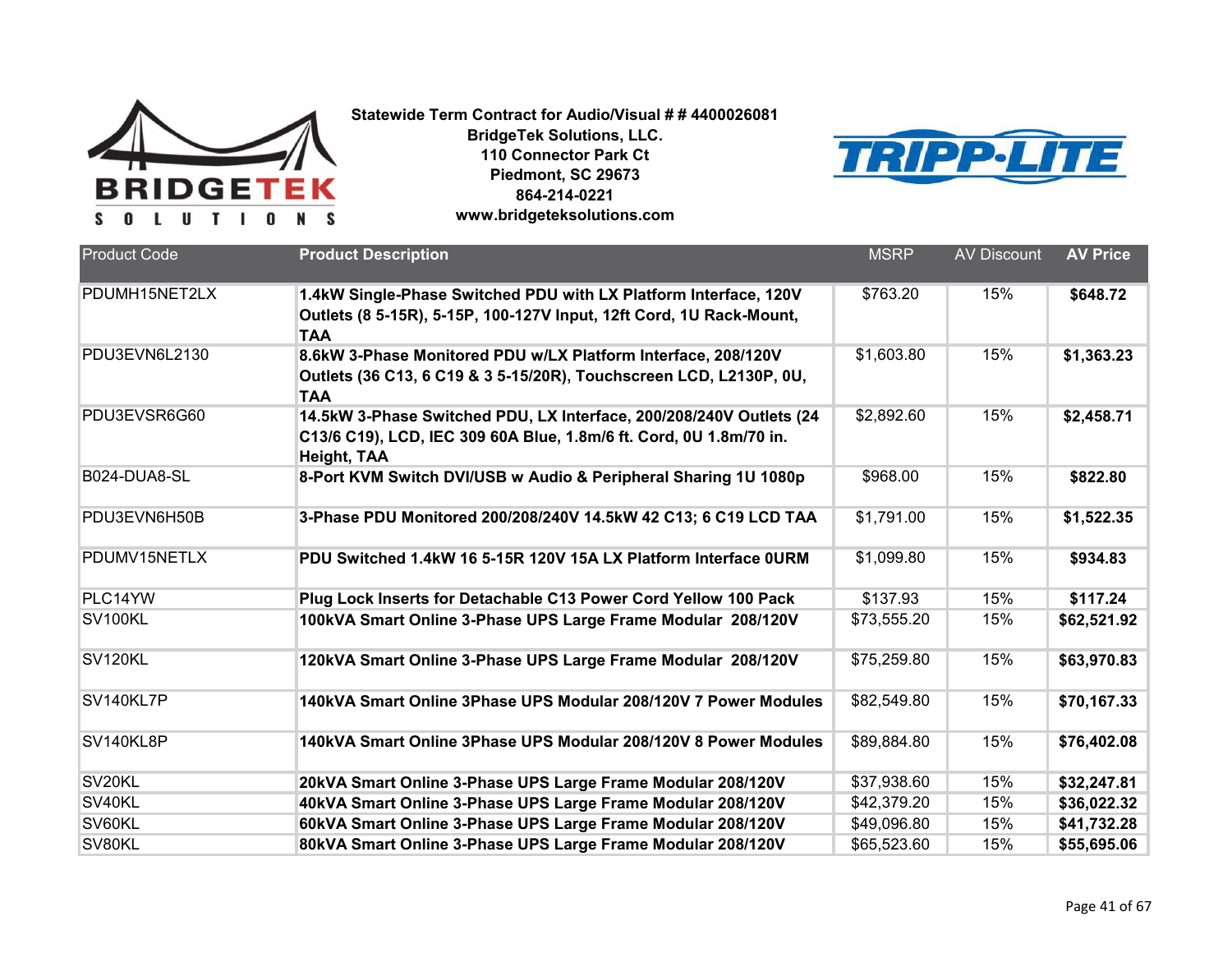



| <b>Product Code</b> | <b>Product Description</b>                                                                                                                              | <b>MSRP</b> | <b>AV Discount</b> | <b>AV Price</b> |
|---------------------|---------------------------------------------------------------------------------------------------------------------------------------------------------|-------------|--------------------|-----------------|
| SV20KM1P1B          | 20kVA Smart Online 3-Phase UPS Medium Frame Modular 1 Battery                                                                                           | \$35,290.80 | 15%                | \$29,997.18     |
| SV20KM1P2B          | 20kVA Smart Online 3-Phase UPS Medium Frame Modular 2 Batteries                                                                                         | \$38,462.40 | 15%                | \$32,693.04     |
| SV20KM1P3B          | 20kVA Smart Online 3-Phase UPS Medium Frame Modular 3 Batteries                                                                                         | \$41,614.20 | 15%                | \$35,372.07     |
| SV20KM1P4B          | 20kVA Smart Online 3-Phase UPS Medium Frame Modular 4 Batteries                                                                                         | \$53,872.20 | 15%                | \$45,791.37     |
| SV40KM2P2B          | 40kVA Smart Online 3-Phase UPS Medium Frame Modular 2 Batteries                                                                                         | \$44,980.20 | 15%                | \$38,233.17     |
| SV40KM2P3B          | 40kVA Smart Online 3-Phase UPS Medium Frame Modular 3 Batteries                                                                                         | \$58,080.60 | 15%                | \$49,368.51     |
| SV40KM2P4B          | 40kVA Smart Online 3-Phase UPS Medium Frame Modular 4 Batteries                                                                                         | \$61,905.60 | 15%                | \$52,619.76     |
| SV60KM3P3B          | 60kVA Smart Online 3-Phase UPS Medium Frame Modular 3 Batteries                                                                                         | \$55,409.40 | 15%                | \$47,097.99     |
| SV60KM3P4B          | 60kVA Smart Online 3-Phase UPS Medium Frame Modular 4 Batteries                                                                                         | \$58,381.20 | 15%                | \$49,624.02     |
| SV80KM4P4B          | 80kVA Smart Online 3-Phase UPS Medium Frame Modular 4 Batteries                                                                                         | \$77,972.40 | 15%                | \$66,276.54     |
| <b>RELAYCARDSV</b>  | Programmable Relay I/O Card for SVTX, SVX, SV 3-Phase UPS                                                                                               | \$432.00    | 15%                | \$367.20        |
| TLP66USBR           | 6-Outlet Surge Protector, 4 USB Ports, 6 ft. Cord, 1080 Joules,<br><b>Diagnostic LED, Black Housing</b>                                                 | \$68.80     | 15%                | \$58.48         |
| PDUMNV20HVLX        | 3.3-3.7kW Single-Phase Monitored PDU, 208/230V Outlets (20-C13, 4-<br>C19), C20/L6-20P, 0U Vertical, 70 in., TAA                                        | \$693.00    | 15%                | \$589.05        |
| SV20KS1P2B          | SmartOnline SV Series 20kVA Small-Frame Modular Scalable 3-Phase<br>On-Line Double-Conversion 208/120V 50/60 Hz UPS System, 2 Battery<br><b>Modules</b> | \$36,806.40 | 15%                | \$31,285.44     |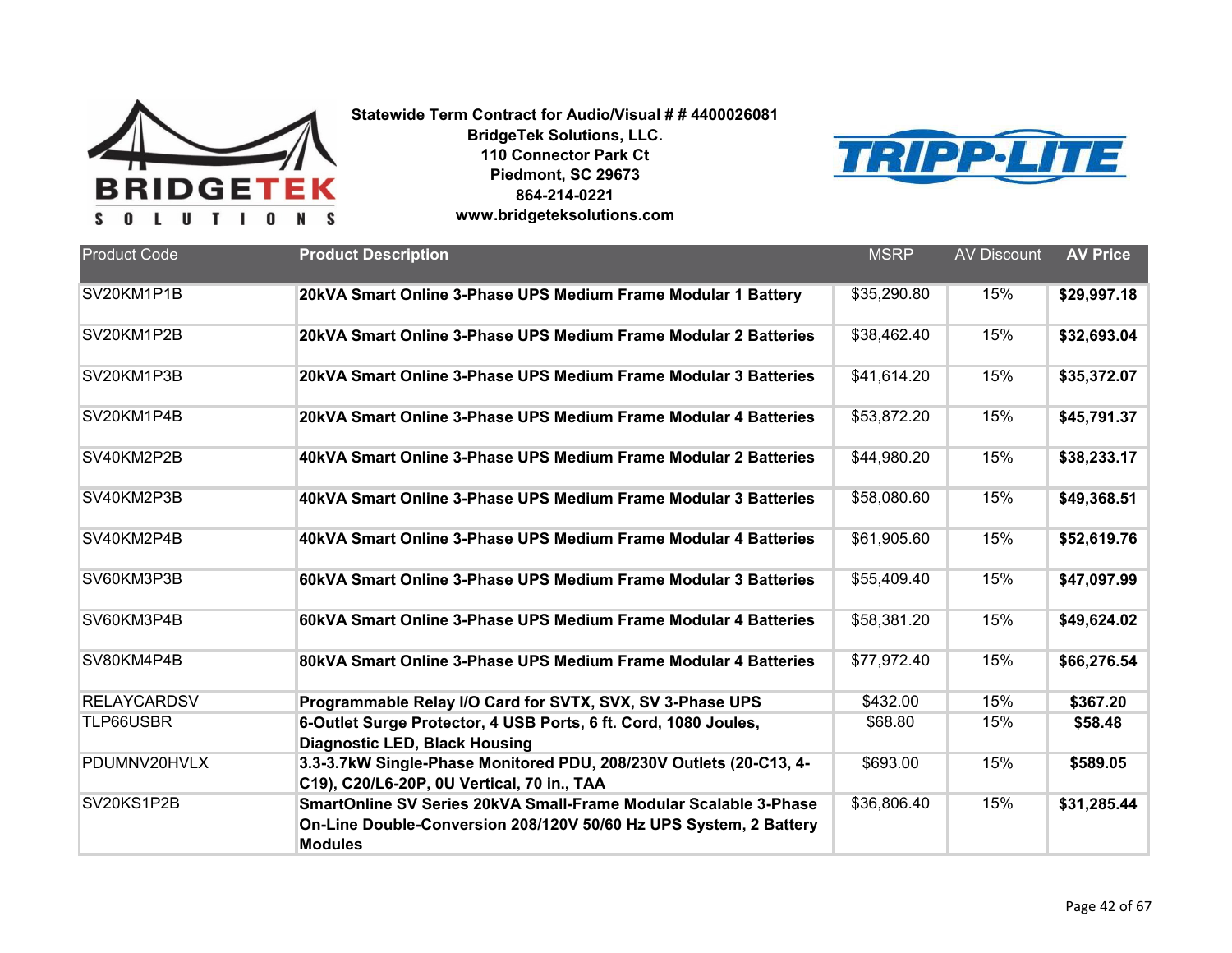



| <b>Product Code</b> | <b>Product Description</b>                                                                                                                              | <b>MSRP</b> | <b>AV Discount</b> | <b>AV Price</b> |
|---------------------|---------------------------------------------------------------------------------------------------------------------------------------------------------|-------------|--------------------|-----------------|
| B024-DUA8-DL        | 8-Port DVI/USB KVM Switch with Audio and USB 2.0 Peripheral<br>Sharing, 1U Rack-Mount, Dual-Link, 2560 x 1600                                           | \$1,048.00  | 15%                | \$890.80        |
| PDU3EVN10G60B       | 3-Phase PDU Monitored 14.5kW 200/208/240V 42 C13; 6 C19 60A 0URM                                                                                        | \$2,233.80  | 15%                | \$1,898.73      |
| PDU3EVN10H50B       | 3-Phase PDU Monitored 14.5kW 200/208/240V 42 C13; 6 C19 CS8365C                                                                                         | \$1,891.80  | 15%                | \$1,608.03      |
| PDU3EVN10L1530B     | 3-Phase PDU Monitored 10kW 200/208/240V 42 C13; 6 C19 L15-30P                                                                                           | \$1,717.20  | 15%                | \$1,459.62      |
| PDU3EVN10L2130      | 3-Phase PDU Monitored 8.6kW 208/120V 36 C13; 6 C19; 3 5-15/20R                                                                                          | \$1,634.40  | 15%                | \$1,389.24      |
| PDU3EVN10L2130B     | 3-Phase PDU Monitored 10kW 200/208/240V 42 C13; 6 C19; L21-30P                                                                                          | \$1,717.20  | 15%                | \$1,459.62      |
| PDU3EVN6G30B        | 3-Phase PDU Monitored 10kW 200/208/240V 42 C13; 6 C19; IEC-309                                                                                          | \$1,886.40  | 15%                | \$1,603.44      |
| PDU3EVN6G60B        | 3-Phase PDU Monitored 14.5kW 200/208/240V 42 C13; 6 C19; IEC-309                                                                                        | \$2,133.00  | 15%                | \$1,813.05      |
| PDU3EVN6L1530B      | 3-Phase PDU Monitored 10kW 200/208/240V 42 C13; 6 C19; L15-30P                                                                                          | \$1,679.40  | 15%                | \$1,427.49      |
| PDU3EVN6L2130B      | 3-Phase PDU Monitored 10kW 200/208/240V 42 C13; 6 C19; L21-30P                                                                                          | \$1,611.00  | 15%                | \$1,369.35      |
| PDU3EVSR10H50       | 3-Phase PDU Switched 14.5kW 200/208/240V 24 C13; 6 C19; CS8365C                                                                                         | \$2,606.40  | 15%                | \$2,215.44      |
| PDU3EVSR6H50        | 3-Phase PDU Switched 14.5kW 200/208/240V 24 C13;6 C19; CS8365C                                                                                          | \$2,599.20  | 15%                | \$2,209.32      |
| PDU3EVSR6L1530      | 3-Phase PDU Switched 10kW 200/208/240V 24 C13;6 C19 L15-30P TAA                                                                                         | \$2,401.20  | 15%                | \$2,041.02      |
| PDUMNV20HV2LX       | 3.3/3.7kW Single-Phase Monitored PDU with LX Platform Interface,<br>208/230V Outlets (18-C13 & 2-C19), C20/L6-20P, 0U Vertical, 35.5 in.,<br><b>TAA</b> | \$640.80    | 15%                | \$544.68        |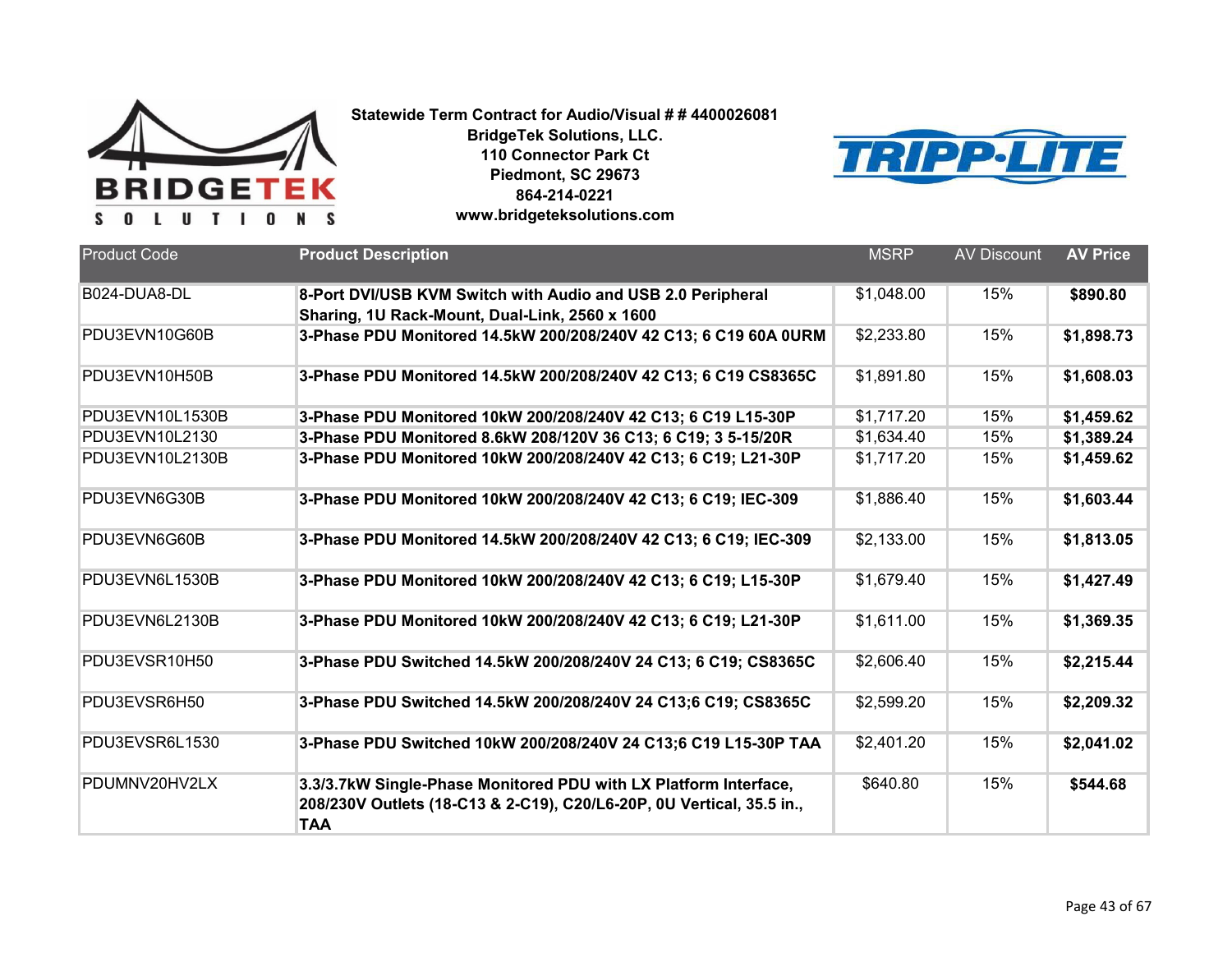



| <b>Product Code</b> | <b>Product Description</b>                                                                                                                                                        | <b>MSRP</b> | <b>AV Discount</b> | <b>AV Price</b> |
|---------------------|-----------------------------------------------------------------------------------------------------------------------------------------------------------------------------------|-------------|--------------------|-----------------|
| PDUMNV32HV2LX       | 7.4kW Single-Phase Monitored PDU with LX Platform Interface, 230V<br>Outlets (36 C13 & 6 C19), IEC-309 32A Blue, 10ft Cord, 0U Vertical, TAA                                      | \$1,058.40  | 15%                | \$899.64        |
| PDUMVR20NETLX       | 1.9kW Single-Phase Switched PDU with LX Platform Interface, 120V<br>Outlets (24 5-15/20R), Outlet Level Metering, L5-20P/5-20P Adapter, 10ft<br>Cord, 0U Vertical, TAA            | \$1,722.60  | 15%                | \$1,464.21      |
| SV20KS1P1B          | 20kVA Smart Online 3-Phase UPS Small Frame Modular 1 Battery                                                                                                                      | \$32,981.40 | 15%                | \$28,034.19     |
| SV20KS1P3B          | 20kVA Smart Online 3-Phase UPS Small Frame Modular 3 Batteries                                                                                                                    | \$40,633.20 | 15%                | \$34,538.22     |
| SV40KS2P2B          | 40kVA Smart Online 3-Phase UPS Small Frame Modular 2 Batteries                                                                                                                    | \$44,839.80 | 15%                | \$38,113.83     |
| SV40KS2P3B          | 40kVA Smart Online 3-Phase UPS Small Frame Modular 3 Batteries                                                                                                                    | \$48,664.80 | 15%                | \$41,365.08     |
| PDU3XEVSR6L230B     | 17.3kW 3-Phase Switched PDU, LX Platform Interface, 240V Outlets (24<br>C13/6 C19), Touchscreen LCD, NEMA L22-30P 415V, 0U, TAA                                                   | \$2,590.20  | 15%                | \$2,201.67      |
| PDUMV20HVNET2LX     | 3.3-3.7kW Single-Phase Switched PDU, 208/230V (7-C13 & 1-C19),<br>C20/L6-20P Cable, 0U Vertical, 39 in., TAA                                                                      | \$1,094.40  | 15%                | \$930.24        |
| PDUMVR30NETLX       | 2.9kW Single-Phase Switched PDU with LX Platform Interface, 120V<br>Outlets (24 5-15/20R), Outlet-level current metering, L5-30P, 10ft Cord,<br><b>0U Vertical, TAA Compliant</b> | \$1,899.00  | 15%                | \$1,614.15      |
| SUINT1000LCD2U      | SmartOnline 208/230V 1kVA 900W Double-Conversion UPS, 2U,<br>Extended Run, SNMP Card Option, LCD, USB, DB9, ENERGY STAR                                                           | \$1,542.80  | 15%                | \$1,311.38      |
| PDU3EVSR10L2130     | 10kW 3-Phase Switched PDU, LX Interface, 200/208/240V Outlets (24<br>C13/6 C19), LCD, NEMA L2130P, 3m/10 ft. Cord, 0U 1.8m/70 in. Height,<br><b>TAA</b>                           | \$2,557.80  | 15%                | \$2,174.13      |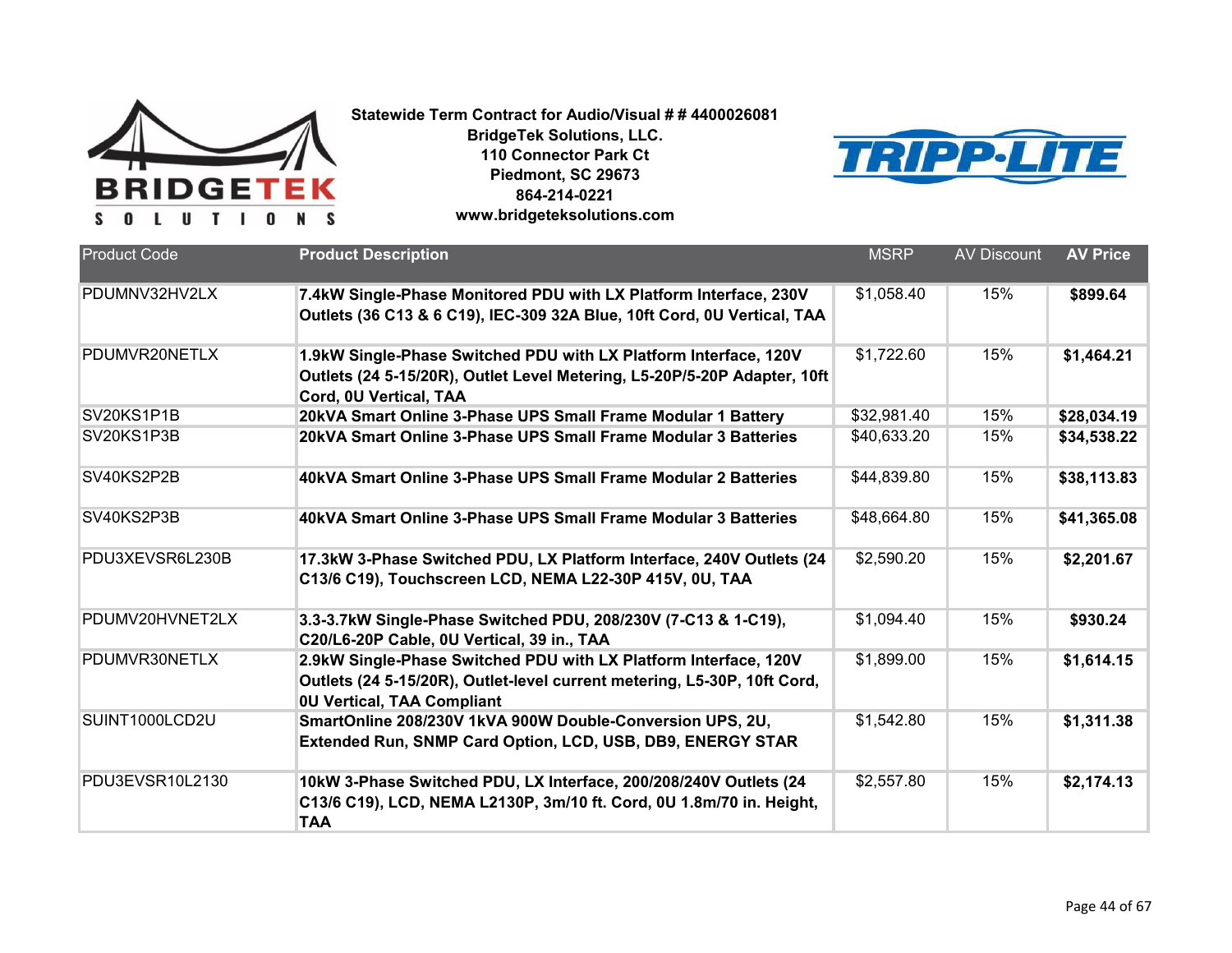



| <b>Product Code</b>  | <b>Product Description</b>                                                                                                                                       | <b>MSRP</b> | <b>AV Discount</b> | <b>AV Price</b> |
|----------------------|------------------------------------------------------------------------------------------------------------------------------------------------------------------|-------------|--------------------|-----------------|
| U442-DOCK1-B         | USB C Docking Station w/DVI, HDMI, VGA, DP, MDP, USB A, Gigabit<br>Ethernet, Mem Card, 3.5 mm & USB-C PD Charging, Thunderbolt 3<br>Compatible, 3840 x 2160 30Hz | \$339.31    | 15%                | \$288.41        |
| PDU3EVSR10L1530      | 10kW 3-Phase Switched PDU, LX Interface, 200/208/240V Outlets (24<br>C13/6 C19), LCD, NEMA L15-30P, 3m/10 ft. Cord, 0U 1.8m/70 in. Height,<br>TAA                | \$2,557.80  | 15%                | \$2,174.13      |
| PS410HGUK            | Power Strip Medical Hospital 4 UK Outlets 3M Cord BS-1363                                                                                                        | \$180.00    | 15%                | \$153.00        |
| PS610HGUK            | Power Strip Medical Hospital 6 UK Outlets 3M Cord BS-1363                                                                                                        | \$218.00    | 15%                | \$185.30        |
| U460-003-3AGB-C      | 3-Port USB 3.1 Gen 1 Portable Hub, USB-C to (x3) USB-A, USB-C<br>Charging Port & Gigabit Ethernet Port, Thunderbolt 3 Compatible -<br><b>Black</b>               | \$151.72    | 15%                | \$128.96        |
| IS1000HGDV           | Isolator Series Dual-Voltage 115/230V 1000W 60601-1 Medical-Grade<br><b>Isolation Transformer, C14 Inlet, 8 C13 Outlets</b>                                      | \$1,356.00  | 15%                | \$1,152.60      |
| <b>U442-DOCK12-S</b> | USB C Docking Station w/USB Hub, 2x HDMI, VGA, PD Charging 1080p                                                                                                 | \$182.07    | 15%                | \$154.76        |
| U442-DOCK4-S         | USB C Docking Station w/USB Hub HDMI VGA DP Gbe PD Charging 4K                                                                                                   | \$452.41    | 15%                | \$384.55        |
| PDU15NETLX           | 1.4kW Single Phase Mini Switched PDU LX Platform Interface 120V<br>Outlets 25 15R 100 127V Input, 6 ft Cord 0U Rack Mount TAA                                    | \$397.80    | 15%                | \$338.13        |
| <b>PSHGCOVERKIT</b>  | <b>Replacement Outlet Covers for Hospital Medical Power Strips</b>                                                                                               | \$26.50     | 15%                | \$22.53         |
| SWIVEL6USB           | 6-Outlet Surge Protector with 3 Rotatable Outlets - Direct Plug-In, 1200<br><b>Joules, 2 USB Ports</b>                                                           | \$32.00     | 15%                | \$27.20         |
| TLP128TTUSBB         | Surge Protector Power Strip 12 Outlet 2 USB Ports Tel/Modem/Coax                                                                                                 | \$52.00     | 15%                | \$44.20         |
| SVX30KM1P2B          | SmartOnline SVX Series 30kVA 400/230V 50/60Hz Modular Scalable 3-<br>Phase On-Line Double-Conversion Medium-Frame UPS System, 2<br><b>Battery Modules</b>        | \$35,204.40 | 15%                | \$29,923.74     |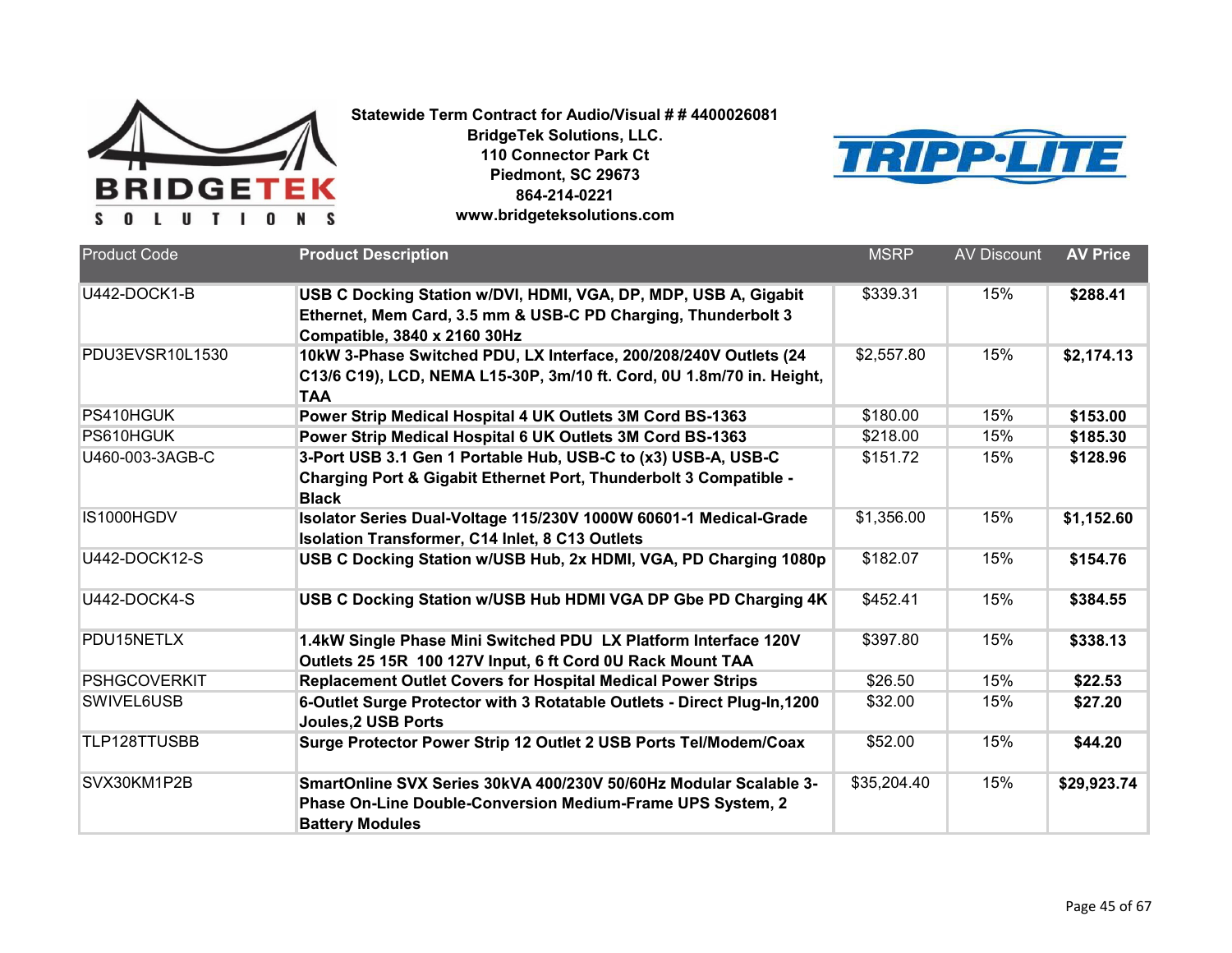



| <b>Product Code</b> | <b>Product Description</b>                                                                                                                                       | <b>MSRP</b> | <b>AV Discount</b> | <b>AV Price</b> |
|---------------------|------------------------------------------------------------------------------------------------------------------------------------------------------------------|-------------|--------------------|-----------------|
| SVX30KM1P4B         | SmartOnline SVX Series 30kVA 400/230V 50/60Hz Modular Scalable 3-<br>Phase On-Line Double-Conversion Medium-Frame UPS System, 4<br><b>Battery Modules</b>        | \$49,161.60 | 15%                | \$41,787.36     |
| SVX30KM1P5B         | SmartOnline SVX Series 30kVA 400/230V 50/60Hz Modular Scalable 3-<br>Phase On-Line Double-Conversion Medium-Frame UPS System, 5<br><b>Battery Modules</b>        | \$44,838.00 | 15%                | \$38,112.30     |
| SVX60KM2P4B         | SmartOnline SVX Series 60kVA 400/230V 50/60Hz Modular Scalable 3-<br>Phase On-Line Double-Conversion Medium-Frame UPS System, 4<br><b>Battery Modules</b>        | \$48,429.00 | 15%                | \$41,164.65     |
| SVX60KM2P5B         | SmartOnline SVX Series 60kVA 400/230V 50/60Hz Modular Scalable 3-<br><b>Phase On-Line Double-Conversion Medium-Frame UPS System, 5</b><br><b>Battery Modules</b> | \$61,300.80 | 15%                | \$52,105.68     |
| SVX90KM3P5B         | SmartOnline SVX Series 90kVA 400/230V 50/60Hz Modular Scalable 3-<br>Phase On-Line Double-Conversion Medium-Frame UPS System, 5<br><b>Battery Modules</b>        | \$58,624.20 | 15%                | \$49,830.57     |
| SVX30KM1P3B         | 30kVA Smart Online 3-Phase UPS 400/230V Medium Frame 3 Batteries                                                                                                 | \$38,235.60 | 15%                | \$32,500.26     |
| SVX60KM2P3B         | 60kVA Smart Online 3-Phase UPS 400/230V Medium Frame 3 Batteries                                                                                                 | \$53,650.80 | 15%                | \$45,603.18     |
| SVX60KL             | Smart Online 60kVA Modular, Scalable 3-Phase, On-line Double-<br>Conversion 400/230V 50/60Hz UPS System                                                          | \$45,279.00 | 15%                | \$38,487.15     |
| PDU3XEVSR6G32B      | 22.2kW 3-Phase Switched PDU, LX Platform Interface, 220/230V Outlets<br>(24 C13/6 C19), Touchscreen LCD, IEC 309 32A Red 380/400V, 0U, TAA                       | \$2,721.60  | 15%                | \$2,313.36      |
| PDUMV32HVNETLX      | 7.4kW Single-Phase Switched PDU w/LX Platform Interface, 230V<br>Output, IEC 309 32A Blue, 10 ft. Cord, 0U, TAA                                                  | \$1,393.20  | 15%                | \$1,184.22      |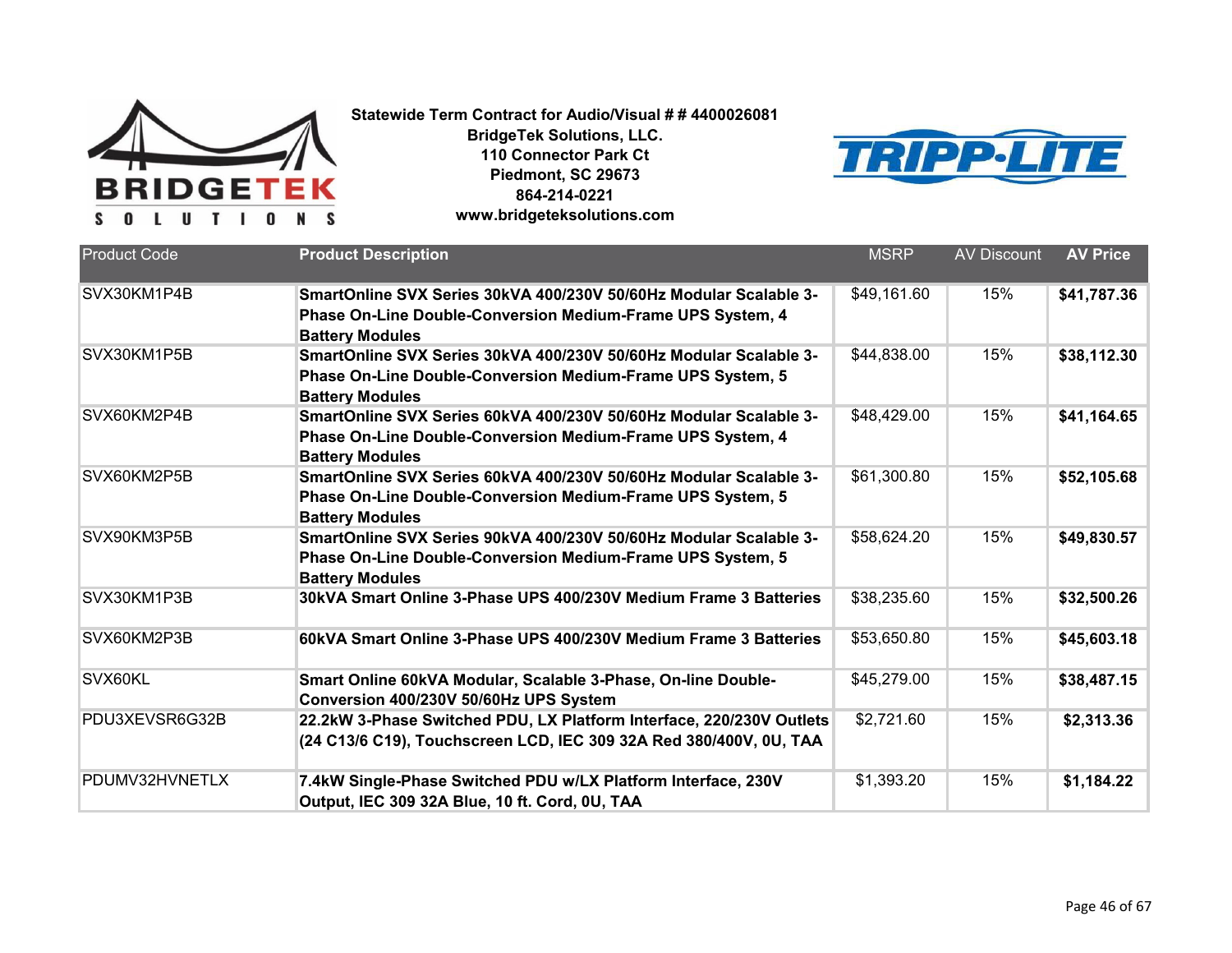



| <b>Product Code</b> | <b>Product Description</b>                                                                                                                                  | <b>MSRP</b> | <b>AV Discount</b> | <b>AV Price</b> |
|---------------------|-------------------------------------------------------------------------------------------------------------------------------------------------------------|-------------|--------------------|-----------------|
| U442-DOCK2-S        | USB C Docking Station w/HDMI, VGA, MDP, USB A, Gigabit Ethernet,<br>Mem Card, 3.5 mm & USB-C PD Charging, Thunderbolt 3 Compatible,<br><b>4K 30Hz</b>       | \$333.79    | 15%                | \$283.72        |
| U442-DOCK3-B        | USB C Docking Station w/HDMI, VGA, MDP, USB A, Gigabit Ethernet,<br>Mem Card, 3.5 mm & USB-C PD Charging, Thunderbolt 3 Compatible,<br><b>4K 30Hz</b>       | \$253.79    | 15%                | \$215.72        |
| SU2200RTXLCDTAA     | 2200VA 1800W UPS Smart Online Rackmount LCD 120V USB DB9 2U<br><b>TAA</b>                                                                                   | \$2,811.60  | 15%                | \$2,389.86      |
| SU3000RTXLCDTAA     | 3000VA 2700W UPS Smart Online Rackmount LCD 120V USB DB9 2U<br><b>TAA</b>                                                                                   | \$3,715.20  | 15%                | \$3,157.92      |
| PDU3EVN6G60C        | 18.7kW 3-Phase Monitored PDU w/LX Platform, 200/208/240V Output<br>(36 C13), IEC 309 60A Blue, 0U, TAA                                                      | \$2,980.80  | 15%                | \$2,533.68      |
| PDU3EVSR6H50A       | 14.4kW 3-Phase Switched PDU,LX Platform Interface, 208V Outlets (6<br>C13 and 12 C19), Hubbell 50A CS8365C 208V input, 6ft Cord, 0U<br><b>Vertical, TAA</b> | \$2,892.60  | 15%                | \$2,458.71      |
| SUT30KMBP           | UPS Maintenance Bypass Panel for SUT30K - 3 Breakers                                                                                                        | \$3,992.40  | 15%                | \$3,393.54      |
| PDU3XEVSRHWB        | 28.8kW 3-Phase Switched PDU, LX Platform Interface, 220/230/240V<br>Outlets (24 C13/6 C19), LCD, Hardwire 380/400/415V Input, 0U, TAA                       | \$2,458.80  | 15%                | \$2,089.98      |
| SU10000RT3UTAA      | SmartOnline 208/240V 10kVA On-Line UPS Double Conversion, 9kW,<br>6U, Network Card Option, TAA Compliant                                                    | \$12,353.40 | 15%                | \$10,500.39     |
| SU20KRTAA           | SmartOnline 208/240V 20kVA On-Line UPS Double Conversion, 18kW,<br>N+1, 12U, Network Card Option, TAA Compliant                                             | \$19,132.20 | 15%                | \$16,262.37     |
| PDU3XEVSR6G60B      | 25.2kW 3-Phase Switched PDU, LX Platform Interface, 240V Outlets (24<br>C13/6 C19), Touchscreen LCD, IEC 309 60A Red 415V, 0U, TAA                          | \$2,860.20  | 15%                | \$2,431.17      |
| SUT20KMBP           | UPS Maintenance Bypass Panel for SUT20K - 3 Breakers                                                                                                        | \$4,885.20  | 15%                | \$4,152.42      |
| SUT40KMBP           | <b>UPS Maintenance Bypass Panel for SUT40K - 3 Breakers</b>                                                                                                 | \$8,433.00  | 15%                | \$7,168.05      |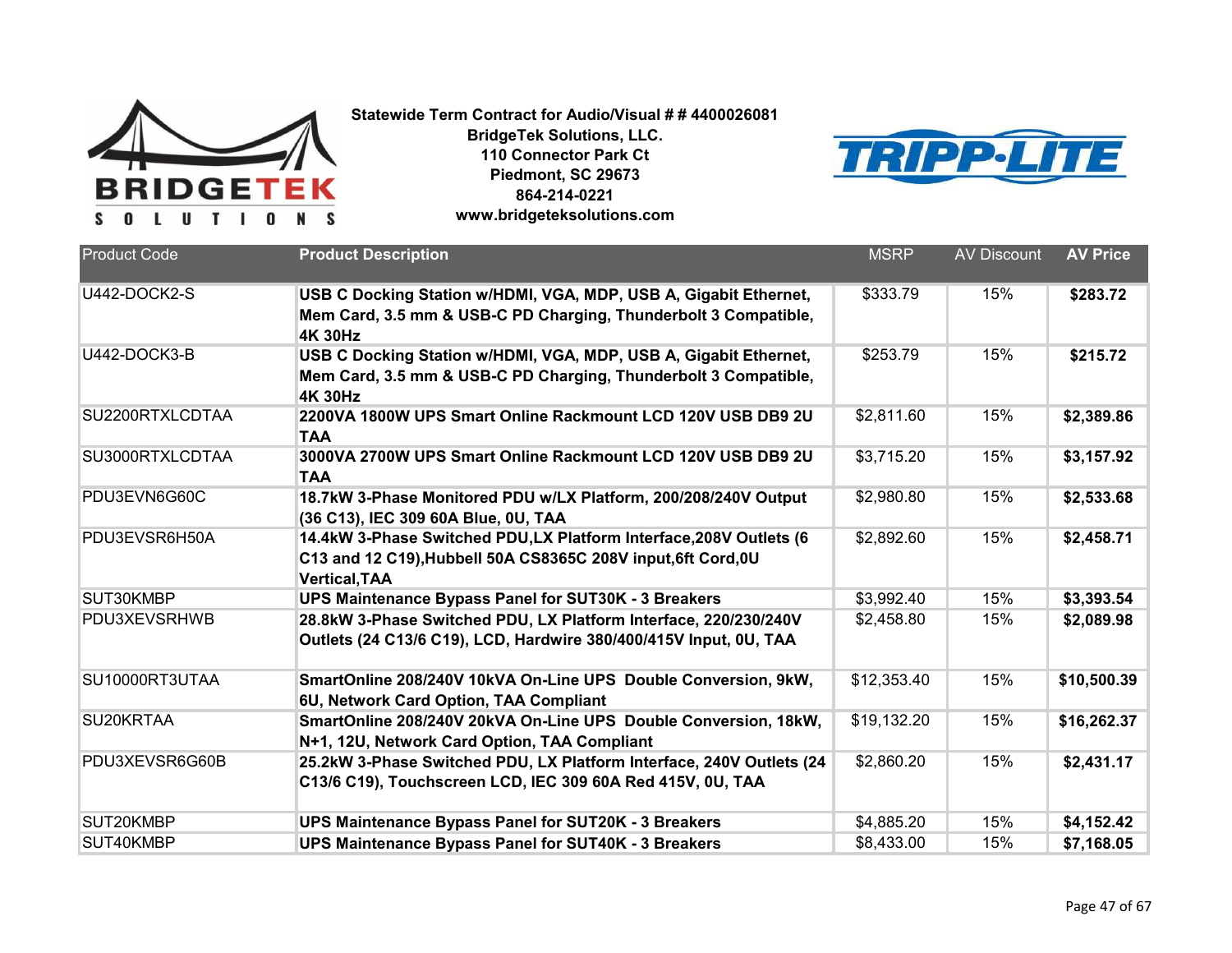



| <b>Product Code</b> | <b>Product Description</b>                                                                                           | <b>MSRP</b>            | <b>AV Discount</b> | <b>AV Price</b> |
|---------------------|----------------------------------------------------------------------------------------------------------------------|------------------------|--------------------|-----------------|
| SUT60KMBP           | UPS Maintenance Bypass Panel for SUT60K - 3 Breakers                                                                 | \$8,859.60             | 15%                | \$7,530.66      |
| SMART3000RM2UL      | Smart UPS, Lithium Battery Backup - 120V 3kVA 2.25kW AVR Line<br>Interactive, 2U, ENERGY STAR, 9 Outlets             | \$4,759.20             | 15%                | \$4,045.32      |
| SU10000RT3TFTAA     | SmartOnline 120/208V 10kVA On-Line UPS Double Conversion, 9kW,<br>10U, Network Card Option, TAA Compliant            | \$12,294.00            | 15%                | \$10,449.90     |
| <b>PS2404RA06B</b>  | 4-Outlet Power Strip, Right-Angle NEMA 5-15R - 15A, 120V, 6 ft. Cord,<br>Right-Angle 5-15P Plug, 24 in.              | \$100.00               | 15%                | \$85.00         |
| <b>PS2406RA08B</b>  | Power Strip Right-Angle 5-15R 6 Outlet 8ft Cord 5-15P 24in Black                                                     | \$100.00               | 15%                | \$85.00         |
| TLP310USBCW         | Protect It,3-Outlet Surge Protector with Desk Clamp, 10 ft. Cord, 510<br>Joules, 2 USB Charging Ports, White Housing | \$97.60                | 15%                | \$82.96         |
| SMART1500RM2UL      | SmartPro UPS, Lithium Battery Backup - 120V 1.5kVA Line Interactive,<br>2U, Sine Wave, LCD, Energy Star              | \$2,565.00             | 15%                | \$2,180.25      |
| TLP806TELTAA        | 8-Outlet Surge Protector with DSL/Phone Line/Modem Surge<br>Protection - 3150 Joules, 6 ft. Cord                     | \$85.60                | 15%                | \$72.76         |
| PDU3EVSR6G60A       | 16.2kW 3-Phase Switched PDU - 6 C13 & 12 C19 Outlets, IEC 309 60A<br>Blue, 0U, Outlet Monitoring, TAA                | \$3,191.40             | 15%                | \$2,712.69      |
| PDU3EVS6H50         | 14.5kW 3-Phase PDU, Vertical, Switched, 0U, 24 IEC C13, 6 IEC C19 to<br>Hubbell 50A CS8365C - 6 ft. Cord, TAA        | $\overline{$2,131.20}$ | 15%                | \$1,811.52      |
| PDU3EVS6L2130       | 10kW 3-Phase PDU, Vertical, Switched, 0U, 24 IEC C13, 6 IEC C19 to<br>L21-30P - 6 ft. Cord, LX Platform, TAA         | \$2,012.40             | 15%                | \$1,710.54      |
| ECO1000LCD          | Line-Interactive UPS with USB and 8 Outlets - 120V, 1000VA, 600W,<br>50/60 Hz, AVR, ECO Series                       | \$293.40               | 15%                | \$249.39        |
| ECO1300LCD          | Line Interactive UPS with USB and 10 Outlets - 120V, 1300VA, 720W,<br>50/60 Hz, AVR, ECO Series, ENERGY STAR         | \$351.00               | 15%                | \$298.35        |
| ECO1500LCD          | Line Interactive UPS with USB and 10 Outlets - 120V, 1500VA, 900W,<br>50/60 Hz, AVR, ECO Series, ENERGY STAR         | \$361.80               | 15%                | \$307.53        |
| PDU3EVS6L2120       | PDU 3-Phase Switched 6.7kW 208/240V 24 C13 6 C19 L21-20P 0U TAA                                                      | \$1,737.00             | 15%                | \$1,476.45      |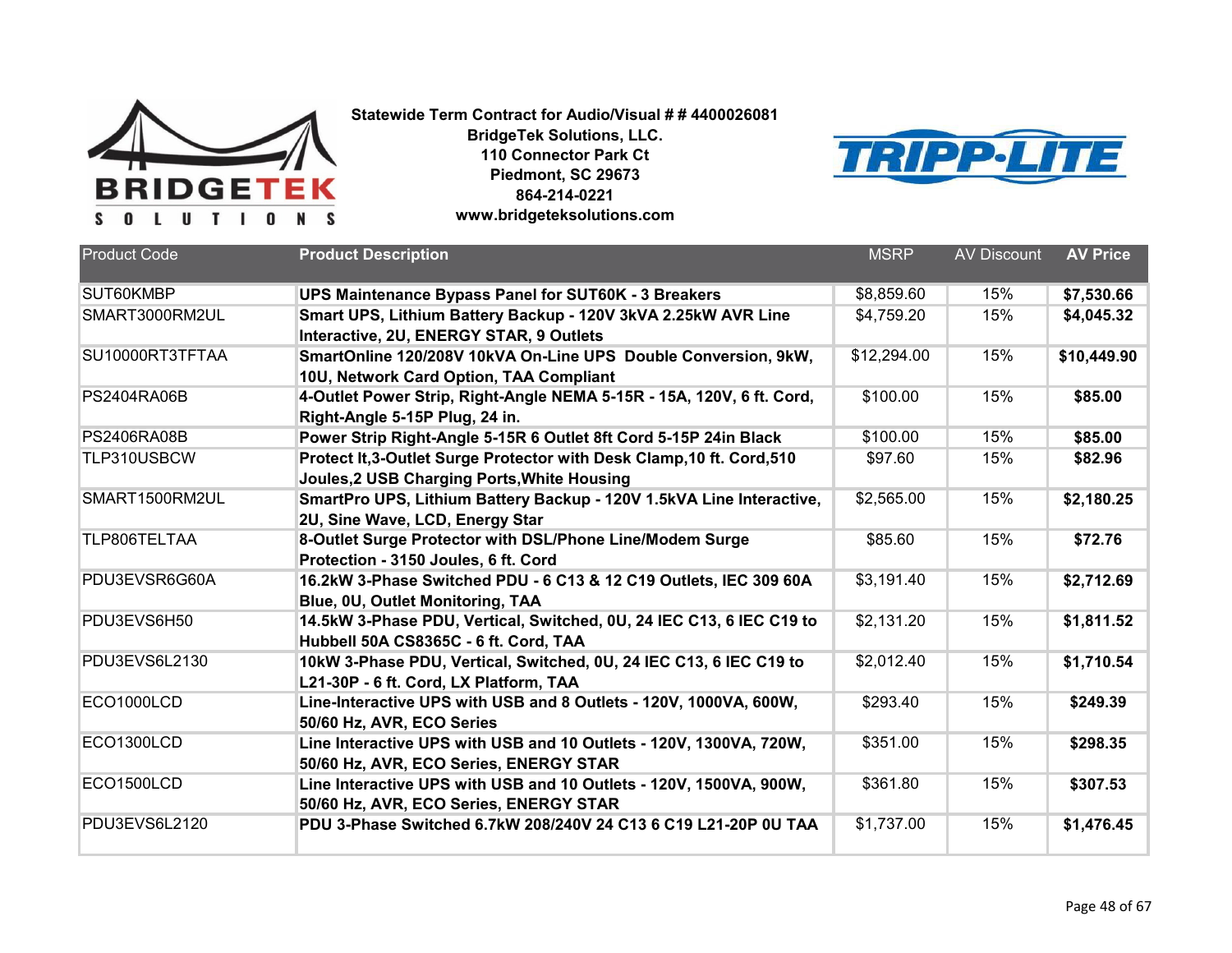



| <b>Product Code</b> | <b>Product Description</b>                                                                                                                 | <b>MSRP</b> | <b>AV Discount</b> | <b>AV Price</b> |
|---------------------|--------------------------------------------------------------------------------------------------------------------------------------------|-------------|--------------------|-----------------|
| PDU3EVSR6L2120      | PDU 3-Phase Switched 208/240V 24 C13 6 C19 Outlet Monitoring TAA                                                                           | \$2,214.00  | 15%                | \$1,881.90      |
| PDU3XEVSR6G30B      | PDU 3-Phase Switched 17.3kW 240V 24 C13 6 C19 30A Touchscreen 0U                                                                           | \$2,703.60  | 15%                | \$2,298.06      |
| PDU3EVN6H50BA       | 3-Phase PDU Monitored 14.5kW 208/240V 30 C13; 12 C19 Hubbell TAA                                                                           | \$1,884.60  | 15%                | \$1,601.91      |
| PDU3EVN6L2120       | 3-Phase PDU Monitored 5.8kW 208 & 120V 36 C13; 6 C19; 3 5-15/20R                                                                           | \$1,290.60  | 15%                | \$1,097.01      |
| PDU3XEVN6G20        | 3-Phase PDU Monitored 11.5kW 220/230/240V 42 C13; 6 C19 16/20A                                                                             | \$1,573.20  | 15%                | \$1,337.22      |
| PDU3XEVSR6G20       | 3-Phase PDU Switched 11.5kW 220/230/240V 24 C13; 6 C19 16/20A                                                                              | \$2,233.80  | 15%                | \$1,898.73      |
| PDU3XEVSR6G30A      | 17.3kW 3-Phase Switched PDU - 12 C13 & 12 C19 Outlets, IEC 309 30A<br>Red, 0U, Outlet Monitoring, TAA                                      | \$2,239.20  | 15%                | \$1,903.32      |
| PDU3XEVSR6G32A      | 22.2kW 3-Phase Switched PDU - 12 C13 & 12 C19 Outlets, IEC 309 32A<br>Red, 0U, Outlet Monitoring, TAA                                      | \$2,127.60  | 15%                | \$1,808.46      |
| PDU3XEVSR6G60A      | 25.2kW 3-Phase Switched PDU - 12 C13 & 12 C19 Outlets, IEC 309 60A<br>Red, 0U, Outlet Monitoring, TAA                                      | \$2,525.40  | 15%                | \$2,146.59      |
| PDU3XEVSR6G63A      | 27.7kW 3-Phase Switched PDU - 12 C13 & 12 C19 Outlets, IEC 309 63A<br>Red, 0U, Outlet Monitoring, TAA                                      | \$2,424.60  | 15%                | \$2,060.91      |
| PDU3XEVSR6G63B      | 27.7kW 3-Phase Switched PDU, LX Platform Interface, 220/230V Outlets<br>(24 C13/6 C19), Touchscreen LCD, IEC 309 63A Red 380/400V, 0U, TAA | \$2,358.00  | 15%                | \$2,004.30      |
| PDU3XEVSR6L2230     | 17.3kW 3-Phase Switched PDU - LX Platform, 12 C13 & 12 C19 Outlets,<br>L22-30P, Outlet Monitoring, TAA                                     | \$2,246.40  | 15%                | \$1,909.44      |
| PDU3XEVSRHWA        | 28.8kW 3-Phase Switched PDU w/LX Platform, 220/230/240V Output,<br>Hardwire, Touchscreen LCD, 0U, TAA                                      | \$2,419.20  | 15%                | \$2,056.32      |
| TLP664USBB          | Surge Protector Power Strip 6-Outlets 4 USB Ports 6ft Cord Black                                                                           | \$40.00     | 15%                | \$34.00         |
| TLP864USBB          | Surge Protector Power Strip 8-Outlets 4 USB Ports 6ft Cord Black                                                                           | \$47.20     | 15%                | \$40.12         |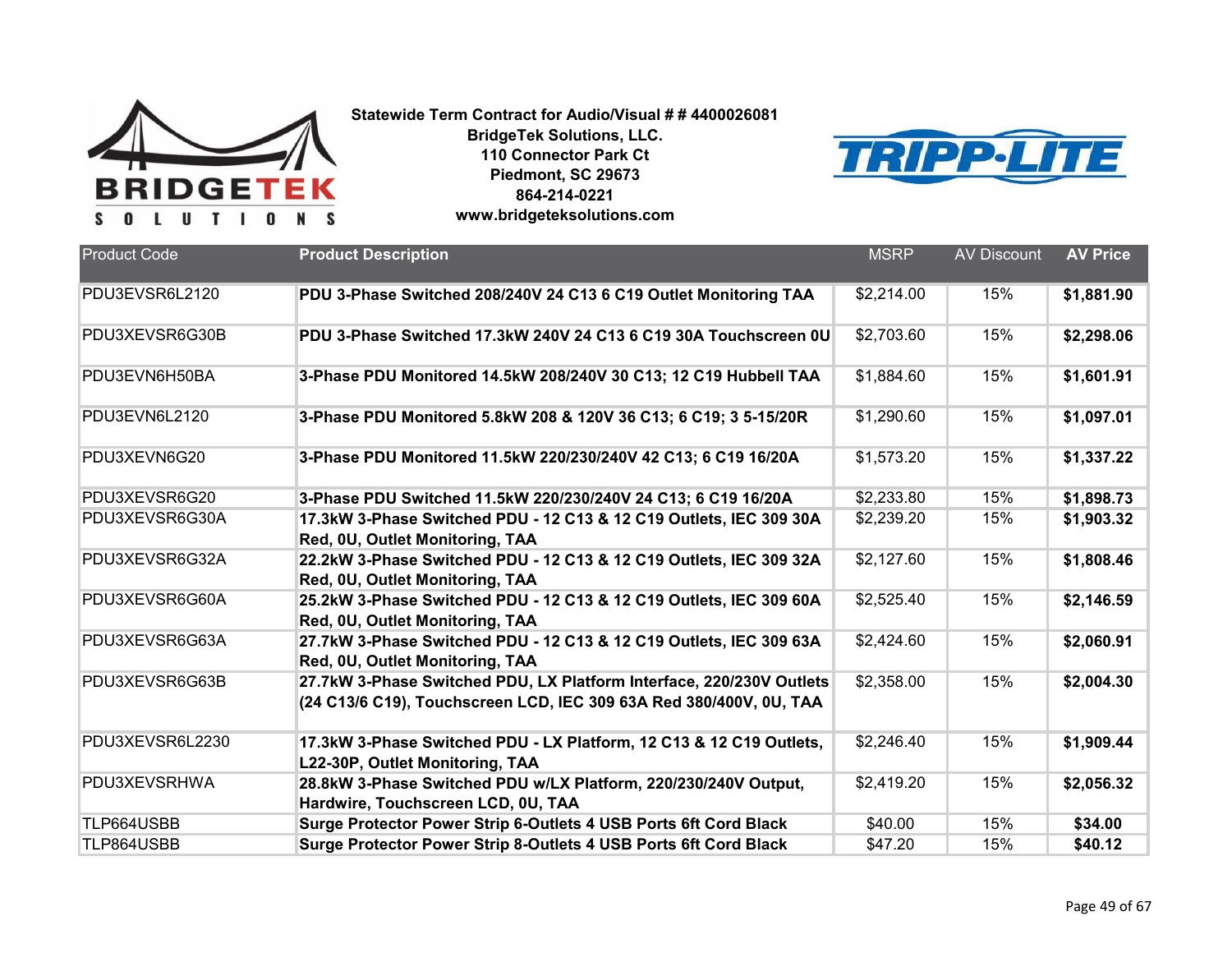



| <b>Product Code</b>   | <b>Product Description</b>                                       | <b>MSRP</b> | <b>AV Discount</b> | <b>AV Price</b> |
|-----------------------|------------------------------------------------------------------|-------------|--------------------|-----------------|
| B002-DP1A4            | Secure KVM Switch 4-Port DisplayPort +Audio NIAP PP3.0 Certified | \$1,520.00  | 15%                | \$1,292.00      |
| B002-DP2A4            | Secure KVM Switch 4-Port DisplayPort Dual Monitor NIAP PP3.0     | \$1,976.00  | 15%                | \$1,679.60      |
| B002-DP2AC4           | Secure KVM Switch 4-Port DisplayPort Dual Monitor CAC NIAP PP3.0 | \$2,048.00  | 15%                | \$1,740.80      |
| B002-DV1A4            | Secure KVM Switch 4-Port DVI + Audio NIAP PP3.0 Certified DVI-I  | \$1,016.00  | 15%                | \$863.60        |
| B002-DV1AC4           | Secure KVM Switch 4-Port DVI + Audio NIAP PP3.0 Certified w/ CAC | \$1,152.00  | 15%                | \$979.20        |
| B002-DV2A4            | Secure KVM Switch 4-Port Dual Monitor DVI + Audio NIAP PP3.0     | \$1,592.00  | 15%                | \$1,353.20      |
| B002-DV2AC4           | Secure KVM Switch 4-Port Dual Monitor DVI + Audio NIAP PP3.0 CAC | \$1,632.00  | 15%                | \$1,387.20      |
| B002-HD1AC4           | Secure KVM Switch 4-Port HDMI / DP NIAP PP3.0 Certified w/ CAC   | \$1,264.00  | 15%                | \$1,074.40      |
| B002-HD2AC4           | Secure KVM Switch 4-Port Dual Monitor HDMI / DP NIAP PP3.0 w/CAC | \$1,960.00  | 15%                | \$1,666.00      |
| <b>IBAR4ULTRAUSBB</b> | Isobar Surge Protector 4 Outlet 2 USB Charging Ports 8ft Cord    | \$136.00    | 15%                | \$115.60        |
| <b>IBAR6ULTRAUSBB</b> | Isobar Surge Protector 6 Outlet 2 USB Charging Ports 10ft Cord   | \$156.80    | 15%                | \$133.28        |
| PDU3EVSR6L1520        | 3-Phase PDU Switched 6.7kW 208/240V 24 C13 6 C19 L15-20P TAA     | \$2,275.20  | 15%                | \$1,933.92      |
| <b>RBC1500</b>        | Battery Replacement for Select SMART UPS Systems 2 12V Batteries | \$295.20    | 15%                | \$250.92        |
| TLM446USBB            | Surge Protector Strip 4-Outlet 4 USB Charging Ports 6ft Cord     | \$50.40     | 15%                | \$42.84         |
| TLM526USBB            | Surge Protector Strip 5-Outlet 2 USB Charging Ports 6ft Cord     | \$48.00     | 15%                | \$40.80         |
| TLP648USBC            | Surge Protector Desk Clamp 6-Outlet 2 USB-A; 1 USB-C 8ft Cord    | \$83.20     | 15%                | \$70.72         |
| <b>TLP88TUSBB</b>     | Surge Protector 8-Outlet 2 USB Charging Ports Tel/Modem 8ft Cord | \$42.40     | 15%                | \$36.04         |
| TLP88USBB             | Surge Protector Strip 8-Outlet 2 USB Charging Ports 8ft Cord     | \$38.80     | 15%                | \$32.98         |
| B002-DV1A2            | Secure KVM Switch 2-Port DVI + Audio NIAP PP3.0 Certified DVI-I  | \$640.00    | 15%                | \$544.00        |
| B002-DV1AC8           | Secure KVM Switch 8-Port DVI + Audio NIAP PP3.0 Certified w/ CAC | \$2,128.00  | 15%                | \$1,808.80      |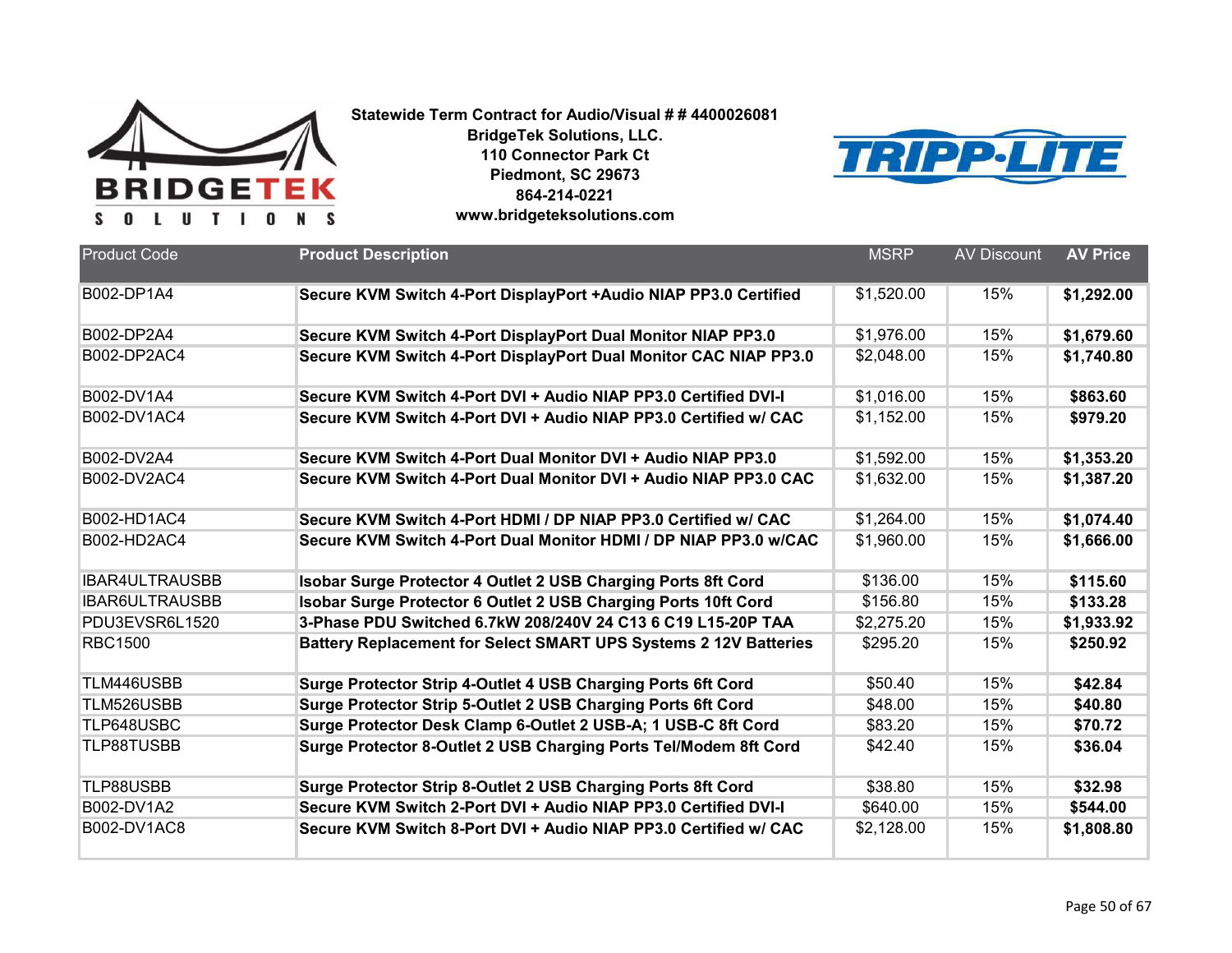



| <b>Product Code</b> | <b>Product Description</b>                                                                                      | <b>MSRP</b> | <b>AV Discount</b> | <b>AV Price</b> |
|---------------------|-----------------------------------------------------------------------------------------------------------------|-------------|--------------------|-----------------|
|                     |                                                                                                                 |             |                    |                 |
| U439-002-CG2        | USB 3.0 SuperSpeed to Dual SATA External Hard Drive Docking                                                     | \$212.41    | 15%                | \$180.55        |
|                     | Station with Cloning for 2.5 in./3.5 in. HDD                                                                    |             |                    |                 |
| SMX1200XLHGL        | 1000VA 750W 230V Lithium Ion UPS Smart Tower Hospital Medical                                                   | \$2,996.00  | 15%                | \$2,546.60      |
| SMX700HGL           | 700VA 450W 230V Lithium Ion UPS Smart Tower Hospital Medical                                                    | \$2,716.00  | 15%                | \$2,308.60      |
| SMART1000RM2UL      | SmartPro UPS, Lithium Battery Backup - 120V 1kVA Line Interactive,<br>2U, Sine Wave, LCD                        | \$2,304.00  | 15%                | \$1,958.40      |
| U439-001-CG2        | USB Type C to SATA Quick Dock 2.5 & 3.5in HDD/SDD 10Gbps USB 3.1                                                | \$121.38    | 15%                | \$103.17        |
| SUINT3000XLCD       | SmartOnline 230V 3kVA 2700W On-Line Double-Conversion UPS                                                       | \$2,570.70  | 15%                | \$2,185.10      |
| CSC21AC             | 21-Device AC Charging Station for Laptops and Chromebooks - 120V,<br>NEMA 5-15P, 10 ft. Cord, Black             | \$1,656.00  | 15%                | \$1,407.60      |
| B032-DPUA2          | 2-Port DisplayPort/USB KVM Switch with Audio/Video, Built-In Cables,<br><b>USB Peripheral Sharing</b>           | \$155.20    | 15%                | \$131.92        |
| <b>B004-HUA4-K</b>  | HDMI/USB KVM Switch 4-Port Audio Video Peripheral Sharing 1080p                                                 | \$576.00    | 15%                | \$489.60        |
| CSC27AC             | AC Charging Cart Storage Station 27Port Chromebook Laptop Tablet                                                | \$1,769.40  | 15%                | \$1,503.99      |
| OMNIVSX1000         | SmartPro 230V 1kVA 600W Line-Interactive UPS, Tower, LCD, USB,<br>C14 inlet, 8 C13 Outlets                      | \$239.40    | 15%                | \$203.49        |
| OMNIVSX1000D        | SmartPro 230V 1kVA 600W Line-Interactive UPS, Tower, LCD, USB,<br><b>Schuko input plug and 4 Schuko Outlets</b> | \$235.60    | 15%                | \$200.26        |
| OMNIVSX1500         | SmartPro 230V 1.5kVA 900W Line-Interactive UPS, Tower, LCD, USB,<br>C14 inlet, 8 C13 Outlets                    | \$304.00    | 15%                | \$258.40        |
| OMNIVSX1500D        | SmartPro 230V 1.5kVA 900W Line-Interactive UPS, Tower, LCD, USB,<br>Schuko input plug and 4 Schuko Outlets      | \$304.00    | 15%                | \$258.40        |
| TLP366CUBEUSBB      | Power Cube - 3 AC/6 USB - 6.6A total. 540J/6 ft. cord in black.<br>Removable USB charger with 4 USB ports       | \$81.60     | 15%                | \$69.36         |
| AVRT450U            | 450VA 360W UPS Tower Battery Back Up Desktop AVR 120V USB                                                       | \$147.60    | 15%                | \$125.46        |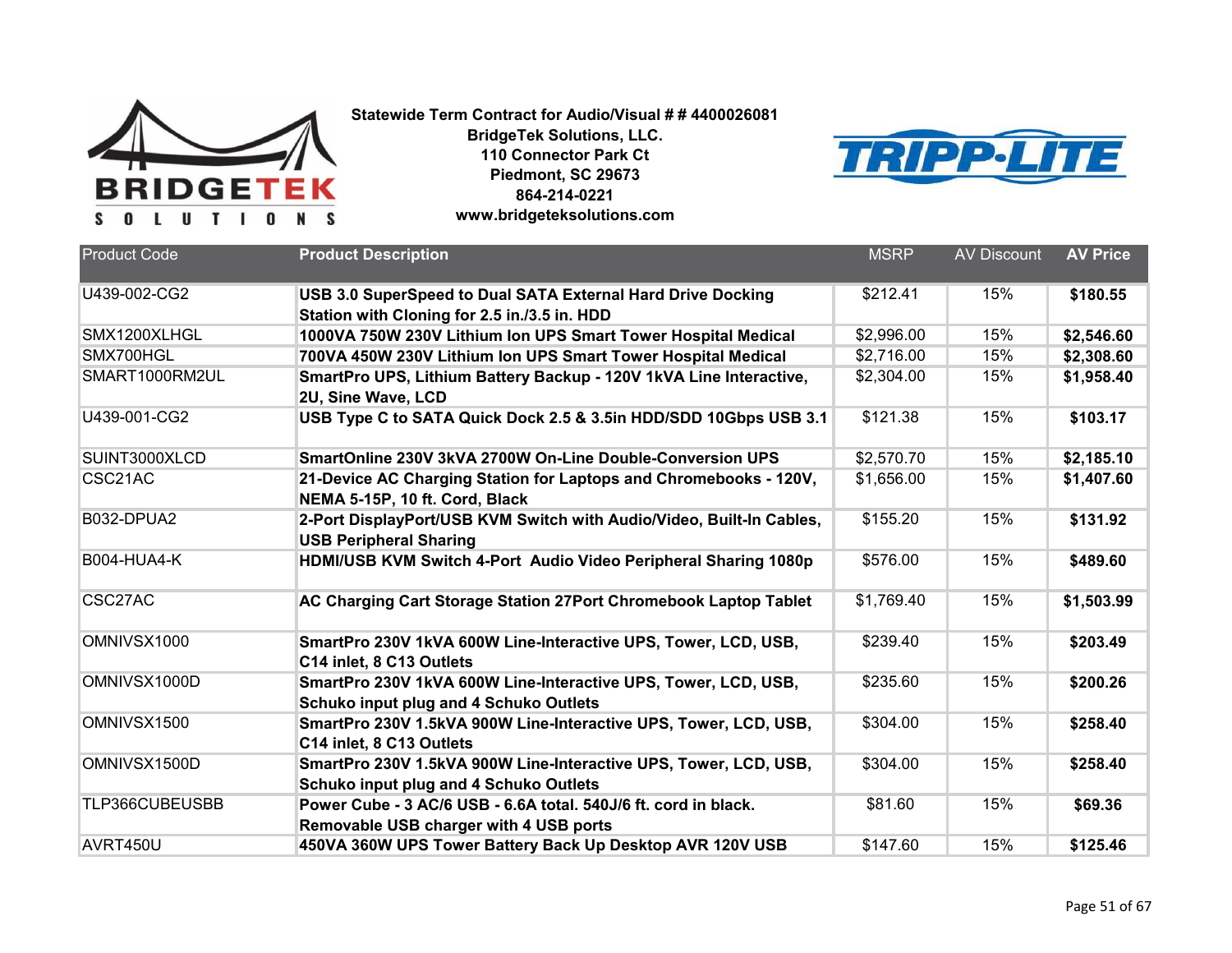



| <b>Product Code</b> | <b>Product Description</b>                                                                                                                                      | <b>MSRP</b> | <b>AV Discount</b> | <b>AV Price</b> |
|---------------------|-----------------------------------------------------------------------------------------------------------------------------------------------------------------|-------------|--------------------|-----------------|
| AVRT650U            | 650VA 480W UPS Tower Battery Back Up Desktop AVR 120V USB                                                                                                       | \$172.80    | 15%                | \$146.88        |
| OMNISMART500TU      | 500VA 360W UPS Smart Tower Battery Back Up Desktop AVR LCD<br><b>USB</b>                                                                                        | \$315.00    | 15%                | \$267.75        |
| OMNIVSX850          | 850VA 480W UPS Tower 230V C13 Battery Back Up Desktop AVR LCD                                                                                                   | \$226.10    | 15%                | \$192.19        |
| OMNIVSX850D         | 850VA 480W UPS Tower 230V Schuko Battery Back Up Desktop AVR<br><b>LCD</b>                                                                                      | \$229.90    | 15%                | \$195.42        |
| OMNI700LCDT         | 700VA 350W UPS Tower Battery Back Up Desktop AVR LCD USB<br>50/60Hz                                                                                             | \$205.20    | 15%                | \$174.42        |
| SU20KRT-1TFTAA      | 20kVA Smart Online UPS 18kW 120V 208/240V N+1 14URM TAA                                                                                                         | \$22,543.20 | 15%                | \$19,161.72     |
| SV20KM1P0B          | SmartOnline SV Series 20kVA Medium-Frame Modular Scalable 3-<br>Phase On-Line Double-Conversion 208/120V 50/60 Hz UPS System, No<br><b>SVBM Battery Module</b>  | \$33,269.40 | 15%                | \$28,278.99     |
| SV20KS1P0B          | SmartOnline SV Series 20kVA Small-Frame Modular Scalable 3-Phase<br>On-Line Double-Conversion 208/120V 50/60 Hz UPS System, No SVBM<br><b>Battery Module</b>    | \$27,763.20 | 15%                | \$23,598.72     |
| SV40KM2P0B          | SmartOnline SV Series 40kVA Medium-Frame Modular Scalable 3-<br>Phase On-Line Double-Conversion 208/120V 50/60 Hz UPS System, No<br><b>SVBM Battery Modules</b> | \$39,911.40 | 15%                | \$33,924.69     |
| SV40KS2P0B          | SmartOnline SV Series 40kVA Small-Frame Modular Scalable 3-Phase<br>On-Line Double-Conversion 208/120V 50/60 Hz UPS System, No SVBM<br><b>Battery Modules</b>   | \$37,189.80 | 15%                | \$31,611.33     |
| SV60KM3P0B          | SmartOnline SV Series 60kVA Medium-Frame Modular Scalable 3-<br>Phase On-Line Double-Conversion 208/120V 50/60 Hz UPS System, No<br><b>SVBM Battery Modules</b> | \$47,034.00 | 15%                | \$39,978.90     |
| SV60KS3P0B          | SmartOnline SV Series 60kVA Small-Frame Modular Scalable 3-Phase<br>On-Line Double-Conversion 208/120V 50/60 Hz UPS System, No SVBM<br><b>Battery Modules</b>   | \$42,600.60 | 15%                | \$36,210.51     |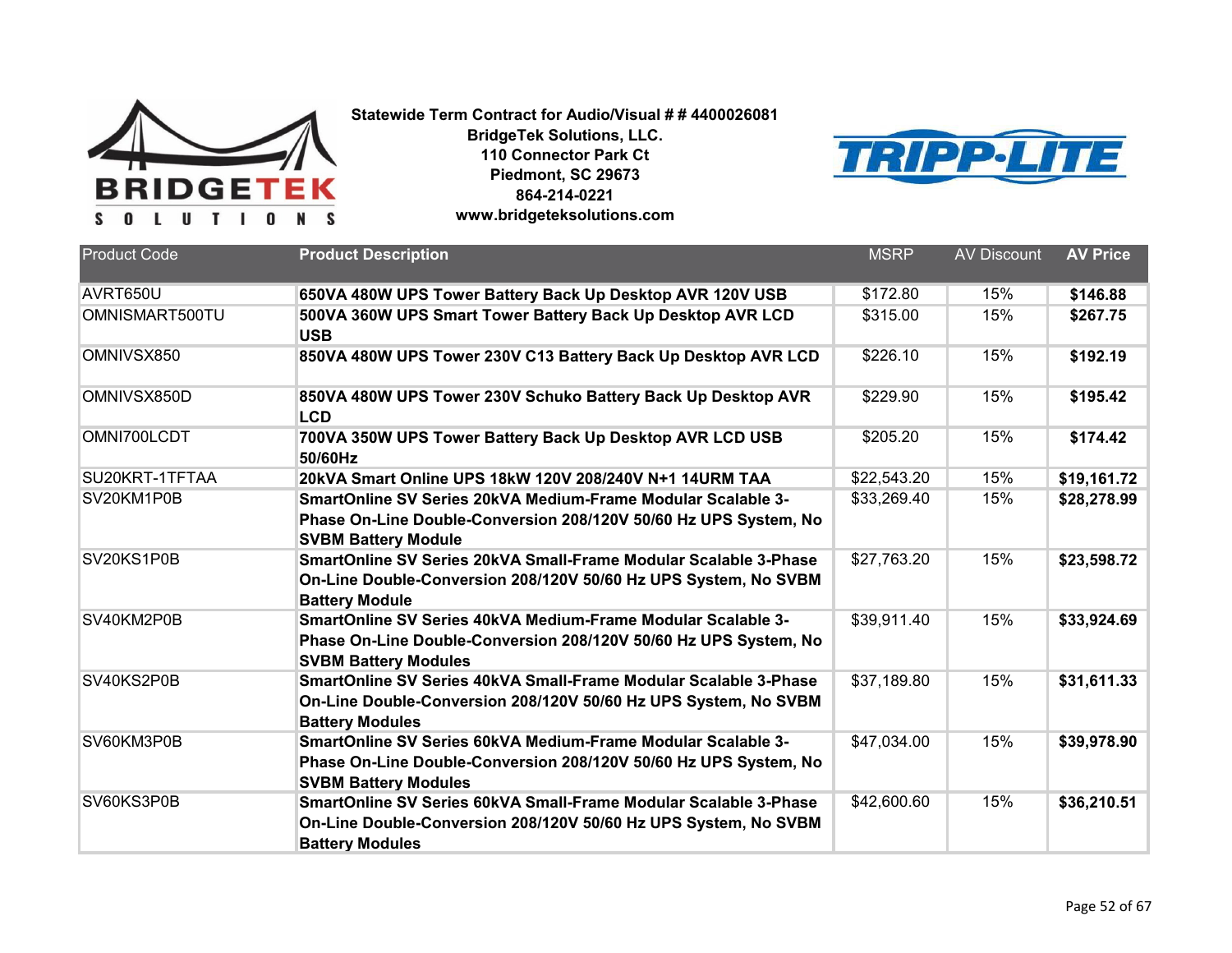



| <b>Product Code</b>  | <b>Product Description</b>                                                                                                                                               | <b>MSRP</b> | <b>AV Discount</b> | <b>AV Price</b> |
|----------------------|--------------------------------------------------------------------------------------------------------------------------------------------------------------------------|-------------|--------------------|-----------------|
| SV80KM4P0B           | SmartOnline SV Series 80kVA Medium-Frame Modular Scalable 3-<br>Phase On-Line Double-Conversion 208/120V 50/60Hz UPS System, No<br><b>SVBM Battery Modules</b>           | \$62,670.60 | 15%                | \$53,270.01     |
| SMART550USB2         | 550VA 300W UPS Smart Tower Battery Back Up Desktop AVR USB<br><b>120V</b>                                                                                                | \$207.00    | 15%                | \$175.95        |
| <b>BC500</b>         | 120V 500VA 260W Standby UPS, 8 OutletsNEMA 5-15R, 5-15P Plug, 5 ft.<br><b>Cord, DesktopWall Mount</b>                                                                    | \$123.30    | 15%                | \$104.81        |
| INTERNET650U1        | Internet Office 120V 650VA 330W Standby UPS, Compact Desktop, USB<br><b>Monitoring and Charging</b>                                                                      | \$140.40    | 15%                | \$119.34        |
| B064-008-01-IPG      | 8-Port Cat5 KVM over IP Switch with Virtual Media - 1 Local & 1 Remote<br>User, 1U Rack-Mount, TAA                                                                       | \$2,342.40  | 15%                | \$1,991.04      |
| B064-016-01-IPG      | 16-Port Cat5 KVM over IP Switch with Virtual Media - 1 Local & 1<br>Remote User, 1U Rack-Mount, TAA                                                                      | \$3,472.00  | 15%                | \$2,951.20      |
| PDU3EVN6L1520        | 6.6kW 3-Phase Monitored PDU LX Platform, 42 C13 & 6 C19 Outlets<br>(208/240V), L15-20P Input, 0U, TAA                                                                    | \$1,326.60  | 15%                | \$1,127.61      |
| <b>TLP6SLUSBB</b>    | 6-Outlet Surge Protector with 2 USB Ports (3.4A Shared) - Side Load,<br>Direct Plug-In, 1050 Joules                                                                      | \$36.80     | 15%                | \$31.28         |
| PS-415-HG-OEMRA      | For Patient-Care Vicinity UL 1363A Medical-Grade Power Strip with 4<br>15A Hospital-Grade Outlets, 15 ft. Right-Angled Cord                                              | \$121.00    | 15%                | \$102.85        |
| PS-615-HG-OEMRA      | For Patient-Care Vicinity UL 1363A Medical-Grade Power Strip; 6 15A<br>Hospital-Grade Outlets, Safety Covers, 15 ft. Cord with Right-Angle<br><b>Hospital Grade Plug</b> | \$140.00    | 15%                | \$119.00        |
| <b>PSC240410USBB</b> | 24 PS 4AC 4USB 10 ft. cord with 4 ports USBA, 6.2A total and 2 desk<br>table mounting clamps                                                                             | \$158.40    | 15%                | \$134.64        |
| PSC360610USBB        | 6-Outlet Power Strip with USB-A Charging (9.3A) - NEMA 5-15R, 120V,<br>15A, 10 ft. Cord, 5-15P, 36 in.                                                                   | \$200.00    | 15%                | \$170.00        |
| PSSS <sub>2C</sub>   | Mounting Clamps for Tripp Lite PS- and SS-Series Bench-Mount Power<br><b>Strips - Pack of 2</b>                                                                          | \$44.00     | 15%                | \$37.40         |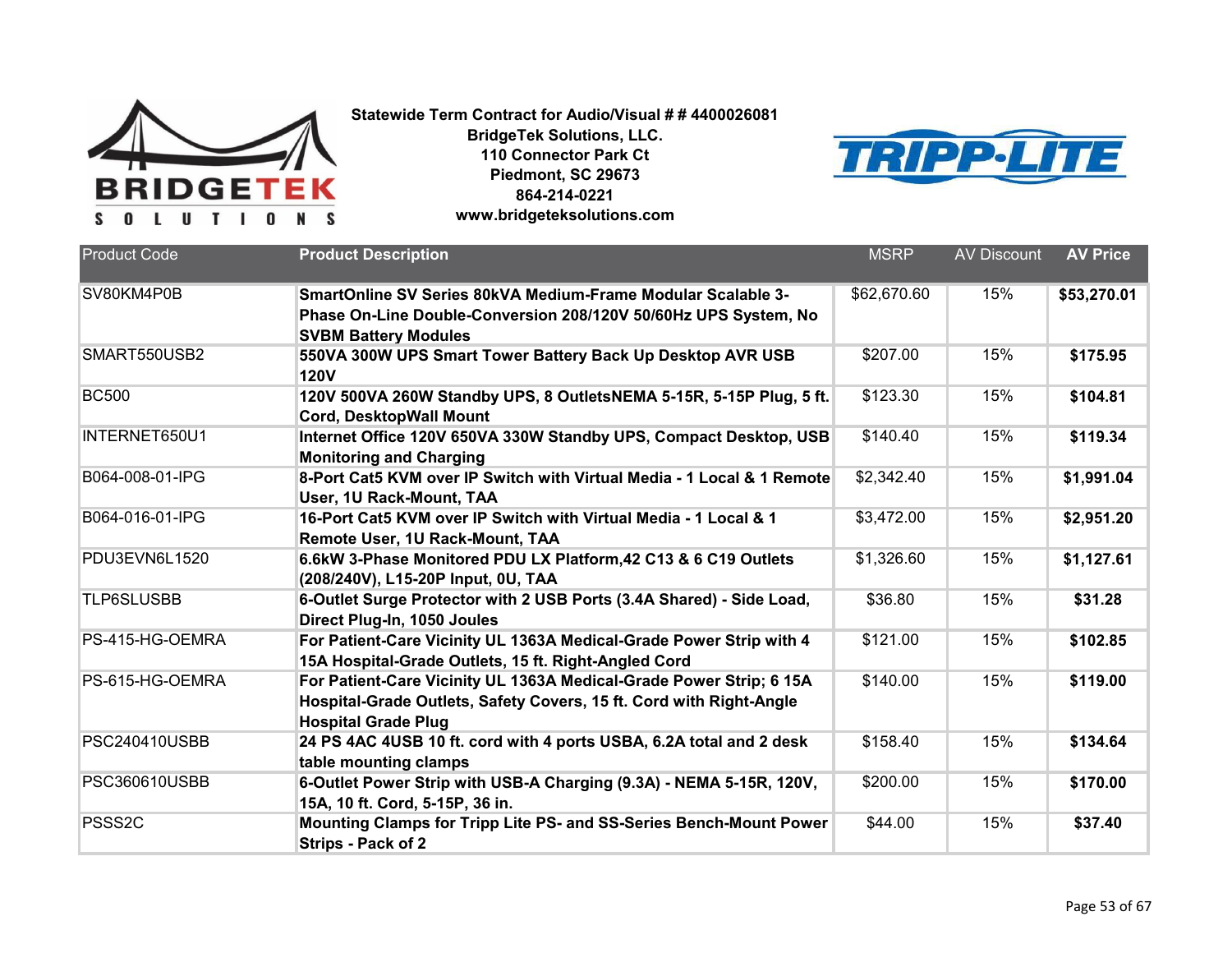



| <b>Product Code</b> | <b>Product Description</b>                                                                                     | <b>MSRP</b> | <b>AV Discount</b> | <b>AV Price</b> |
|---------------------|----------------------------------------------------------------------------------------------------------------|-------------|--------------------|-----------------|
| B064-032-01-IPG     | 32-Port Cat5 KVM over IP Switch with Virtual Media - 1 Local & 1<br>Remote User, 1U Rack-Mount, TAA            | \$4,688.00  | 15%                | \$3,984.80      |
| <b>BC450</b>        | 450VA 255W UPS Desktop Battery Back Up Compact 120V 8 Outlets                                                  | \$103.50    | 15%                | \$87.98         |
| BC600TU             | 600VA 360W UPS Desktop Battery Back Up Compact 120V 6 Outlets                                                  | \$145.80    | 15%                | \$123.93        |
| B118-008E-UHD-2     | HDMI Splitter 8-Port 4K @ 60Hz HDMI 2.0 HDCP 2.2 EDID Management                                               | \$219.20    | 15%                | \$186.32        |
| ECO900LCDU2         | 900VA 480W Standby UPS - 12 5-15R Outlets, 120V, 50/60 Hz, 5-15P<br>Plug, USB, ENERGY STAR, Desktop/Wall       | \$217.80    | 15%                | \$185.13        |
| SU120KMBPK          | UPS Maintenance Bypass Panel for Tripp Lite SV100KL and SV120KL 3-<br><b>Phase UPS Systems - 3 Breakers</b>    | \$9,549.00  | 15%                | \$8,116.65      |
| <b>BC800U</b>       | Standby UPS 800VA 450W - 12 5-15R Outlets, 120V, 50/60 Hz, 5-15P<br>Plug, USB, ENERGY STAR, Desktop/Wall       | \$156.60    | 15%                | \$133.11        |
| B118-002-HDR        | 2-Port HDMI Splitter - HDMI 2.0, 4K x 2K 60 Hz, 4:4:4, Multi-Resolution<br>Support, HDR, HDCP 2.2, TAA         | \$123.20    | 15%                | \$104.72        |
| B118-004-HDR        | 4-Port HDMI Splitter - HDMI 2.0, 4K x 2K 60 Hz, 4:4:4, Multi-Resolution<br>Support, HDR, HDCP 2.2, TAA         | \$163.20    | 15%                | \$138.72        |
| OMNISMART700TSU     | 700VA 480W Line-Interactive UPS - 8 NEMA 5-15R Outlets, AVR, 120V,<br>50/60 Hz, USB, RS-232, LCD, Tower        | \$379.80    | 15%                | \$322.83        |
| OMNIVS800LCD        | 800VA 475W Line-Interactive UPS - 8 NEMA 5-15R Outlets, AVR, 120V,<br>50/60 Hz, USB, LCD, Tower                | \$234.00    | 15%                | \$198.90        |
| SMART1050TSU        | 1050VA 900W Line-Interactive UPS - 8 NEMA 5-15R Outlets, AVR, 120V,<br>50/60 Hz, USB, RS-232, LCD, Tower       | \$469.80    | 15%                | \$399.33        |
| MDA1F15UPX00000     | EdgeReady Micro Data Center-15U, 1.5 kVA UPS, Network Management<br>and PDU, 120V Assembled/Tested Unit        | \$4,109.40  | 15%                | \$3,492.99      |
| MDA1F15UPX00001     | EdgeReady Micro Data Center-15U, Quiet, 1.5 kVA UPS, Network<br>Management and PDU, 120V Assembled/Tested Unit | \$6,951.60  | 15%                | \$5,908.86      |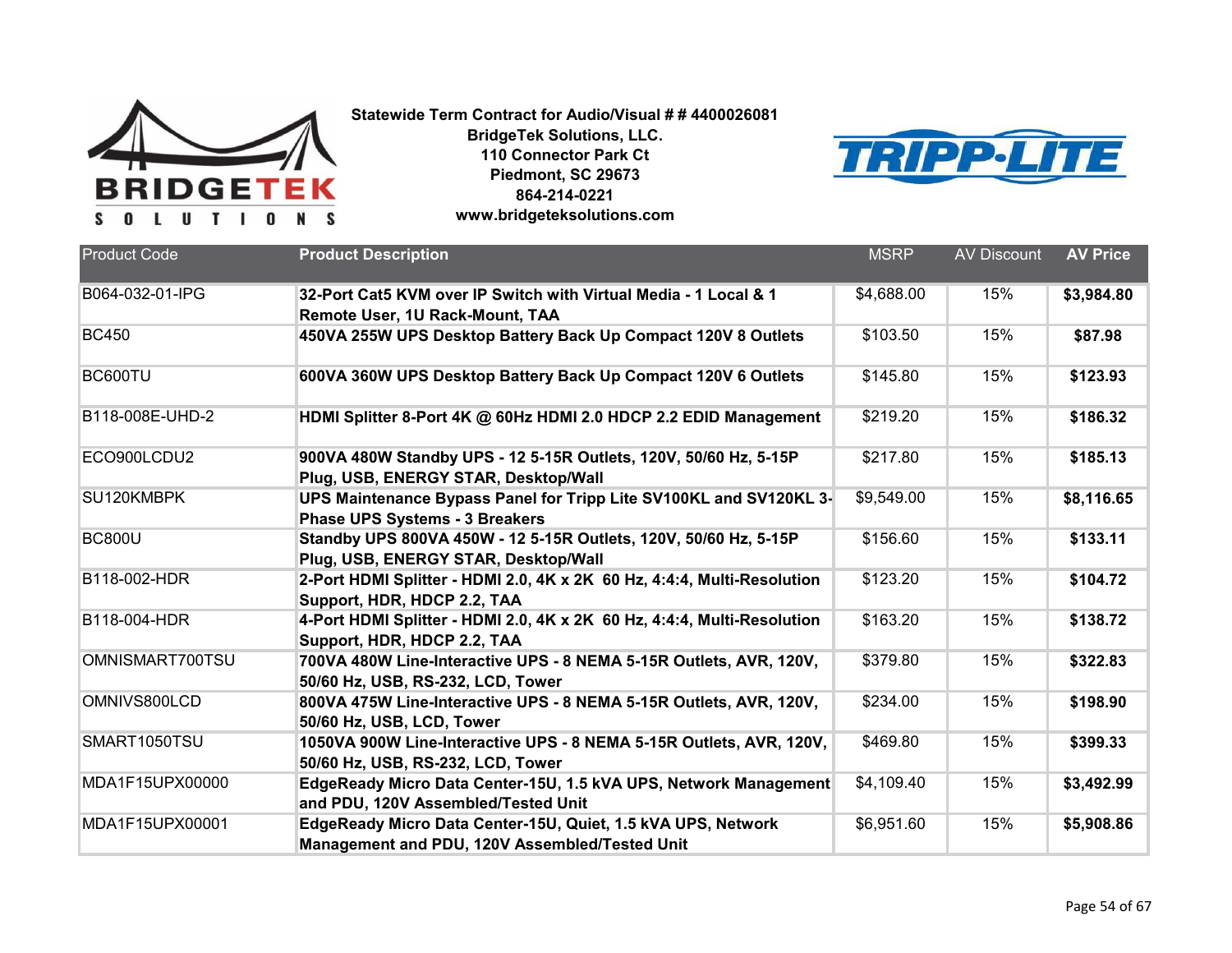



| <b>Product Code</b> | <b>Product Description</b>                                                                                                                           | <b>MSRP</b> | <b>AV Discount</b> | <b>AV Price</b> |
|---------------------|------------------------------------------------------------------------------------------------------------------------------------------------------|-------------|--------------------|-----------------|
|                     |                                                                                                                                                      |             |                    |                 |
| MDA1F21UPX00000     | EdgeReady Micro Data Center-21U, 3 kVA UPS, Network Management<br>and PDU, 120V Assembled/Tested Unit                                                | \$5,666.40  | 15%                | \$4,816.44      |
| MDA1F21UPX00001     | EdgeReady Micro Data Center, 21U, Quiet, 3 kVA UPS, Network<br>Management and PDU, 120V Assembled/Tested Unit                                        | \$8,962.20  | 15%                | \$7,617.87      |
| MDA1F34UPX00000     | EdgeReady Micro Data Center-34U, (2) 6 kVA UPS Systems (N+N),<br>Network Management and Dual PDUs, 208/240V Assembled/Tested<br><b>Unit</b>          | \$18,012.60 | 15%                | \$15,310.71     |
| MDA1F38UPX00000     | EdgeReady Micro Data Center-38U, 6 kVA UPS, Network Management<br>and PDU, 208/240V Assembled/Tested Unit                                            | \$10,310.40 | 15%                | \$8,763.84      |
| MDA1F38UPX00001     | EdgeReady Micro Data Center-38U, (2) 3 kVA UPS Systems (N+N),<br>Network Management and Dual PDUs, 120V Assembled/Tested Unit                        | \$12,717.00 | 15%                | \$10,809.45     |
| MDA1F40UPX00000     | EdgeReady Micro Data Center-40U, 3 kVA UPS, Network Management<br>and PDU, 120V Assembled/Tested Unit                                                | \$7,662.60  | 15%                | \$6,513.21      |
| MDA2F15UPX00000     | EdgeReady Micro Data Center-15U, 1.5 kVA UPS, Network Management<br>and PDU, 230V Assembled/Tested Unit                                              | \$4,370.40  | 15%                | \$3,714.84      |
| MDA2F21UPX00000     | EdgeReady Micro Data Center-21U, 3 kVA UPS, Network Management<br>and PDU, 230V Assembled/Tested Unit                                                | \$5,670.00  | 15%                | \$4,819.50      |
| MDA2F38UPX00000     | EdgeReady Micro Data Center-38U, (2) 3 kVA UPS Systems (N+N),<br>Network Management and Dual PDUs, 230V Assembled/Tested Unit                        | \$11,340.00 | 15%                | \$9,639.00      |
| MDA2F40UPX00000     | EdgeReady Micro Data Center-40U, 3 kVA UPS, Network Management<br>and PDU, 230V Assembled/Tested Unit                                                | \$6,975.00  | 15%                | \$5,928.75      |
| MDA3F30UPX00000     | EdgeReady Micro Data Center-30U, (2) 10 kVA UPS Systems (N+N),<br>Network Management and Dual PDUs, 208/240V or 230V<br><b>Assembled/Tested Unit</b> | \$26,451.00 | 15%                | \$22,483.35     |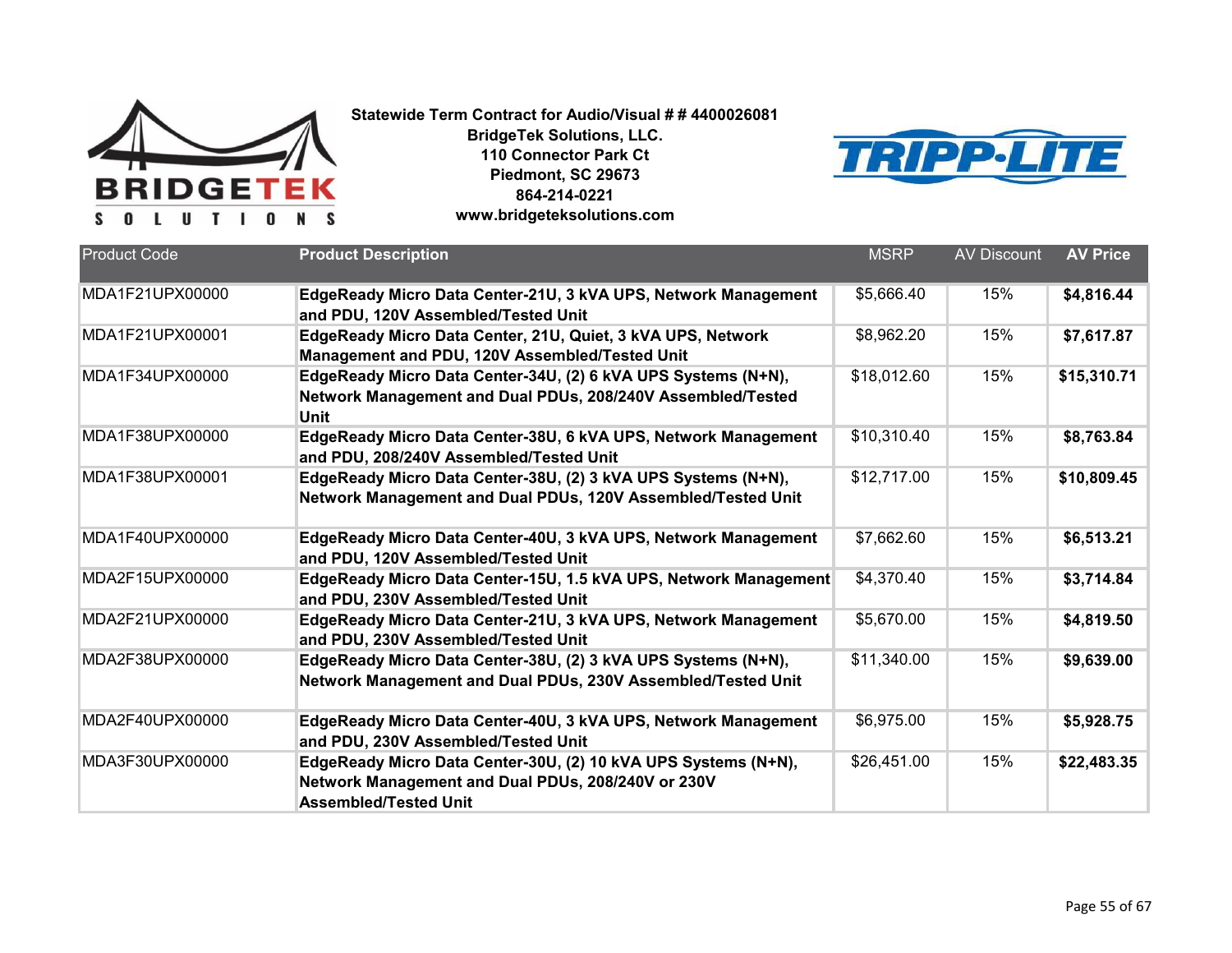



| <b>Product Code</b> | <b>Product Description</b>                                                                                                                          | <b>MSRP</b> | <b>AV Discount</b> | <b>AV Price</b> |
|---------------------|-----------------------------------------------------------------------------------------------------------------------------------------------------|-------------|--------------------|-----------------|
| MDA3F34UPX00000     | EdgeReady Micro Data Center-34U, (2) 6 kVA UPS Systems (N+N),<br>Network Management and Dual PDUs, 208/240V or 230V<br><b>Assembled/Tested Unit</b> | \$18,550.80 | 15%                | \$15,768.18     |
| MDA3F36UPX00000     | EdgeReady Micro Data Center-36U, 10 kVA UPS, Network Management<br>and Dual PDUs, 208/240V or 230V Assembled/Tested Unit                            | \$14,956.20 | 15%                | \$12,712.77     |
| MDA3F38UPX00000     | EdgeReady Micro Data Center-38U, 6 kVA UPS, Network Management<br>and Dual PDUs, 208/240V or 230V Assembled/Tested Unit                             | \$11,005.20 | 15%                | \$9,354.42      |
| MDK1F15UPX00000     | EdgeReady Micro Data Center-15U, 1.5 kVA UPS, Network Management<br>and PDU, 120V Kit                                                               | \$3,547.80  | 15%                | \$3,015.63      |
| MDK1F15UPX00001     | EdgeReady Micro Data Center-15U, Quiet, 1.5 kVA UPS, Network<br>Management and PDU, 120V Kit                                                        | \$6,003.00  | 15%                | \$5,102.55      |
| MDK1F21UPX00000     | EdgeReady Micro Data Center-21U, 3 kVA UPS, Network Management<br>and PDU, 120V Kit                                                                 | \$4,894.20  | 15%                | \$4,160.07      |
| MDK1F21UPX00001     | EdgeReady Micro Data Center, 21U, Quiet, 3 kVA UPS, Network<br>Management and PDU, 120V Kit                                                         | \$7,740.00  | 15%                | \$6,579.00      |
| MDK1F34UPX00000     | EdgeReady Micro Data Center-34U, (2) 6 kVA UPS Systems (N+N),<br>Network Management and Dual PDUs, 208/240V Kit                                     | \$15,555.60 | 15%                | \$13,222.26     |
| MDK1F38UPX00000     | EdgeReady Micro Data Center-38U, 6 kVA UPS, Network Management<br>and PDU, 208/240V Kit                                                             | \$8,904.60  | 15%                | \$7,568.91      |
| MDK1F38UPX00001     | EdgeReady Micro Data Center-38U, (2) 3 kVA UPS Systems (N+N),<br>Network Management and Dual PDUs, 120V Kit                                         | \$10,983.60 | 15%                | \$9,336.06      |
| MDK1F40UPX00000     | EdgeReady Micro Data Center-40U, 3 kVA UPS, Network Management<br>and PDU, 120V Kit                                                                 | \$6,618.60  | 15%                | \$5,625.81      |
| MDK1W09UPX00000     | EdgeReady Micro Data Center-9U, Wall-Mount, 1.5 kVA UPS, Network<br>Management and PDU, 120V Kit                                                    | \$2,712.60  | 15%                | \$2,305.71      |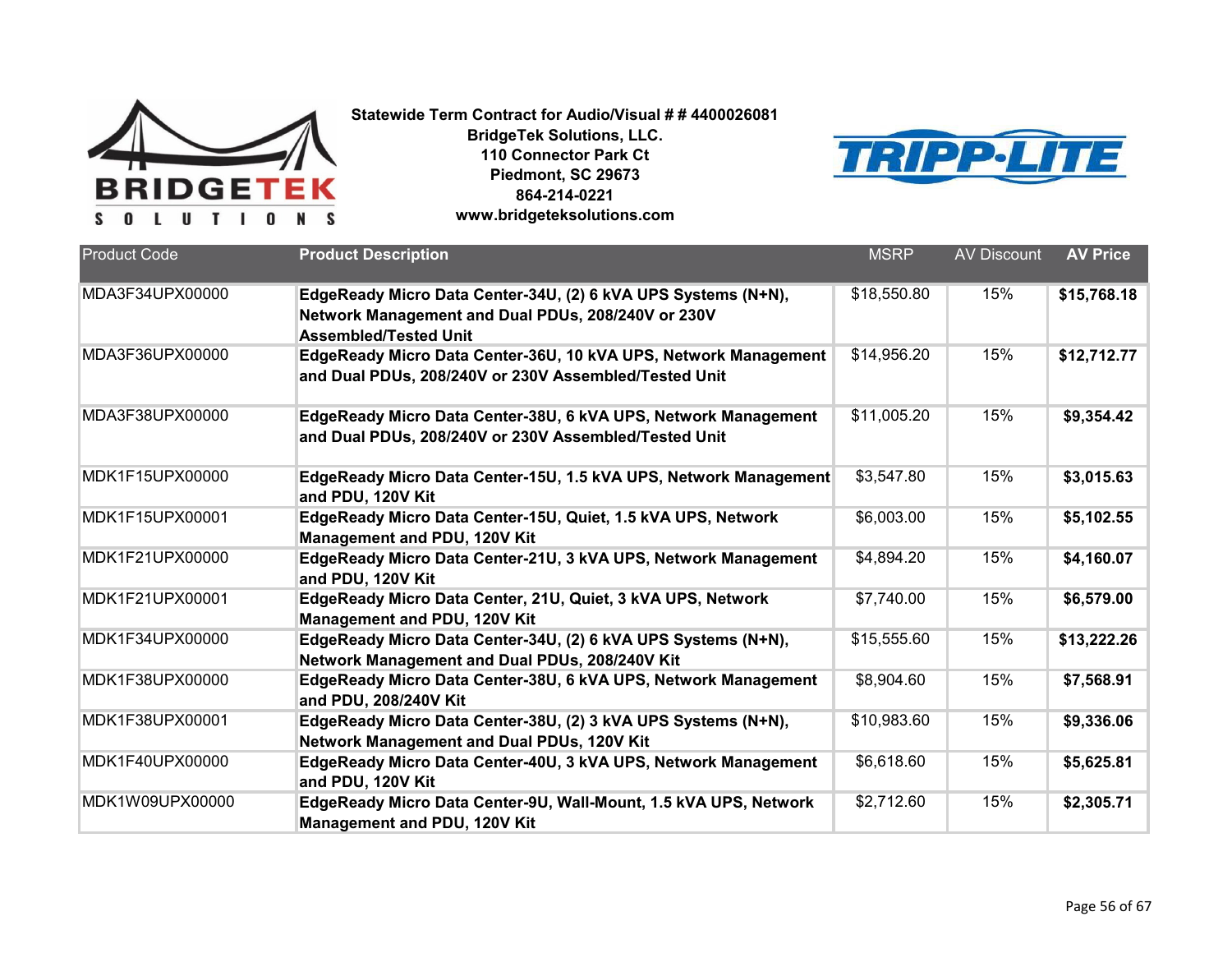



| <b>Product Code</b> | <b>Product Description</b>                                        | <b>MSRP</b> | <b>AV Discount</b> | <b>AV Price</b> |
|---------------------|-------------------------------------------------------------------|-------------|--------------------|-----------------|
|                     |                                                                   |             |                    |                 |
| MDK1W09UPX00001     | EdgeReady Micro Data Center-9U, Heavy-Duty, Wall-Mount, 1.5 kVA   | \$3,223.80  | 15%                | \$2,740.23      |
|                     | UPS, Network Management and PDU, 120V Kit                         |             |                    |                 |
| MDK1W12UPX00000     | EdgeReady Micro Data Center-12U, Wall-Mount, 1.5 kVA UPS, Network | \$2,950.20  | 15%                | \$2,507.67      |
|                     | Management and PDU, 120V Kit                                      |             |                    |                 |
| MDK1W15UPX00000     | EdgeReady Micro Data Center-15U, Heavy-Duty, Wall-Mount, 3 kVA    | \$4,703.40  | 15%                | \$3,997.89      |
|                     | UPS, Network Management and PDU, 120V Kit                         |             |                    |                 |
| MDK2F15UPX00000     | EdgeReady Micro Data Center-15U, 1.5 kVA UPS, Network Management  | \$3,774.60  | 15%                | \$3,208.41      |
|                     | and PDU, 230V Kit                                                 |             |                    |                 |
| MDK2F21UPX00000     | EdgeReady Micro Data Center-21U, 3 kVA UPS, Network Management    | \$4,896.00  | 15%                | \$4,161.60      |
|                     | and PDU, 230V Kit                                                 |             |                    |                 |
| MDK2F38UPX00000     | EdgeReady Micro Data Center-38U, (2) 3 kVA UPS Systems (N+N),     | \$9,793.80  | 15%                | \$8,324.73      |
|                     | Network Management and Dual PDUs, 230V Kit                        |             |                    |                 |
| MDK2F40UPX00000     | EdgeReady Micro Data Center-40U, 3 kVA UPS, Network Management    | \$6,024.60  | 15%                | \$5,120.91      |
|                     | and PDU, 230V Kit                                                 |             |                    |                 |
| MDK2W09UPX00000     | EdgeReady Micro Data Center-9U, Wall-Mount, 1.5 kVA UPS, Network  | \$3,060.00  | 15%                | \$2,601.00      |
|                     | Management and PDU, 230V Kit                                      |             |                    |                 |
| MDK2W09UPX00001     | EdgeReady Micro Data Center-9U, Heavy-Duty, Wall-Mount, 1.5 kVA   | \$3,448.80  | 15%                | \$2,931.48      |
|                     | UPS, Network Management and PDU, 230V Kit                         |             |                    |                 |
| MDK2W12UPX00000     | EdgeReady Micro Data Center-12U, Wall-Mount, 1.5 kVA UPS, Network | \$3,297.60  | 15%                | \$2,802.96      |
|                     | Management and PDU, 230V Kit                                      |             |                    |                 |
| MDK2W15UPX00000     | EdgeReady Micro Data Center-15U, Heavy-Duty, Wall-Mount, 3 kVA    | \$4,707.00  | 15%                | \$4,000.95      |
|                     | UPS, Network Management and PDU, 230V Kit                         |             |                    |                 |
| MDK3F30UPX00000     | EdgeReady Micro Data Center-30U, (2) 10 kVA UPS Systems (N+N),    | \$22,843.80 | 15%                | \$19,417.23     |
|                     | Network Management and Dual PDUs, 208/240V or 230V Kit            |             |                    |                 |
| MDK3F34UPX00000     | EdgeReady Micro Data Center-34U, (2) 6 kVA UPS Systems (N+N),     | \$16,020.00 | 15%                | \$13,617.00     |
|                     | Network Management and Dual PDUs, 208/240V or 230V Kit            |             |                    |                 |
| MDK3F36UPX00000     | EdgeReady Micro Data Center-36U, 10 kVA UPS, Network Management   | \$12,916.80 | 15%                | \$10,979.28     |
|                     | and Dual PDUs, 208/240V or 230V Kit                               |             |                    |                 |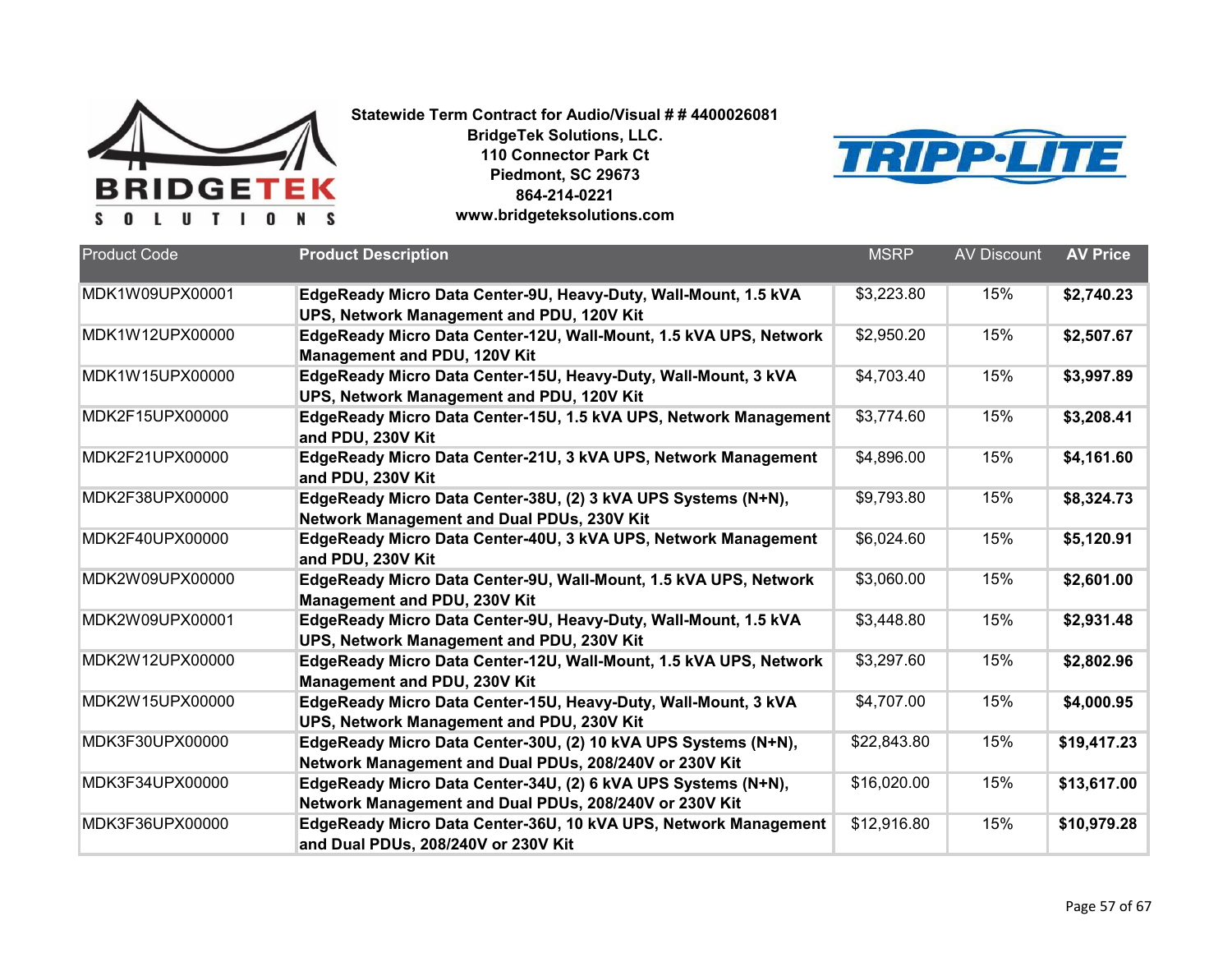



| <b>Product Code</b> | <b>Product Description</b>                                                                               | <b>MSRP</b> | <b>AV Discount</b> | <b>AV Price</b> |
|---------------------|----------------------------------------------------------------------------------------------------------|-------------|--------------------|-----------------|
|                     |                                                                                                          |             |                    |                 |
| MDK3F38UPX00000     | EdgeReady Micro Data Center-38U, 6 kVA UPS, Network Management<br>and Dual PDUs, 208/240V or 230V Kit    | \$9,505.80  | 15%                | \$8,079.93      |
| SMART1500LCDTXL     | Line-Interactive UPS 1440VA 1200W - 8 NEMA 5-15R Outlets, AVR,<br>USB, Serial, LCD, Extended Run, Tower  | \$585.00    | 15%                | \$497.25        |
| SMART1500TSU        | 1440VA 1200W Line-Interactive UPS - 8 NEMA 5-15R Outlets, AVR,<br>120V, 50/60 Hz, USB, LCD, Tower        | \$507.60    | 15%                | \$431.46        |
| SMART750TSU         | 750VA 600W Line-Interactive UPS - 8 NEMA 5-15R Outlets, AVR, 120V,<br>50/60 Hz, USB, RS-232, LCD, Tower  | \$435.60    | 15%                | \$370.26        |
| B110-SP-CAT         | In-Line Network Surge Protector for Digital Signage - HDBaseT/10G<br>Cat5e/6, IEC Compliant, TAA         | \$72.00     | 15%                | \$61.20         |
| B110-SP-HDMI        | In-Line HDMI Surge Protector for Digital Signage - 4K @ 30 Hz, HDMI<br>1.4, HDCP, IEC Compliant, TAA     | \$34.80     | 15%                | \$29.58         |
| B110-SP-POE         | In-Line PoE Surge Protector for Digital Signage - 1G, IEC Compliant,<br><b>TAA</b>                       | \$77.60     | 15%                | \$65.96         |
| B118-002-HDR-V2     | 2-Port HDMI 2.0 Splitter - 4K x 2K @ 60 Hz, 4:4:4, Multi-Resolution<br>Support, HDR, USB Powered, TAA    | \$99.20     | 15%                | \$84.32         |
| OMNIVS1000LCD       | 1000VA 560W Line-Interactive UPS - 8 NEMA 5-15R Outlets, AVR, 120V,<br>50/60 Hz, USB, LCD, Tower         | \$223.20    | 15%                | \$189.72        |
| OMNIVS1200LCD       | 1200VA 600W Line-Interactive UPS with 8 Outlets - AVR, 120V, 50/60<br>Hz, LCD, USB, Tower                | \$228.60    | 15%                | \$194.31        |
| OMNIVS1500LCD       | 1440VA 900W Line-Interactive UPS - 8 NEMA 5-15R Outlets, AVR, 120V,<br>50/60 Hz, USB, Serial, LCD, Tower | \$302.40    | 15%                | \$257.04        |
| OMNIVS1500XLCD      | 1440VA 940W Line-Interactive UPS - 8 NEMA 5-15R Outlets, AVR, USB,<br>Serial, LCD, Extended Run, Tower   | \$424.80    | 15%                | \$361.08        |
| NPOE-SPL-G-5VMU     | PoE to USB Micro-B and RJ45 Active Splitter - 802.af, 48V to 5V 1A, Up<br>to 328 ft. (100 m)             | \$23.20     | 15%                | \$19.72         |
| <b>SRXFANWM</b>     | SmartRack Wall-Mount Roof Fan Kit - 2-120V high-performance fans;<br>210 CFM; 5-15P plug                 | \$156.60    | 15%                | \$133.11        |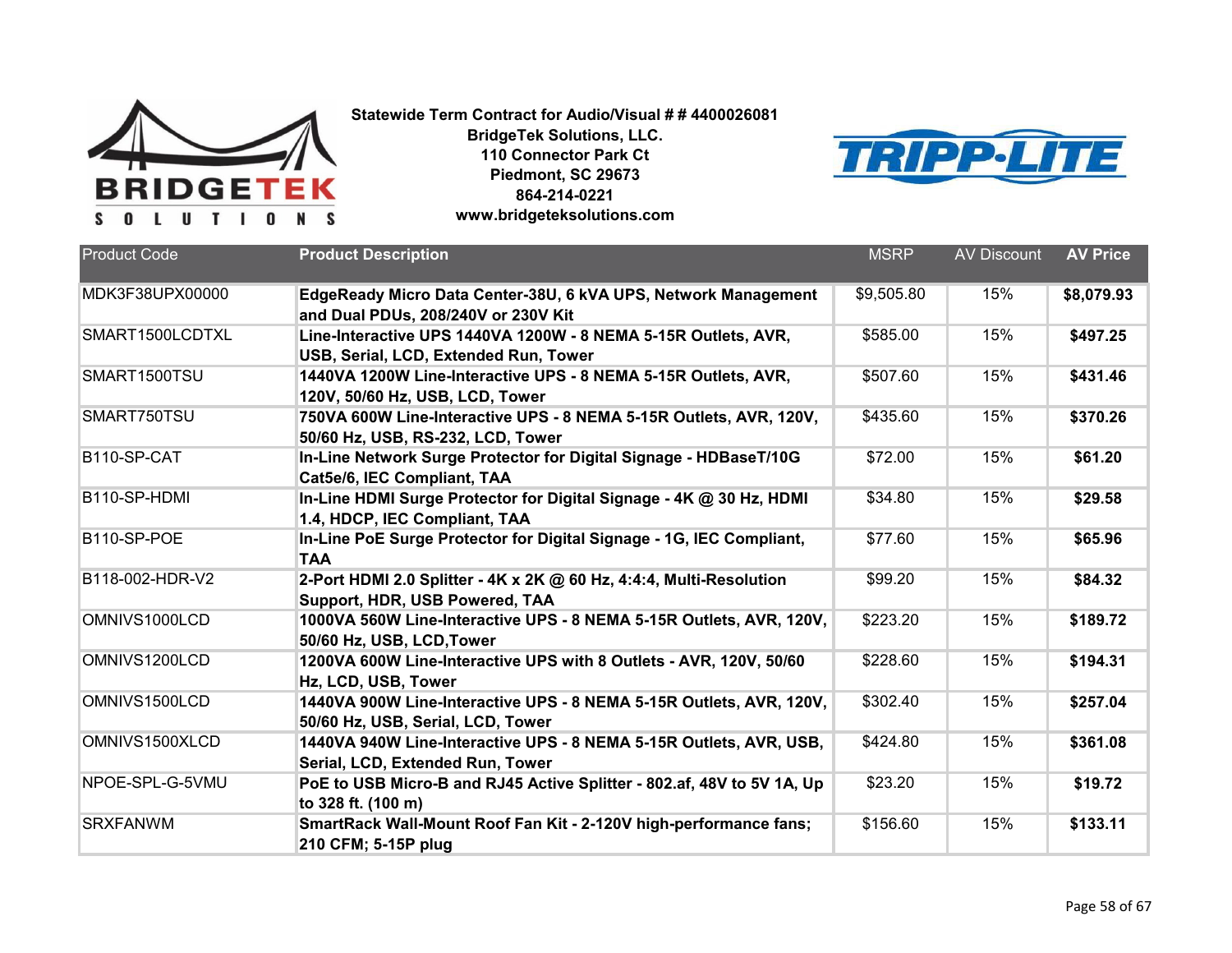



| <b>Product Code</b> | <b>Product Description</b>                                                                       | <b>MSRP</b> | <b>AV Discount</b> | <b>AV Price</b> |
|---------------------|--------------------------------------------------------------------------------------------------|-------------|--------------------|-----------------|
|                     |                                                                                                  |             |                    |                 |
| SMART2000RMXL2U     | SmartPro 120V 2000VA 1920W Line-Interactive Sine Wave UPS, 2U,                                   | \$1,985.40  | 15%                | \$1,687.59      |
|                     | Extended Run, LCD, USB, DB9, 8 Outlets                                                           |             |                    |                 |
| RBC36S              | UPS Replacement Battery Cartridge for Tripp Lite SUINT1500LCD2U                                  | \$405.00    | 15%                | \$344.25        |
|                     | <b>UPS System, 36V</b>                                                                           |             |                    |                 |
| <b>VS450T</b>       | 450VA 240W Line-Interactive UPS with 4 Outlets - AVR, VS Series,                                 | \$126.90    | 15%                | \$107.87        |
|                     | 120V, 50/60 Hz, Tower                                                                            |             |                    |                 |
| <b>VS650T</b>       | UPS Desktop 650VA 360W AVR Battery Back Up Compact 120V 6                                        | \$147.60    | 15%                | \$125.46        |
|                     | Outlet                                                                                           |             |                    |                 |
| <b>VS900T</b>       | UPS Desktop 900VA 480W AVR Battery Back Up Compact 120V 6                                        | \$176.40    | 15%                | \$149.94        |
|                     | <b>Outlet</b>                                                                                    |             |                    |                 |
| MTB3-DOCK-01        | Thunderbolt 3 Docking Station - 4K 60 Hz, HDMI, DisplayPort, USB 3.1<br>Gen 1, GbE, 40 Gb, Black | \$243.20    | 15%                | \$206.72        |
| U339-E02            | 2Bay USB 3.0 SATA Hard Drive Docking Station with Erase Function,                                | \$126.90    | 15%                | \$107.87        |
|                     | 2.5 and 3.5 in. HDD and SSD                                                                      |             |                    |                 |
| U442-DOCK5-GY       | USBC Portable Docking Station HDMI 4K 30 Hz, USBAC, GbE,                                         | \$234.48    | 15%                | \$199.31        |
|                     | SDMicro SD, PD Charging 3.0, Gray                                                                |             |                    |                 |
| U442-DOCK6-GY       | USBC Portable Docking Station HDMI 4K 30 Hz, VGA, USBAUSBC,                                      | \$303.45    | 15%                | \$257.93        |
|                     | GbE, PD Charging 3.0, Gray                                                                       |             |                    |                 |
| B127P-002-H         | HDMI over Cat6 Splitter/Extender PoC and Multi-Resolution Support, 2                             | \$352.00    | 15%                | \$299.20        |
|                     | Ports - 4K 60 Hz, 4:4:4, TAA                                                                     |             |                    |                 |
| B127P-004-H         | HDMI over Cat6 Splitter/Extender with PoC & Multi-Resolution Support,                            | \$488.00    | 15%                | \$414.80        |
|                     | 4 Ports - 4K @ 60 Hz, 4:4:4, TAA                                                                 |             |                    |                 |
| RBC24S              | UPS Replacement Battery Cartridge for Tripp Lite SUINT1000LCD2U                                  | \$365.40    | 15%                | \$310.59        |
|                     | <b>UPS System, 24V</b>                                                                           |             |                    |                 |
| SU3000LCD2UHVTF     | SmartOnline 208/120V UPS With Step-Down Transformer - On-Line                                    | \$5,351.40  | 15%                | \$4,548.69      |
|                     | Double-Conversion, 3000VA 2700W, 4U, Network Card Option                                         |             |                    |                 |
| U442-DOCK5D-GY      | USB-C Dock with Detachable Cord, 4K HDMI, 3x USB-A Ports, Gbe, SD                                | \$256.55    | 15%                | \$218.07        |
|                     | Card Reader, 100W PD 3.0                                                                         |             |                    |                 |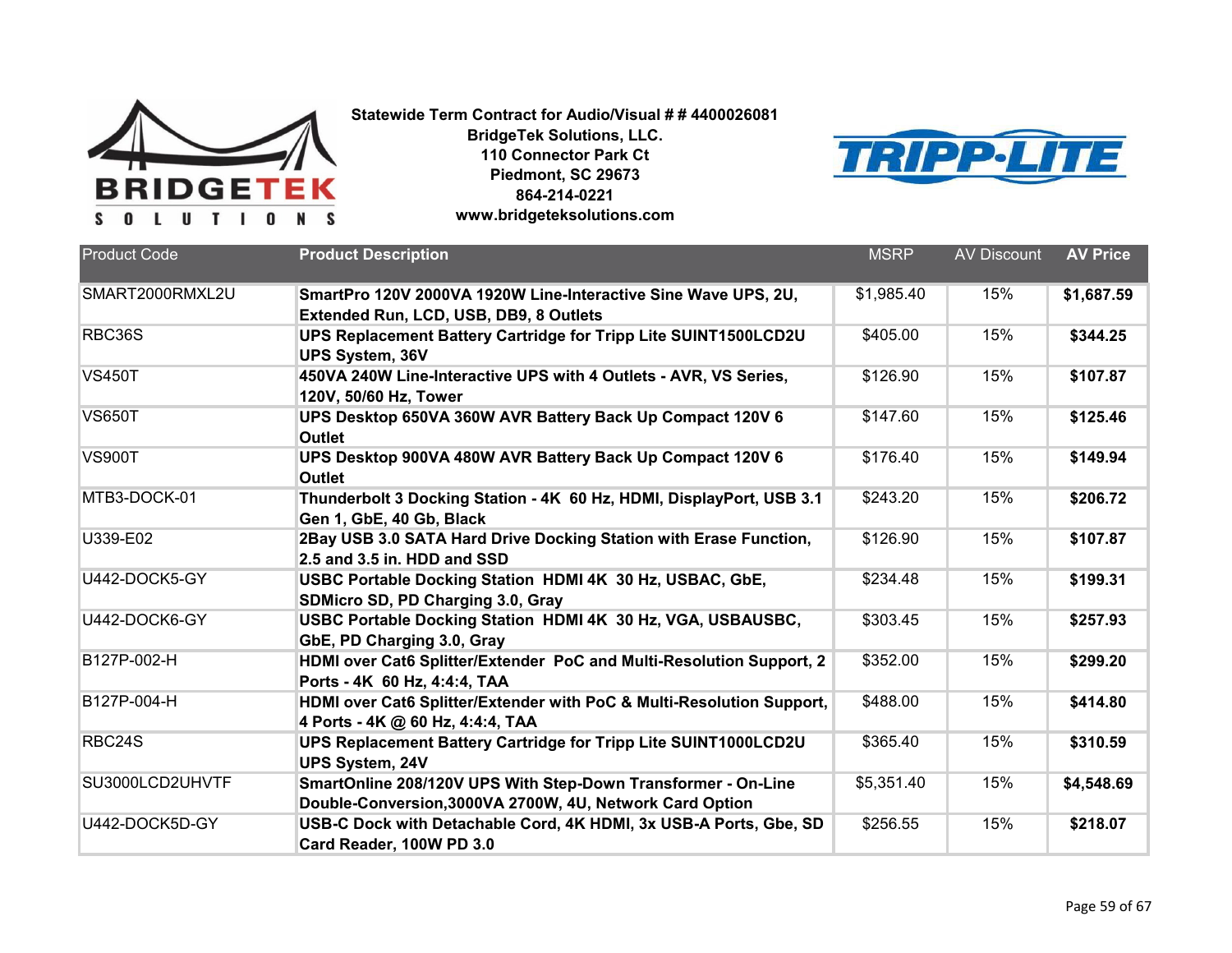



| <b>Product Code</b> | <b>Product Description</b>                                                                        | <b>MSRP</b> | <b>AV Discount</b> | <b>AV Price</b> |
|---------------------|---------------------------------------------------------------------------------------------------|-------------|--------------------|-----------------|
|                     |                                                                                                   |             |                    |                 |
| SU140KMBPK          | UPS Maintenance Bypass Panel for Tripp Lite 140kVA (208V) 3-Phase                                 | \$14,436.00 | 15%                | \$12,270.60     |
|                     | <b>UPS System - 3 Breakers</b>                                                                    |             |                    |                 |
| S3M40KX             | SmartOnline S3MX Series 3-Phase 380/400/415V 40kVA 36kW On-Line                                   | \$15,672.60 | 15%                | \$13,321.71     |
|                     | <b>Double-Conversion UPS</b>                                                                      |             |                    |                 |
| <b>MODBUSCARDSV</b> | Programmable RS-485 Management Accessory Card Select 3-Phase<br><b>UPS</b>                        | \$362.00    | 15%                | \$307.70        |
| SU3000RTXLCD2UN     | UPS Smart Online 3000VA 2700W Extended Run 120V LCD USB DB9<br>2URM                               | \$4,125.60  | 15%                | \$3,506.76      |
| PS <sub>1</sub> B   | 2-Outlet Power Strip British BS1363A Outlets, 220-250V AC, 13A, Direct                            | \$13.60     | 15%                | \$11.56         |
|                     | Plug, BS1363A Plug, White                                                                         |             |                    |                 |
| <b>PS3F15</b>       | 3-Outlet Power Strip - French Type E Outlets, 220-250V AC, 16A, 1.5 m<br>Cord, Type E Plug, White | \$13.28     | 15%                | \$11.29         |
| <b>PS3G15</b>       | 3-Outlet Power Strip German Type F Schuko Outlets, 220-250V, 16A,                                 | \$15.04     | 15%                | \$12.78         |
|                     | 1.5 m Cord, Schuko Plug, White                                                                    |             |                    |                 |
| <b>PS4B18</b>       | 4-Outlet Power Strip - British BS1363A Outlets, 220-250V AC, 13A, 1.8                             | \$22.00     | 15%                | \$18.70         |
|                     | m Cord, BS1363A Plug, White                                                                       |             |                    |                 |
| PS4B18USBW          | 4-Outlet Power Strip with USB-A Charging BS1363A Outlets, 220-250V,                               | \$52.00     | 15%                | \$44.20         |
|                     | 13A, 1.8 m Cord, BS1363A Plug, White                                                              |             |                    |                 |
| <b>PS5F15</b>       | 5-Outlet Power Strip French Type E Outlets, 220-250V AC, 16A, 1.5 m<br>Cord, Type E Plug, White   | \$19.20     | 15%                | \$16.32         |
| PS5F3USB            | 5-Outlet Power Strip with USB Charging - French Type E Outlets, 220-                              | \$39.20     | 15%                | \$33.32         |
|                     | 250V, 16A, 3 m Cord, Type E Plug, White                                                           |             |                    |                 |
| <b>PS5G15</b>       | 5-Outlet Power Strip - German Type F Schuko Outlets, 220-250V, 16A,                               | \$19.20     | 15%                | \$16.32         |
|                     | 1.5 m Cord, Schuko Plug, White                                                                    |             |                    |                 |
| PS5G3USB            | 5-Outlet Power Strip with USB-A Charging Schuko Outlets, 220-250V,                                | \$40.00     | 15%                | \$34.00         |
|                     | 16A, 3 m Cord, Schuko Plug, White                                                                 |             |                    |                 |
| <b>PS6B18</b>       | 6-Outlet Power Strip - British BS1363A Outlets, 220-250V AC, 13A, 1.8                             | \$24.00     | 15%                | \$20.40         |
|                     | m Cord, BS1363A Plug, White                                                                       |             |                    |                 |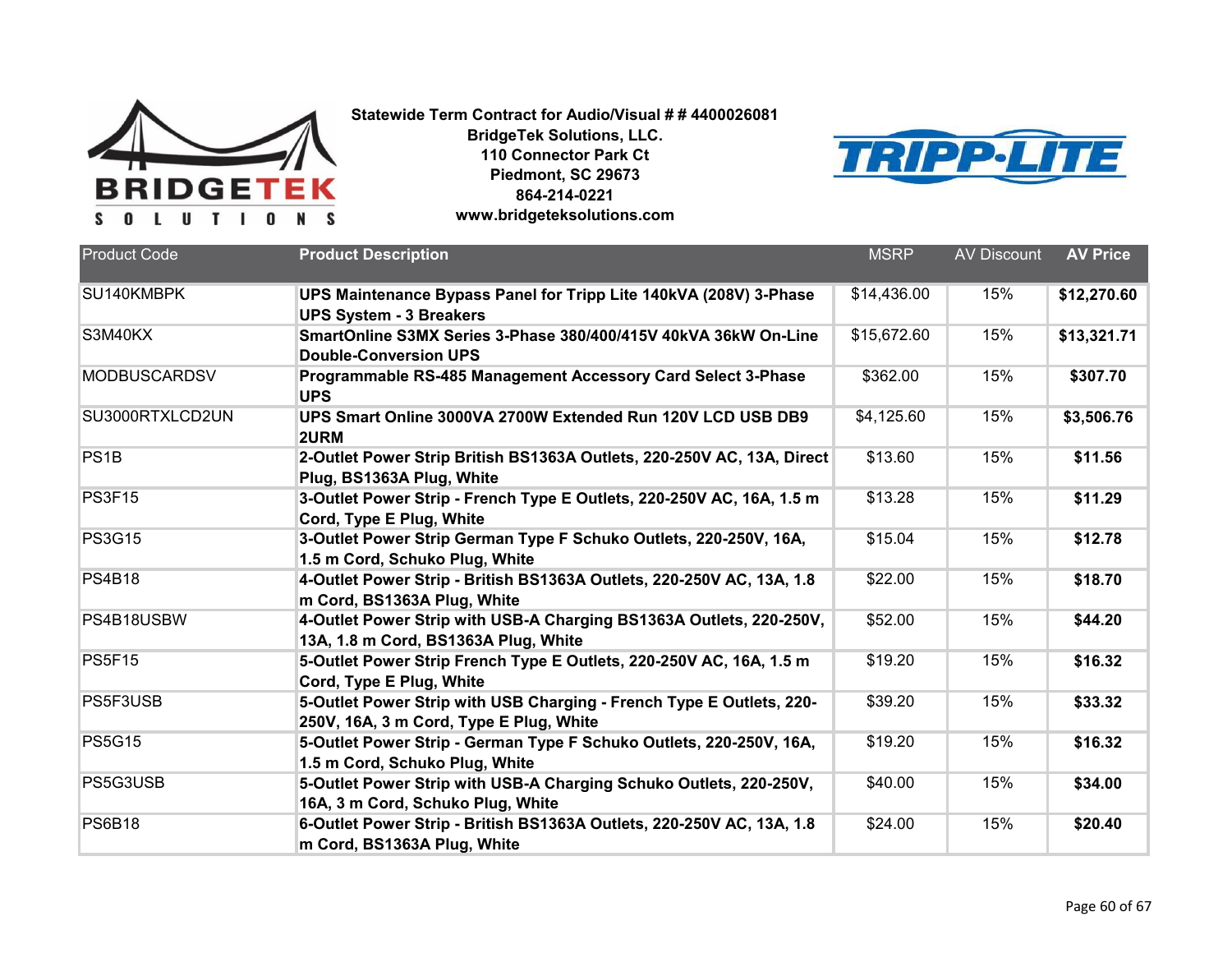



| <b>Product Code</b> | <b>Product Description</b>                                                                                           | <b>MSRP</b> | <b>AV Discount</b> | <b>AV Price</b> |
|---------------------|----------------------------------------------------------------------------------------------------------------------|-------------|--------------------|-----------------|
|                     |                                                                                                                      |             |                    |                 |
| PS6B35W             | 6-Outlet Power Strip - British BS1363A Outlets, Individually Switched,<br>220-250V, 13A, 3 m Cord, White             | \$38.00     | 15%                | \$32.30         |
| TLP1F               | 1-Outlet Surge Protector - French Type E Outlet, 220-250V AC, 16A,<br>Direct Plug, Type E Plug, White                | \$12.48     | 15%                | \$10.61         |
| TLP1G               | 1-Outlet Surge Protector - German Type F Schuko Outlet, 220-250V AC,<br>16A, Direct Plug, Schuko Plug, White         | \$12.48     | 15%                | \$10.61         |
| TLP6B18             | 6-Outlet Surge Protector - British BS1363A Outlets, 220-250V AC, 13A,<br>1.8 m Cord, BS1363A Plug, White             | \$35.20     | 15%                | \$29.92         |
| TLP6F18             | 6-Outlet Surge Protector - French Type E Outlets, 220-250V AC, 16A,<br>1.8 m Cord, Type E Plug, White                | \$35.20     | 15%                | \$29.92         |
| TLP6F18USB          | 6-Outlet Surge Protector with USB Charging - French Type E Outlets,<br>220-250V, 16A, 1.8 m Cord, Type E Plug, White | \$42.40     | 15%                | \$36.04         |
| <b>TLP6G18</b>      | 6-Outlet Surge Protector - German Type F Schuko Outlets, 220-250V<br>AC, 16A, 1.8 m Cord, Schuko Plug, White         | \$30.00     | 15%                | \$25.50         |
| TLP6G18USB          | 6-Outlet Surge Protector with USB Charging - German Type F Schuko<br>Outlets, 220-250V, 16A, Schuko Plug, White      | \$46.40     | 15%                | \$39.44         |
| TLP64USBRA15        | 6-Outlet Surge Protector with 4 USB Ports (4.2A Shared) - 15 ft. Cord, 5-<br>15P Plug, 900 Joules, White             | \$62.40     | 15%                | \$53.04         |
| B024-HU08           | HDMI/USB KVM Switch 8-Port Audio/Video USB Peripheral Sharing 1U                                                     | \$1,040.00  | 15%                | \$884.00        |
| B024-HU16           | HDMI/USB KVM Switch 16Port Audio/Video USB Peripheral Sharing 1U                                                     | \$1,480.00  | 15%                | \$1,258.00      |
| B110-SP-CAT-OD      | Outdoor In-Line PoE Surge Protector IP66 Rated 1 Gbps Cat5e/Cat6                                                     | \$136.00    | 15%                | \$115.60        |
| SUINT1000LCD2UN     | 208/230V 1000VA 900W Double-Conversion UPS - 6 Outlets, Extended<br>Run, WEBCARDLX, LCD, USB, DB9, 2U                | \$2,122.30  | 15%                | \$1,803.96      |
| SUINT1500LCD2UN     | 208/230V 1500VA 1350W Double-Conversion UPS - 6 Outlets, Extended<br>Run, WEBCARDLX, LCD, USB, DB9, 2U               | \$2,314.20  | 15%                | \$1,967.07      |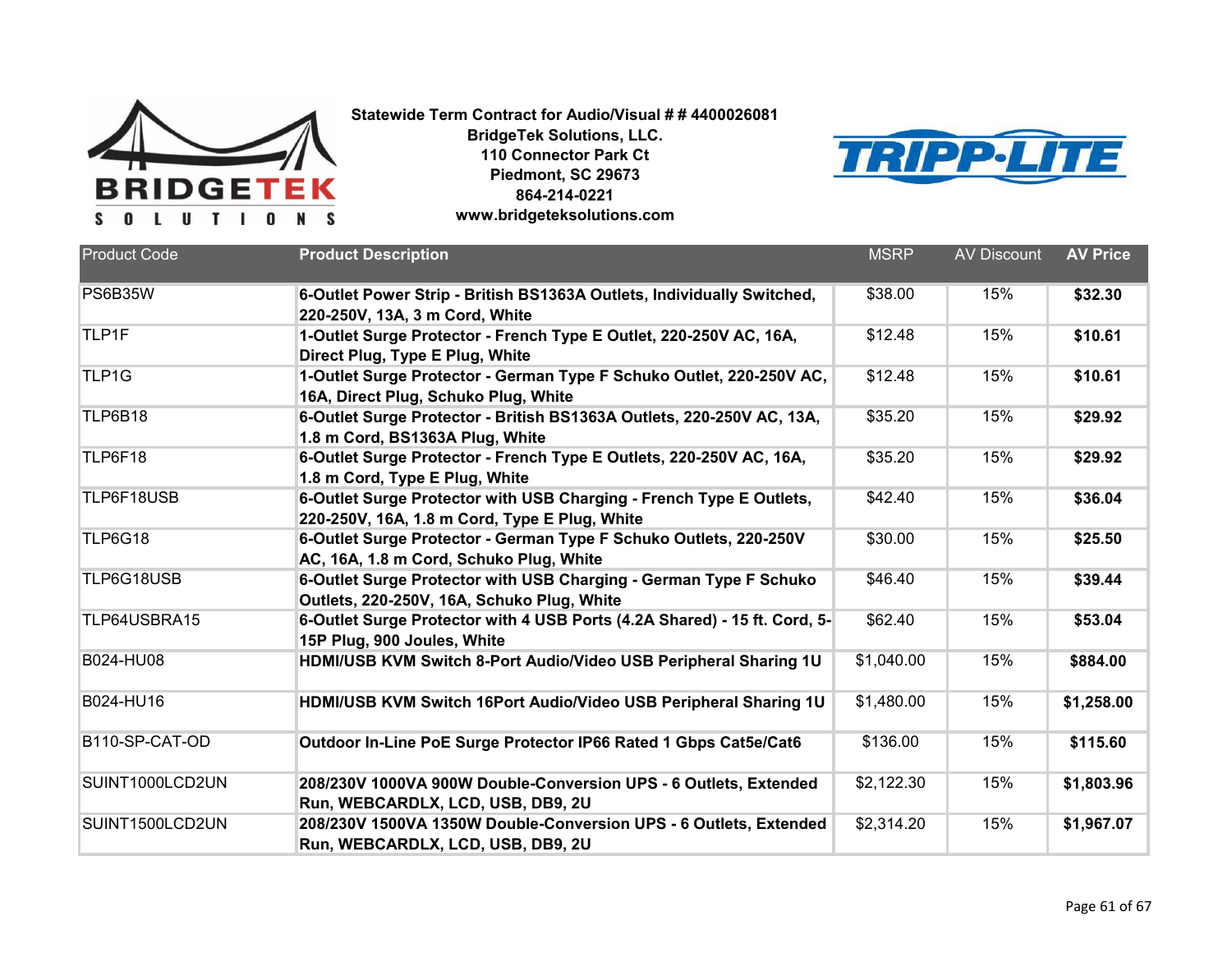



| <b>Product Code</b>  | <b>Product Description</b>                                                                                                                   | <b>MSRP</b> | <b>AV Discount</b> | <b>AV Price</b> |
|----------------------|----------------------------------------------------------------------------------------------------------------------------------------------|-------------|--------------------|-----------------|
| SU750RTXLCD2UN       | 120V 750VA 675W Double-Conversion UPS - 6 Outlets, Extended Run,<br>WEBCARDLX, LCD, USB, DB9, 2U Rack/Tower                                  | \$1,803.60  | 15%                | \$1,533.06      |
| U442-DOCK7D-B        | Triple-Monitor USB-C Docking Station with 4K HDMI & DisplayPort,<br>VGA - USB-A/C, GbE, 100W PD, Black                                       | \$422.07    | 15%                | \$358.76        |
| B118-2X4-4K-A        | 4x2 HDMI Matrix Switch/Splitter with Audio Extractor - 4K 60Hz, IR<br><b>Control, HDCP 2.2, 4:4:4</b>                                        | \$195.20    | 15%                | \$165.92        |
| SU2000RTXLCD2U       | 120V 2000VA 1.8kW Double-Conversion UPS - 7 Outlets, Extended Run,<br>Card Slot, LCD, USB, DB9, 2U                                           | \$2,683.80  | 15%                | \$2,281.23      |
| <b>U442-DOCK15-S</b> | USB-C Docking Station with Clip - HDMI 4K, USB-A, SD/Micro SD, PD<br>Charging 3.0, Thunderbolt 3, Gray                                       | \$182.07    | 15%                | \$154.76        |
| MTB3-DOCK-02         | Thunderbolt 3 Docking Station - 4K @ 60 Hz, HDMI, DisplayPort, VGA,<br>USB 3.1 Gen 1, GbE, USB-A/C, 40 Gb                                    | \$411.20    | 15%                | \$349.52        |
| PDU3EVNR6G60A        | 16.2kW 3-Phase Monitored Per-Outlet PDU - LX Platform, 12 C19 & 6<br>C13 Outlets (208/240V), IEC 309 60A Blue, 0U, TAA                       | \$2,480.40  | 15%                | \$2,108.34      |
| SMART1000RMX2UN      | SmartPro 120V 1000VA 900W Line-Interactive Sine Wave UPS, 2U,<br>Extended Run, WEBCARDLX, LCD, USB, DB9                                      | \$1,774.80  | 15%                | \$1,508.58      |
| SMART750RMXL2UN      | SmartPro 120V 750VA 600W Line-Interactive Sine Wave UPS, 2U,<br>Extended Run, WEBCARDLX, LCD, USB, DB9                                       | \$1,594.80  | 15%                | \$1,355.58      |
| SMX1000RT2UN         | SmartPro 230V 1000VA 900W Line-Interactive Sine Wave UPS, 2U,<br><b>WEBCARDLX, LCD, USB, DB9, 6 Outlets</b>                                  | \$1,653.00  | 15%                | \$1,405.05      |
| SMX1500XLRT2UN       | SmartPro 230V 1500VA 1350W Line-Interactive Sine Wave UPS, 2U,<br>Extended Run, WEBCARDLX, LCD, USB, DB9                                     | \$2,112.80  | 15%                | \$1,795.88      |
| SMX2200XLRT2UN       | SmartPro 230V 2200VA 1920W Line-Interactive Sine Wave UPS, 2U,<br>Extended Run, WEBCARDLX, LCD, USB, DB9                                     | \$2,591.60  | 15%                | \$2,202.86      |
| SM2200RMXL2UPN       | SmartPro 120V 2.2kVA 1.92kW Line-Interactive Sine Wave UPS, 2U,<br>Extended Run, Pre-Installed WEBCARDLX Network Interface, LCD,<br>USB, DB9 | \$2,921.40  | 15%                | \$2,483.19      |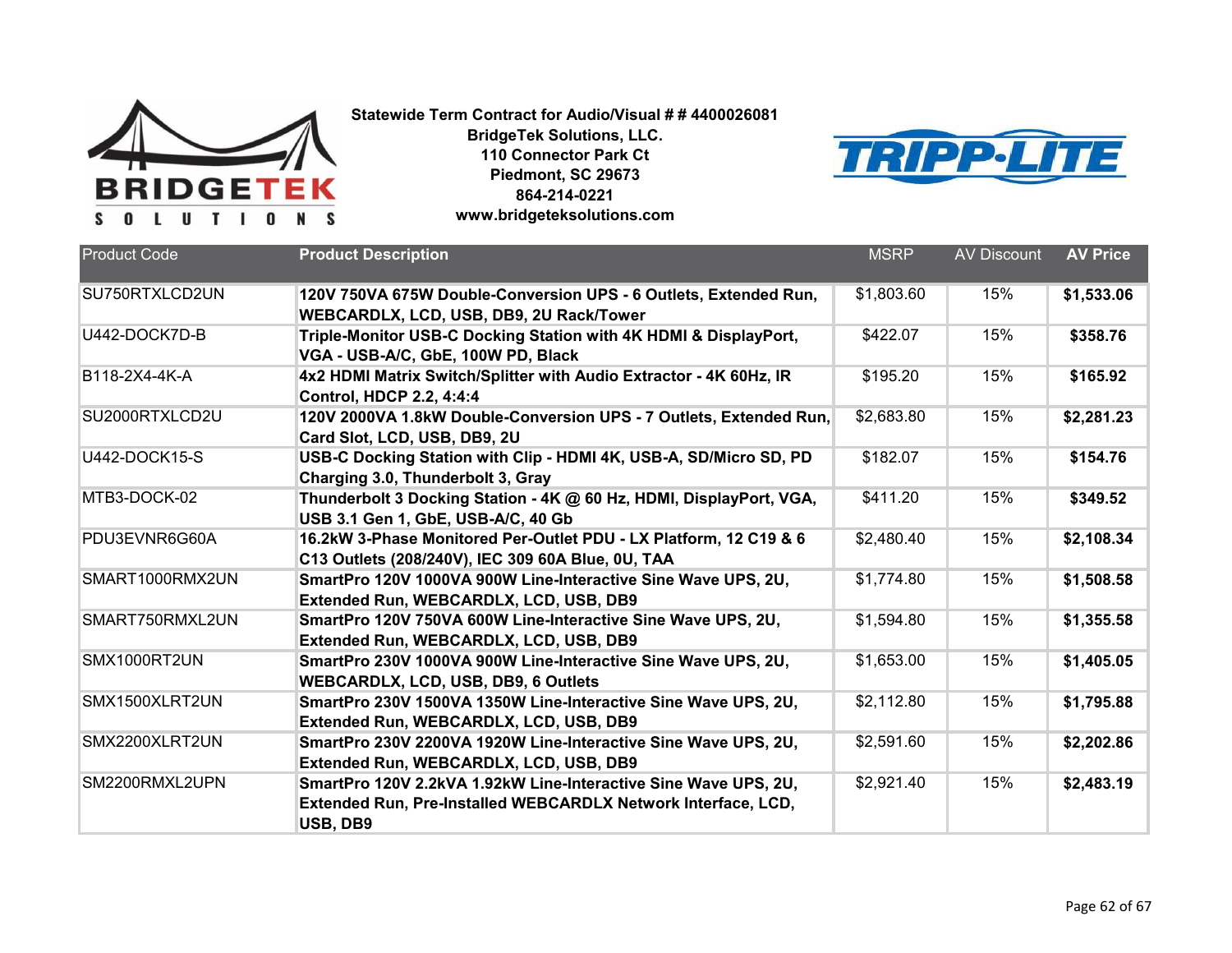

**BridgeTek Solutions, LLC. 110 Connector Park Ct Piedmont, SC 29673 864-214-0221**



|  |  |  | www.bridgeteksolutions.com |
|--|--|--|----------------------------|
|--|--|--|----------------------------|

| <b>Product Code</b>  | <b>Product Description</b>                                                                                                                            | <b>MSRP</b> | <b>AV Discount</b> | <b>AV Price</b> |
|----------------------|-------------------------------------------------------------------------------------------------------------------------------------------------------|-------------|--------------------|-----------------|
| B064-000-STN         | KVM Over IP Remote User Console Station Java Free B064-IPG KVMs                                                                                       | \$1,048.00  | 15%                | \$890.80        |
| <b>U442-DOCK16-B</b> | USB C Docking Station Hub Triple Display 4K HDMI VGA USB A/C Gbe                                                                                      | \$303.45    | 15%                | \$257.93        |
| B320-4X1-HH-K1       | 4-Port HDMI Switch Kit Over Cat6 Extender with PoC, 4K 60Hz 4:4:4,<br>HDMI 2.0, Up to 50ft                                                            | \$416.00    | 15%                | \$353.60        |
| B320-4X1-HH-K2       | 4-Port HDMI Switch Kit Over Cat6 Extender with PoC, 4K 60Hz 4:4:4,<br><b>HDMI 2.0, Up to 125ft</b>                                                    | \$536.00    | 15%                | \$455.60        |
| B320-4X1-MH          | 4-Port Multi-Format Presentation Switch - 4K 60 Hz HDMI, DP & USB-C,<br>VGA, UHD, 4:4:4, HDR, 100W PD Charging, TAA                                   | \$432.00    | 15%                | \$367.20        |
| B320-4X1-MHB-K       | 4-Port over Cat6 Presentation Switch/Extender Kit - 4K 60 Hz HDMI, DP<br>& USB-C, VGA, UHD, 4:4:4, HDR, PoC, 50 ft., TAA                              | \$604.80    | 15%                | \$514.08        |
| B320-4X1-MHE-K       | 4-Port Multi-Format Presentation Switch Over Cat6 Extender with PoC,<br>4K 60Hz 4:4:4, Up to 125ft                                                    | \$672.00    | 15%                | \$571.20        |
| MTB3-DOCK-03         | Thunderbolt 3 Docking Station - 8K DisplayPort, USB 3.2 Gen 2, GbE,<br>USB-A/C Ports, SD/Micro SD, 40 Gb                                              | \$480.00    | 15%                | \$408.00        |
| SMART500RT1UN        | SmartPro 120V 500VA 300W Line-Interactive UPS, 1U, WEBCARDLX,<br>USB, DB9, 7 Outlets                                                                  | \$968.40    | 15%                | \$823.14        |
| SUTX40K              | Smart Online SUTX Series 3-Phase 220/380V, 230/400V, 240/415V<br>40kVA 40kW On-Line Double-Conversion UPS, Tower, Extended Run,<br><b>SNMP Option</b> | \$30,157.20 | 15%                | \$25,633.62     |
| PDUNVR20LX           | 1.9kW Single-Phase Monitored Per-Outlet PDU LX Platform, 24 5-<br>15/20R Outlets (120V), L5-20P/5-20P Input, 0U, TAA                                  | \$1,387.80  | 15%                | \$1,179.63      |
| PDUNVR30LX           | PDU Monitored Per Outlet 24 5-15/20R 30A 2.9kW LX Platform 0U                                                                                         | \$1,470.60  | 15%                | \$1,250.01      |
| U442-DOCK20-B        | USB C Dock Dual Display HDMI USB 3.2 Gen 1 USB-A Hub Gbe 3.5mm                                                                                        | \$626.21    | 15%                | \$532.28        |
| <b>U442-DOCK21-B</b> | USB-C Dock, Dual Display - 5K 60 Hz DP, 4K 60 Hz HDMI, USB 3.2 Gen<br>1, USB-A/C Hub, GbE, 85W PD Charging, Black                                     | \$885.52    | 15%                | \$752.69        |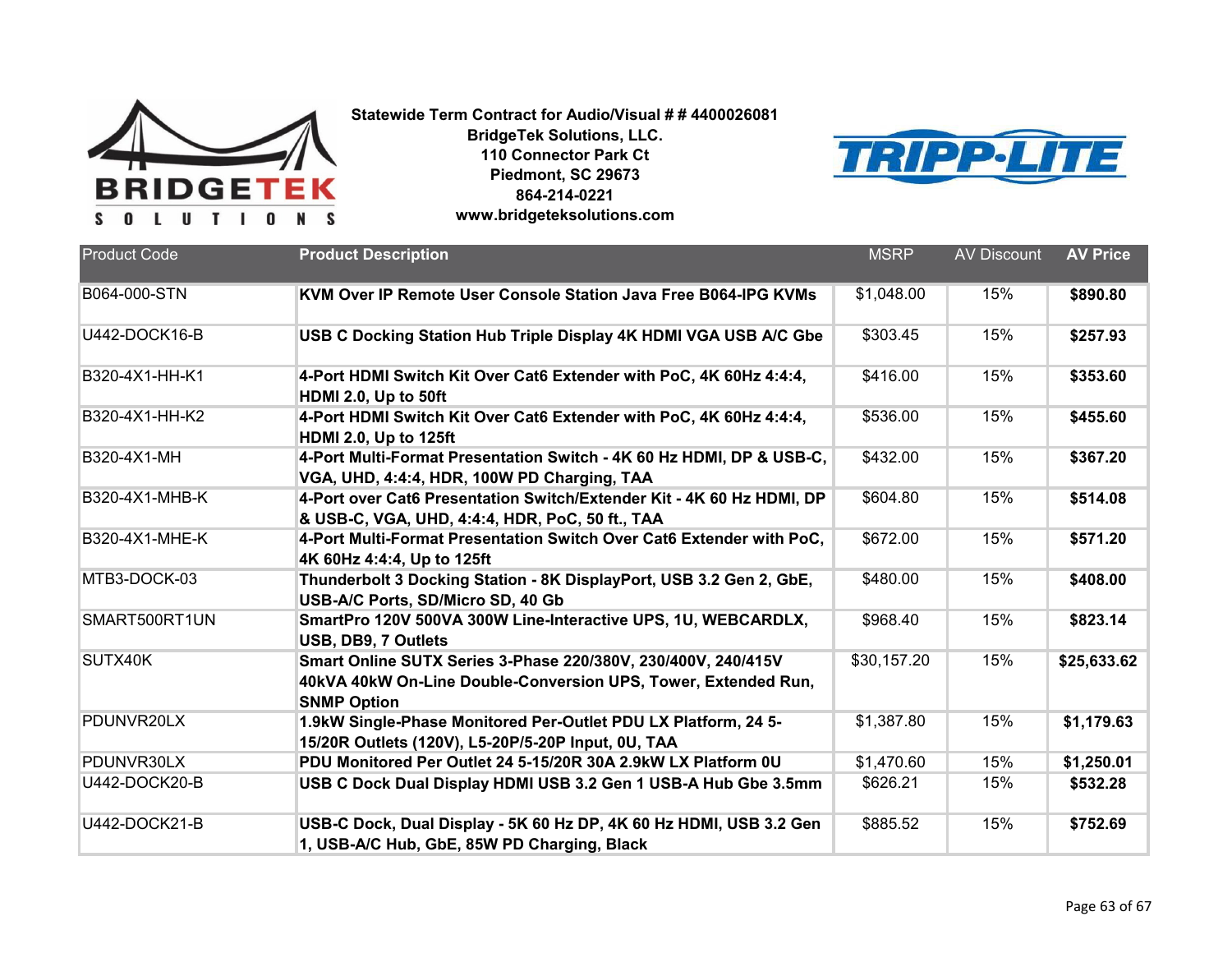

**BridgeTek Solutions, LLC. 110 Connector Park Ct Piedmont, SC 29673 864-214-0221**



**www.bridgeteksolutions.com**

| <b>Product Code</b>   | <b>Product Description</b>                                                                                                                                     | <b>MSRP</b> | <b>AV Discount</b> | <b>AV Price</b> |
|-----------------------|----------------------------------------------------------------------------------------------------------------------------------------------------------------|-------------|--------------------|-----------------|
| PDUMH30HV6            | PDU Metered 16 C13 2 C19 Outlets 208/240V 5.8kW L6-30P 2URM TAA                                                                                                | \$577.80    | 15%                | \$491.13        |
| PDUNVR30HVLX          | PDU Monitored 24 Outlets 208/240V 5.8kW LX Platform L6-30P 0URM                                                                                                | \$1,654.20  | 15%                | \$1,406.07      |
| PDU3EVNR6H50          | PDU 3-Phase Monitored 24 C13 6 C19 208/240V 50A 14.5kW 0URM TAA                                                                                                | \$2,131.20  | 15%                | \$1,811.52      |
| PDU3EVNR6H50A         | PDU 3-Phase Monitored 6 C13 12 C19 208V 50A 14.4kW 0URM TAA                                                                                                    | \$2,275.20  | 15%                | \$1,933.92      |
| PDU3EVNR6L1530        | PDU 3-Phase Monitored 24 C13 6 C19 208/240V L15-30P 10kW 0U TAA                                                                                                | \$1,963.80  | 15%                | \$1,669.23      |
| PDU3EVNR6L2130        | PDU 3-Phase Monitored 24 C13 6 C19 208/240V L21-30P 10kW 0U TAA                                                                                                | \$1,963.80  | 15%                | \$1,669.23      |
| <b>SRCLOSETFAN</b>    | Exhaust Fan for Rack Enclosure Wiring Closet 475 CFM 5-15P                                                                                                     | \$1,116.00  | 15%                | \$948.60        |
| <b>SRCLOSETINTAKE</b> | Through-Wall Air Duct for Rack Enclosure Wiring Closet w Filter                                                                                                | \$340.20    | 15%                | \$289.17        |
| B003-HC2-DOCK1        | USB C KVM Dock 2Port 4K HDMI USB-A Hub PD Charging USB 3.2 Gen                                                                                                 | \$352.00    | 15%                | \$299.20        |
| SMART1524ET           | 1500VA 1200W 120V AC / 24V DC Extreme Temperature UPS for<br>Industrial and Traffic Networks, Network Card Slot/Dry-Contacts, 3U<br><b>Rackmount, Hardwire</b> | \$2,093.40  | 15%                | \$1,779.39      |
| SMART1548ET           | 1500VA 1200W 120V AC / 48V DC Extreme Temperature UPS for<br>Industrial and Traffic Networks, Network Card Slot/Dry-Contacts, 3U<br><b>Rackmount, Hardwire</b> | \$2,106.00  | 15%                | \$1,790.10      |
| B005-DPUA2-K          | 2-Port DisplayPort/USB KVM Switch 4K 60 Hz, HDR, HDCP 2.2, IR, DP<br>1.4, USB Sharing, USB 3.0 Cables                                                          | \$230.40    | 15%                | \$195.84        |
| <b>B005-DPUA4</b>     | 4-Port DisplayPort/USB KVM Switch 4K 60 Hz, HDR, HDCP 2.2, IR, DP<br>1.4, USB Sharing                                                                          | \$316.80    | 15%                | \$269.28        |
| <b>B005-HUA2-K</b>    | 2-Port HDMI/USB KVM Switch 4K 60 Hz, HDR, HDCP 2.2, IR, USB<br>Sharing, USB 3.0 Cables                                                                         | \$211.20    | 15%                | \$179.52        |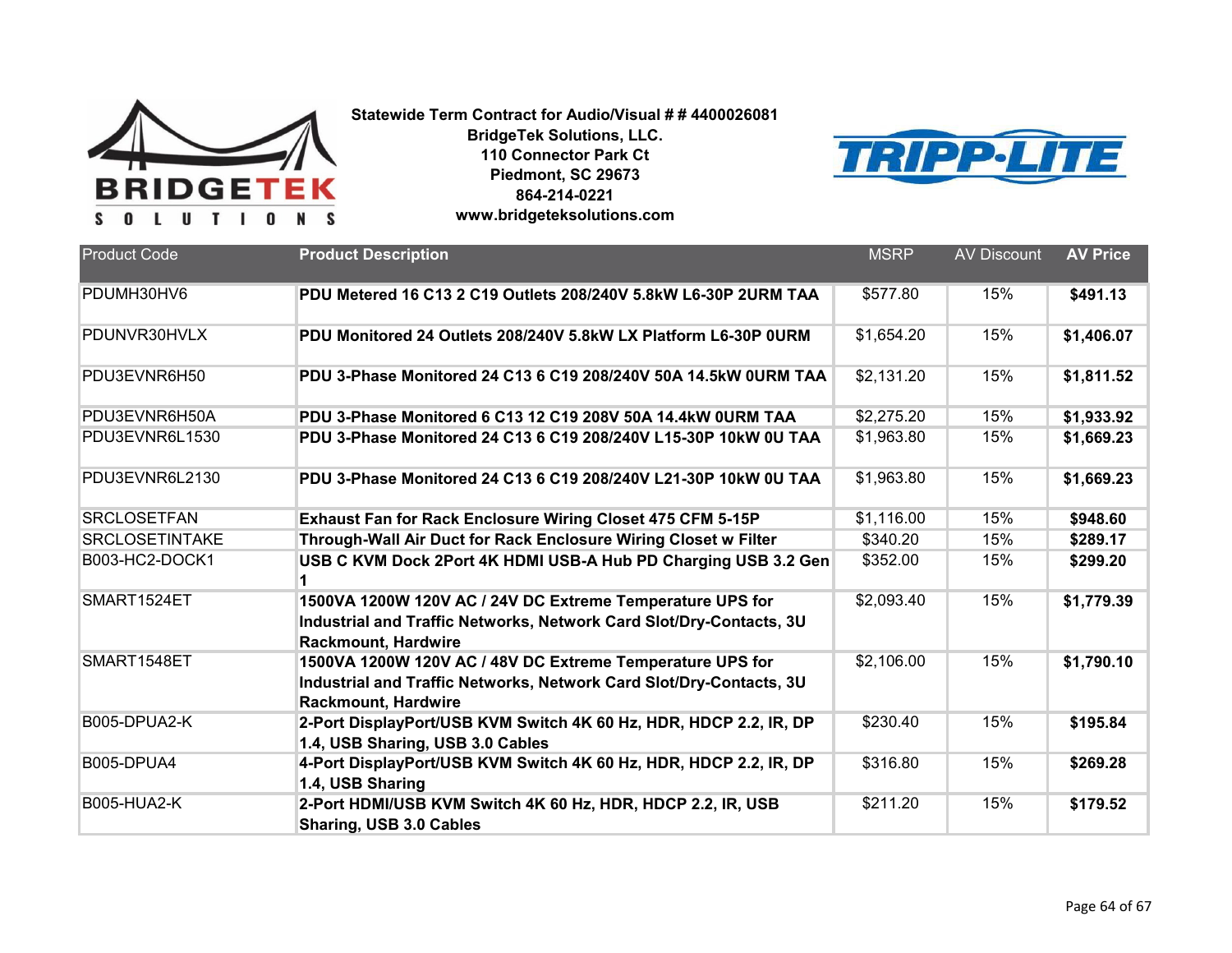

**BridgeTek Solutions, LLC. 110 Connector Park Ct Piedmont, SC 29673 864-214-0221**



|  | www.bridgeteksolutions.com |  |  |
|--|----------------------------|--|--|
|--|----------------------------|--|--|

| <b>Product Code</b>    | <b>Product Description</b>                                                                                                                               | <b>MSRP</b> | <b>AV Discount</b> | <b>AV Price</b> |
|------------------------|----------------------------------------------------------------------------------------------------------------------------------------------------------|-------------|--------------------|-----------------|
| <b>B005-HUA4</b>       | 4-Port HDMI/USB KVM Switch 4K 60 Hz, HDR, HDCP 2.2, IR, USB<br><b>Sharing</b>                                                                            | \$264.00    | 15%                | \$224.40        |
| SMART3000CRMXLN        | SmartPro 120V 3000VA 2880W Line-Interactive Sine Wave UPS, 4U<br>Short Depth, Extended Run, WEBCARDLX, USB, DB9                                          | \$3,542.40  | 15%                | \$3,011.04      |
| PDUH20-ISO6            | 1.92kW 120V Single-Phase Basic PDU with ISOBAR Surge Protection -<br>3840 Joules, 14 Outlets, L5-20P Input (5-20P Adapter), 6 ft. Cord, 1U               | \$289.80    | 15%                | \$246.33        |
| B030-DP08-17D          | DisplayPort KVM Console Switch 8-Port 17in LCD Dual Rail 1URM                                                                                            | \$4,016.00  | 15%                | \$3,413.60      |
| B030-DP08-17DIP        | DisplayPort IP KVM Console Switch 8-Port 17in LCD Dual Rail 1URM                                                                                         | \$4,344.00  | 15%                | \$3,692.40      |
| B030-DP16-17D          | DisplayPort KVM Console Switch 16-Port 17in LCD Dual Rail 1URM                                                                                           | \$4,512.00  | 15%                | \$3,835.20      |
| B030-DP16-17DIP        | DisplayPort IP KVM Console Switch 16Port 17in LCD Dual Rail 1URM                                                                                         | \$4,848.00  | 15%                | \$4,120.80      |
| PDUH <sub>20-ISO</sub> | PDU Basic ISOBAR Surge Protection 14 Outlets L5-20P 15ft Cord 1U                                                                                         | \$311.40    | 15%                | \$264.69        |
| <b>PDU1220T6</b>       | PDU Basic 13 NEMA 5-15/20R Outlets L5-20P Input 6ft Cord 1URM                                                                                            | \$225.00    | 15%                | \$191.25        |
| <b>PDU1226</b>         | PDU Basic 13 NEMA 5-15/20R Outlets 5-20P Input 6ft Cord 1URM                                                                                             | \$214.20    | 15%                | \$182.07        |
| TLP48USBCUFO           | Conference Surge Protector 4 Outlet, USB C, 3 USB-A, Micro-USB                                                                                           | \$108.80    | 15%                | \$92.48         |
| PLC20YW                | Plug-Lock Inserts C19 Power Cord to C20 Outlet Yellow 100 Pack                                                                                           | \$161.38    | 15%                | \$137.17        |
| PDU121506              | PDU Basic 1.8kW 120V Single-Phase 13 NEMA 5-15R Outlets, 5-15P<br>Input, 6 ft. Cord, 1U Rack-Mount                                                       | \$133.20    | 15%                | \$113.22        |
| SVX30KS1P2B            | SmartOnline SVX Series 30kVA 400/230V 50/60Hz Modular Scalable 3-<br>Phase On-Line Double-Conversion Small-Frame UPS System, 2 Battery<br><b>Modules</b> | \$26,460.00 | 15%                | \$22,491.00     |
| <b>PDUV20-60</b>       | PDU Basic 28 5-15/20R L5-20P 5-20P Adapter 1.9kW 15ft Cord 60in                                                                                          | \$262.80    | 15%                | \$223.38        |
| <b>PDUV20-72</b>       | PDU Basic 36 5-15/20R L5-20P 5-20P Adapter 1.9kW 15ft Cord 72in                                                                                          | \$298.80    | 15%                | \$253.98        |
| PDUV30                 | PDU Basic 24 5-15/20R L5-30P 2.9kW 120V 10ft Cord 63.75in 0U                                                                                             | \$471.60    | 15%                | \$400.86        |
| <b>PDUV30-36</b>       | PDU Basic 12 NEMA 5-15/20R L5-30P 2.9kW 120V 10ft Cord 36in 0U                                                                                           | \$394.20    | 15%                | \$335.07        |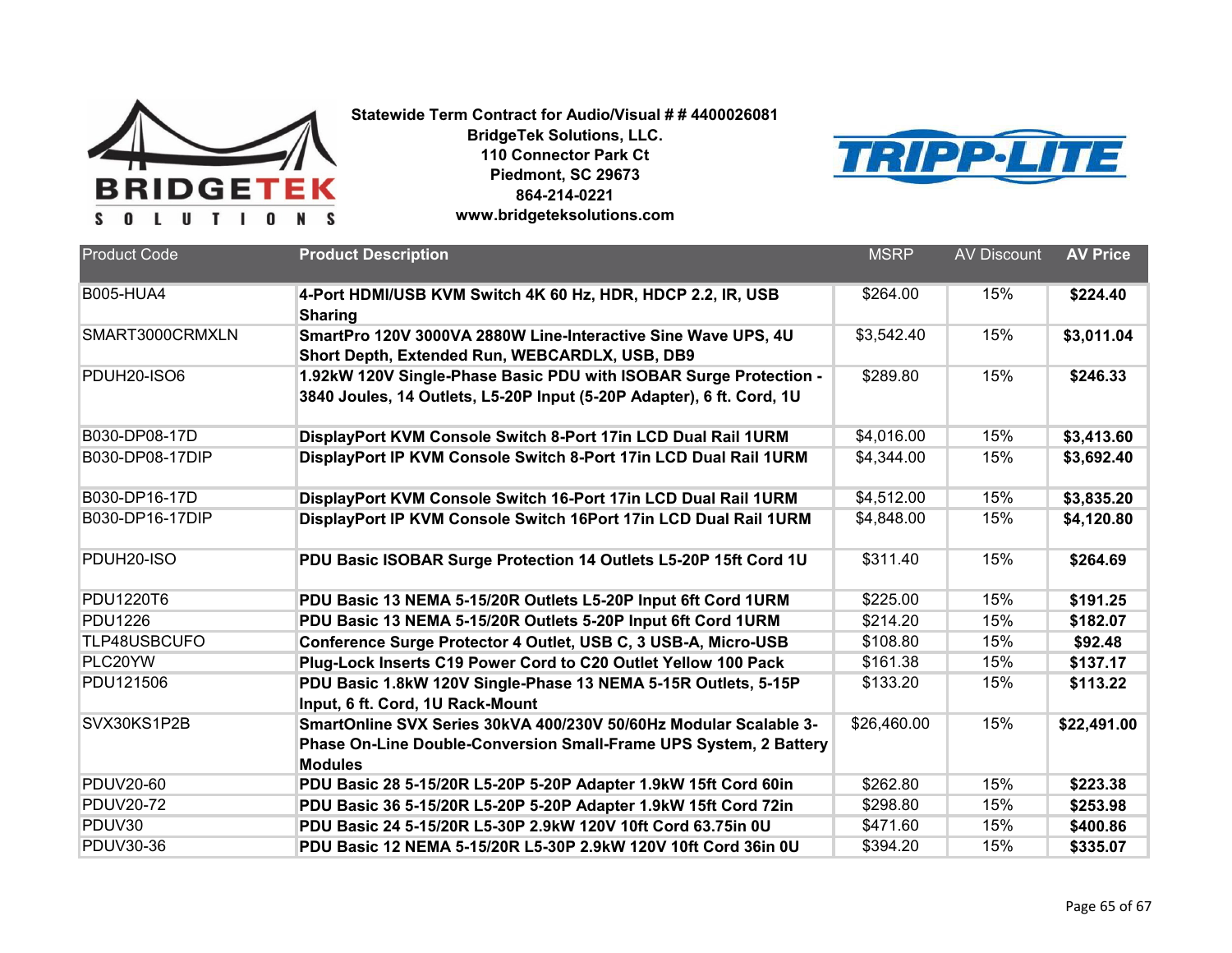

**BridgeTek Solutions, LLC. 110 Connector Park Ct Piedmont, SC 29673 864-214-0221**



|  | www.bridgeteksolutions.com |  |  |
|--|----------------------------|--|--|
|--|----------------------------|--|--|

| <b>Product Code</b> | <b>Product Description</b>                                                                                            | <b>MSRP</b> | <b>AV Discount</b> | <b>AV Price</b> |
|---------------------|-----------------------------------------------------------------------------------------------------------------------|-------------|--------------------|-----------------|
| SRGROUND25          | Copper Bus Grounding Bar for 24U&25U Racks Open Frame/Enclosure                                                       | \$167.40    | 15%                | \$142.29        |
| U442-DOCK20-VMB     | VESA Mounting Plate for U442-DOCK20-B Docking Station                                                                 | \$24.28     | 15%                | \$20.64         |
| MTB3-DOCK-04        | Thunderbolt 3 Dock, Dual Display - 8K DisplayPort, 4K HDMI, USB 3.1<br>Gen 2, USB-A Hub, GbE, 60W PD Charging, Black  | \$337.60    | 15%                | \$286.96        |
| <b>PDUMV15-72</b>   | 1.44kW 120V Single-Phase Metered PDU - 36 NEMA 5-15R Outlets, 5-<br>15P Input, 15 ft. Cord, 72 in. 0U Rack            | \$291.60    | 15%                | \$247.86        |
| <b>PDUV15-48</b>    | 1.44kW 120V Single-Phase Basic PDU - 16 NEMA 5-15R Outlets, 5-15P<br>Input, 15 ft. Cord, 48 in. 0U Rack               | \$153.00    | 15%                | \$130.05        |
| TLP36USB            | 3-Outlet Spherical Surge Protector, 4 USB Ports (4.8A Shared) - 6-ft.<br>(1.83 m) Cord, 5-15P Plug, 540 Joules, Black | \$60.00     | 15%                | \$51.00         |
| TLP406USBUFO        | Conference Power Surge Protector - 4 NEMA 5-15R Outlets, 4 USB-A<br>Ports, 6-ft. (1.83 m) Cord, Black                 | \$59.20     | 15%                | \$50.32         |
| PDUV20HVL6-72       | PDU Basic 32 C13 6 C19 3.3/3.8kW 208/240V L6-20P 10ft Cord 0URM                                                       | \$397.80    | 15%                | \$338.13        |
| PDUMH20HVL66        | PDU Metered 8 C13 2 C19 3.2/3.8kW 208/240V L6-20P 6ft Cord 1URM                                                       | \$279.00    | 15%                | \$237.15        |
| PDUMV20HV-36        | PDU Metered 16 C13 4 C19 3.2/3.8kW 208/240V C20/L6-20P 10ft Cord                                                      | \$343.80    | 15%                | \$292.23        |
| U444-06N-H3UC2      | USB C Multiport Adapter 4K60Hz HDMI 3 USB-A Hub 100W PD<br>Charging                                                   | \$136.55    | 15%                | \$116.07        |
| U444-06N-H4GUC2     | USB C Multiport Adapter 4K60Hz HDMI USB-A Gbe 100W PD Charging                                                        | \$176.55    | 15%                | \$150.07        |
| TLP66USB            | Surge Protector Tower 5-Outlet 3 USB Ports 6ft Cord 5-15P White                                                       | \$60.00     | 15%                | \$51.00         |
| TLP616USB           | Surge Protector Power Strip 7-Outlet 2 USB Ports 6ft Cord White                                                       | \$41.60     | 15%                | \$35.36         |
| TLP606UCTOWER       | Surge Protector Tower 6-Outlet 3x USB-A 1x USB C 8ft Cord Black                                                       | \$82.40     | 15%                | \$70.04         |
| SU5KRT3UHW          | UPS Smart Online 5kVA 5kW 200-240V Unity PF Hardwire In/Out 3URM                                                      | \$6,174.00  | 15%                | \$5,247.90      |